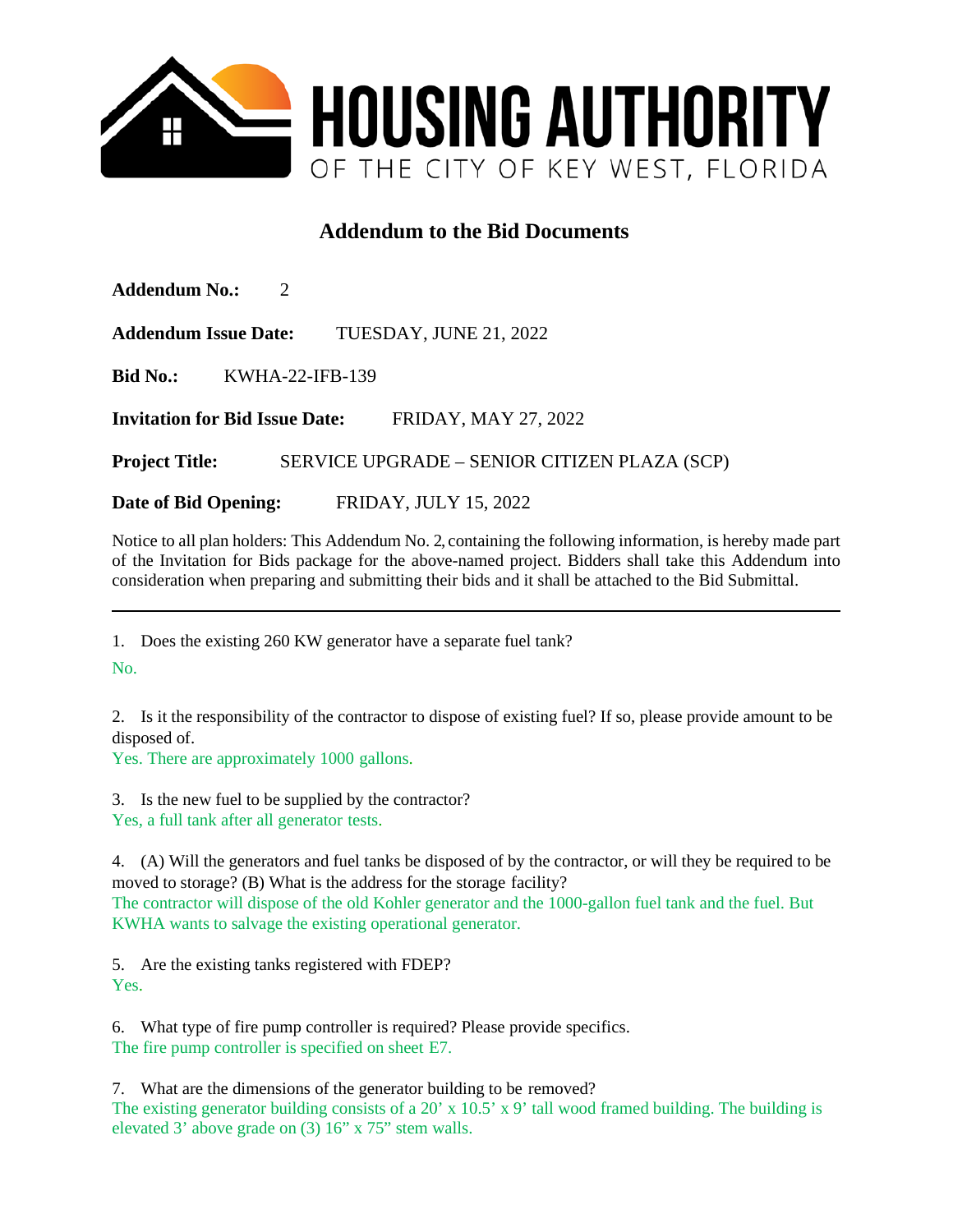8. What are the dimensions of the canopy to be removed? The existing canopy (located in the courtyard) is approximately 12' x 12' x 9' tall.

9. What are the dimensions of the concrete pads to be removed? The existing fuel tank is founded on a concrete podium  $12.5' \times 8' \times 2.75'$  tall, that rests on a  $14.5' \times 10.5'$ concrete slab on grade.

10. Conflict between drawings. Drawings E-2 calls for existing 1000G diesel tank to remain. Drawings E-4 calls for new 2500G diesel tank to be install at the location where partial of remaining 1000G diesel tank .

*Please clarify how to proceed with existing 1000G diesel tank.*

The existing 1000-gallon fuel tank and the fuel therein is to be removed and properly disposed by the contractor.

11. Quote from drawings E-7: - " Items remove shall be offer to the KWHA. Those items chosen by KWHA to be retained shall be turned over on site or at a nearby storage facility. Items not chosen by KWHA to be properly disposed by the contractor".

*Is KWHA will retained items such the 416 KW Emergency generator and 260 KW Kohler generator?* If Yes , provide location where it shall be turned over, delivery such items to KWHA storage facility and unloading will also be an additional cost added to the BID. The existing 260 KW Kohler generator is to be removed and properly disposed by the contractor. The existing 416 KW generator is to be retained by the KWHA. It will be removed by the contractor and moved to a KWHA storage area located behind 1671 Dunlap Drive, Key West.

12. *Drawings E-4 New electrical plan*. Calls for new ( 3 ) sets 4-600kcmil electrical wires to be install in side **4" existing** conduits, from old generator building to new MSB. *Drawings E-1 Existing electrical plan*. Shows existing electrical conduit from old generator building to new MSB as size **3-1/2"**.

*Please clarify exact size of existing PVC conduits from old generator building to new MSB.* The existing 1977 design drawings show the conduit to be 3-1/2".

13. General notes in drawings page E-7 calls to "Provide 400 KW temporary generator during the time the new generator is being installed".

*Can existing 416 KW emergency generator be relocated and reuse as temporary generator during the time the new generator is being installed?*

The contractor has the option of using the existing 416 KW generator as a temporary generator during the installation of the new 400 KW generator. The contractor is to be fully responsible for the successful use of the 416 KW generator if that route is chosen.

14. Please confirm the cable from the new generator is new and the existing conduits are being used? Yes, confirmed.

15. Is the contractor responsible for the removal of the existing diesel fuel tank and the environmental cleaning (with manifest) and proper disposal ? Yes.

16. Is the Housing Authority going to keep the existing 416 KW generator? Does the contractor have to load the generator on a truck and transport to a local site?

The KWHA is going to salvage the existing 416 KW generator. The contractor is responsible for removing the generator and transporting it to a local KWHA storage site. The site location is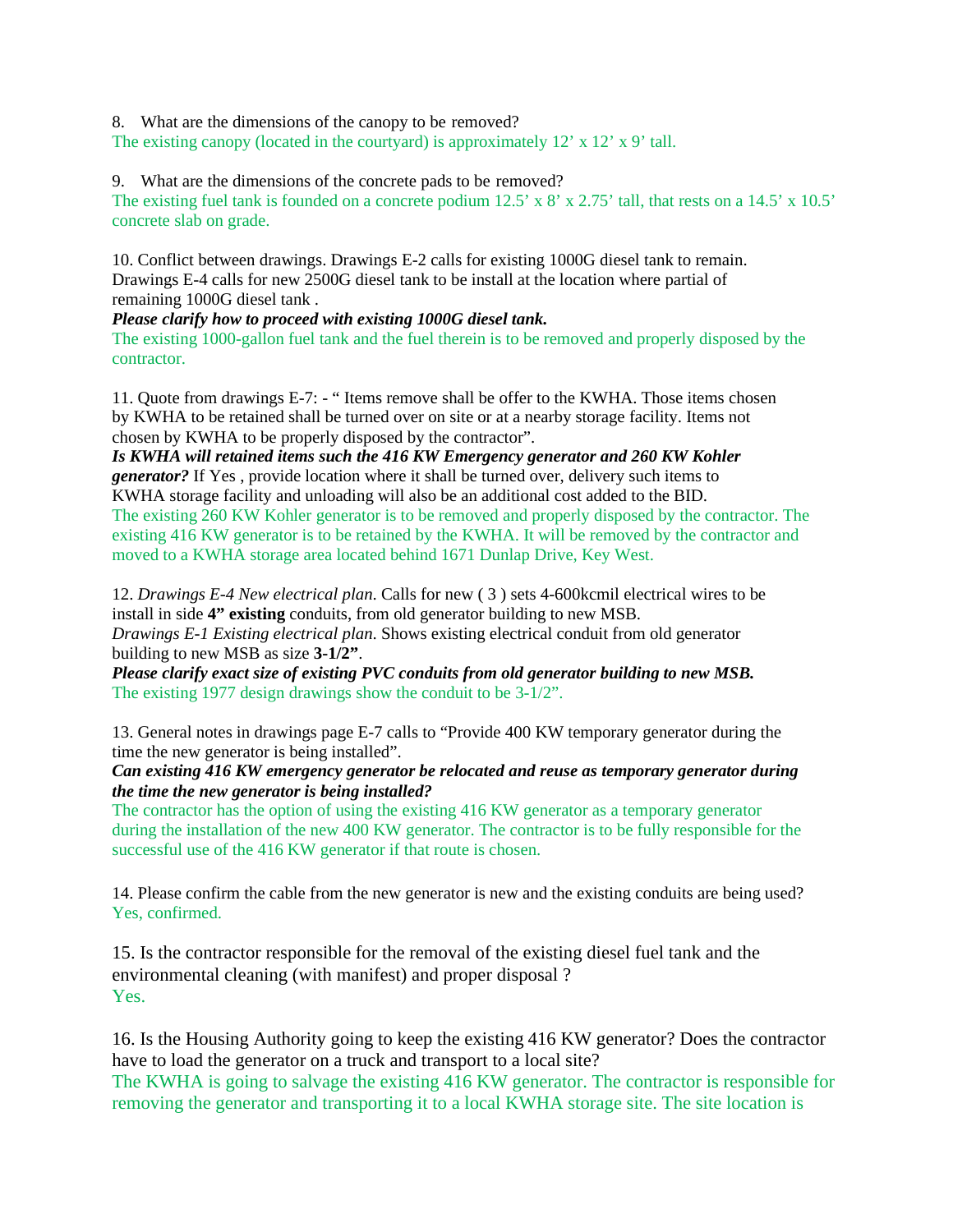behind 1671 Dunlap Drive, Key West.

17. Is the contractor responsible for the permitting with the County for the new tank since it is over 550 gallons? Yes.

18. Is the contractor responsible to dispose of the existing 260 KW Kohler generator in the old generator building? Yes.

19. For basis of bidding, the proposed method of the conduit / cable run from the MSB to the new fire pump controller is across the roof and down into the mechanical room? Yes.

20. Is the owner retaining all the fuel in the existing diesel tank? No, the contractor is responsible for proper disposal of the fuel in the existing 1000-gallon tank.

21. Is the contractor required to supply fuel for start-up and initial fill (new tank)? Yes, the contractor is responsible for the fuel to make all the generator tests and to leave the new tank full of fuel.

\_\_\_\_\_\_\_\_\_\_\_\_\_\_\_\_\_\_\_\_\_\_\_\_\_\_\_\_\_\_\_\_\_\_\_\_\_\_\_\_\_\_\_\_\_\_\_\_\_\_\_\_\_\_\_\_\_\_\_\_\_\_\_\_\_\_\_\_\_\_\_\_\_\_\_\_\_\_\_\_\_\_\_\_\_\_\_\_\_\_\_\_\_\_\_\_\_\_\_\_\_\_\_\_\_\_\_\_\_\_\_\_\_\_\_\_\_\_\_\_\_\_\_\_\_\_\_\_\_\_\_\_\_\_\_\_\_\_\_\_\_\_\_\_

# **IMPORTANT:**

**1. Replace the original Bid Form found in Section 6 of the IFB with the attached revised Bid Form.**

**2. Replace the original Sample Contract found in Section 18 of the IFB with the attached revised Sample Contract.**

The Bidder must acknowledge receipt of this Addendum in the space provided on page 1 of the Bid Form. Failure to do so may subject the Bidder to disqualification.

**End of Addendum No. 2**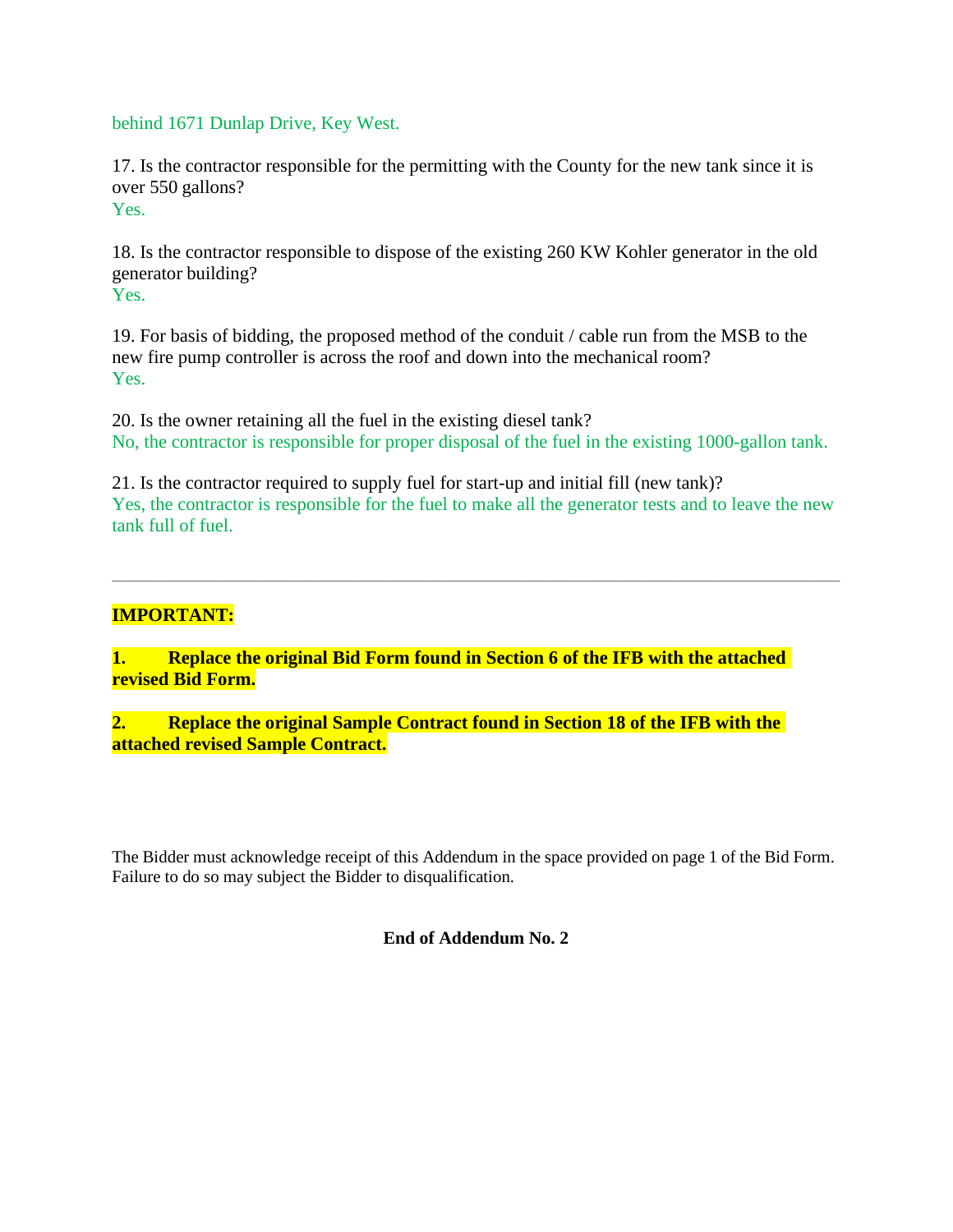# **REVISED BID FORM SERVICE UPGRADE - SENIOR CITIZEN PLAZA (SCP) No. KWHA-22-IFB-139**

The undersigned, having familiarized themselves with the local conditions affecting the cost of the work, the invitation for bids, this bid form, the non-collusive affidavit for bids, the scope of work and specifications, and addenda (if any thereto), as prepared by the Housing Authority of the City of Key West, Florida, hereby proposed to furnish all labor, materials, equipment, and services required to provide **SERVICE UPGRADE - SENIOR CITIZEN PLAZA (SCP)** in accordance therewith for the amount of:

#### **Base Bid:**

Total Cost of Project as Described and Detailed in Section 2 of this IFB Package and in the structural plans and the electrical plans and in Addendum #2:

> $(\$\)$ (Spell out dollar amount in words)

#### **Deduct Alternate #1:**

The contractor will not be responsible for removing the 416 KW generator and the contractor will not transport it to a site location behind 1671 Dunlap Drive, Key West.

Deduct \_\_\_\_\_\_\_\_\_\_\_\_\_\_\_\_\_\_\_\_\_\_\_\_\_\_\_\_\_\_\_\_\_\_\_\_\_\_\_\_\_\_\_\_\_\_\_\_\_\_\_\_\_\_\_\_\_\_ (\$\_\_\_\_\_\_\_\_\_\_\_\_\_) from Base Bid.

After the Contracting Officer evaluates each bid, the responsive and responsible bidder that submits the base bid whose dollar value for the **total cost of the project as described in Section 2 this IFB package and in the structural plans and electrical plans and in Addendum #2** is lowest and meets all specified requirements will be awarded the contract.

In submitting this proposal, it is understood that the right is reserved by the Housing Authority of the City of Key West, Florida, to reject any and all bids or any portion of any bid. If written notice of the acceptance of this bid is mailed, emailed, or delivered to the undersigned within forty-five (45) days after the opening thereof, or at any time thereafter before this bid is withdrawn, the undersigned agrees to execute and deliver a contract in the prescribed form ten (10) days after the contract is presented for signature.

Attached hereto is an affidavit in proof that the undersigned has not entered into any collusion with any person in respect to this bid or any other bid or the submitting of bids for the contract for which this bid is submitted.

Acknowledgement is hereby made of receipt of the following Addenda issued during bidding.

| Addendum______________________                                                           |  |
|------------------------------------------------------------------------------------------|--|
| NOTE: The penalty for making false statements in offers is prescribed in 18 U.S.C. 1001. |  |
|                                                                                          |  |
|                                                                                          |  |
|                                                                                          |  |
|                                                                                          |  |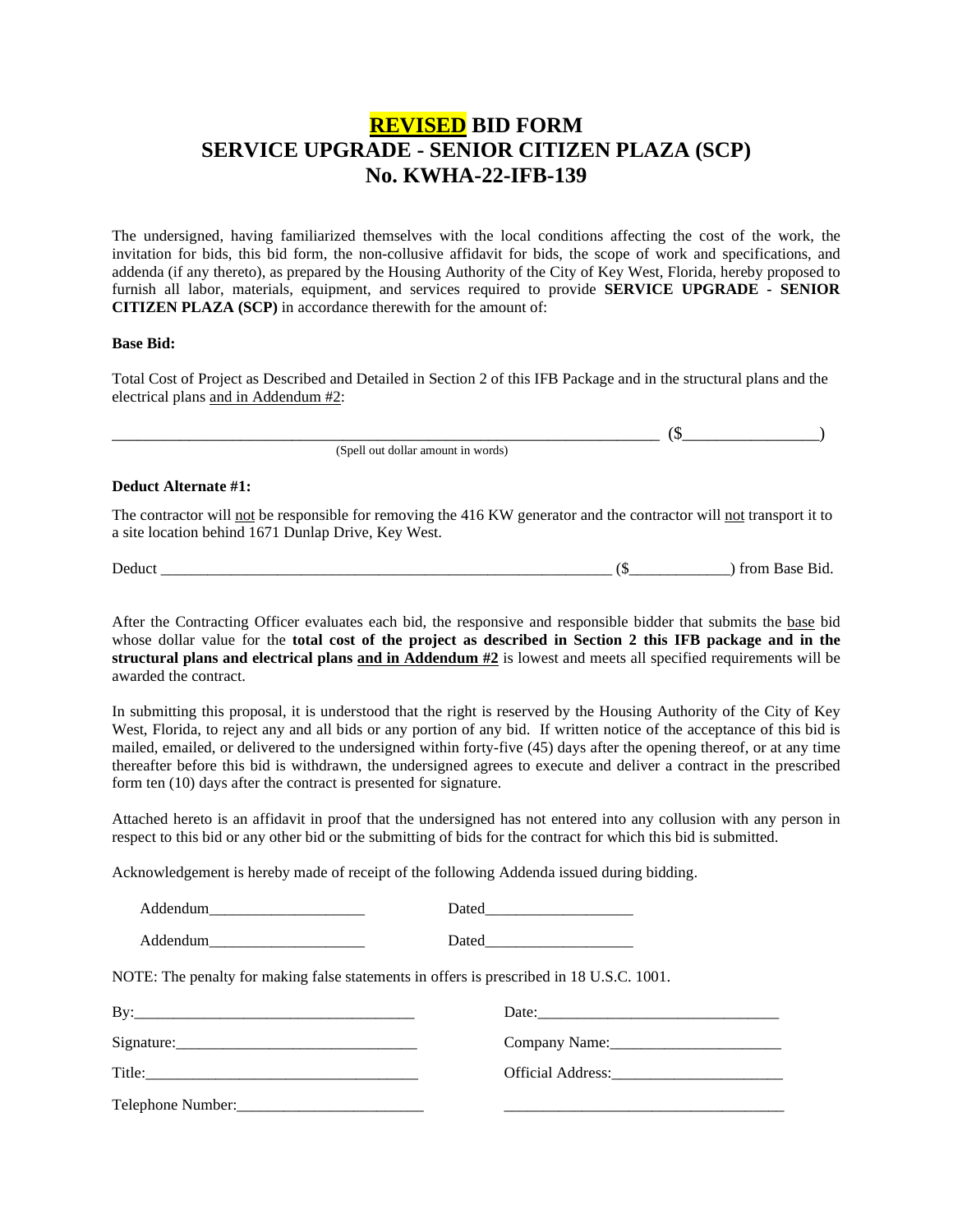# **AIA® Document A102™ – 2017**

## *Standard Form of Agreement Between Owner and Contractor*

*where the basis of payment is the Cost of the Work Plus a Fee with a Guaranteed Maximum Price*

**AGREEMENT** made as of the  $\langle \cdot \rangle$  aday of  $\langle \cdot \rangle$  in the year  $\langle \cdot \rangle$ *(In words, indicate day, month and year.)*

**BETWEEN** the Owner: *(Name, legal status, address and other information)*

« Housing Authority of the City of Key West »« » « 1400 Kennedy Drive » « Key West, FL 33040 » « »

and the Contractor: *(Name, legal status, address and other information)*

« »« » « »

« » « »

for the following Project: *(Name, location and detailed description)*

« Service Upgrade – Senior Citizen Plaza » « 1400 Kennedy Drive » « Key West, FL 33040 »

The Architect: *(Name, legal status, address and other information)*

« »« » « » « »  $\langle \langle \rangle$ 

The Owner and Contractor agree as follows.

#### **ADDITIONS AND DELETIONS:**

The author of this document has added information needed for its completion. The author may also have revised the text of the original AIA standard form. An *Additions and Deletions Report* that notes added information as well as revisions to the standard form text is available from the author and should be reviewed.

This document has important legal consequences. Consultation with an attorney is encouraged with respect to its completion or modification.

The parties should complete A102™–2017, Exhibit A, Insurance and Bonds, contemporaneously with this Agreement. AIA Document A201™–2017, General Conditions of the Contract for Construction, is adopted in this document by reference. Do not use with other general conditions unless this document is modified.



**ELECTRONIC COPYING** of any portion of this AIA® Document to another electronic file is prohibited and constitutes a violation of copyright laws as set forth in the footer of this document.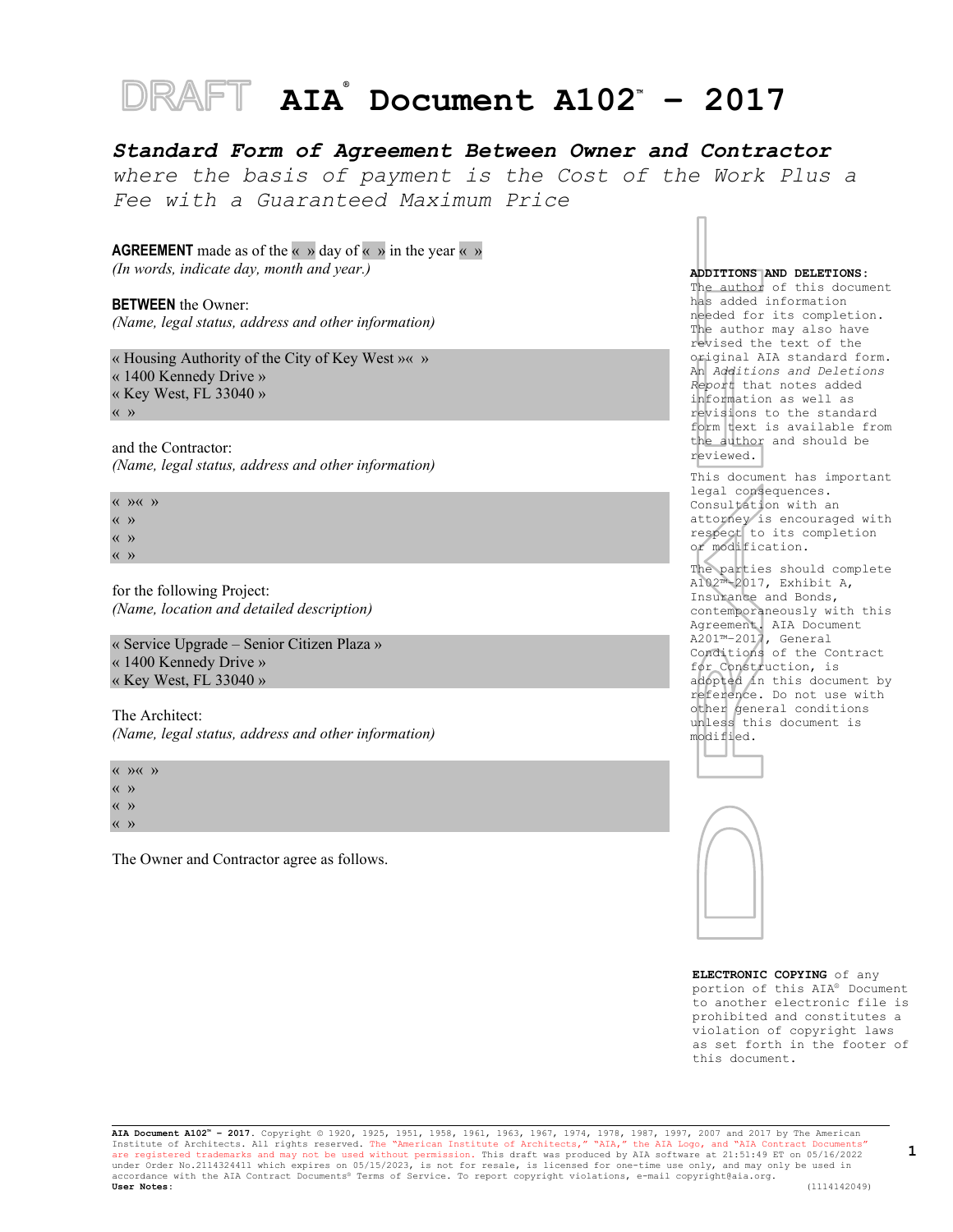#### **TABLE OF ARTICLES**

- **1 THE CONTRACT DOCUMENTS**
- **2 THE WORK OF THIS CONTRACT**
- **3 RELATIONSHIP OF THE PARTIES**
- **4 DATE OF COMMENCEMENT AND SUBSTANTIAL COMPLETION**
- **5 CONTRACT SUM**
- **6 CHANGES IN THE WORK**
- **7 COSTS TO BE REIMBURSED**
- **8 COSTS NOT TO BE REIMBURSED**
- **9 DISCOUNTS, REBATES AND REFUNDS**
- **10 SUBCONTRACTS AND OTHER AGREEMENTS**
- **11 ACCOUNTING RECORDS**
- **12 PAYMENTS**
- **13 DISPUTE RESOLUTION**
- **14 TERMINATION OR SUSPENSION**
- **15 MISCELLANEOUS PROVISIONS**
- **16 ENUMERATION OF CONTRACT DOCUMENTS**
- **EXHIBIT A INSURANCE AND BONDS**

#### **ARTICLE 1 THE CONTRACT DOCUMENTS**

The Contract Documents consist of this Agreement, Conditions of the Contract (General, Supplementary, and other Conditions), Drawings, Specifications, Addenda issued prior to execution of this Agreement, other documents listed in this Agreement and Modifications issued after execution of this Agreement, all of which form the Contract, and are as fully a part of the Contract as if attached to this Agreement or repeated herein. The Contract represents the entire and integrated agreement between the parties hereto and supersedes prior negotiations, representations, or agreements, either written or oral. If anything in the other Contract Documents, other than a Modification, is inconsistent with this Agreement, this Agreement shall govern. An enumeration of the Contract Documents, other than a Modification, appears in Article 16.

#### **ARTICLE 2 THE WORK OF THIS CONTRACT**

The Contractor shall fully execute the Work described in the Contract Documents, except as specifically indicated in the Contract Documents to be the responsibility of others.

#### **ARTICLE 3 RELATIONSHIP OF THE PARTIES**

The Contractor accepts the relationship of trust and confidence established by this Agreement and covenants with the Owner to cooperate with the Architect and exercise the Contractor's skill and judgment in furthering the interests of the Owner; to furnish efficient business administration and supervision; to furnish at all times an adequate supply of workers and materials; and to perform the Work in an expeditious and economical manner consistent with the Owner's interests. The Owner agrees to furnish and approve, in a timely manner, information required by the Contractor and to make payments to the Contractor in accordance with the requirements of the Contract Documents.

**AIA Document A102™ – 2017.** Copyright © 1920, 1925, 1951, 1958, 1961, 1963, 1967, 1974, 1978, 1987, 1997, 2007 and 2017 by The American Institute of Architects. All rights reserved. The "American Institute of Architects," "AIA," the AIA Logo, and "AIA Contract Documents"<br>are registered trademarks and may not be used without permission. This draft was produ under Order No.2114324411 which expires on 05/15/2023, is not for resale, is licensed for one-time use only, and may only be used in<br>accordance with the AIA Contract Documents® Terms of Service. To report copyright violati **User Notes:** (1114142049)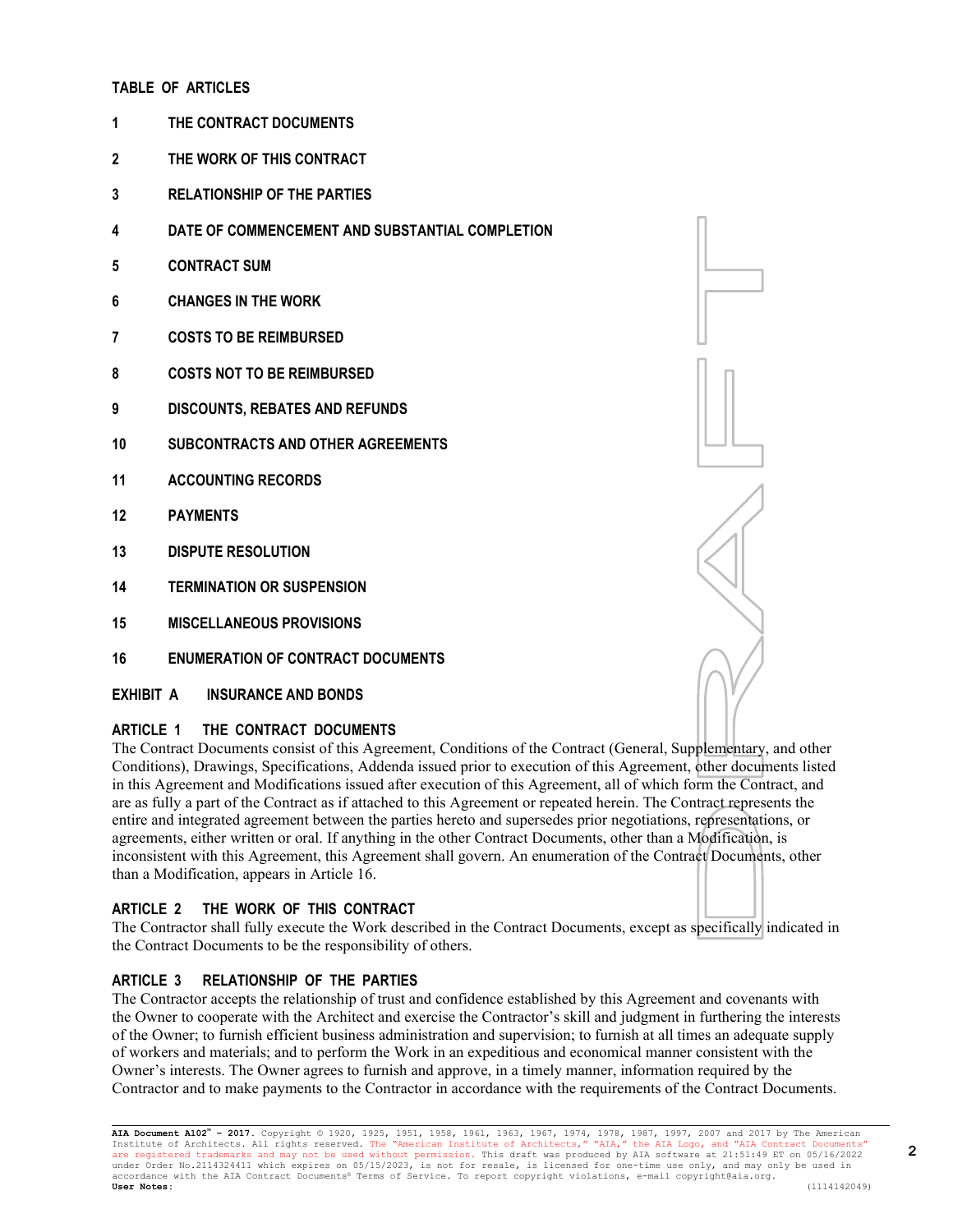#### **ARTICLE 4 DATE OF COMMENCEMENT AND SUBSTANTIAL COMPLETION**

**§ 4.1** The date of commencement of the Work shall be: *(Check one of the following boxes.)*

- [ **« »** ] The date of this Agreement.
- [ **« »** ] A date set forth in a notice to proceed issued by the Owner.
- [ **« X »** ] Established as follows:

*(Insert a date or a means to determine the date of commencement of the Work.)*

« the day that is three (3) calendar days after the date on which a notice to proceed has been issued by the Owner for the Work; provided, however, that the Owner shall not issue a Notice to Proceed until after the latest of the following dates: (i) the date that this Contract is executed, (ii) the date that the building permits, including, but not limited to, the sit permit, master building permits, or other similar permits necessary for the commencement of the Work have been issued by the appropriate governmental entities, and (iii) the date that satisfactory evidence of financing is provided to the Contractor by Owner (the "Date of Commencement"). »

If a date of commencement of the Work is not selected, then the date of commencement shall be the date of this Agreement.

**§ 4.2** The Contract Time shall be measured from the date of commencement of the Work.

#### **§ 4.3 Substantial Completion**

**§ 4.3.1** Subject to adjustments of the Contract Time as provided in the Contract Documents, the Contractor shall achieve Substantial Completion of the entire Work:

*(Check one of the following boxes and complete the necessary information.)*

[ **« X »** ] Not later than « Three Hundred Sixty Five » ( « 365 » ) calendar days from the date of commencement of the Work.

[ **« »** ] By the following date: « »

**§ 4.3.2** Subject to adjustments of the Contract Time as provided in the Contract Documents, if portions of the Work are to be completed prior to Substantial Completion of the entire Work, the Contractor shall achieve Substantial Completion of such portions by the following dates:

**Portion of Work Substantial Completion Date**

**§ 4.3.3** If the Contractor fails to achieve Substantial Completion as provided in this Section 4.3, liquidated damages, if any, shall be assessed as set forth in Section 5.1.6.

#### **ARTICLE 5 CONTRACT SUM**

**§ 5.1** The Owner shall pay the Contractor the Contract Sum in current funds for the Contractor's performance of the Contract. The Contract Sum is the aggregate of the Cost of the Work as defined in Article 7, the Contractor's General Conditions Costs, the Contractor's Overhead, the Contractor's Profit, the Bond Cost, the Insurance Costs and any other reimbursable costs; however, the Contract Sum shall not exceed the Guaranteed Maximum Price ("GMP") subject to additions and deductions by Change Order as provided in the Contract Documents.

**§ 5.1.1** The Contractor's Profit may not exceed six percent (6%) of the Cost of the Work as further described in section 5.2.2.2 herein.

**§ 5.1.2** The Contractor's General Conditions Costs may not exceed six percent (6%) of the Cost of the Work in the aggregate as further described in sections 5.2.2.3 herein.

**AIA Document A102™ – 2017.** Copyright © 1920, 1925, 1951, 1958, 1961, 1963, 1967, 1974, 1978, 1987, 1997, 2007 and 2017 by The American Institute of Architects. All rights reserved. The "American Institute of Architects," "AIA," the AIA Logo, and "AIA Contract Documents"<br>are registered trademarks and may not be used without permission. This draft was produ under Order No.2114324411 which expires on 05/15/2023, is not for resale, is licensed for one-time use only, and may only be used in accordance with the AIA Contract Documents® Terms of Service. To report copyright violations, e-mail copyright@aia.org.<br>User Notes: **User Notes:** (1114142049)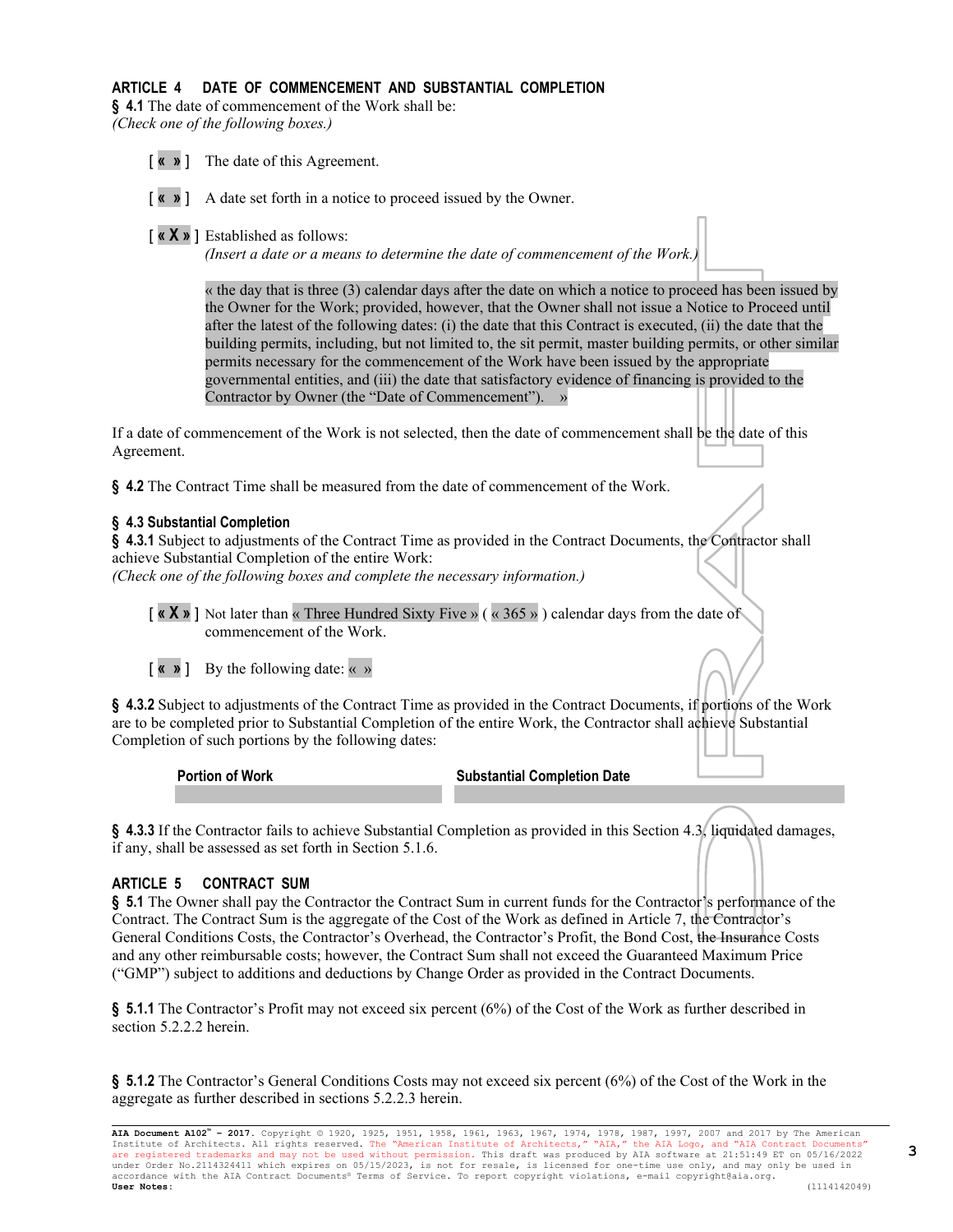**§ 5.1.3** The Contractor's Overhead may not exceed two percent (2%) of the Cost of the Work in the aggregate as further described in sections 5.2.2.4.

**§ 5.1.4** The Contractor's Fee is composed of Contractor's Profit, Contractor's General Conditions Cost and Contractor's Overhead, and the Contractor's Fee may not exceed fourteen percent (14%) of the Cost of the Work in the aggregate.

#### **§ 5.2 Guaranteed Maximum Price**

**§ 5.2.1** The Contract Sum is guaranteed by the Contractor not to exceed «  $\leq$   $\frac{1}{8}$  (\$ «  $\leq$   $\leq$   $\frac{1}{8}$ ), subject to additions and deductions by Change Order as provided in the Contract Documents. This maximum sum is referred to in the Contract Documents as the Guaranteed Maximum Price. Costs which would cause the Guaranteed Maximum Price to be exceeded shall be paid by the Contractor without reimbursement by the Owner.

**§ 5.2.2 Guaranteed Maximum Price Components**. The Guaranteed Maximum Price is the maximum amount payable by the Owner to the Contractor for:

- **(a)** The Cost of the Work listed in Section 7.1 hereof for full and complete performance of the Work in strict accordance with Contract Documents; plus;
- **(b)** A fixed markup for the profit of the Contractor in the amount that equal Six percent (6%) of the Cost of the Work (the "Contractor's Profit"). The Contractor further acknowledges and agrees that the Contractor's Profit set forth above is the total amount that the Contractor shall be paid as profit for all of the Work. Contractor's Fee for changes shall be in accordance with AIA A201-2017, Article 7; plus
- **(c)** The Contractor's General Conditions Costs in the amount that equals six percent (6%) of the Cost of the Work (the "Contractor's General Conditions Cost"). The Contractor expressly acknowledges and agrees that Contractor's General Conditions Cost markup includes all of the costs of the Contractor's General Conditions for the Project from commencement of the Work through Final Completion including, without limitation, all costs and expenses for rental equipment, site office costs, royalties, debris removal, emergency response, blue printing, and travel expense. The Contractor further acknowledges and agrees that the Contractor's General Conditions Cost set forth above is the total amount that the Contractor shall be paid for all of the general requirements costs and expenses the Contractor incurs for the full and complete performance of the Work. Except as specifically provided herein, the percentage of Contractor's General Conditions Cost set forth above shall not decrease based on approved deductive Change Orders; plus
- **(d)** The Contractor's Fixed Overhead in the amount that equals two percent (2%) of the Cost of the Work (the "Contractor's Overhead"). The Contractor expressly acknowledges and agrees that Contractor's Overhead markup includes all of the costs of the Contractor's Overhead for the Project from commencement of the Work through Final Completion. Except as specifically provided herein, the percentage of Contractor's Overhead set forth above shall not decrease based on approved deductive Change Orders; plus
- **(e)** The costs of the insurance premiums that the Contractor pays for the specific insurance policies and coverages procured and maintained by the Contractor ("Insurance Costs"), and the costs for the Contractor's Performance Bond and Payment Bond ("Bond Costs") pursuant to Exhibit A.

**§ 5.3** The method of adjustment of the Contractor's Fee for changes in the Work: For a change in the work as the result of a Change Order, the Contractor shall be paid on the basis of the Cost of the Work that is the subject of the Change Order plus Contractor's Fee:

#### « In the same percentage amount allowed in Section 5.1.4 »

#### **§ 5.3.1** Liquidated damages, if any:

*(Insert terms and conditions for liquidated damages, if any.)*

**AIA Document A102™ – 2017.** Copyright © 1920, 1925, 1951, 1958, 1961, 1963, 1967, 1974, 1978, 1987, 1997, 2007 and 2017 by The American Institute of Architects. All rights reserved. The "American Institute of Architects," "AIA," the AIA Logo, and "AIA Contract Documents"<br>are registered trademarks and may not be used without permission. This draft was produ under Order No.2114324411 which expires on 05/15/2023, is not for resale, is licensed for one-time use only, and may only be used in<br>accordance with the AIA Contract Documents® Terms of Service. To report copyright violati **User Notes:** (1114142049)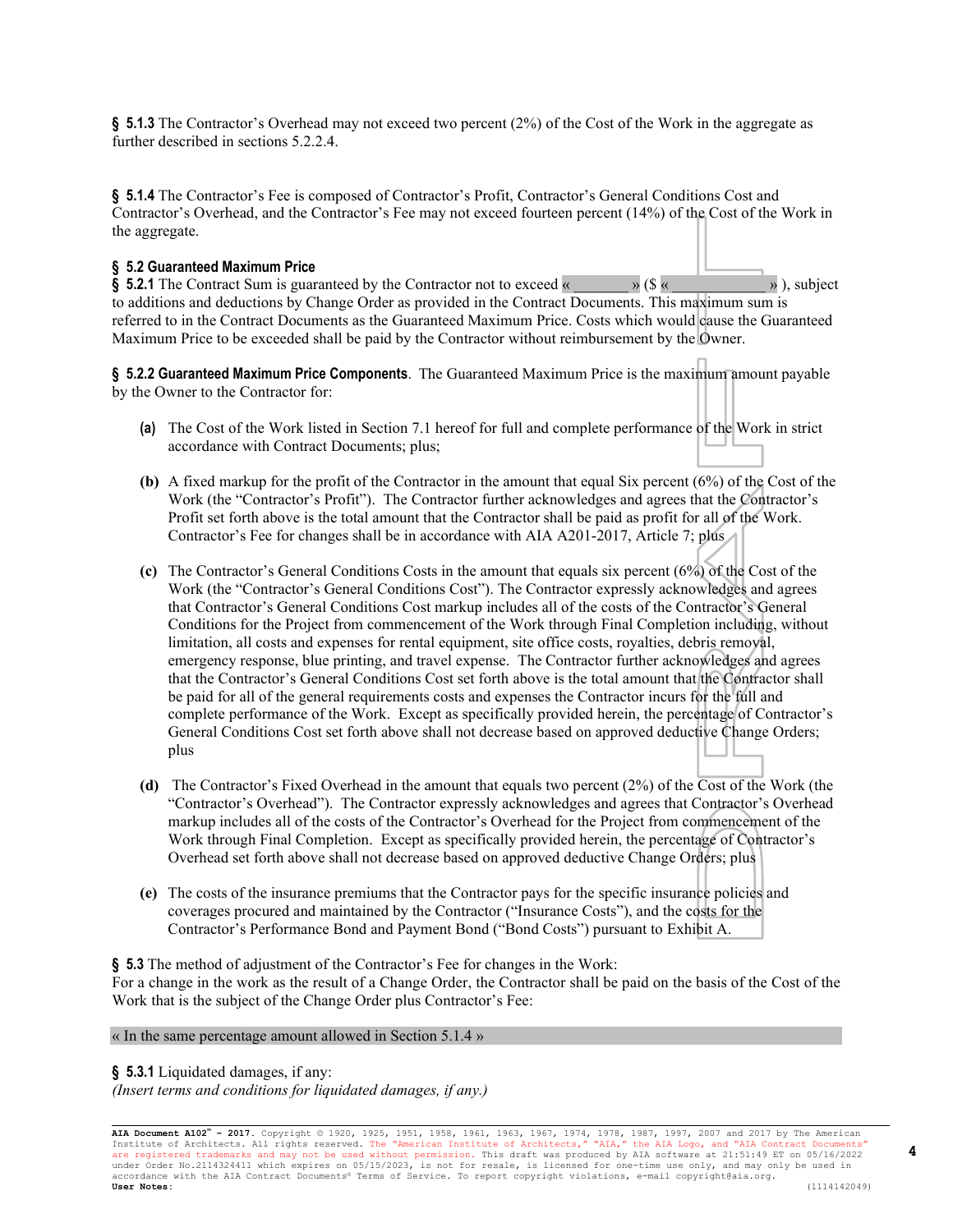#### « Total of Ten (10%) Overhead and Five (5%) Profit »

#### **§ 5.4** Liquidated damages, if any:

*(Insert terms and conditions for liquidated damages, if any.)*

« The Owner and the Contractor agree and acknowledge that the Owner shall suffer damages in the event that the Contractor fails to achieve Substantial Completion of the Work within the Contract Time.

The Owner's damages for the foregoing delays are not readily ascertainable as of the date of this Agreement.

Contractor shall be obligated to pay the Owner as liquidated damages, and not as a penalty, the amount of Five Hundred Dollars (\$200.00) per calendar day that the Contractor fails to achieve Substantial Completion. »

#### **§ 5.5 Alternates**

**§ 5.5.1** Alternates, if any, included in the Guaranteed Maximum Price:

| Item | <sup>o</sup> rice   |  |
|------|---------------------|--|
|      | TГ<br>N<br>١N<br>-- |  |

**§ 5.5.2** Subject to the conditions noted below, the following alternates may be accepted by the Owner following execution of this Agreement. The Owner may accept any or all of the following alternates at the pricing shown below by issuing a Modification to this Agreement via Amendment or Change Order before the close of business on « ». The below pricing for any alternate that the Owner has not accepted by the close of business on  $\alpha$   $\alpha$  shall be voidable by the Contractor.

*(Insert below each alternate and the conditions that must be met for the Owner to accept the alternate.)*

| ltem | Price | <b>Conditions for Acceptance</b> |
|------|-------|----------------------------------|
|      |       |                                  |

**§ 5.5.3 Buy-Out Savings.** If the Cost of the Work plus Contractor's Fee plus Insurance & Bond Costs is less than the GMP, the difference shall be the "Buy-Out Savings." A mutually agreeable tracking system for tracking Subcontract and purchase order committed costs against the individual line items will be established by the Contractor. The Buy-Out Savings shall be evaluated on an aggregate basis, meaning that savings from the favorable buy-out of one line item can be used to offset the buy-out losses on another line item before the overall calculation of the Buy-Out Savings is performed. Any unexpected amounts resulting from the completed buy-out of the GMP being less than the amounts being carried in the similar GMP line items, shall be accounted towards Buy-Out Savings. The Contractor shall be entitled to allocate from and apply against the Buy-Out Savings during the course of the Work up to Final Payment

**§ 5.5.4 Cost Savings**. At the time of Final Payment, if and to the extent that the actual costs are less than the amount of the Guaranteed Maximum Price, then the Owner may apply the difference to the Project, by improving the quality or amount of the Work or creating added improvements. The use of the difference for further improvement is in the Owner's sole and absolute discretion. In the event any portion of the difference, if any, is not applies toward further Project improvements, Contractor and Owner agree that on or prior to final payment by Owner to Contractor, the Contract Sum shall be reduced by way of a deductive Change Order, in an amount equal to the difference (the "Cost Savings").

#### **ARTICLE 6 CHANGES IN THE WORK**

**§ 6.1** Adjustments to the Guaranteed Maximum Price on account of changes in the Work may be determined by any of the methods listed in Article 7 of AIA Document A201™–2017, General Conditions of the Contract for Construction.

**§ 6.2** Adjustments to subcontracts awarded on the basis of a stipulated sum shall be determined in accordance with Article 7 of A201–2017, as they refer to "cost" and "fee," and not by Articles 5, 7 and 8 of this Agreement. Adjustments to subcontracts awarded with the Owner's prior written consent on the basis of cost plus a fee shall be calculated in accordance with the terms of those subcontracts.

**AIA Document A102™ – 2017.** Copyright © 1920, 1925, 1951, 1958, 1961, 1963, 1967, 1974, 1978, 1987, 1997, 2007 and 2017 by The American Institute of Architects. All rights reserved. The "American Institute of Architects," "AIA," the AIA Logo, and "AIA Contract Documents"<br>are registered trademarks and may not be used without permission. This draft was produ under Order No.2114324411 which expires on 05/15/2023, is not for resale, is licensed for one-time use only, and may only be used in accordance with the AIA Contract Documents® Terms of Service. To report copyright violations, e-mail copyright@aia.org.<br>User Notes: **User Notes:** (1114142049)

и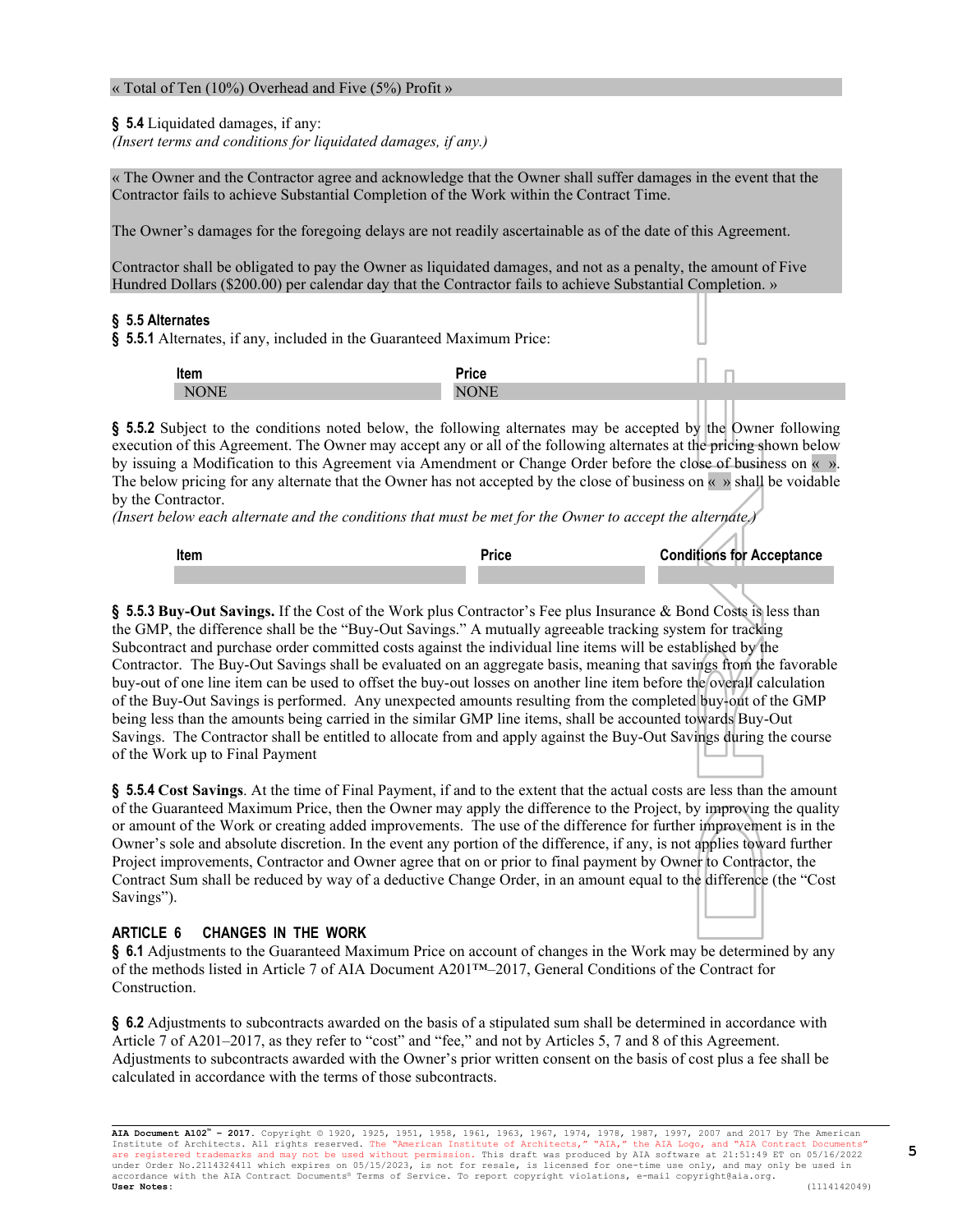**§ 6.3** In calculating adjustments to the Guaranteed Maximum Price, the terms "cost" and "costs" as used in Article 7 of AIA Document A201–2017 shall mean the Cost of the Work as defined in Article 7 of this Agreement and the term "fee" shall mean the Contractor's Fee as defined in Section 5.1.1 of this Agreement.

# **ARTICLE 7 COSTS TO BE REIMBURSED**

#### **§ 7.1 Cost of the Work**

**§ 7.1.1** The term Cost of the Work shall mean costs necessarily incurred by the Contractor in the proper performance of the Work. The Cost of the Work shall include only the items set forth in this Article 7.

**§ 7.1.2** Where, pursuant to the Contract Documents, any cost is subject to the Owner's prior approval, the Contractor shall obtain such approval in writing prior to incurring the cost.

**§ 7.1.3** Costs shall be at rates not higher than the standard paid at the place of the Project, except with prior approval of the Owner.

#### **§ 7.2 Labor Costs**

**§ 7.2.1** Wages or salaries of construction workers directly employed by the Contractor to perform the construction of the Work at the site or, with the Owner's prior approval, at off-site workshops.

**§ 7.2.2** Wages or salaries of the Contractor's supervisory and administrative personnel when stationed at the site and performing Work, with the Owner's prior approval.

**§ 7.2.3** Wages or salaries of the Contractor's supervisory or administrative personnel engaged at factories, workshops or while traveling, in expediting the production or transportation of materials or equipment required for the Work, but only for that portion of their time required for the Work.

**§ 7.2.4** Costs paid or incurred by the Contractor, as required by law or collective bargaining agreements, for taxes, insurance, contributions, assessments, and benefits and, for personnel not covered by collective bargaining agreements, customary benefits such as sick leave, medical and health benefits, holidays, vacations and pensions, provided such costs are based on wages and salaries included in the Cost of the Work under Sections 7.2.1 through 7.2.3.

**§ 7.2.5** If agreed rates for labor costs, in lieu of actual costs, are provided in this Agreement, the rates shall remain unchanged throughout the duration of this Agreement, unless the parties execute a Modification.

#### **§ 7.3 Subcontract Costs**

Payments made by the Contractor to Subcontractors in accordance with the requirements of the subcontracts and this Agreement.

#### **§ 7.4 Costs of Materials and Equipment Incorporated in the Completed Construction**

**§ 7.4.1** Costs, including transportation and storage at the site, of materials and equipment incorporated, or to be incorporated, in the completed construction.

**§ 7.4.2** Costs of materials described in the preceding Section 7.4.1 in excess of those actually installed to allow for reasonable waste and spoilage. Unused excess materials, if any, shall become the Owner's property at the completion of the Work or, at the Owner's option, shall be sold by the Contractor. Any amounts realized from such sales shall be credited to the Owner as a deduction from the Cost of the Work.

#### **§ 7.5 Costs of Other Materials and Equipment, Temporary Facilities and Related Items**

**§ 7.5.1** Costs of transportation, storage, installation, dismantling, maintenance, and removal of materials, supplies, temporary facilities, machinery, equipment and hand tools not customarily owned by construction workers that are provided by the Contractor at the site and fully consumed in the performance of the Work. Costs of materials, supplies, temporary facilities, machinery, equipment, and tools, that are not fully consumed, shall be based on the cost or value of the item at the time it is first used on the Project site less the value of the item when it is no longer used at the Project site. Costs for items not fully consumed by the Contractor shall mean fair market value.

**§ 7.5.2** Rental charges for temporary facilities, machinery, equipment, and hand tools not customarily owned by construction workers that are provided by the Contractor at the site, and the costs of transportation, installation,

**AIA Document A102™ – 2017.** Copyright © 1920, 1925, 1951, 1958, 1961, 1963, 1967, 1974, 1978, 1987, 1997, 2007 and 2017 by The American Institute of Architects. All rights reserved. The "American Institute of Architects," "AIA," the AIA Logo, and "AIA Contract Documents"<br>are registered trademarks and may not be used without permission. This draft was produ under Order No.2114324411 which expires on 05/15/2023, is not for resale, is licensed for one-time use only, and may only be used in<br>accordance with the AIA Contract Documents® Terms of Service. To report copyright violati **User Notes:** (1114142049)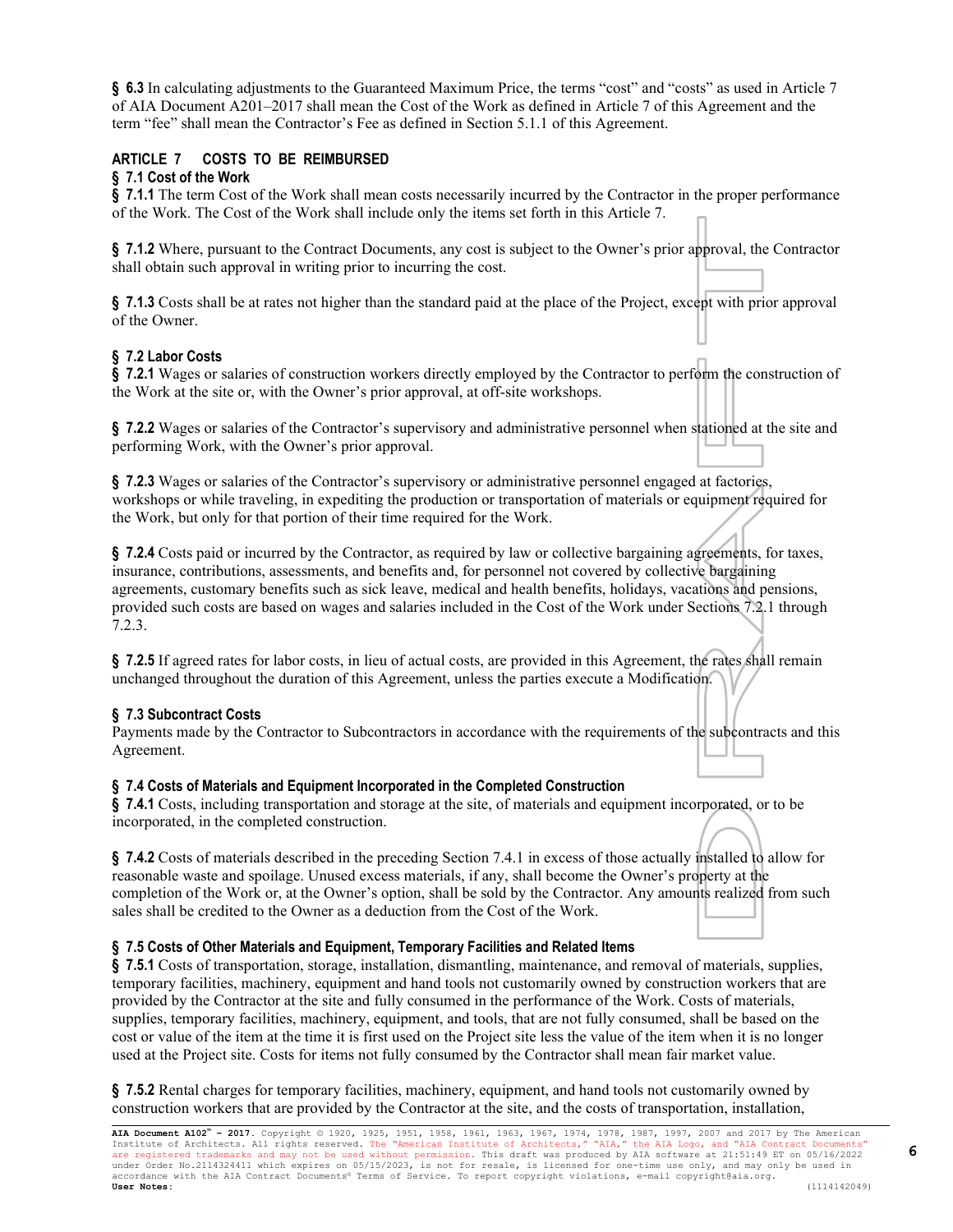dismantling, minor repairs, and removal of such temporary facilities, machinery, equipment, and hand tools. Rates and quantities of equipment owned by the Contractor, or a related party as defined in Section 7.8, shall be subject to the Owner's prior approval. The total rental cost of any such equipment may not exceed the purchase price of any comparable item.

**§ 7.5.3** Costs of removal of debris from the site of the Work and its proper and legal disposal.

**§ 7.5.4** Costs of the Contractor's site office, including general office equipment and supplies.

**§ 7.5.5** Costs of materials and equipment suitably stored off the site at a mutually acceptable location, subject to the Owner's prior approval.

#### **§ 7.6 Miscellaneous Costs**

**§ 7.6.1** Premiums for that portion of insurance and bonds required by the Contract Documents that can be directly attributed to this Contract.

**§ 7.6.1.1** Costs for insurance through a captive insurer owned or controlled by Contractor.

**§ 7.6.2** Sales, use, or similar taxes, imposed by a governmental authority, that are related to the Work and for which the Contractor is liable.

**§ 7.6.3** Fees and assessments for the building permit, and for other permits, licenses, and inspections, for which the Contractor is required by the Contract Documents to pay.

**§ 7.6.4** Fees of laboratories for tests required by the Contract Documents; except those related to defective or nonconforming Work for which reimbursement is excluded under Article 13 of AIA Document A201–2017 or by other provisions of the Contract Documents, and which do not fall within the scope of Section 7.7.3.

**§ 7.6.5** Royalties and license fees paid for the use of a particular design, process, or product, required by the Contract Documents.

**§ 7.6.5.1** The cost of defending suits or claims for infringement of patent rights arising from requirements of the Contract Documents, payments made in accordance with legal judgments against the Contractor resulting from such suits or claims, and payments of settlements made with the Owner's consent, unless the Contractor had reason to believe that the required design, process or product was an infringement of a copyright or a patent, and the Contractor failed to promptly furnish such information to the Architect as required by Article 3 of AIA Document A201–2017. The costs of legal defenses, judgments, and settlements, shall not be included in the Cost of the Work used to calculate the Contractor's Fee or subject to the Guaranteed Maximum Price.

**§ 7.6.6** Costs for communications services, electronic equipment, and software, directly related to the Work and located at the site.

**§ 7.6.7** Costs of document reproductions and delivery charges.

**§ 7.6.8** Deposits lost for causes other than the Contractor's negligence or failure to fulfill a specific responsibility in the Contract Documents.

**§ 7.6.9** Legal, mediation and arbitration costs, including attorneys' fees, other than those arising from disputes between the Owner and Contractor, reasonably incurred by the Contractor after the execution of this Agreement in the performance of the Work and with the Owner's prior approval, which shall not be unreasonably withheld.

**§ 7.6.10** Expenses incurred in accordance with the Contractor's standard written personnel policy for relocation and temporary living allowances of the Contractor's personnel required for the Work., with the Owner's prior approval.

**§ 7.6.11** That portion of the reasonable expenses of the Contractor's supervisory or administrative personnel incurred while traveling in discharge of duties connected with the Work.

**AIA Document A102™ – 2017.** Copyright © 1920, 1925, 1951, 1958, 1961, 1963, 1967, 1974, 1978, 1987, 1997, 2007 and 2017 by The American Institute of Architects. All rights reserved. The "American Institute of Architects," "AIA," the AIA Logo, and "AIA Contract Documents"<br>are registered trademarks and may not be used without permission. This draft was produ under Order No.2114324411 which expires on 05/15/2023, is not for resale, is licensed for one-time use only, and may only be used in<br>accordance with the AIA Contract Documents® Terms of Service. To report copyright violati **User Notes:** (1114142049)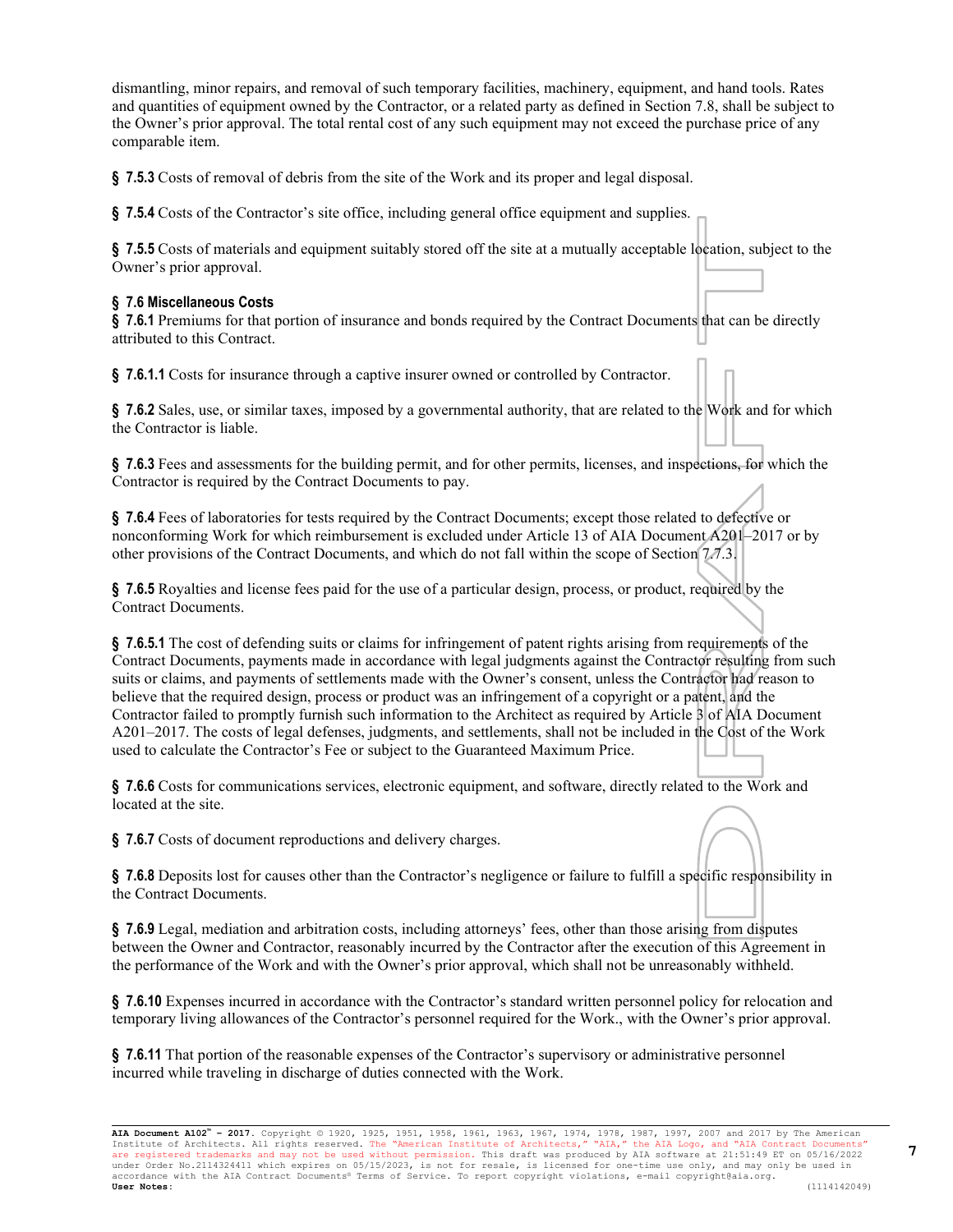#### **§ 7.7 Other Costs and Emergencies**

**§ 7.7.1** Other costs incurred in the performance of the Work, with the Owner's prior approval.

**§ 7.7.2** Costs incurred in taking action to prevent threatened damage, injury, or loss, in case of an emergency affecting the safety of persons and property, as provided in Article 10 of AIA Document A201–2017.

**§ 7.7.3** Costs of repairing or correcting damaged or nonconforming Work executed by the Contractor, Subcontractors, or suppliers, provided that such damaged or nonconforming Work was not caused by the negligence of, or failure to fulfill a specific responsibility by, the Contractor, and only to the extent that the cost of repair or correction is not recovered by the Contractor from insurance, sureties, Subcontractors, suppliers, or others.

#### **§ 7.8 Related Party Transactions**

**§ 7.8.1** For purposes of this Section 7.8, the term "related party" shall mean (1) a parent, subsidiary, affiliate, or other entity having common ownership of, or sharing common management with, the Contractor; (2) any entity in which any stockholder in, or management employee of, the Contractor holds an equity interest in excess of ten percent in the aggregate; (3) any entity which has the right to control the business or affairs of the Contractor; or (4) any person, or any member of the immediate family of any person, who has the right to control the business or affairs of the Contractor.

**§ 7.8.2** If any of the costs to be reimbursed arise from a transaction between the Contractor and a related party, the Contractor shall notify the Owner of the specific nature of the contemplated transaction, including the identity of the related party and the anticipated cost to be incurred, before any such transaction is consummated or cost incurred. If the Owner, after such notification, authorizes the proposed transaction in writing, then the cost incurred shall be included as a cost to be reimbursed, and the Contractor shall procure the Work, equipment, goods, or service, from the related party, as a Subcontractor, according to the terms of Article 10. If the Owner fails to authorize the transaction in writing, the Contractor shall procure the Work, equipment, goods, or service from some person or entity other than a related party according to the terms of Article 10.

#### **ARTICLE 8 COSTS NOT TO BE REIMBURSED**

**§ 8.1** The Cost of the Work shall not include the items listed below:

- **.1** Salaries and other compensation of the Contractor's personnel stationed at the Contractor's principal office or offices other than the site office, except as specifically provided in Section 7.2, or as may be provided in Article 15;
- **.2** Bonuses, profit sharing, incentive compensation, and any other discretionary payments, paid to anyone hired by the Contractor or paid to any Subcontractor or vendor, unless the Owner has provided prior approval;
- **.3** Expenses of the Contractor's principal office and offices other than the site office;
- **.4** Overhead and general expenses, except as may be expressly included in Article 7;
- **.5** The Contractor's capital expenses, including interest on the Contractor's capital employed for the Work;
- **.6** Except as provided in Section 7.7.3 of this Agreement, costs due to the negligence of, or failure to fulfill a specific responsibility of the Contract by, the Contractor, Subcontractors, and suppliers, or anyone directly or indirectly employed by any of them or for whose acts any of them may be liable;
- **.7** Any cost not specifically and expressly described in Article 7; and
- **.8** Costs, other than costs included in Change Orders approved by the Owner, that would cause the Guaranteed Maximum Price to be exceeded.

#### **ARTICLE 9 DISCOUNTS, REBATES AND REFUNDS**

**§ 9.1** Cash discounts obtained on payments made by the Contractor shall accrue to the Owner if (1) before making the payment, the Contractor included the amount to be paid, less such discount, in an Application for Payment and received payment from the Owner, or (2) the Owner has deposited funds with the Contractor with which to make payments; otherwise, cash discounts shall accrue to the Contractor. Trade discounts, rebates, refunds, and amounts received from sales of surplus materials and equipment shall accrue to the Owner, and the Contractor shall make provisions so that they can be obtained.

**§ 9.2** Amounts that accrue to the Owner in accordance with the provisions of Section 9.1 shall be credited to the Owner as a deduction from the Cost of the Work.

**AIA Document A102™ – 2017.** Copyright © 1920, 1925, 1951, 1958, 1961, 1963, 1967, 1974, 1978, 1987, 1997, 2007 and 2017 by The American Institute of Architects. All rights reserved. The "American Institute of Architects," "AIA," the AIA Logo, and "AIA Contract Documents"<br>are registered trademarks and may not be used without permission. This draft was produ under Order No.2114324411 which expires on 05/15/2023, is not for resale, is licensed for one-time use only, and may only be used in<br>accordance with the AIA Contract Documents® Terms of Service. To report copyright violati **User Notes:** (1114142049)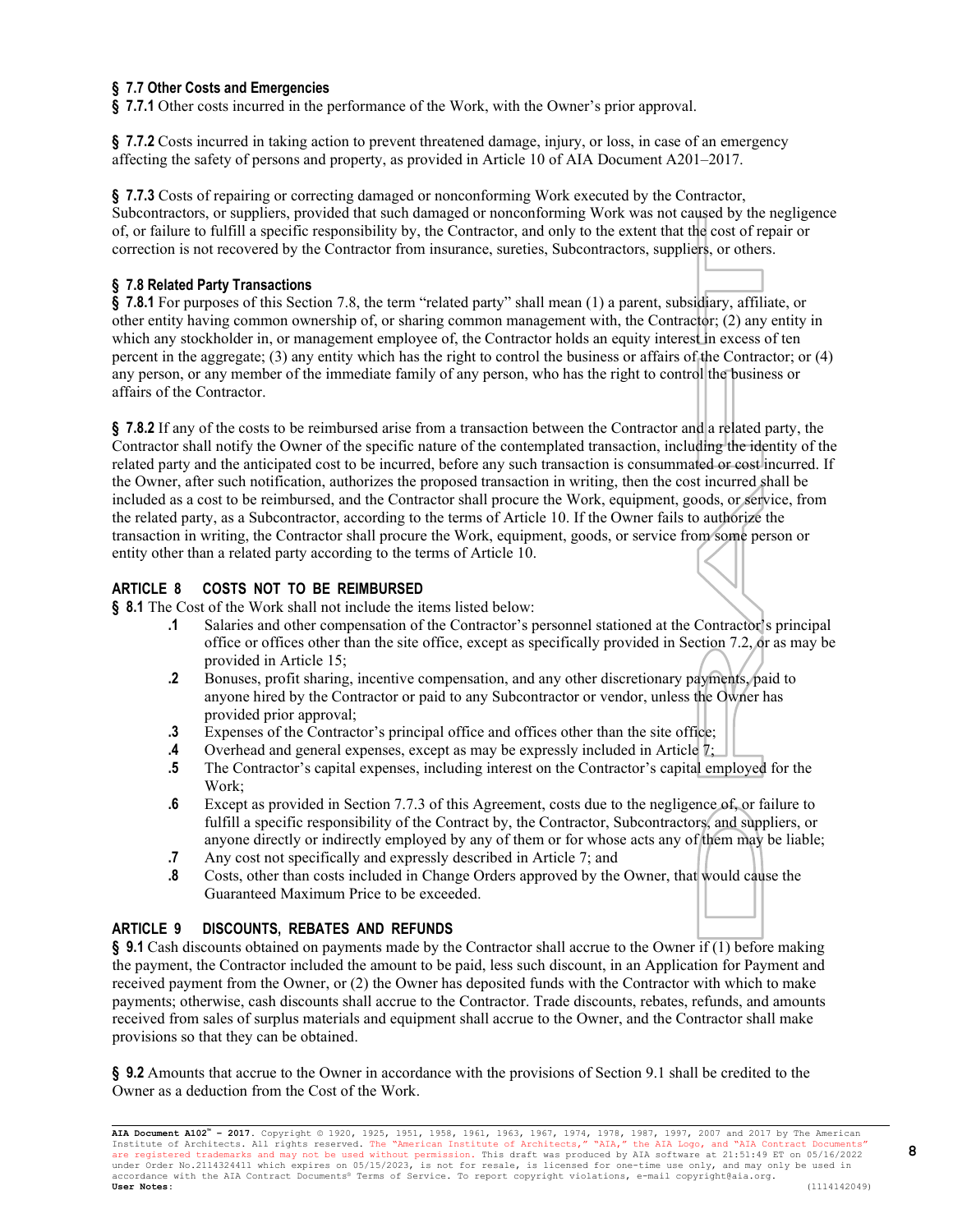#### **ARTICLE 10 SUBCONTRACTS AND OTHER AGREEMENTS**

**§ 10.1** Those portions of the Work that the Contractor does not customarily perform with the Contractor's own personnel shall be performed under subcontracts or other appropriate agreements with the Contractor. The Owner may designate specific persons from whom, or entities from which, the Contractor shall obtain bids. The Contractor shall obtain bids from Subcontractors, and from suppliers of materials or equipment fabricated especially for the Work, who are qualified to perform that portion of the Work in accordance with the requirements of the Contract Documents. The Contractor shall deliver such bids to the Architect and Owner with an indication as to which bids the Contractor intends to accept. The Owner then has the right to review the Contractor's list of proposed subcontractors and suppliers in consultation with the Architect and, subject to Section 10.1.1, to object to any subcontractor or supplier. Any advice of the Architect, or approval or objection by the Owner, shall not relieve the Contractor of its responsibility to perform the Work in accordance with the Contract Documents. The Contractor shall not be required to contract with anyone to whom the Contractor has reasonable objection.

**§ 10.1.1** When a specific subcontractor or supplier is used by the Contractor and is qualified to perform that portion of the Work and has submitted a bid that conforms to the requirements of the Contract Documents without reservations or exceptions, but the Owner requires that another bid be accepted, a Change Order shall be issued to adjust the Guaranteed Maximum Price by the difference between the bid of the person or entity used by the Contractor and the amount of the subcontract or other agreement actually signed with the person or entity designated by the Owner

**§ 10.2** Subcontracts or other agreements shall conform to the applicable payment provisions of this Agreement, and shall not be awarded on the basis of cost plus a fee without the Owner's prior written approval. If a subcontract is awarded on the basis of cost plus a fee, the Contractor shall provide in the subcontract for the Owner to receive the same audit rights with regard to the Subcontractor as the Owner receives with regard to the Contractor in Article 11.

#### **ARTICLE 11 ACCOUNTING RECORDS**

The Contractor shall keep full and detailed records and accounts related to the Cost of the Work, and exercise such controls, as may be necessary for proper financial management under this Contract and to substantiate all costs incurred. The accounting and control systems shall be satisfactory to the Owner. The Owner and the Owner's auditors shall, during regular business hours and upon reasonable notice, be afforded access to, and shall be permitted to audit and copy, the Contractor's records and accounts, including complete documentation supporting accounting entries, books, job cost reports, correspondence, instructions, drawings, receipts, subcontracts, Subcontractor's proposals, Subcontractor's invoices, purchase orders, vouchers, memoranda, and other data relating to this Contract. The Contractor shall preserve these records for a period of three years after final payment, or for such longer period as may be required by law.

#### **ARTICLE 12 PAYMENTS**

#### **§ 12.1 Progress Payments**

**§ 12.1.1** Based upon Applications for Payment submitted to the Architect by the Contractor, and Certificates for Payment issued by the Architect, the Owner shall make progress payments on account of the Contract Sum, to the Contractor, as provided below and elsewhere in the Contract Documents.

**§ 12.1.2** The period covered by each Application for Payment shall be one calendar month ending on the last day of the month.

**§ 12.1.3** Provided that an Application for Payment is received by the Architect not later than the « last » day of a month, the Owner shall make payment of the amount certified to the Contractor not later than the « 15th » day of the « following » month. If an Application for Payment is received by the Architect after the application date fixed above, payment of the amount certified shall be made by the Owner not later than « Fifteen » ( $\kappa$  15 ») days after the Architect receives the Application for Payment.

*(Federal, state or local laws may require payment within a certain period of time.)*

**§ 12.1.4** Each Application for Payment shall be based on the most recent schedule of values submitted by the Contractor in accordance with the Contract Documents. The schedule of values shall allocate the entire Guaranteed Maximum Price among: (1) the various portions of the Work; (2) any contingency for costs that are included in the Guaranteed Maximum Price but not otherwise allocated to another line item or included in a Change Order; (3) the Contractor's Fee; and (4) Insurance and Bonds

**AIA Document A102™ – 2017.** Copyright © 1920, 1925, 1951, 1958, 1961, 1963, 1967, 1974, 1978, 1987, 1997, 2007 and 2017 by The American Institute of Architects. All rights reserved. The "American Institute of Architects," "AIA," the AIA Logo, and "AIA Contract Documents"<br>are registered trademarks and may not be used without permission. This draft was produ under Order No.2114324411 which expires on 05/15/2023, is not for resale, is licensed for one-time use only, and may only be used in<br>accordance with the AIA Contract Documents® Terms of Service. To report copyright violati **User Notes:** (1114142049)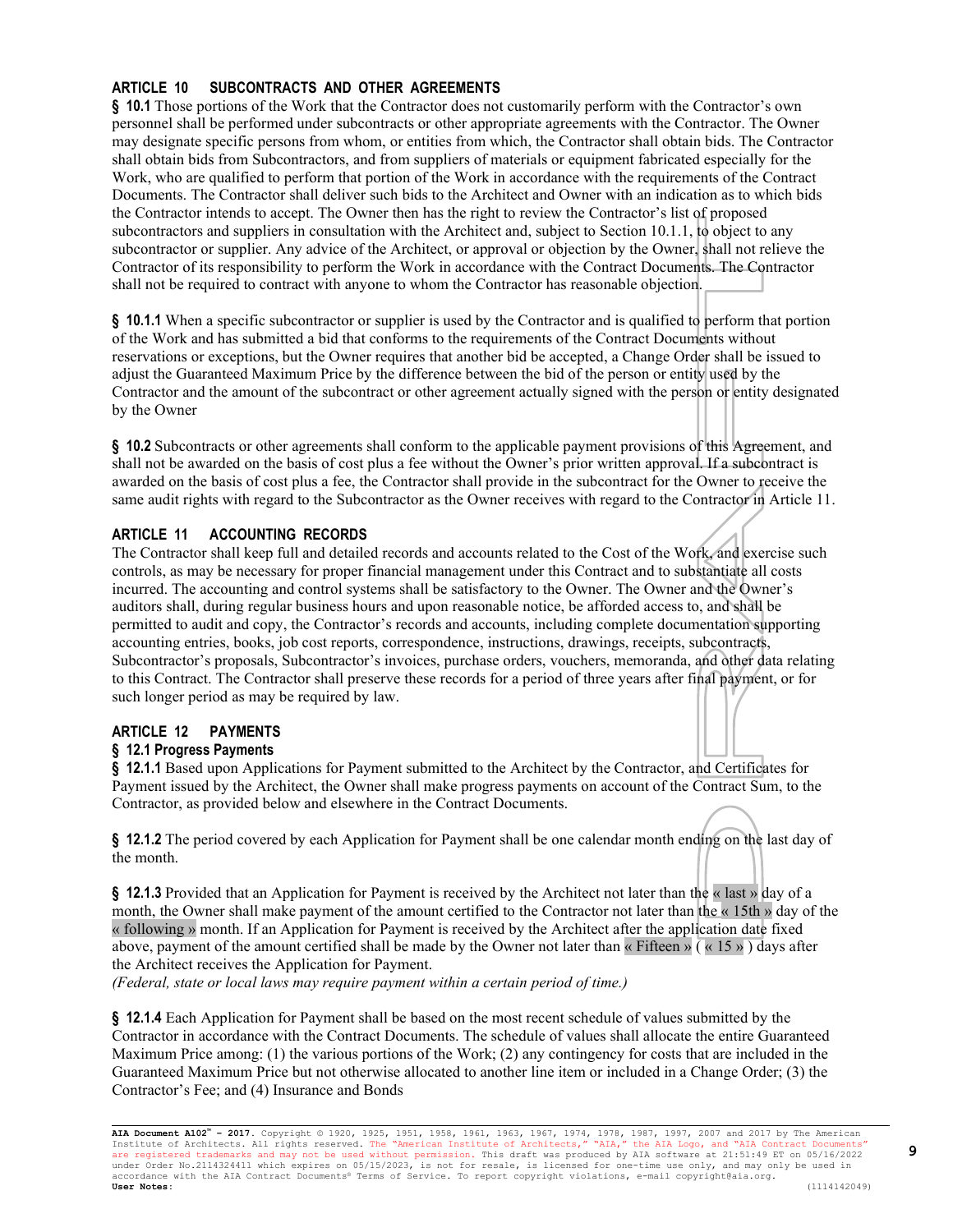#### **§ 12.1.5** OMITTED

**§ 12.1.5.1** The schedule of values shall be prepared in such form and supported by such data to substantiate its accuracy as the Architect may require. The schedule of values shall be used as a basis for reviewing the Contractor's Applications for Payment.

**§ 12.1.5.2** When the Contractor allocates costs from a contingency to another line item in the schedule of values, the Contractor shall submit supporting documentation to the Architect.

**§ 12.1.6** Applications for Payment shall show the percentage of completion of each portion of the Work as of the end of the period covered by the Application for Payment. The percentage of completion shall be the lesser of (1) the percentage of that portion of the Work which has actually been completed; or (2) the percentage obtained by dividing (a) the expense that has actually been incurred by the Contractor on account of that portion of the Work and for which the Contractor has made payment or intends to make payment prior to the next Application for Payment, by (b) the share of the Guaranteed Maximum Price allocated to that portion of the Work in the schedule of values.

**§ 12.1.7** In accordance with AIA Document A201–2017 and subject to other provisions of the Contract Documents, the amount of each progress payment shall be computed as follows:

**§ 12.1.7.1** The amount of each progress payment shall first include:

- **.1** That portion of the Guaranteed Maximum Price properly allocable to completed Work as determined by multiplying the percentage of completion of each portion of the Work by the share of the Guaranteed Maximum Price allocated to that portion of the Work in the most recent schedule of values;
- **.2** That portion of the Guaranteed Maximum Price properly allocable to materials and equipment delivered and suitably stored at the site for subsequent incorporation in the completed construction or, if approved in writing in advance by the Owner, suitably stored off the site at a location agreed upon in writing;
- **.3** That portion of Construction Change Directives that the Architect determines, in the Architect's professional judgment, to be reasonably justified; and
- **.4** The Contractor's Fee, computed upon the Cost of the Work described in the preceding Sections 12.1.7.1.1 and 12.1.7.1.2 at the rate stated in Section 5.1.1 or, if the Contractor's Fee is stated as a fixed sum in that Section, an amount that bears the same ratio to that fixed-sum fee as the Cost of the Work included in Sections 12.1.7.1.1 and 12.1.7.1.2 bears to a reasonable estimate of the probable Cost of the Work upon its completion.

**§ 12.1.7.2** The amount of each progress payment shall then be reduced by:

- **.1** The aggregate of any amounts previously paid by the Owner;
	- **.2** The amount, if any, for Work that remains uncorrected and for which the Architect has previously withheld a Certificate for Payment as provided in Article 9 of AIA Document A201–2017;
	- **.3** Any amount for which the Contractor does not intend to pay a Subcontractor or material supplier, unless the Work has been performed by others the Contractor intends to pay;
	- **.4** For Work performed or defects discovered since the last payment application, any amount for which the Architect may withhold payment, or nullify a Certificate of Payment in whole or in part, as provided in Article 9 of AIA Document A201–2017;
	- **.5** The shortfall, if any, indicated by the Contractor in the documentation required by Section 12.1.4 to substantiate prior Applications for Payment, or resulting from errors subsequently discovered by the Owner's auditors in such documentation; and
	- **.6** Retainage withheld pursuant to Section 12.1.8.

#### **§ 12.1.8 Retainage**

**§ 12.1.8.1** For each progress payment made prior to Substantial Completion of the Work, the Owner may withhold the following amount, as retainage, from the payment otherwise due:

*(Insert a percentage or amount to be withheld as retainage from each Application for Payment. The amount of retainage may be limited by governing law.)*

#### « Ten Percent (10%) »

**AIA Document A102™ – 2017.** Copyright © 1920, 1925, 1951, 1958, 1961, 1963, 1967, 1974, 1978, 1987, 1997, 2007 and 2017 by The American Institute of Architects. All rights reserved. The "American Institute of Architects," "AIA," the AIA Logo, and "AIA Contract Documents"<br>are registered trademarks and may not be used without permission. This draft was produ under Order No.2114324411 which expires on 05/15/2023, is not for resale, is licensed for one-time use only, and may only be used in<br>accordance with the AIA Contract Documents® Terms of Service. To report copyright violati **User Notes:** (1114142049)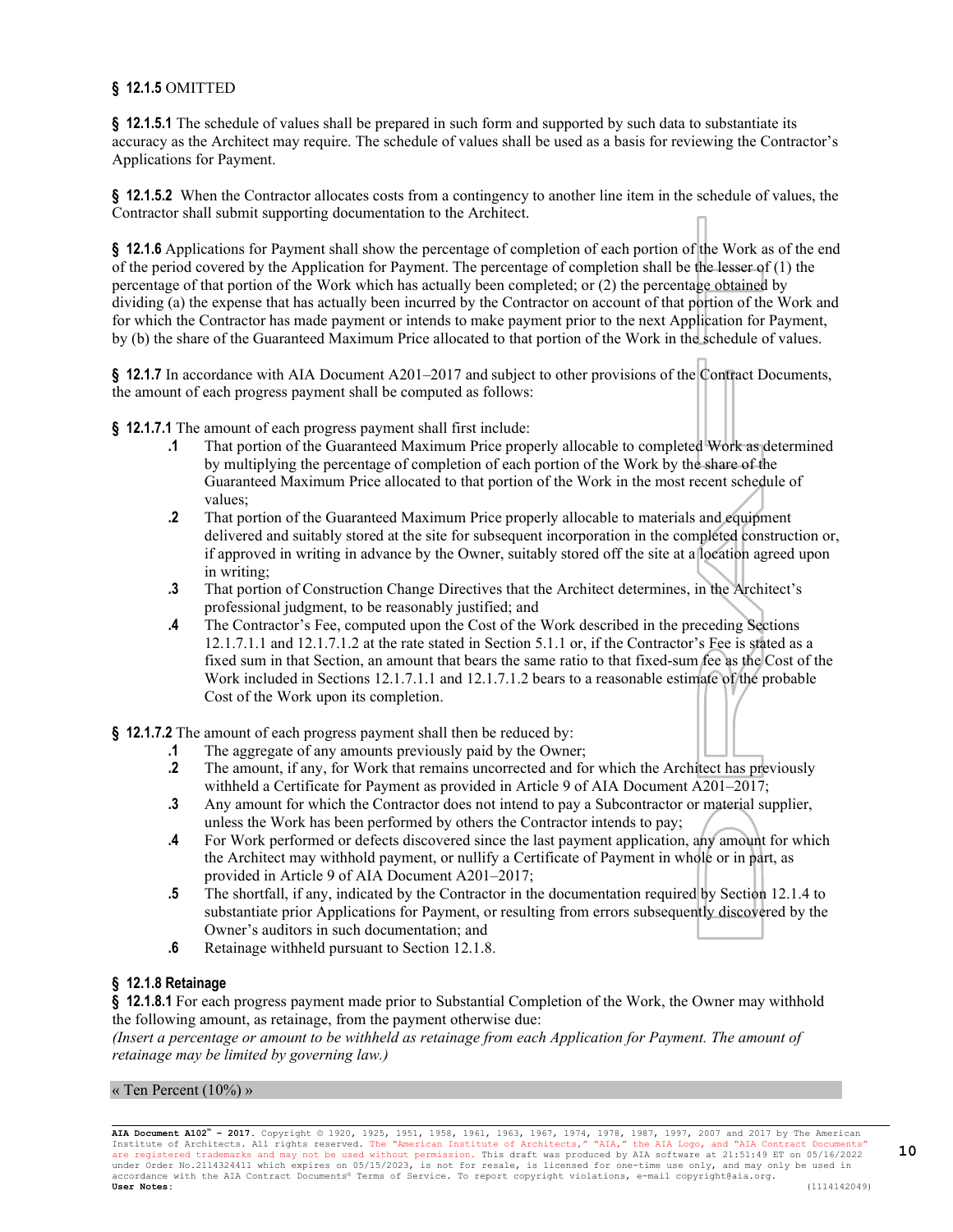**§ 12.1.8.1.1** The following items are not subject to retainage:

*(Insert any items not subject to the withholding of retainage, such as general conditions, insurance, etc.)*

« Insurance and Bonds »

**§ 12.1.8.2** Reduction or limitation of retainage, if any, shall be as follows:

*(If the retainage established in Section 12.1.8.1 is to be modified prior to Substantial Completion of the entire Work, insert provisions for such modification.)*

« Provided the Contractor is in good standing and is on schedule, when the project is 50% complete, previously held retainage shall be reduced to 5% and shall remain at 5% for the remainder of the Project. »

**§ 12.1.8.3** Except as set forth in this Section 12.1.8.3, upon Substantial Completion of the Work, the Contractor may submit an Application for Payment that includes the retainage withheld from prior Applications for Payment pursuant to this Section 12.1.8. The Application for Payment submitted at Substantial Completion shall not include retainage.

**§ 12.1.9** If final completion of the Work is materially delayed through no fault of the Contractor, the Owner shall pay the Contractor any additional amounts in accordance with Article 9 of AIA Document A201–2017.

**§ 12.1.10** Except with the Owner's prior written approval, the Contractor shall not make advance payments to suppliers for materials or equipment which have not been delivered and suitably stored at the site.

**§ 12.1.11** The Owner and the Contractor shall agree upon a mutually acceptable procedure for review and approval of payments to Subcontractors, and the percentage of retainage held on Subcontracts, and the Contractor shall execute subcontracts in accordance with those agreements.

**§ 12.1.12** In taking action on the Contractor's Applications for Payment the Architect shall be entitled to rely on the accuracy and completeness of the information furnished by the Contractor, and such action shall not be deemed to be a representation that (1) the Architect has made a detailed examination, audit, or arithmetic verification, of the documentation submitted in accordance with Section 12.1.4 or other supporting data; (2) that the Architect has made exhaustive or continuous on-site inspections; or (3) that the Architect has made examinations to ascertain how or for what purposes the Contractor has used amounts previously paid on account of the Contract. Such examinations, audits, and verifications, if required by the Owner, will be performed by the Owner's auditors acting in the sole interest of the Owner.

#### **§ 12.2 Final Payment**

**§ 12.2.1** Final payment, constituting the entire unpaid balance of the Contract Sum, shall be made by the Owner to the Contractor when

- **.1** the Contractor has fully performed the Contract, except for the Contractor's responsibility to correct Work as provided in Article 12 of AIA Document A201–2017, and to satisfy other requirements, if any, which extend beyond final payment;
- **.2** the Contractor has submitted a final accounting for the Cost of the Work and a final Application for Payment; and
- **.3** a final Certificate for Payment has been issued by the Architect in accordance with Section 12.2.2.

**§ 12.2.2** Within 30 days of the Owner's receipt of the Contractor's final accounting for the Cost of the Work, the Owner shall conduct an audit of the Cost of the Work or notify the Architect that it will not conduct an audit.

**§ 12.2.2.1** If the Owner conducts an audit of the Cost of the Work, the Owner shall, within 10 days after completion of the audit, submit a written report based upon the auditors' findings to the Architect.

**§ 12.2.2.2** Within seven days after receipt of the written report described in Section 12.2.2.1, or receipt of notice that the Owner will not conduct an audit, and provided that the other conditions of Section 12.2.1 have been met, the Architect will either issue to the Owner a final Certificate for Payment with a copy to the Contractor, or notify the Contractor and Owner in writing of the Architect's reasons for withholding a certificate as provided in Article 9 of AIA Document A201–2017. The time periods stated in this Section 12.2.2 supersede those stated in Article 9 of AIA

**AIA Document A102™ – 2017.** Copyright © 1920, 1925, 1951, 1958, 1961, 1963, 1967, 1974, 1978, 1987, 1997, 2007 and 2017 by The American Institute of Architects. All rights reserved. The "American Institute of Architects," "AIA," the AIA Logo, and "AIA Contract Documents"<br>are registered trademarks and may not be used without permission. This draft was produ under Order No.2114324411 which expires on 05/15/2023, is not for resale, is licensed for one-time use only, and may only be used in<br>accordance with the AIA Contract Documents® Terms of Service. To report copyright violati **User Notes:** (1114142049)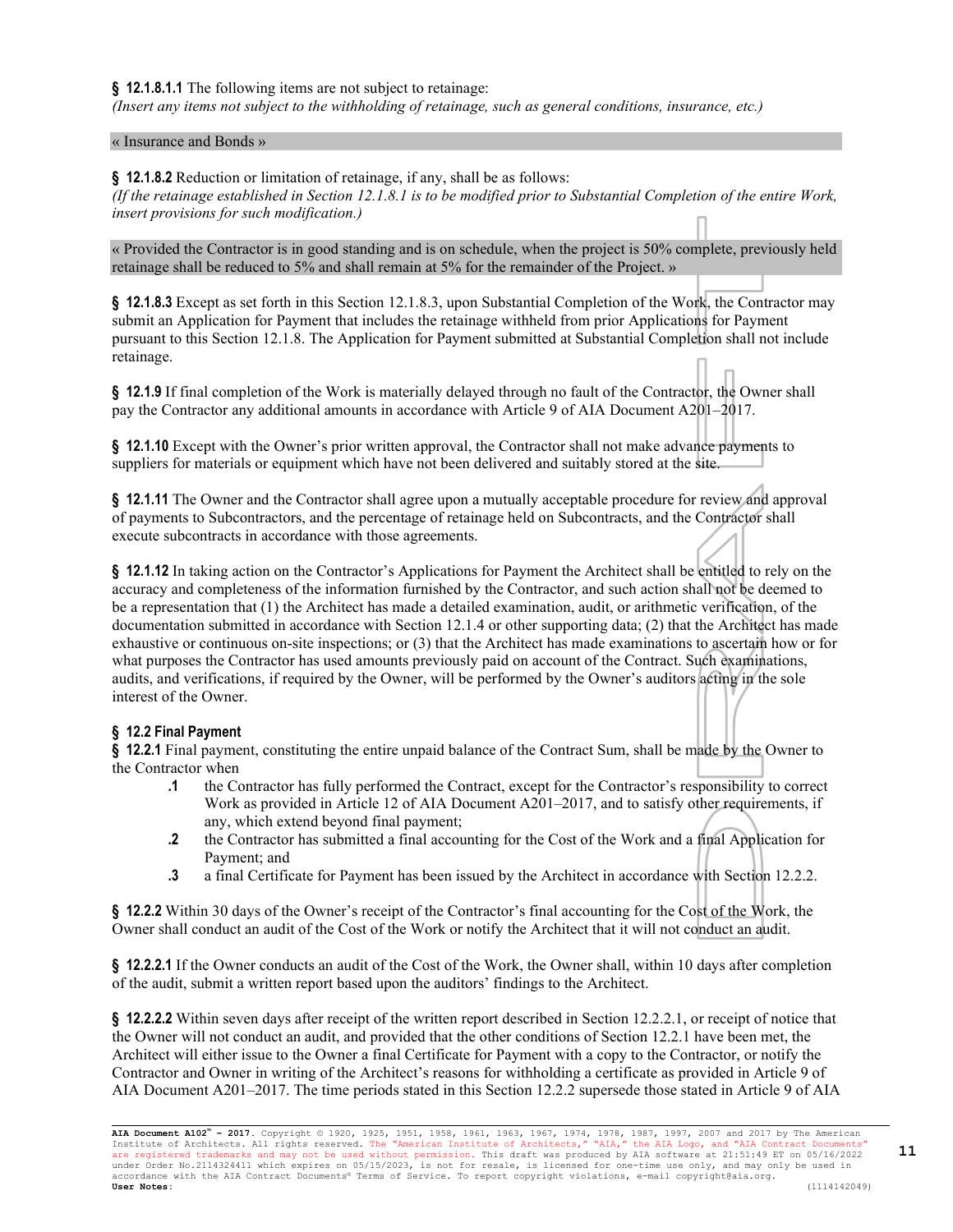Document A201–2017. The Architect is not responsible for verifying the accuracy of the Contractor's final accounting.

**§ 12.2.2.3** If the Owner's auditors' report concludes that the Cost of the Work, as substantiated by the Contractor's final accounting, is less than claimed by the Contractor, the Contractor shall be entitled to request mediation of the disputed amount without seeking an initial decision pursuant to Article 15 of AIA Document A201–2017. A request for mediation shall be made by the Contractor within 30 days after the Contractor's receipt of a copy of the Architect's final Certificate for Payment. Failure to request mediation within this 30-day period shall result in the substantiated amount reported by the Owner's auditors becoming binding on the Contractor. Pending a final resolution of the disputed amount, the Owner shall pay the Contractor the amount certified in the Architect's final Certificate for Payment.

**§ 12.2.3** The Owner's final payment to the Contractor shall be made no later than 30 days after the issuance of the Architect's final Certificate for Payment, or as follows:

« after (1) completion and final acceptance of all work; and

(2) presentation and release of all claims against KWHA arising by virtue of this contract, other than claims, in stated amounts, that the Contractor has specifically excepted from the operation of the release. »

**§ 12.2.4** If, subsequent to final payment, and at the Owner's request, the Contractor incurs costs, described in Article 7 and not excluded by Article 8, to correct defective or nonconforming Work, the Owner shall reimburse the Contractor for such costs, and the Contractor's Fee applicable thereto, on the same basis as if such costs had been incurred prior to final payment, but not in excess of the Guaranteed Maximum Price. If adjustments to the Contract Sum are provided for in Section 5.1.7, the amount of those adjustments shall be recalculated, taking into account any reimbursements made pursuant to this Section 12.2.4 in determining the net amount to be paid by the Owner to the Contractor.

#### **§ 12.3 Interest**

Payments due and unpaid under the Contract shall bear interest from the date payment is due at the rate stated below, or in the absence thereof, at the legal rate prevailing from time to time at the place where the Project is located.

#### **ARTICLE 13 DISPUTE RESOLUTION**

#### **§ 13.1 Initial Decision Maker**

 $\alpha$   $\rightarrow$ 

The Architect will serve as Initial Decision Maker pursuant to Article 15 of AIA Document A201–2017, unless the parties appoint below another individual, not a party to the Agreement, to serve as Initial Decision Maker. *(If the parties mutually agree, insert the name, address and other contact information of the Initial Decision Maker, if other than the Architect.)*

#### **§ 13.2 Binding Dispute Resolution**

For any Claim subject to, but not resolved by mediation pursuant to Article 15 of AIA Document A201–2017, the method of binding dispute resolution shall be as follows: *(Check the appropriate box.)*



If the Owner and Contractor do not select a method of binding dispute resolution, or do not subsequently agree in writing to a binding dispute resolution method other than litigation, Claims will be resolved by litigation in a court of competent jurisdiction.

#### **ARTICLE 14 TERMINATION OR SUSPENSION**

#### **§ 14.1 Termination**

**§ 14.1.1** The Contract may be terminated by the Owner or the Contractor as provided in Article 14 of AIA Document A201–2017.

**AIA Document A102™ – 2017.** Copyright © 1920, 1925, 1951, 1958, 1961, 1963, 1967, 1974, 1978, 1987, 1997, 2007 and 2017 by The American Institute of Architects. All rights reserved. The "American Institute of Architects," "AIA," the AIA Logo, and "AIA Contract Documents"<br>are registered trademarks and may not be used without permission. This draft was produ under Order No.2114324411 which expires on 05/15/2023, is not for resale, is licensed for one-time use only, and may only be used in accordance with the AIA Contract Documents® Terms of Service. To report copyright violations, e-mail copyright@aia.org.<br>User Notes: **User Notes:** (1114142049)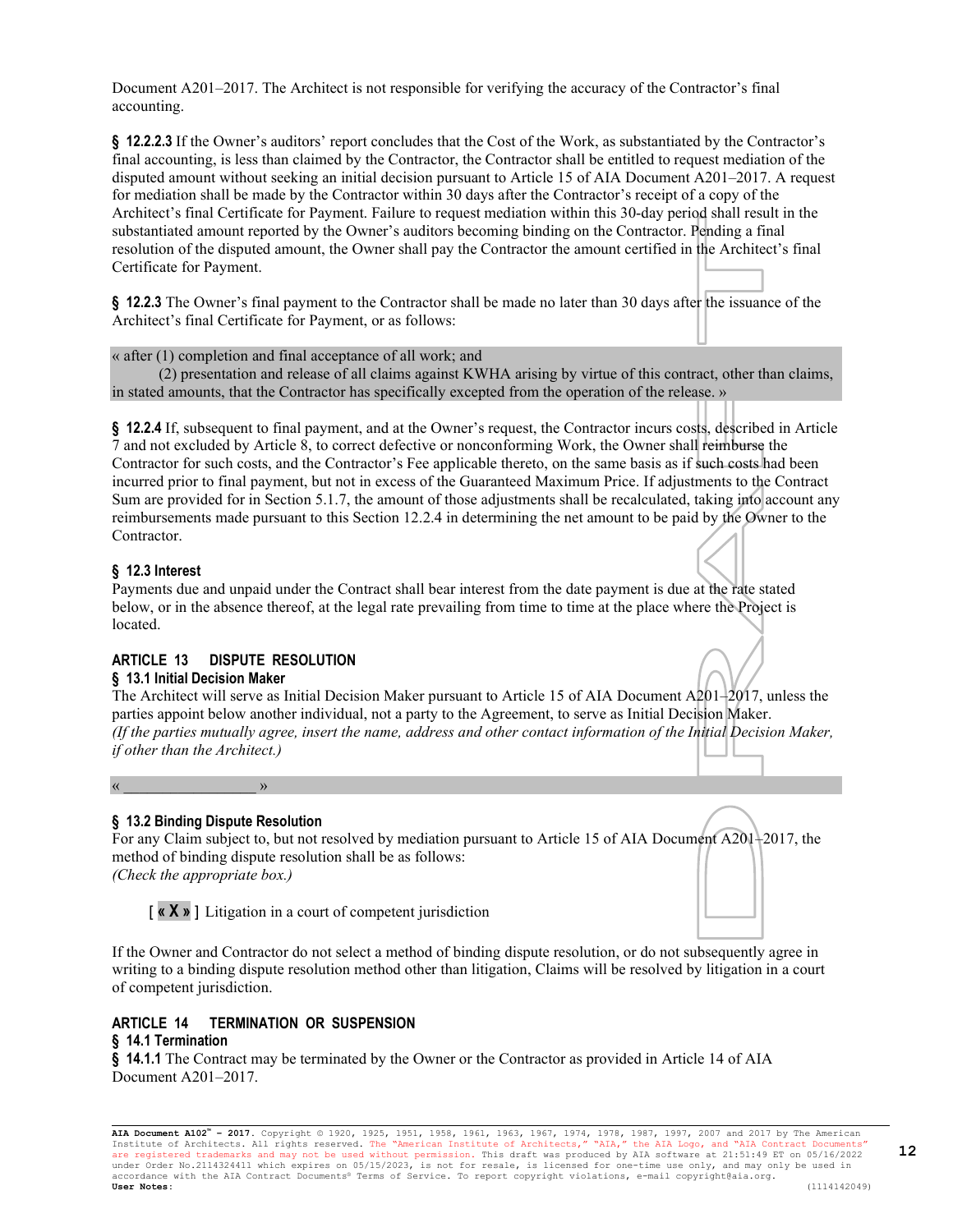#### **§ 14.1.2 Termination by the Owner for Cause**

**§ 14.1.2.1** If the Owner terminates the Contract for cause as provided in Article 14 of AIA Document A201–2017, the amount, if any, to be paid to the Contractor under Article 14 of AIA Document A201–2017 shall not cause the Guaranteed Maximum Price to be exceeded, nor shall it exceed an amount calculated as follows:

- **.1** Take the Cost of the Work incurred by the Contractor to the date of termination;
- **.2** Add the Contractor's Fee, computed upon the Cost of the Work to the date of termination at the rate stated in Section 5.1.1 or, if the Contractor's Fee is stated as a fixed sum in that Section, an amount that bears the same ratio to that fixed-sum Fee as the Cost of the Work at the time of termination bears to a reasonable estimate of the probable Cost of the Work upon its completion;
- **.3** Subtract the aggregate of previous payments made by the Owner; and
- **.4** Subtract the costs and damages incurred, or to be incurred, by the Owner under Article 14 of AIA Document A201–2017.

**§ 14.1.2.2** The Owner shall also pay the Contractor fair compensation, either by purchase or rental at the election of the Owner, for any equipment owned by the Contractor that the Owner elects to retain and that is not otherwise included in the Cost of the Work under Section 14.1.2.1.1. To the extent that the Owner elects to take legal assignment of subcontracts and purchase orders (including rental agreements), the Contractor shall, as a condition of receiving the payments referred to in this Article 14, execute and deliver all such papers and take all such steps, including the legal assignment of such subcontracts and other contractual rights of the Contractor, as the Owner may require for the purpose of fully vesting in the Owner the rights and benefits of the Contractor under such subcontracts or purchase orders.

#### **§ 14.1.3 Termination by the Owner for Convenience**

If the Owner terminates the Contract for convenience in accordance with Article 14 of AIA Document A201–2017, then the Owner shall pay the Contractor a termination fee as follows:

*(Insert the amount of or method for determining the fee, if any, payable to the Contractor following a termination for the Owner's convenience.)*

« (a) Owner shall pay to the Contractor reasonable and proper fees and costs resulting from such termination upon the receipt by the Owner of a properly presented claim setting out in detail:

- (1) The total Cost of the Work performed to date of termination less the total amount of contract payments made to the Contractor
- (2) The cost (including reasonable profit) of settling and paying claims under subcontracts and material orders for work performed and materials and supplies delivered to the site, payment for which has not been made by the Owner to the Contractor or by the Contractor to the subcontract or supplier;
- (3) The cost of preserving and protecting the work performed until the Owner or assignee takes possession thereof or assumes responsibility therefore;
- (4) The actual or estimated cost of legal and accounting services reasonably necessary to prepare and present the termination claim to the Owner; and
- (5) An amount constituting a reasonable profit on the value of the work performed by the Contractor.
- (b) The Contracting Officer will act on the Contractor's claim within 60 days of receipt of the Contractor's claim.

Any disputes with regard to this clause are expressly made subject to the provisions of the Disputes clause of this Contract. »

#### **§ 14.2 Suspension**

The Work may be suspended by the Owner as provided in Article 14 of AIA Document A201–2017; in such case, the Guaranteed Maximum Price and Contract Time shall be increased as provided in Article 14 of AIA Document A201–2017, except that the term "profit" shall be understood to mean the Contractor's Fee as described in Article 5 and Section 6.4 of this Agreement.

#### **ARTICLE 15 MISCELLANEOUS PROVISIONS**

**§ 15.1** Where reference is made in this Agreement to a provision of AIA Document A201–2017 or another Contract Document, the reference refers to that provision as amended or supplemented by other provisions of the Contract Documents.

#### **§ 15.2** The Owner's representative:

*(Name, address, email address and other information)*

**AIA Document A102™ – 2017.** Copyright © 1920, 1925, 1951, 1958, 1961, 1963, 1967, 1974, 1978, 1987, 1997, 2007 and 2017 by The American Institute of Architects. All rights reserved. The "American Institute of Architects," "AIA," the AIA Logo, and "AIA Contract Documents"<br>are registered trademarks and may not be used without permission. This draft was produ under Order No.2114324411 which expires on 05/15/2023, is not for resale, is licensed for one-time use only, and may only be used in<br>accordance with the AIA Contract Documents® Terms of Service. To report copyright violati **User Notes:** (1114142049)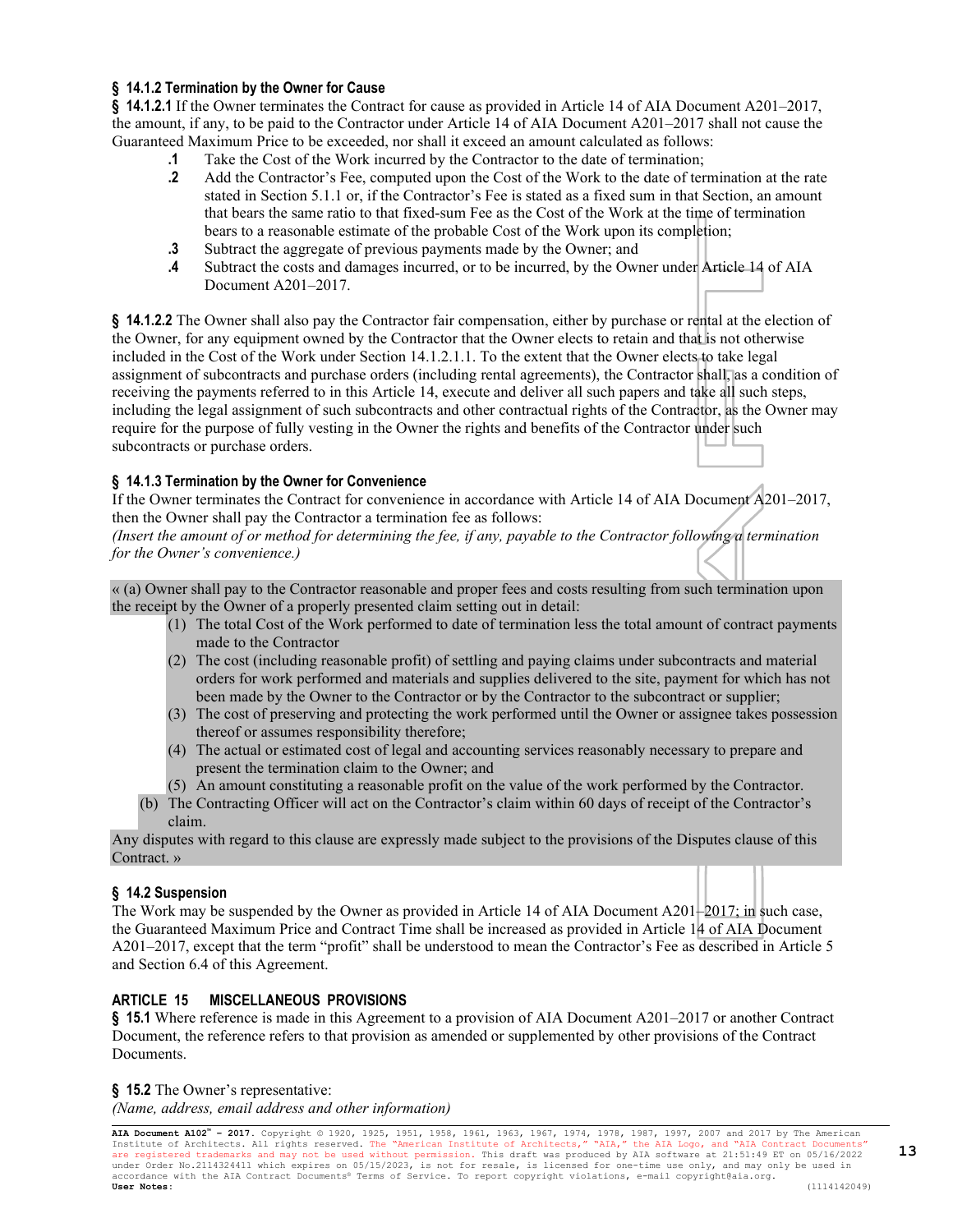« Randy Sterling » « Key West Housing Authority's Contracting Officer » « 1400 Kennedy Drive » « Key West, FL 33040 » « (305) 296-5621 » « Email: sterlingr@kwha.org »

**§ 15.3** The Contractor's representative: *(Name, address, email address and other information)*

« » « » « » « » « » « »

**§ 15.4** Neither the Owner's nor the Contractor's representative shall be changed without ten days' prior notice to the other party.

#### **§ 15.5 Insurance and Bonds**

**§ 15.5.1** The Owner and the Contractor shall purchase and maintain insurance as set forth in AIA Document A102™–2017, Standard Form of Agreement Between Owner and Contractor where the basis of payment is the Cost of the Work Plus a Fee with a Guaranteed Maximum Price, Exhibit A, Insurance and Bonds, and elsewhere in the Contract Documents.

**§ 15.5.2** The Contractor shall provide bonds as set forth in AIA Document A102™–2017 Exhibit A, and elsewhere in the Contract Documents.

**§ 15.6** Notice in electronic format, pursuant to Article 1 of AIA Document A201–2017, may be given in accordance with AIA Document E203™–2013, Building Information Modeling and Digital Data Exhibit, if completed, or as otherwise set forth below:

*(If other than in accordance with AIA Document E203–2013, insert requirements for delivering notice in electronic format such as name, title, and email address of the recipient and whether and how the system will be required to generate a read receipt for the transmission.)*

#### $\langle \langle N/A \rangle \rangle$

**§ 15.7** Other provisions:

.1 Unless otherwise indicated elsewhere, in case of any inconsistency in or between any part of parts of this Contract, the owner shall determine which shall prevail and Contractor shall be bound by such determination. .2 Contractor shall implement and use the following HUD forms for this Project:

- (a) Construction Progress Schedule Form (HUD-5372)
- (b) Schedule of Amounts for Contract Payments Form (HUD-51000)
- (c) Periodic Estimate for Partial Payments (HUD-51001)

.3 The Architect does not have the power to order Extra Work, and Contractor's performance of Extra Work on the order of the Architect without previously providing Authority with Notice and otherwise fully complying with contract provisions related to Extra Work shall constitute a waiver of Contractor's right to extra compensation therefor. The Contractor is warned that the Architect has no power to change the terms and provisions of this Contract, except minor changes were such change results in no net increase in the contract price.

.4 No claim whatsoever shall be sustainable by Contractor against any officer, agent, or employee of Authority for, or on account of anything allegedly done or omitted in connection with this Contract. If the Contractor shall claim compensation for any damage sustained, other than for extra or disputed work, by reason of any act or omission of the Authority, its agents, or any persons, Contractor shall, within five days after sustaining such damage, make and deliver to the Authority, a written statement of the nature of the damage sustained and of the basis of the claim against Authority. Subject to Owner agreeing to provide additional time upon reasonable request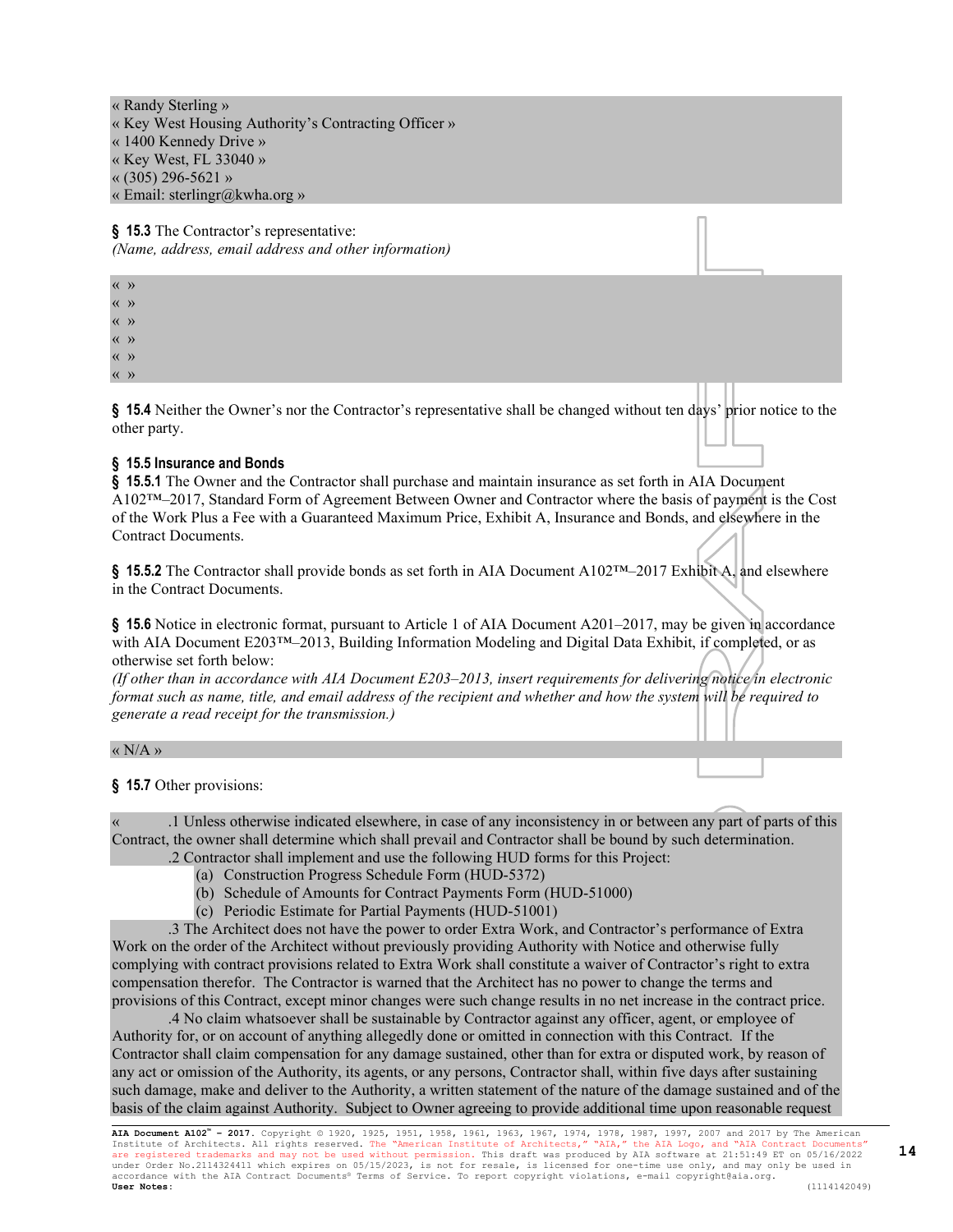by the Contractor that shall explain the reason additional time is required and the amount of additional time requested, on or before the  $15<sup>th</sup>$  of the month succeeding that in which any damage shall have been sustained, the Contractor shall make and deliver to the Authority an itemized statement of the details and amounts of such claim for damage, including specifically but not limited to, the specific contractual provision(s) that contemplate or authorize the claim. Unless both such statements are made and timely delivered, it is understood that any and all claims for such compensation shall be forfeited and invalid, and the Contractor shall not be entitled to payment on account of such claims.

.5 Any claims for construction defects are subject to the notice and cure provisions of Ch. 558, Florida Statute.

.6 Whenever an indemnification provision within the purview of Chapter 725.06, Fla. Stat. appears within this Contract, the monetary limitation on the extent of the indemnification under each such provision shall be One Million Dollars or a sum equal to the total contract price, whichever shall be greater.

.7 If this Contract contains any unlawful provisions not an essential part of the Contract and which shall not appear to have a controlling or material inducement to the making thereof, such provisions shall be deemed of no effect and shall, upon notice by either party, be deemed stricken from the Contract without affecting the binding force of the remainder.

.8 All provisions of any law and any clause required by law to be inserted in this Contract shall be deemed to be included herein by reference, and the Contract shall be read and enforced as though it were included herein and if, through mistake or otherwise, any such provision is not inserted or is not correctly inserted, then upon application of either party the Contract shall forthwith be physically amended to make such insertion.

.9 The Contract shall be governed by and construed in accordance with the laws and trade tariffs of the State of Florida and those of the United States of America. Venue for any disputes related to or arising from this Contract shall be in Monroe County.

.10 Pursuant to § 255.077, Fla. Stat., Authority and Contractor shall develop a list of items required to render complete, satisfactory, and acceptable the construction services purchased by the public entity. Such list shall be completed in connection with the final inspection shall be developed as follows:

- (a) For construction projects having an estimated cost of less than \$10 million or more, within 30 calendar days, unless otherwise extended by contract not to exceed 60 calendar days, after reaching Substantial Completion of the construction services purchased as defined in the Contract, or, if not defined in the Contract, upon reaching beneficial occupancy or use.
- (b) For construction projects having an estimated cost of \$10 million or more, within 30 calendar days, unless otherwise extended by contract not to exceed 60 calendar days, after reaching Substantial Completion of the construction services purchased as defined in the Contract, or, if not defined in the Contract, upon reaching beneficial occupancy or use.

.11 Contractor agrees to honor its bid without seeking price adjustment or change order associated with material price increases provided Authority issues Notice to Proceed within six months of Bid Opening. If Notice to Proceed has not been issued within six months of Bid Opening, and if during said six months the cost of one or more of the materials specified for the Work has experienced at least a 5% increase in cost, and if such increased cost(s) will be borne by or passed through the Contractor, then Contractor shall be entitled to request an equitable adjustment of the Contract Sum. If Contractor requests an equitable adjustment pursuant to this section, it shall have the burden of establishing to the satisfaction of the Authority: (a) the material cost anticipated by or budgeted for the Contractor; (b) the current material cost in the prevailing market, and (c) the planned volume or quantity of such material within Contractor's estimate. Any request by the Contractor for an equitable adjustment or price increase pursuant to this section must be received by the Authority before the Authority has issued Notice to Proceed, failing which, the Authority shall have no obligation to agree to an adjustment of the Contract Sum.

- .12 (a) The work to be performed under this Contract is subject to the requirements of Section 3 of the Housing and Urban Development Act of 1968, as amended (12 USC §1701u) ("Section 3"). The purpose of Section 3 is to ensure that employment and other economic opportunities generated by HUD assistance of HUD-assisted developments covered by Section 3 shall, to the greatest extent feasible, be directed to low- and very low-income persons, including persons who are recipients of HUD assistance for housing, with a preference for both targeted workers living in the service area or neighborhood of the Development and YouthBuild participants, as defined at 24 CFR Part 75 ("Section 3 Regulations").
	- (b) The Parties agree to comply with HUD's regulations in Section 3 Regulations, which implement Section 3. As evidenced by their execution of this Contract, the Parties certify that they are under no contractual or other impediments that would prevent them from complying with the Section 3 Regulations.

**AIA Document A102™ – 2017.** Copyright © 1920, 1925, 1951, 1958, 1961, 1963, 1967, 1974, 1978, 1987, 1997, 2007 and 2017 by The American Institute of Architects. All rights reserved. The "American Institute of Architects," "AIA," the AIA Logo, and "AIA Contract Documents"<br>are registered trademarks and may not be used without permission. This draft was produ under Order No.2114324411 which expires on 05/15/2023, is not for resale, is licensed for one-time use only, and may only be used in<br>accordance with the AIA Contract Documents® Terms of Service. To report copyright violati **User Notes:** (1114142049)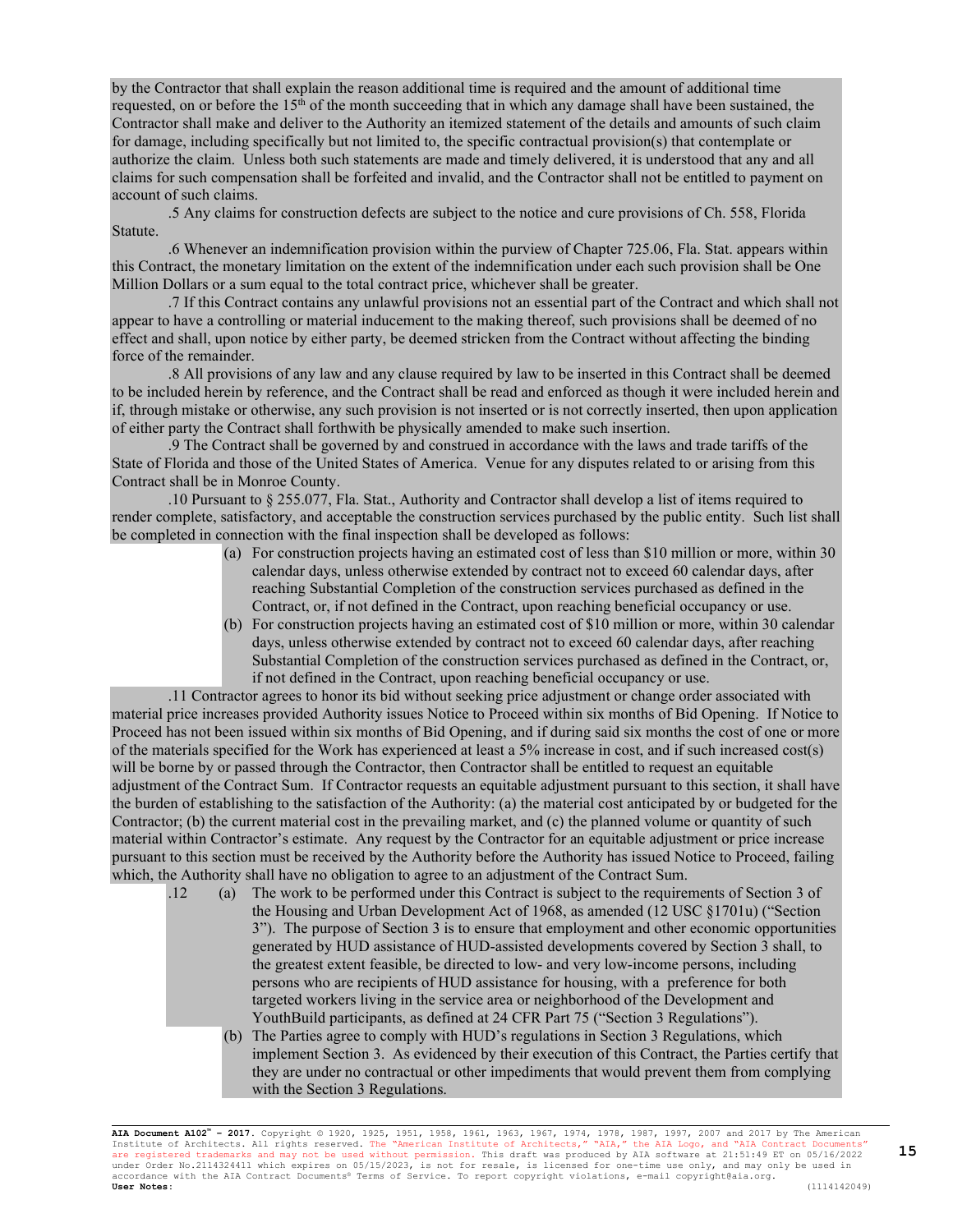- (c) The Contractor agrees to send each labor organization or representative of workers with which the Contractor has a collective bargaining agreement or other understanding, if any, a notice advising the labor organizations on workers' representative of the Contractor's commitments under this section of the Contract and will post copies of the notice in conspicuous places at the work site where both employees and applicants for training and employment positions can see the notice. The notice shall describe the Section 3 preference and shall set forth the following: (i) minimum number and job titles subject to hire, (ii) availability of apprenticeship and training positions, (iii) qualifications for each, (iv) name and location of the person(s) taking applications for each of the positions, and  $(v)$  the anticipated date the work shall begin.
- (d) The Contractor agrees to include this Section 3 clause in every subcontract subject to compliance with regulations in Section 3 Regulations and agrees to take appropriate action, as provided in an applicable provision of the subcontract in this Section 3 clause, upon a finding that the subcontractor violates the regulations in Section 3 Regulations. The Contractor will not subcontract with any subcontractor where the Contractor has notice or knowledge that the subcontractor has been found in violation of the regulations in Section 3 Regulations.
- (e) The Contractor will certify that any vacant employment positions, including training positions, that are filled (i) after a contractor is selected but before the Contract is executed, and (ii) with persons other than those to whom the regulations of Section 3 Regulations require employment opportunities to be directed, were not filled to circumvent the Contractor's obligations under Section 3 Regulations.
- (f) Noncompliance with HUD's regulations in Section 3 Regulations may result in sanctions, termination of this Contract for default, and debarment or suspension from future HUD assisted contracts.

#### **ARTICLE 16 ENUMERATION OF CONTRACT DOCUMENTS**

**§ 16.1** This Agreement is comprised of the following documents:

- **.1** This modified AIA Document A102™–2017, Agreement Between Owner and Contractor
- **.2** The attached AIA Document A102™–2017, Exhibit A, Insurance and Bonds
- **.3** The attached modified AIA Document A201™–2017, General Conditions of the Contract for Construction
- **.4** Drawings

| <b>Number</b>  | <b>Title</b>                        | <b>Date</b> |  |
|----------------|-------------------------------------|-------------|--|
| $C-1$          | Schematic Site Plan – Structural    | 5/23/2022   |  |
| $C-2$          | Site Plan – Existing Utilities      | 5/23/2022   |  |
| $S-1$          | Structural                          | 5/23/2022   |  |
| $S-2$          | Structural                          | 5/23/2022   |  |
| $S-3$          | Structural                          | 5/23/2022   |  |
| E <sub>0</sub> | Title Sheet and General Information | 5/24/2022   |  |
| E1             | <b>Existing Site Plan</b>           | 5/24/2022   |  |
| E2             | Existing Area Plans                 | 5/24/2022   |  |
| E <sub>3</sub> | <b>Existing One-Line Diagram</b>    | 5/24/2022   |  |
| E4             | New Site Plan                       | 5/24/2022   |  |
| E <sub>5</sub> | New Area Plans                      | 5/24/2022   |  |
| E <sub>6</sub> | New One-Line Diagram                | 5/24/2022   |  |
| E7             | <b>Notes</b>                        | 5/24/2022   |  |

**.5** Other documents, if any, listed below:

*(List here any additional documents that are intended to form part of the Contract Documents. AIA Document A201–2017 provides that the advertisement or invitation to bid, Instructions to Bidders, sample forms, the Contractor's bid or proposal, portions of Addenda relating to bidding or proposal requirements, and other information furnished by the Owner in anticipation of receiving bids or proposals, are not part of the Contract Documents unless enumerated in this Agreement. Any such documents should be listed here only if intended to be part of the Contract Documents.)*

« Invitation for Bids Package Service Upgrade – Senior Citizen Plaza (SCP) No. KWHA-22-IFB-139, including Sections 1 through 18.

**AIA Document A102™ – 2017.** Copyright © 1920, 1925, 1951, 1958, 1961, 1963, 1967, 1974, 1978, 1987, 1997, 2007 and 2017 by The American Institute of Architects. All rights reserved. The "American Institute of Architects," "AIA," the AIA Logo, and "AIA Contract Documents"<br>are registered trademarks and may not be used without permission. This draft was produ under Order No.2114324411 which expires on 05/15/2023, is not for resale, is licensed for one-time use only, and may only be used in<br>accordance with the AIA Contract Documents® Terms of Service. To report copyright violati **User Notes:** (1114142049)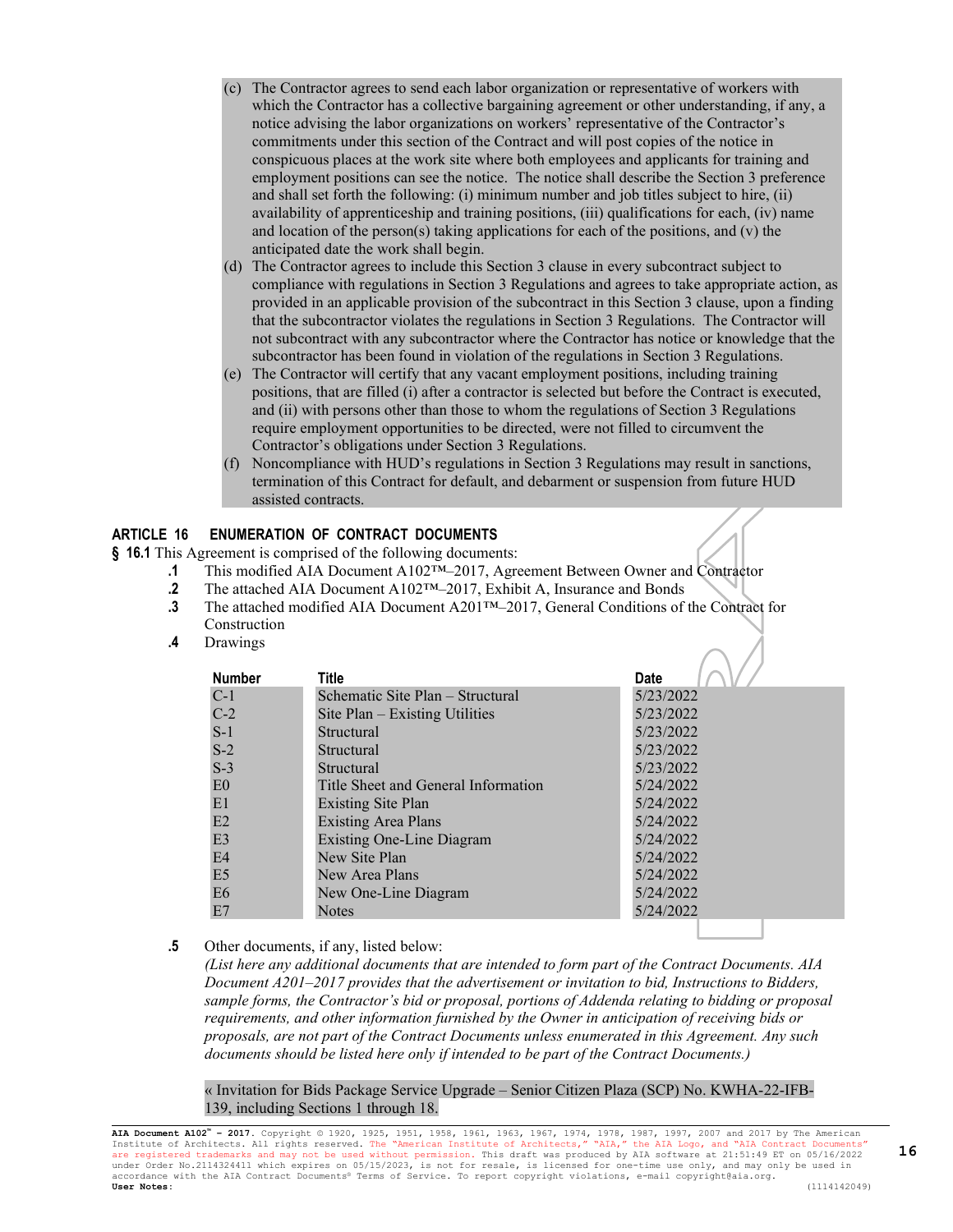Contractor's Bid Contractor's Bid Bond Contractor's Performance and Payment Bonds Notice of Award Notice to Proceed Scope of Work and Specifications Related to the Project (included in Invitation for Bids Package) Applicable Wage Rate Determinations from the U.S. Department of Labor (included in Invitation for Bids Package) Instructions for Bidders for Contracts Public and Indian Housing Programs (HUD-5369) (included in Invitation for Bids Package) Certification Regarding Debarment & Suspension (HUD-2992) (included in Invitation for Bids Package) Certification for a Drug-Free Workplace (HUD-50070) (included in Invitation for Bids Package) Equal Employment Opportunity Certification (HUD-92010) Representations, Certifications, and Other Statements of Bidders (HUD-5369A 11/92) General Conditions for Construction Contracts (HUD-5370) Construction Progress Schedule Form (HUD-5372) Schedule of Amounts for Contract Payments Form (HUD-51000) Periodic Estimate for Partial Payment (HUD-51001) CDBG Supplemental Conditions for Construction Contracts All Provisions Required by Law to be Included Within this Contract, whether or not actually included »

This Agreement entered into as of the day and year first written above.

« Randy Sterling »« Executive Director » « »« »

**OWNER** *(Signature)* **CONTRACTOR** *(Signature)* 

*(Printed name and title) (Printed name and title)*

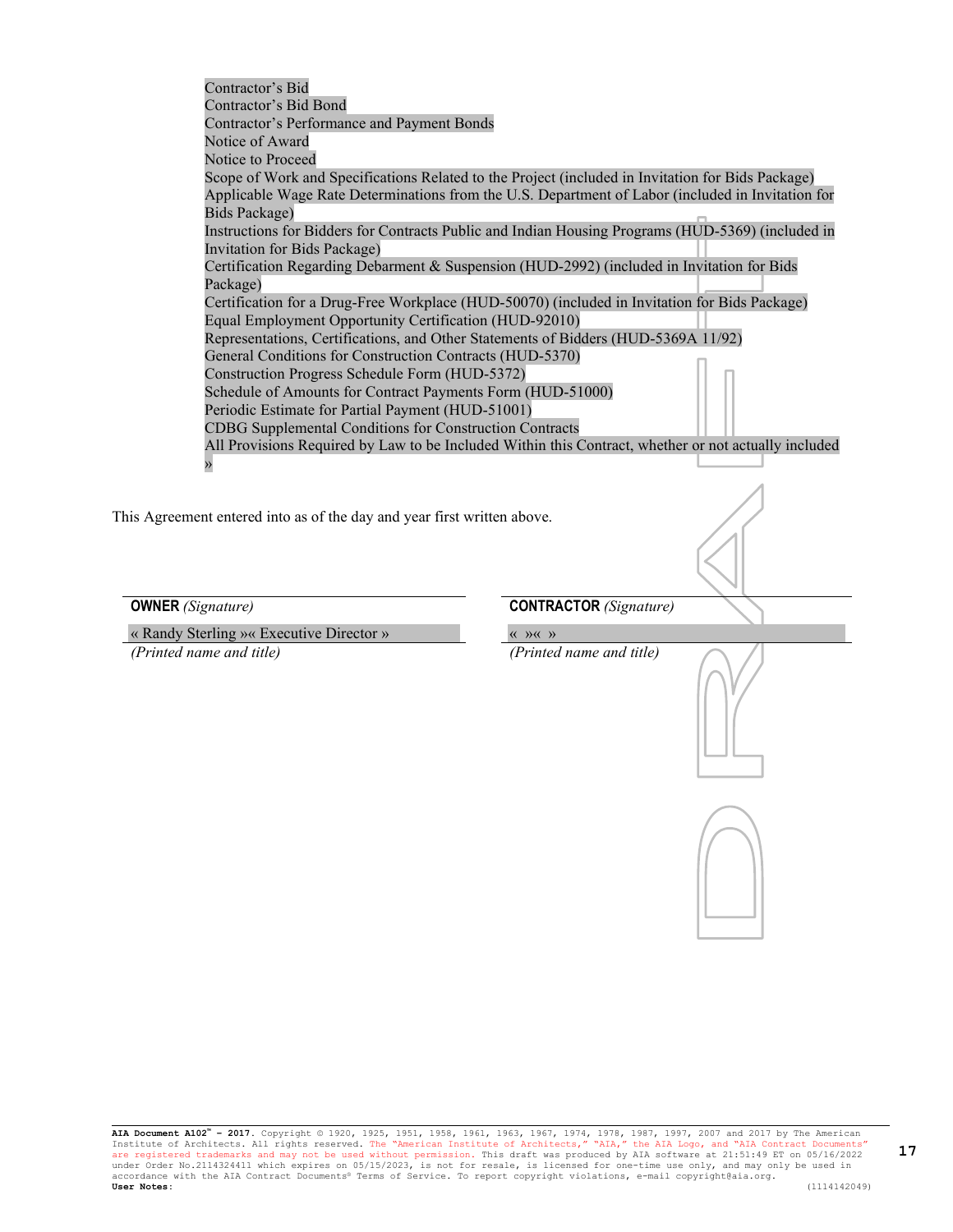# **AIA® Document A102™ – 2017 Exhibit A**

# *Insurance and Bonds*

This Insurance and Bonds Exhibit is part of the Agreement, between the Owner and the Contractor, dated the «  $\rightarrow$  day of «  $\rightarrow$  in the year «  $\rightarrow$ *(In words, indicate day, month and year.)*

for the following **PROJECT**: *(Name and location or address)*

« Service Upgrade – Senior Citizens Plaza » « 1400 Kennedy Drive Key West, FL 33040 »

#### **THE OWNER:**

*(Name, legal status and address)*

« Housing Authority of the City of Key West »« » « 1400 Kennedy Drive Key West, FL 33040 »

#### **THE CONTRACTOR:**

*(Name, legal status and address)*

« »« » «»

#### **TABLE OF ARTICLES**

- **A.1 GENERAL**
- **A.2 OWNER'S INSURANCE**
- **A.3 CONTRACTOR'S INSURANCE AND BONDS**

#### **A.4 SPECIAL TERMS AND CONDITIONS**

#### **ARTICLE A.1 GENERAL**

The Owner and Contractor shall purchase and maintain insurance, and provide bonds, as set forth in this Exhibit. As used in this Exhibit, the term General Conditions refers to AIA Document A201™–2017, General Conditions of the Contract for Construction.

### **ARTICLE A.2 OWNER'S INSURANCE**

#### **§ A.2.1 General**

Prior to commencement of the Work, the Owner shall secure the insurance, and provide evidence of the coverage, required under this Article A.2 and, upon the Contractor's request, provide a copy of the property insurance policy or policies required by Section A.2.3. The copy of the policy or policies provided shall contain all applicable conditions, definitions, exclusions, and endorsements.

#### **ADDITIONS AND DELETIONS:**

The author of this document has added information needed for its completion. The author may also have revised the text of the original AIA standard form. An *Additions and Deletions Report* that notes added information as well as revisions to the standard form text is available from the author and should be reviewed.

This document has important legal consequences. Consultation with an attorney is encouraged with respect to its completion or modification.

This document is intended to be used in conjunction with AIA Document A201™– 2017, General Conditions of the Contract for Construction. Article 11 of A201™–2017 contains additional insurance provisions.





**ELECTRONIC COPYING** of any portion of this AIA® Document to another electronic file is prohibited and constitutes a violation of copyright laws as set forth in the footer of this document.

**AIA Document A102™ – 2017 Exhibit A.** Copyright © 2017 by The American Institute of Architects. All rights reserved. The "American Institute of Architects," "AIA," the AIA Logo, and "AIA Contract Documents" are registered trademarks and may not be used without permission. This<br>draft was produced by AIA software at 10:50:43 ET on 05/18/2022 under Order No.211432 is licensed for one-time use only, and may only be used in accordance with the AIA Contract Documents® Terms of Service. To report copyright violations, e-mail copyright@aia.org.<br>User Notes: **User Notes:** (1702389616)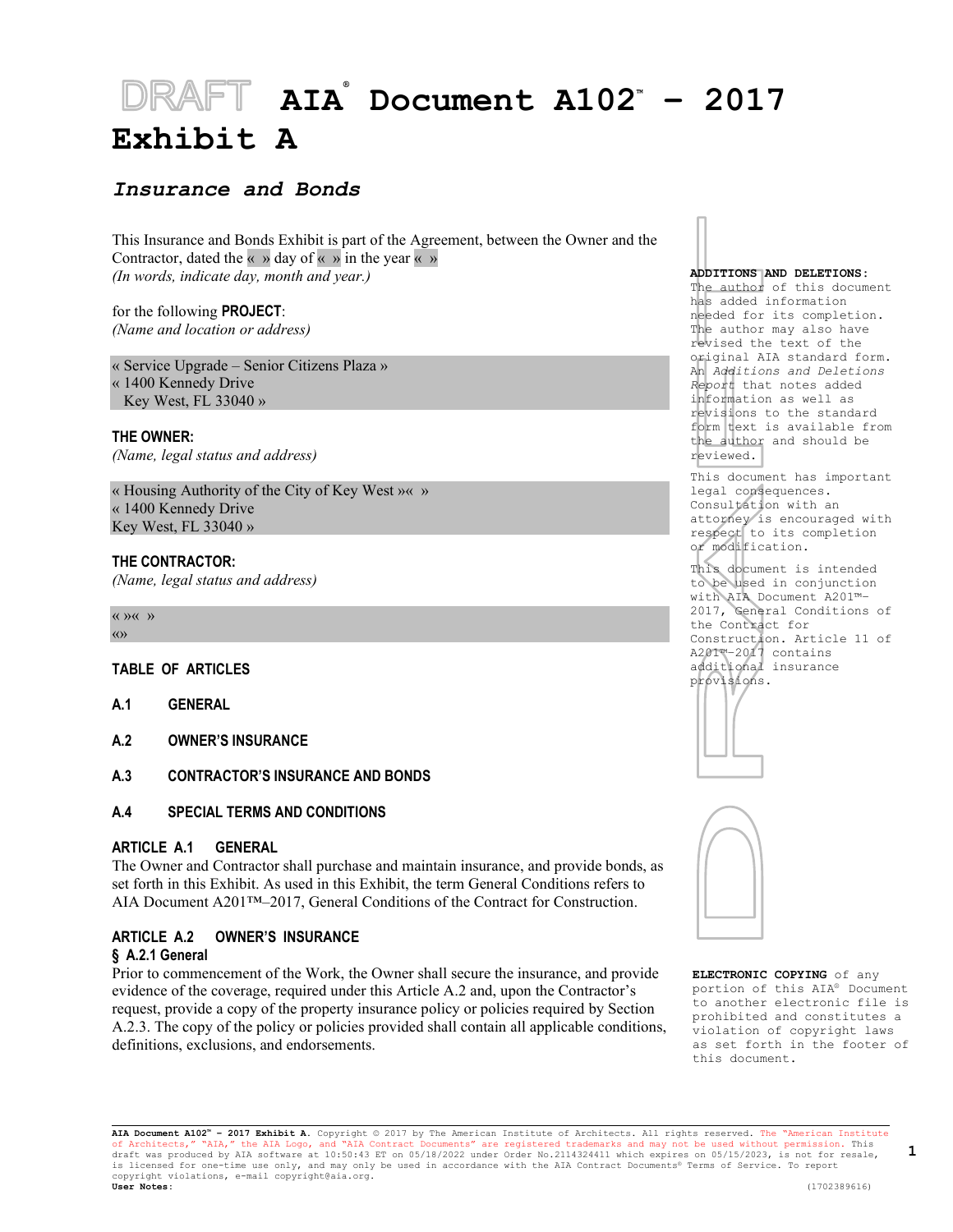#### **§ A.2.2 Liability Insurance**

The Owner shall be responsible for purchasing and maintaining the Owner's usual general liability insurance.

#### **§ A.2.3 Required Property Insurance**

**§ A.2.3.1** Unless this obligation is placed on the Contractor pursuant to Section A.3.3.2.1, the Owner shall purchase and maintain, from an insurance company or insurance companies lawfully authorized to issue insurance in the jurisdiction where the Project is located, property insurance written on a builder's risk "all-risks" (fire and extended coverage) completed value or equivalent policy form and sufficient to cover the total value of the entire Project on a replacement cost basis. The Owner's property insurance coverage shall be no less than the amount of the initial Contract Sum, plus the value of subsequent Modifications and labor performed and materials or equipment supplied by others. The property insurance shall be maintained until Substantial Completion and thereafter as provided in Section A.2.3.1.3, unless otherwise provided in the Contract Documents or otherwise agreed in writing by the parties to this Agreement. This insurance shall include the interests of the Owner, Contractor, Subcontractors, and Sub-subcontractors in the Project as insureds. This insurance shall include the interests of mortgagees as loss payees.

**§ A.2.3.1.1 Causes of Loss.** The insurance required by this Section A.2.3.1 shall provide coverage for direct physical loss or damage, and shall not exclude the risks of fire, explosion, theft, vandalism, malicious mischief, collapse, earthquake, flood, or windstorm. The insurance shall also provide coverage for ensuing loss or resulting damage from error, omission, or deficiency in construction methods, design, specifications, workmanship, or materials. Sublimits, if any, are as follows:

*(Indicate below the cause of loss and any applicable sub-limit.)*

**Causes of Loss Sub-Limit**

**§ A.2.3.1.2 Specific Required Coverages.** The insurance required by this Section A.2.3.1 shall provide coverage for all work in place and/or material stored at the building sites, including foundations and building equipment, loss or damage to falsework and other temporary structures, and to building systems from testing and startup. The insurance shall also cover debris removal, including demolition occasioned by enforcement of any applicable legal requirements, and reasonable compensation for the Architect's and Contractor's services and expenses required as a result of such insured loss, including claim preparation expenses. The insurance required by this Section A.2.3.1 need not be carried on excavations, piers, footings, or foundations until such time as work on the superstructure is started. Sub-limits, if any, are as follows:

*(Indicate below type of coverage and any applicable sub-limit for specific required coverages.)*

| Coverage | Sub-Limit |  |
|----------|-----------|--|
|          |           |  |

**§ A.2.3.1.3** Unless the parties agree otherwise, upon Substantial Completion, the Owner shall continue the insurance required by Section A.2.3.1 or, if necessary, replace the insurance policy required under Section A.2.3.1 with property insurance written for the total value of the Project that shall remain in effect until expiration of the period for correction of the Work set forth in Section 12.2.2 of the General Conditions.

**§ A.2.3.2 Occupancy or Use Prior to Substantial Completion.** The Owner's occupancy or use of any completed or partially completed portion of the Work prior to Substantial Completion shall not commence until the insurance company or companies providing the insurance under Section A.2.3.1 have consented in writing to the continuance of coverage. The Owner and the Contractor shall take no action with respect to partial occupancy or use that would cause cancellation, lapse, or reduction of insurance, unless they agree otherwise in writing.

#### **§ A.2.3.3 Insurance for Existing Structures**

If the Work involves remodeling an existing structure or constructing an addition to an existing structure, the Owner shall purchase and maintain, until the expiration of the period for correction of Work as set forth in Section 12.2.2 of the General Conditions, "all-risks" property insurance, on a replacement cost basis, protecting the existing structure against direct physical loss or damage from the causes of loss identified in Section A.2.3.1, notwithstanding the undertaking of the Work. The Owner shall be responsible for all co-insurance penalties.

**AIA Document A102™ – 2017 Exhibit A.** Copyright © 2017 by The American Institute of Architects. All rights reserved. The "American Institute of Architects," "AIA," the AIA Logo, and "AIA Contract Documents" are registered trademarks and may not be used without permission. This<br>draft was produced by AIA software at 10:50:43 ET on 05/18/2022 under Order No.211432 is licensed for one-time use only, and may only be used in accordance with the AIA Contract Documents® Terms of Service. To report copyright violations, e-mail copyright@aia.org. **User Notes:** (1702389616)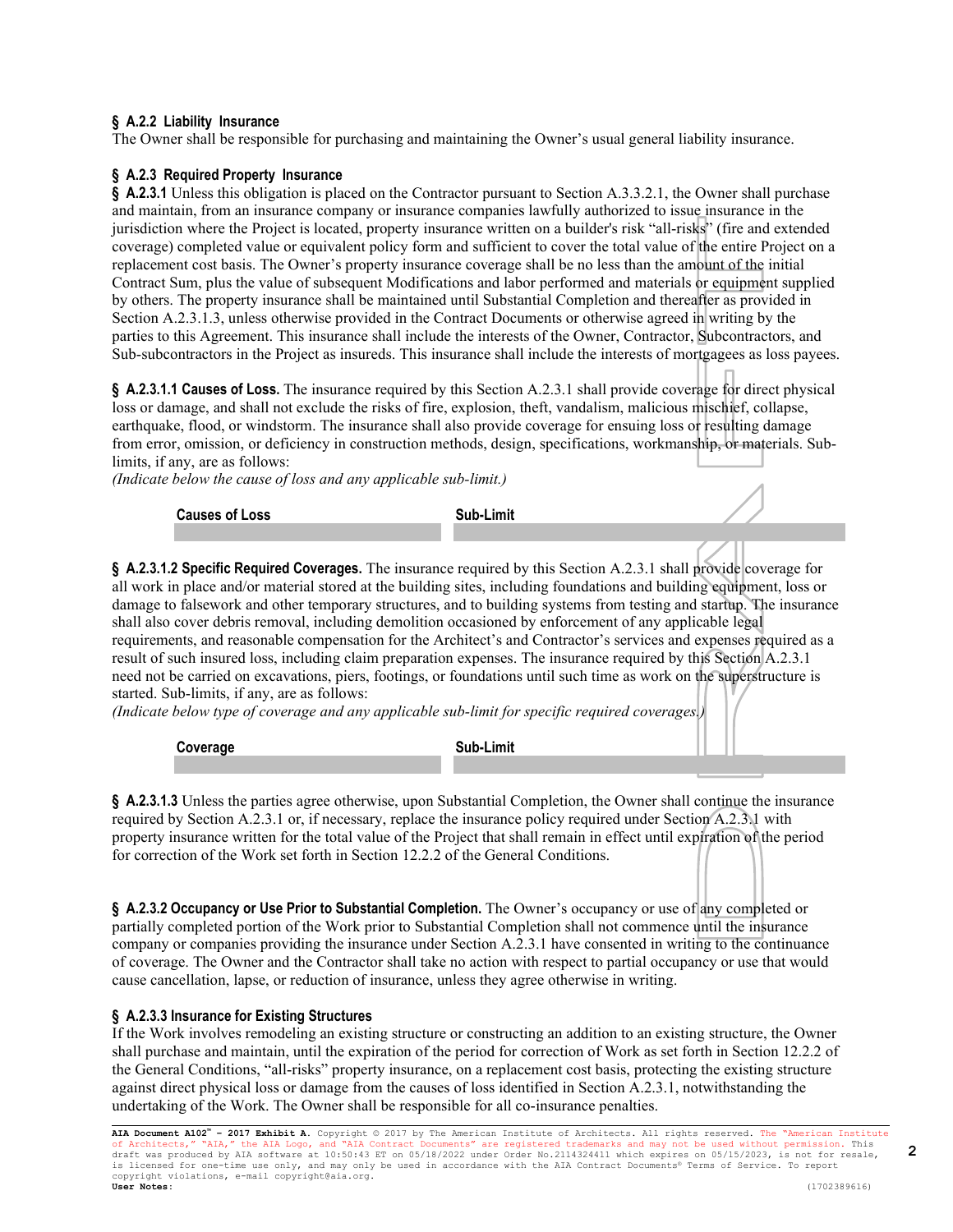#### **ARTICLE A.3 CONTRACTOR'S INSURANCE AND BONDS § A.3.1 General**

**§ A.3.1.1 Certificates of Insurance.** The Contractor shall provide certificates of insurance acceptable to the Owner evidencing compliance with the requirements in this Article A.3 at the following times: (1) prior to commencement of the Work; (2) upon renewal or replacement of each required policy of insurance; and (3) upon the Owner's written request. An additional certificate evidencing continuation of commercial liability coverage, including coverage for completed operations, shall be submitted with the final Application for Payment and thereafter upon renewal or replacement of such coverage until the expiration of the periods required by Section A.3.2.1 and Section A.3.3.1. The certificates will show the Owner as an additional insured on the Contractor's Commercial General Liability and excess or umbrella liability policy or policies. All certificates of insurance, as evidence of coverage, shall provide that no coverage may be canceled or non-renewed by the insurance company until at least 30 days prior written notice has been given to the Contracting Officer.

**§ A.3.1.2 Deductibles and Self-Insured Retentions.** The Contractor shall disclose to the Owner any deductible or selfinsured retentions applicable to any insurance required to be provided by the Contractor.

**§ A.3.1.3 Additional Insured Obligations.** To the fullest extent permitted by law, the Contractor shall cause the commercial general liability coverage to include (1) the Owner, the Architect, and the Architect's consultants as additional insureds for claims caused in whole or in part by the Contractor's negligent acts or omissions during the Contractor's operations; and (2) the Owner as an additional insured for claims caused in whole or in part by the Contractor's negligent acts or omissions for which loss occurs during completed operations. The additional insured coverage shall be primary and non-contributory to any of the Owner's general liability insurance policies and shall apply to both ongoing and completed operations. To the extent commercially available, the additional insured coverage shall be no less than that provided by Insurance Services Office, Inc. (ISO) forms CG 20 10 07 04, CG 20 37 07 04, and, with respect to the Architect and the Architect's consultants, CG 20 32 07 04.

#### **§ A.3.2 Contractor's Required Insurance Coverage**

**§ A.3.2.1** The Contractor shall purchase and maintain the following types and limits of insurance from a financially responsible insurance company or insurance companies lawfully authorized to issue insurance in the jurisdiction where the Project is located. The Contractor shall maintain the required insurance until the expiration of the period for correction of Work as set forth in Section 12.2.2 of the General Conditions, unless a different duration is stated below:

*(If the Contractor is required to maintain insurance for a duration other than the expiration of the period for correction of Work, state the duration.)*

#### « »

#### **§ A.3.2.2 Commercial General Liability**

**§ A.3.2.2.1** Commercial General Liability insurance for the Project written on an occurrence form with policy limits of not less than « Two Million Dollars » (\$ «2,000,000.00 » ) each occurrence providing coverage for claims including

- **.1** damages because of bodily injury, sickness or disease, including occupational sickness or disease, and death of any person;
- **.2** personal injury and advertising injury;
- **.3** damages because of physical damage to or destruction of tangible property, including the loss of use of such property;
- **.4** bodily injury or property damage arising out of completed operations; and
- **.5** the Contractor's indemnity obligations under Section 3.18 of the General Conditions; and
- .6 use of all equipment, hoists, and vehicles on the site(s) not covered by Automobile Liability coverage.

**§ A.3.2.2.2** The Contractor's Commercial General Liability policy under this Section A.3.2.2 shall not contain an exclusion or restriction of coverage for the following: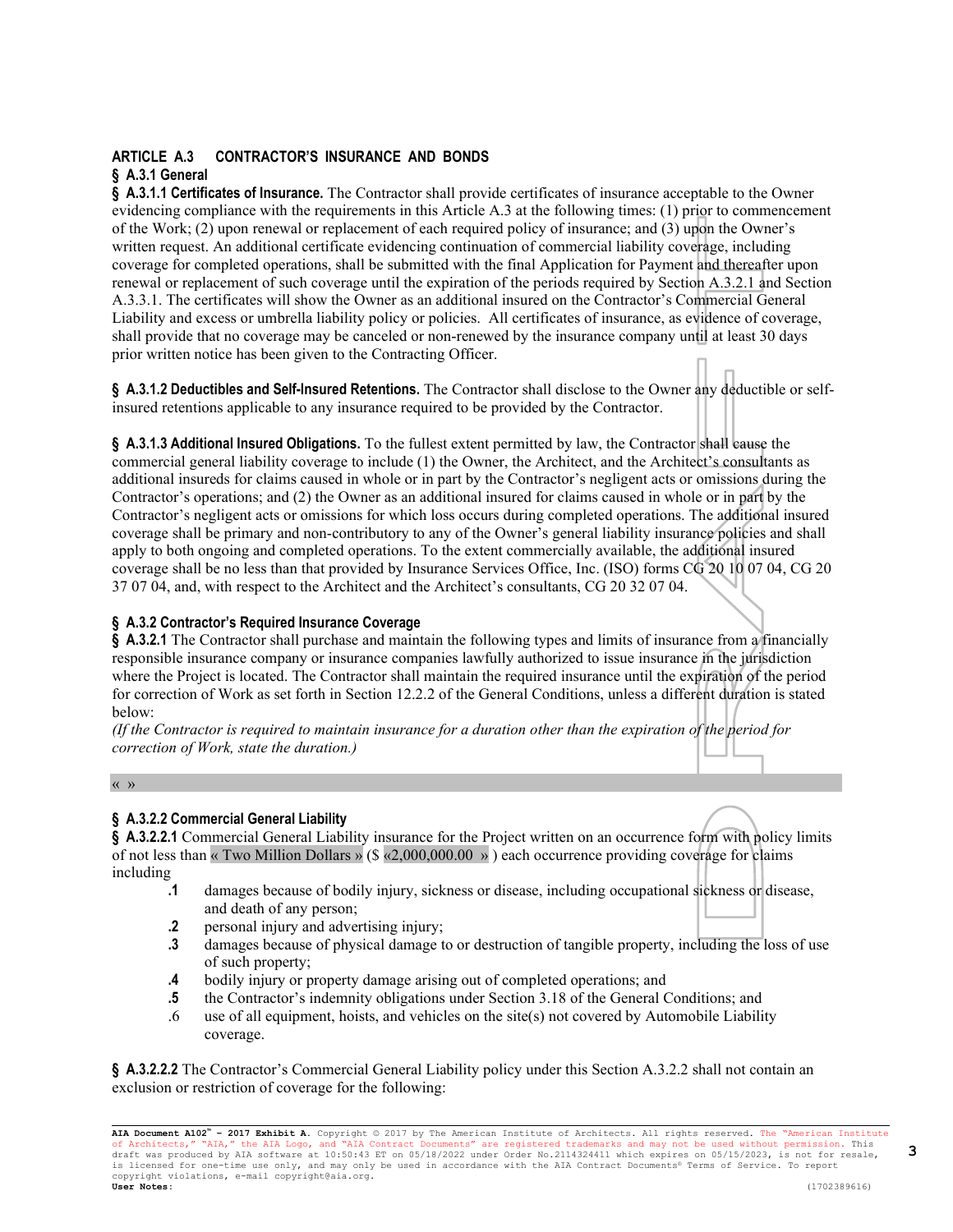- **.1** Claims by one insured against another insured, if the exclusion or restriction is based solely on the fact that the claimant is an insured, and there would otherwise be coverage for the claim.
- **.2** Claims for property damage to the Contractor's Work arising out of the products-completed operations hazard where the damaged Work or the Work out of which the damage arises was performed by a Subcontractor.
- **.3** Claims for bodily injury other than to employees of the insured.
- **.4** Claims for indemnity under Section 3.18 of the General Conditions arising out of injury to employees of the insured.
- **.5** Claims or loss excluded under a prior work endorsement or other similar exclusionary language.
- **.6** Claims or loss due to physical damage under a prior injury endorsement or similar exclusionary language.
- **.7** Claims related to residential, multi-family, or other habitational projects, if the Work is to be performed on such a project.
- **.8** Claims related to roofing, if the Work involves roofing.
- **.9** Claims related to exterior insulation finish systems (EIFS), synthetic stucco or similar exterior coatings or surfaces, if the Work involves such coatings or surfaces.
- **.10** Claims related to earth subsidence or movement, where the Work involves such hazards.
- **.11** Claims related to explosion, collapse and underground hazards, where the Work involves such hazards.

**§ A.3.2.3** Automobile Liability covering vehicles owned, and non-owned vehicles used, by the Contractor, with policy limits of not less than « Two Million Dollars » (\$ « 2,000,000.00 » ) per accident, for bodily injury, death of any person, and property damage arising out of the ownership, maintenance and use of those motor vehicles along with any other statutorily required automobile coverage.

**§ A.3.2.4** The Contractor may achieve the required limits and coverage for Commercial General Liability and Automobile Liability through a combination of primary and excess or umbrella liability insurance, provided such primary and excess or umbrella insurance policies result in the same or greater coverage as the coverages required under Section A.3.2.2 and A.3.2.3, and in no event shall any excess or umbrella liability insurance provide narrower coverage than the primary policy. The excess policy shall not require the exhaustion of the underlying limits only through the actual payment by the underlying insurers.

**§ A.3.2.5** Workers' Compensation in accordance with state or Territorial Workers' Compensation laws.

#### **§ A.3.3 Contractor's Other Insurance Coverage**

**§ A.3.3.1** Insurance selected and described in this Section A.3.3 shall be purchased from a financially reliable insurance company or insurance companies lawfully authorized to issue insurance in the jurisdiction where the Project is located. The Contractor shall maintain the required insurance until the expiration of the period for correction of Work as set forth in Section 12.2.2 of the General Conditions, unless a different duration is stated below:

*(If the Contractor is required to maintain any of the types of insurance selected below for a duration other than the expiration of the period for correction of Work, state the duration.)*

#### « »

**§ A.3.3.2** The Contractor shall purchase and maintain the following types and limits of insurance in accordance with Section A.3.3.1.

*(Select the types of insurance the Contractor is required to purchase and maintain by placing an X in the box(es) next to the description(s) of selected insurance. Where policy limits are provided, include the policy limit in the appropriate fill point.)*

[ **« X »** ] **§ A.3.3.2.1** Property insurance of the same type and scope satisfying the requirements identified in Section A.2.3, which, if selected in this section A.3.3.2.1, relieves the Owner of the responsibility to purchase and maintain such insurance except insurance required by Section A.2.3.1.3 and Section A.2.3.3. The Contractor shall comply with all obligations of the Owner under Section A.2.3 except to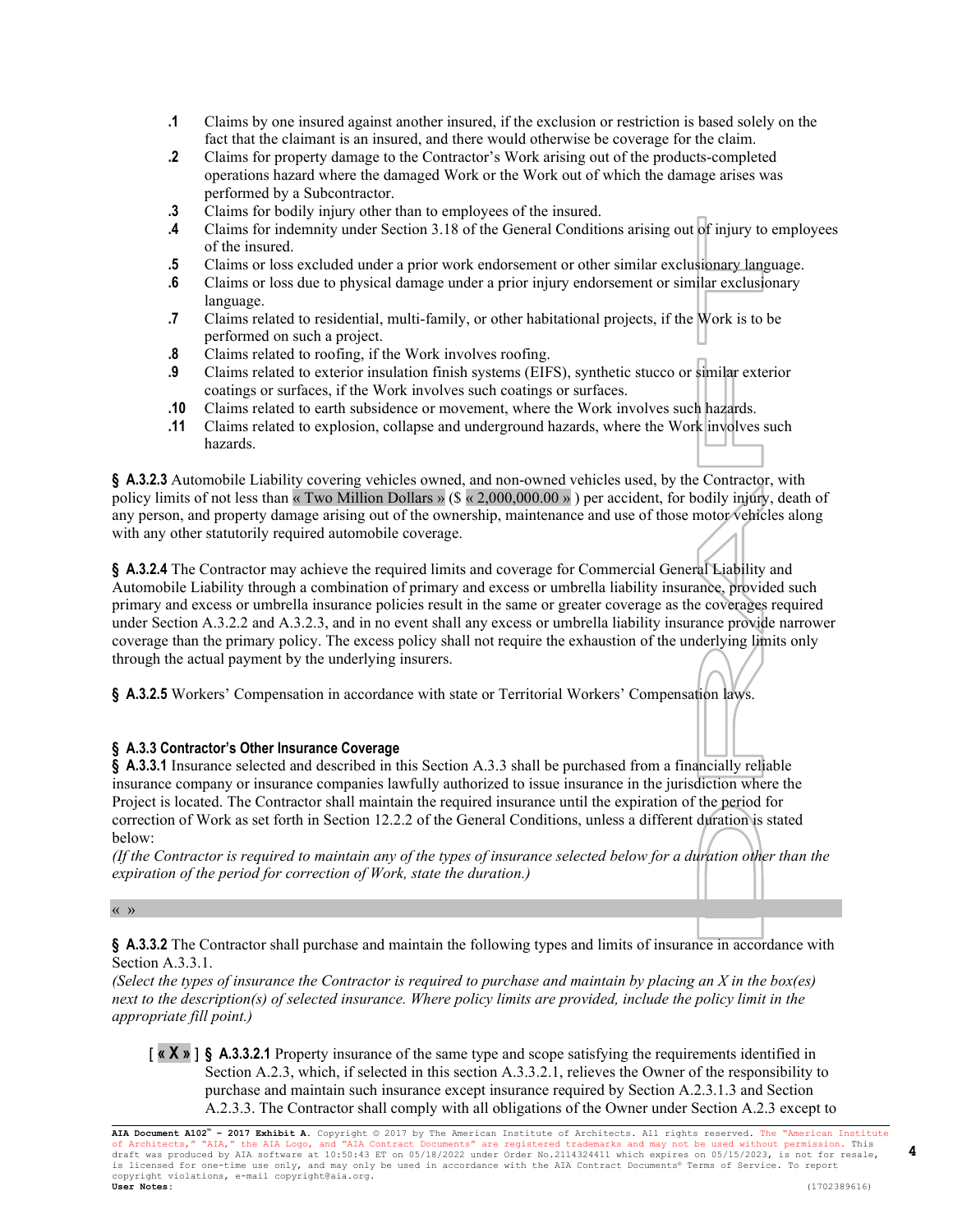the extent provided below. The Contractor shall disclose to the Owner the amount of any deductible, and the Owner shall be responsible for losses within the deductible. Upon request, the Contractor shall provide the Owner with a copy of the property insurance policy or policies required. The Owner shall adjust and settle the loss with the insurer and be the trustee of the proceeds of the property insurance in accordance with Article 11 of the General Conditions unless otherwise set forth below: *(Where the Contractor's obligation to provide property insurance differs from the Owner's obligations as described under Section A.2.3, indicate such differences in the space below. Additionally, if a party other than the Owner will be responsible for adjusting and settling a loss with the insurer and acting as the trustee of the proceeds of property insurance in accordance with Article 11 of the General Conditions, indicate the responsible party below.)*

« »

- [ **« »** ] **§ A.3.3.2.2 Railroad Protective Liability Insurance**, with policy limits of not less than « » (\$ « » ) per claim and «  $\rightarrow$  (\$ «  $\rightarrow$  ) in the aggregate, for Work within fifty (50) feet of railroad property.
- [ **« »** ] **§ A.3.3.2.3 Asbestos Abatement Liability Insurance**, with policy limits of not less than « » (\$ « » ) per claim and « »  $(\frac{\pi}{3} \times \mathfrak{p})$  in the aggregate, for liability arising from the encapsulation, removal, handling, storage, transportation, and disposal of asbestos-containing materials.
- [ **« »** ] **§ A.3.3.2.4** Insurance for physical damage to property while it is in storage and in transit to the construction site on an "all-risks" completed value form.
- [ **« »** ] **§ A.3.3.2.5** Property insurance on an "all-risks" completed value form, covering property owned by the Contractor and used on the Project, including scaffolding and other equipment.

#### [ **« »** ] **§ A.3.3.2.6 Other Insurance**

*(List below any other insurance coverage to be provided by the Contractor and any applicable limits.)*

| Coverage                                                                                                                                                                                                                                                                 | Limits             |  |
|--------------------------------------------------------------------------------------------------------------------------------------------------------------------------------------------------------------------------------------------------------------------------|--------------------|--|
| § A.3.4 Performance Bond and Payment Bond<br>The Contractor shall provide surety bonds, from a company or companies lawfully authorized to issue surety bonds<br>in the jurisdiction where the Project is located, as follows:<br>(Specify type and penal sum of bonds.) |                    |  |
| Type                                                                                                                                                                                                                                                                     | Penal Sum (\$0.00) |  |
| Payment Bond                                                                                                                                                                                                                                                             |                    |  |
| Performance Bond                                                                                                                                                                                                                                                         |                    |  |
| Payment and Performance Bonds shall be AIA Document A312 <sup>TM</sup> , Payment Bond and Performance Bond, or<br>contain provisions identical to AIA Document $A312^{TM}$ , current as of the date of this Agreement.                                                   |                    |  |

#### **ARTICLE A.4 SPECIAL TERMS AND CONDITIONS**

Special terms and conditions that modify this Insurance and Bonds Exhibit, if any, are as follows:

« »

**AIA Document A102™ – 2017 Exhibit A.** Copyright © 2017 by The American Institute of Architects. All rights reserved. The "American Institute of Architects," "AIA," the AIA Logo, and "AIA Contract Documents" are registered trademarks and may not be used without permission. This<br>draft was produced by AIA software at 10:50:43 ET on 05/18/2022 under Order No.211432 is licensed for one-time use only, and may only be used in accordance with the AIA Contract Documents® Terms of Service. To report copyright violations, e-mail copyright@aia.org. **User Notes:** (1702389616)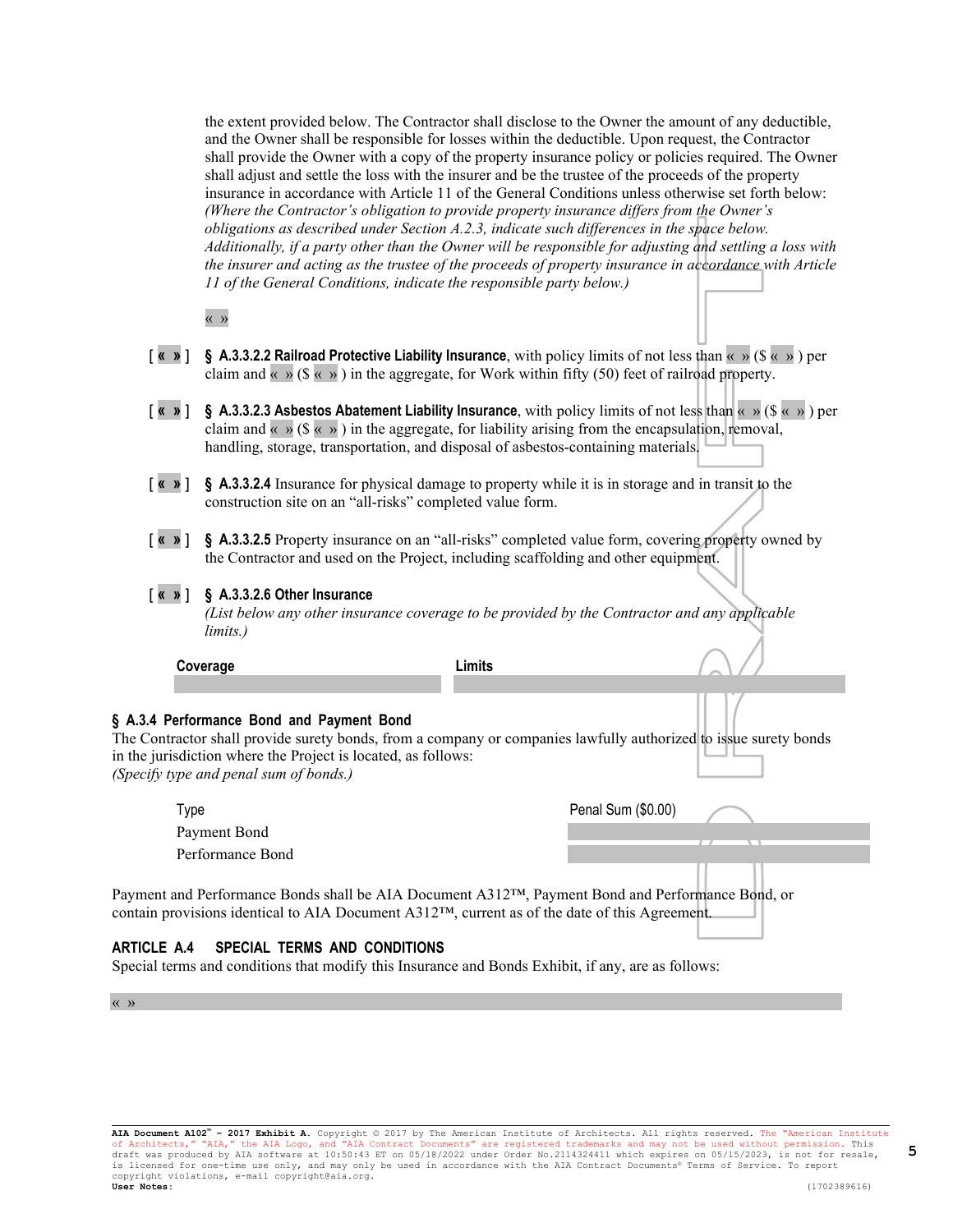# **AIA® Document A201® – 2017**

# *General Conditions of the Contract for Construction*

#### **for the following PROJECT:**

*(Name and location or address)* « Service Upgrade – Senior Citizen Plaza » « 1400 Kennedy Drive Key West, FL 33040»

#### **THE OWNER:**

*(Name, legal status and address)* « Housing Authority of the City of Key West »« » « 1400 Kennedy Drive Key West, FL 33040 »

#### **THE ARCHITECT:**

*(Name, legal status and address)*  $\langle \langle \rangle \rangle \langle \langle \rangle \rangle$ «»

#### **TABLE OF ARTICLES**

- **1 GENERAL PROVISIONS**
- **2 OWNER**
- **3 CONTRACTOR**
- **4 ARCHITECT**
- **5 SUBCONTRACTORS**
- **6 CONSTRUCTION BY OWNER OR BY SEPARATE CONTRACTORS**
- **7 CHANGES IN THE WORK**
- **8 TIME**
- **9 PAYMENTS AND COMPLETION**
- **10 PROTECTION OF PERSONS AND PROPERTY**
- **11 INSURANCE AND BONDS**
- **12 UNCOVERING AND CORRECTION OF WORK**
- **13 MISCELLANEOUS PROVISIONS**
- **14 TERMINATION OR SUSPENSION OF THE CONTRACT**
- **15 CLAIMS AND DISPUTES**

#### **ADDITIONS AND DELETIONS:**

The author of this document has added information needed for its completion. The author may also have revised the text of the original AIA standard form. An *Additions and Deletions Report* that notes added information as well as revisions to the standard form text is available from the author and should be reviewed.

This document has important legal consequences. Consultation with an attorney is encouraged with respect to its completion or modification.

For guidance in modifying this document to include supplementary conditions, see AIA Document A503™, Guide for Supplementary Conditions.





**ELECTRONIC COPYING** of any portion of this AIA® Document to another electronic file is prohibited and constitutes a violation of copyright laws as set forth in the footer of this document.

**AIA Document A201® – 2017.** Copyright © 1911, 1915, 1918, 1925, 1937, 1951, 1958, 1961, 1963, 1966, 1970, 1976, 1987, 1997, 2007 and 2017 by The American Institute of Architects. All rights reserved. The "American Institute of Architects," "AIA," the AIA Logo, "A201," and "AIA<br>Contract Documents" are registered trademarks and may not be used without permission. ET on 05/17/2022 under Order No.2114324412 which expires on 05/15/2023, is not for resale, is licensed for one-time use only, and may only be used in accordance with the AIA Contract Documents® Terms of Service. To report copyright violations, e-mail copyright@aia.org.<br> **User Notes:** (1831947576) **User Notes:** (1831947576) **1**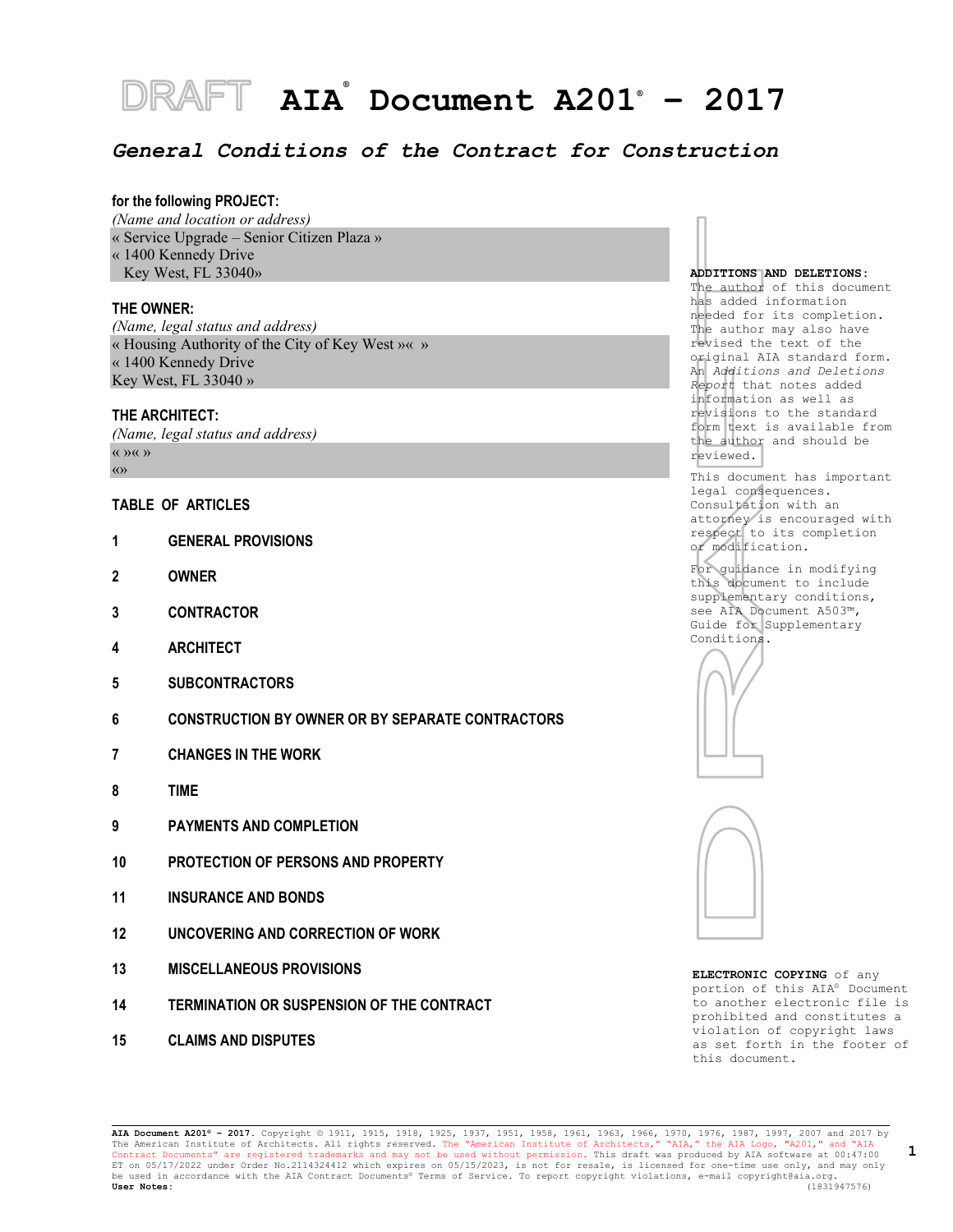#### **INDEX** (Topics and numbers in bold are Section headings.) **Acceptance of Nonconforming Work** 9.6.6, 9.9.3, **12.3** Acceptance of Work 9.6.6, 9.8.2, 9.9.3, 9.10.1, 9.10.3, 12.3 **Access to Work 3.16**, 6.2.1, 12.1 Accident Prevention 10 Acts and Omissions 3.2, 3.3.2, 3.12.8, 3.18, 4.2.3, 8.3.1, 9.5.1, 10.2.5, 10.2.8, 13.3.2, 14.1, 15.1.2, 15.2 Addenda 1.1.1 Additional Costs, Claims for 3.7.4, 3.7.5, 10.3.2, 15.1.5 **Additional Inspections and Testing** 9.4.2, 9.8.3, 12.2.1, **13.4 Additional Time, Claims for** 3.2.4, 3.7.4, 3.7.5, 3.10.2, 8.3.2, **15.1.6 Administration of the Contract** 3.1.3, **4.2**, 9.4, 9.5 Advertisement or Invitation to Bid 1.1.1 Aesthetic Effect 4.2.13 **Allowances 3.8 Applications for Payment** 4.2.5, 7.3.9, 9.2, **9.3**, 9.4, 9.5.1, 9.5.4, 9.6.3, 9.7, 9.10 Approvals 2.1.1, 2.3.1, 2.5, 3.1.3, 3.10.2, 3.12.8, 3.12.9, 3.12.10.1, 4.2.7, 9.3.2, 13.4.1 **Arbitration** 8.3.1, 15.3.2, **15.4 ARCHITECT 4 Architect**, Definition of **4.1.1** Architect, Extent of Authority 2.5, 3.12.7, 4.1.2, 4.2, 5.2, 6.3, 7.1.2, 7.3.4, 7.4, 9.2, 9.3.1, 9.4, 9.5, 9.6.3, 9.8, 9.10.1, 9.10.3, 12.1, 12.2.1, 13.4.1, 13.4.2, 14.2.2, 14.2.4, 15.1.4, 15.2.1 Architect, Limitations of Authority and Responsibility 2.1.1, 3.12.4, 3.12.8, 3.12.10, 4.1.2, 4.2.1, 4.2.2, 4.2.3, 4.2.6, 4.2.7, 4.2.10, 4.2.12, 4.2.13, 5.2.1, 7.4, 9.4.2, 9.5.4, 9.6.4, 15.1.4, 15.2 Architect's Additional Services and Expenses 2.5, 12.2.1, 13.4.2, 13.4.3, 14.2.4 Architect's Administration of the Contract 3.1.3, 3.7.4, 15.2, 9.4.1, 9.5 Architect's Approvals 2.5, 3.1.3, 3.5, 3.10.2, 4.2.7

Architect's Authority to Reject Work 3.5, 4.2.6, 12.1.2, 12.2.1 Architect's Copyright 1.1.7, 1.5 Architect's Decisions 3.7.4, 4.2.6, 4.2.7, 4.2.11, 4.2.12, 4.2.13, 4.2.14, 6.3, 7.3.4, 7.3.9, 8.1.3, 8.3.1, 9.2, 9.4.1, 9.5, 9.8.4, 9.9.1, 13.4.2, 15.2 Architect's Inspections 3.7.4, 4.2.2, 4.2.9, 9.4.2, 9.8.3, 9.9.2, 9.10.1, 13.4 Architect's Instructions 3.2.4, 3.3.1, 4.2.6, 4.2.7, 13.4.2 Architect's Interpretations 4.2.11, 4.2.12 Architect's Project Representative 4.2.10 Architect's Relationship with Contractor 1.1.2, 1.5, 2.3.3, 3.1.3, 3.2.2, 3.2.3, 3.2.4, 3.3.1, 3.4.2, 3.5, 3.7.4, 3.7.5, 3.9.2, 3.9.3, 3.10, 3.11, 3.12, 3.16, 3.18, 4.1.2, 4.2, 5.2, 6.2.2, 7, 8.3.1, 9.2, 9.3, 9.4, 9.5, 9.7, 9.8, 9.9, 10.2.6, 10.3, 11.3, 12, 13.3.2, 13.4, 15.2 Architect's Relationship with Subcontractors 1.1.2, 4.2.3, 4.2.4, 4.2.6, 9.6.3, 9.6.4, 11.3 Architect's Representations 9.4.2, 9.5.1, 9.10.1 Architect's Site Visits 3.7.4, 4.2.2, 4.2.9, 9.4.2, 9.5.1, 9.9.2, 9.10.1, 13.4 Asbestos 10.3.1 Attorneys' Fees 3.18.1, 9.6.8, 9.10.2, 10.3.3 Award of Separate Contracts 6.1.1, 6.1.2 **Award of Subcontracts and Other Contracts for Portions of the Work 5.2 Basic Definitions 1.1** Bidding Requirements 1.1.1 Binding Dispute Resolution 8.3.1, 9.7, 11.5, 13.1, 15.1.2, 15.1.3, 15.2.1, 15.2.5, 15.2.6.1, 15.3.1, 15.3.2, 15.3.3, 15.4.1 Bonds, Lien 7.3.4.4, 9.6.8, 9.10.2, 9.10.3 **Bonds, Performance, and Payment** 7.3.4.4, 9.6.7, 9.10.3, **11.1.2**, 11.1.3, **11.5 Building Information Models Use and Reliance 1.8** Building Permit 3.7.1 **Capitalization 1.3** Certificate of Substantial Completion 9.8.3, 9.8.4, 9.8.5 **Certificates for Payment** 4.2.1, 4.2.5, 4.2.9, 9.3.3, **9.4**, 9.5, 9.6.1, 9.6.6, 9.7, 9.10.1, 9.10.3, 14.1.1.3, 14.2.4, 15.1.4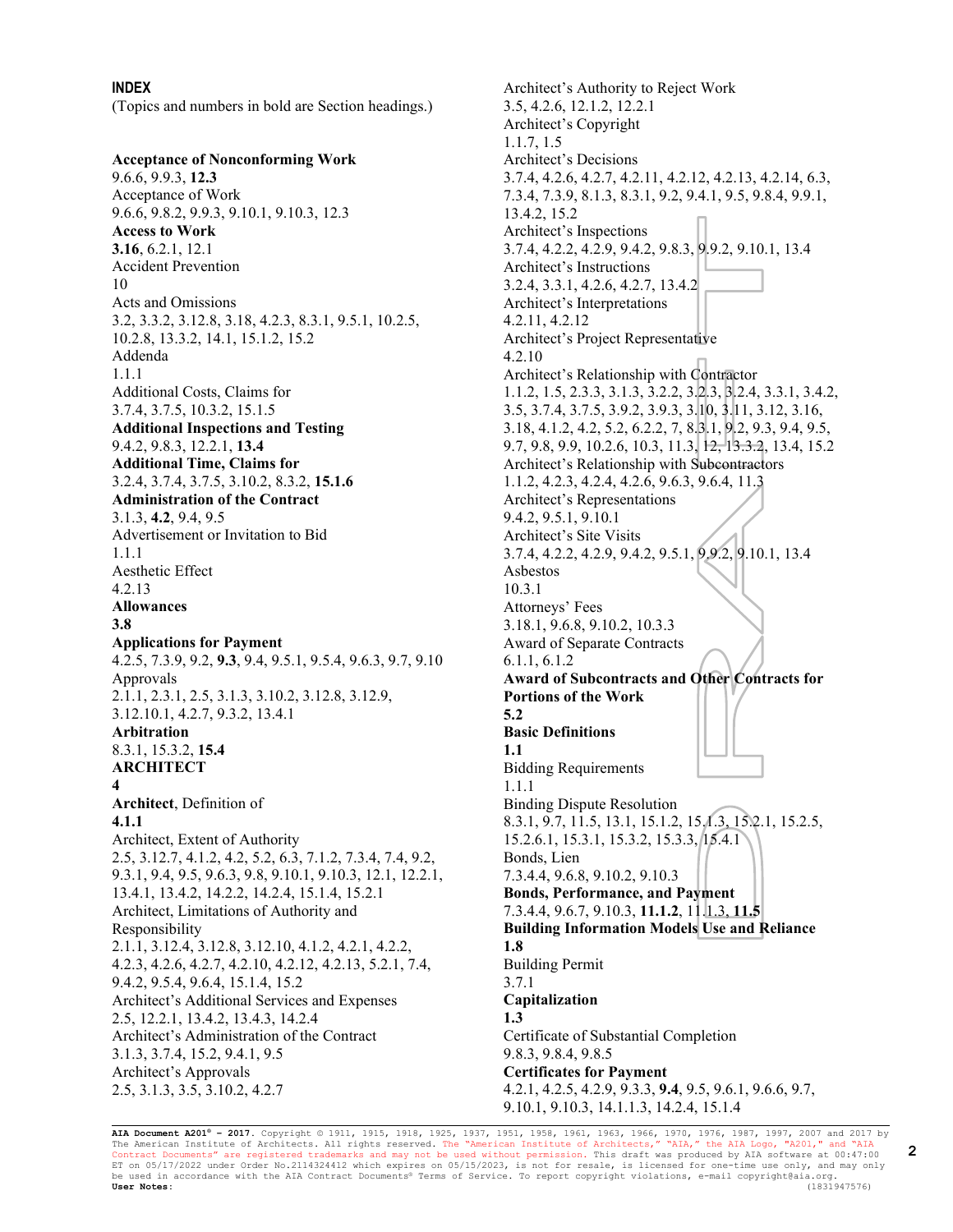Certificates of Inspection, Testing or Approval 13.4.4 Certificates of Insurance 9.10.2 **Change Orders** 1.1.1, 3.4.2, 3.7.4, 3.8.2.3, 3.11, 3.12.8, 4.2.8, 5.2.3, 7.1.2, 7.1.3, **7.2**, 7.3.2, 7.3.7, 7.3.9, 7.3.10, 8.3.1, 9.3.1.1, 9.10.3, 10.3.2, 11.2, 11.5, 12.1.2 **Change Orders**, Definition of **7.2.1 CHANGES IN THE WORK** 2.2.2, 3.11, 4.2.8, **7**, 7.2.1, 7.3.1, 7.4, 8.3.1, 9.3.1.1, 11.5 **Claims**, Definition of **15.1.1** Claims, Notice of 1.6.2, 15.1.3 **CLAIMS AND DISPUTES** 3.2.4, 6.1.1, 6.3, 7.3.9, 9.3.3, 9.10.4, 10.3.3, **15**, 15.4 Claims and Timely Assertion of Claims 15.4.1 **Claims for Additional Cost** 3.2.4, 3.3.1, 3.7.4, 7.3.9, 9.5.2, 10.2.5, 10.3.2, **15.1.5 Claims for Additional Time** 3.2.4, 3.3.1, 3.7.4, 6.1.1, 8.3.2, 9.5.2, 10.3.2, **15.1.6 Concealed or Unknown Conditions, Claims for 3.7.4** Claims for Damages 3.2.4, 3.18, 8.3.3, 9.5.1, 9.6.7, 10.2.5, 10.3.3, 11.3, 11.3.2, 14.2.4, 15.1.7 Claims Subject to Arbitration 15.4.1 **Cleaning Up 3.15**, 6.3 Commencement of the Work, Conditions Relating to 2.2.1, 3.2.2, 3.4.1, 3.7.1, 3.10.1, 3.12.6, 5.2.1, 5.2.3, 6.2.2, 8.1.2, 8.2.2, 8.3.1, 11.1, 11.2, **15.1.5 Commencement of the Work**, Definition of **8.1.2 Communications** 3.9.1, **4.2.4** Completion, Conditions Relating to 3.4.1, 3.11, 3.15, 4.2.2, 4.2.9, 8.2, 9.4.2, 9.8, 9.9.1, 9.10, 12.2, 14.1.2, 15.1.2 **COMPLETION, PAYMENTS AND 9** Completion, Substantial 3.10.1, 4.2.9, 8.1.1, 8.1.3, 8.2.3, 9.4.2, 9.8, 9.9.1, 9.10.3, 12.2, 15.1.2 Compliance with Laws 2.3.2, 3.2.3, 3.6, 3.7, 3.12.10, 3.13, 9.6.4, 10.2.2, 13.1, 13.3, 13.4.1, 13.4.2, 13.5, 14.1.1, 14.2.1.3, 15.2.8, 15.4.2, 15.4.3 Concealed or Unknown Conditions 3.7.4, 4.2.8, 8.3.1, 10.3 Conditions of the Contract 1.1.1, 6.1.1, 6.1.4

Consent, Written 3.4.2, 3.14.2, 4.1.2, 9.8.5, 9.9.1, 9.10.2, 9.10.3, 13.2, 15.4.4.2 **Consolidation or Joinder 15.4.4 CONSTRUCTION BY OWNER OR BY SEPARATE CONTRACTORS** 1.1.4, **6 Construction Change Directive**, Definition of **7.3.1 Construction Change Directives** 1.1.1, 3.4.2, 3.11, 3.12.8, 4.2.8, 7.1.1, 7.1.2, 7.1.3, **7.3**, 9.3.1.1 Construction Schedules, Contractor's 3.10, 3.11, 3.12.1, 3.12.2, 6.1.3, 15.1.6.2 **Contingent Assignment of Subcontracts 5.4**, 14.2.2.2 **Continuing Contract Performance 15.1.4 Contract**, Definition of **1.1.2 CONTRACT, TERMINATION OR SUSPENSION OF THE** 5.4.1.1, 5.4.2, 11.5, **14** Contract Administration 3.1.3, 4, 9.4, 9.5 Contract Award and Execution, Conditions Relating to 3.7.1, 3.10, 5.2, 6.1 Contract Documents, Copies Furnished and Use of 1.5.2, 2.3.6, 5.3 **Contract Documents**, Definition of **1.1.1 Contract Sum** 2.2.2, 2.2.4, 3.7.4, 3.7.5, 3.8, 3.10.2, 5.2.3, 7.3, 7.4, **9.1**, 9.2, 9.4.2, 9.5.1.4, 9.6.7, 9.7, 10.3.2, 11.5, 12.1.2, 12.3, 14.2.4, 14.3.2, 15.1.4.2, **15.1.5, 15.2.5 Contract Sum**, Definition of **9.1** Contract Time 1.1.4, 2.2.1, 2.2.2, 3.7.4, 3.7.5, 3.10.2, 5.2.3, 6.1.5, 7.2.1.3, 7.3.1, 7.3.5, 7.3.6, 7, 7, 7.3.10, 7.4, 8.1.1, 8.2.1, 8.2.3, 8.3.1, 9.5.1, 9.7, 10.3.2, 12.1.1, 12.1.2, 14.3.2, 15.1.4.2, 15.1.6.1, 15.2.5 **Contract Time**, Definition of 8.1.1 **CONTRACTOR 3** Contractor, Definition of **3.1, 6.1.2 Contractor's Construction and Submittal Schedules 3.10**, 3.12.1, 3.12.2, 4.2.3, 6.1.3, 15.1.6.2 Contractor's Employees 2.2.4, 3.3.2, 3.4.3, 3.8.1, 3.9, 3.18.2, 4.2.3, 4.2.6, 10.2, 10.3, 11.3, 14.1, 14.2.1.1 **Contractor's Liability Insurance 11.1**

**3**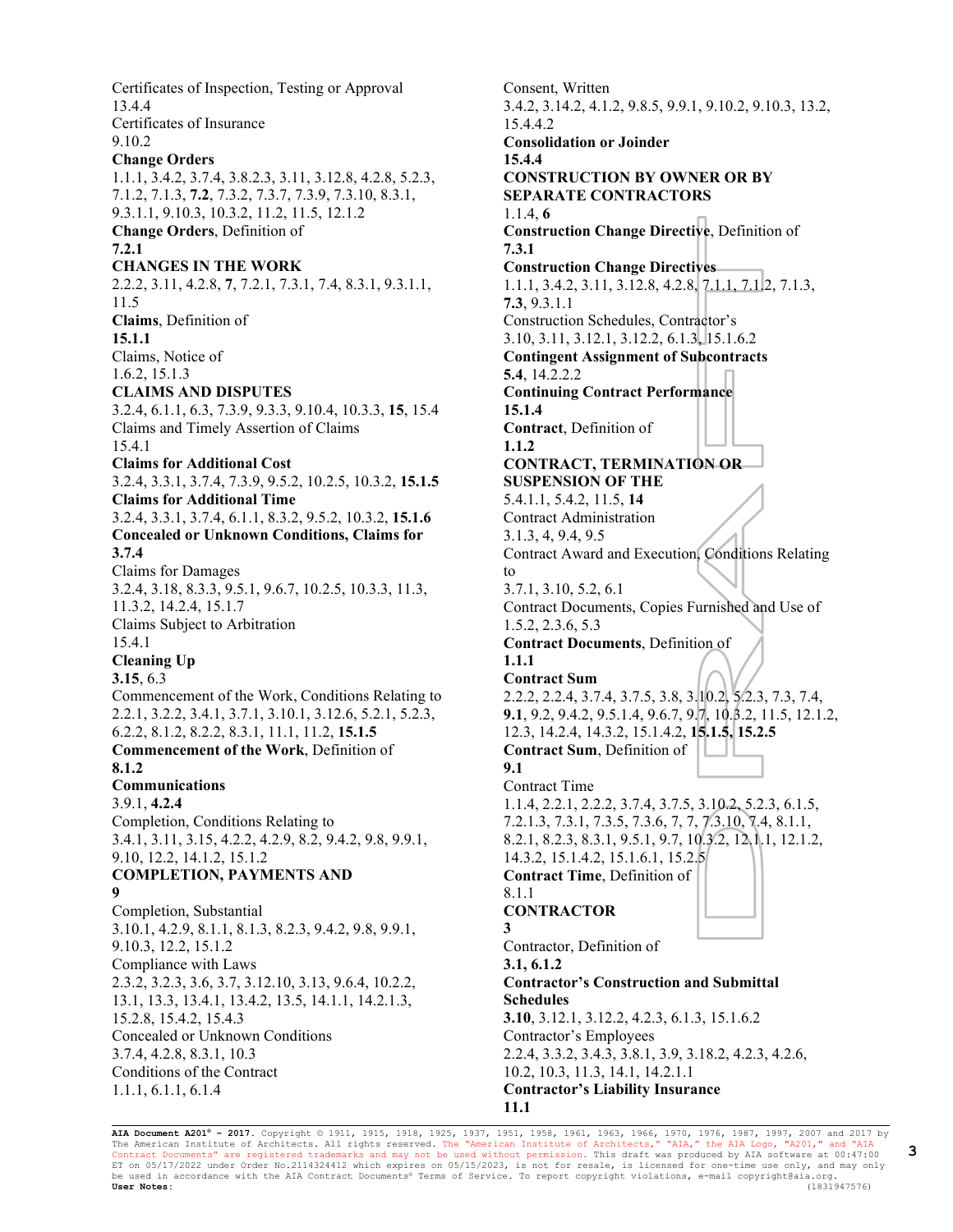Contractor's Relationship with Separate Contractors and Owner's Forces 3.12.5, 3.14.2, 4.2.4, 6, 11.3, 12.2.4 Contractor's Relationship with Subcontractors 1.2.2, 2.2.4, 3.3.2, 3.18.1, 3.18.2, 4.2.4, 5, 9.6.2, 9.6.7, 9.10.2, 11.2, 11.3, 11.4 Contractor's Relationship with the Architect 1.1.2, 1.5, 2.3.3, 3.1.3, 3.2.2, 3.2.3, 3.2.4, 3.3.1, 3.4.2, 3.5.1, 3.7.4, 3.10, 3.11, 3.12, 3.16, 3.18, 4.2, 5.2, 6.2.2, 7, 8.3.1, 9.2, 9.3, 9.4, 9.5, 9.7, 9.8, 9.9, 10.2.6, 10.3, 11.3, 12, 13.4, 15.1.3, 15.2.1 Contractor's Representations 3.2.1, 3.2.2, 3.5, 3.12.6, 6.2.2, 8.2.1, 9.3.3, 9.8.2 Contractor's Responsibility for Those Performing the Work 3.3.2, 3.18, 5.3, 6.1.3, 6.2, 9.5.1, 10.2.8 Contractor's Review of Contract Documents 3.2 Contractor's Right to Stop the Work 2.2.2, 9.7 Contractor's Right to Terminate the Contract 14.1 Contractor's Submittals 3.10, 3.11, 3.12, 4.2.7, 5.2.1, 5.2.3, 9.2, 9.3, 9.8.2, 9.8.3, 9.9.1, 9.10.2, 9.10.3 Contractor's Superintendent 3.9, 10.2.6 Contractor's Supervision and Construction Procedures 1.2.2, 3.3, 3.4, 3.12.10, 4.2.2, 4.2.7, 6.1.3, 6.2.4, 7.1.3, 7.3.4, 7.3.6, 8.2, 10, 12, 14, 15.1.4 Coordination and Correlation 1.2, 3.2.1, 3.3.1, 3.10, 3.12.6, 6.1.3, 6.2.1 Copies Furnished of Drawings and Specifications 1.5, 2.3.6, 3.11 Copyrights 1.5, **3.17** Correction of Work 2.5, 3.7.3, 9.4.2, 9.8.2, 9.8.3, 9.9.1, 12.1.2, **12.2**, 12.3, 15.1.3.1, 15.1.3.2, 15.2.1 **Correlation and Intent of the Contract Documents 1.2 Cost**, Definition of **7.3.4** Costs 2.5, 3.2.4, 3.7.3, 3.8.2, 3.15.2, 5.4.2, 6.1.1, 6.2.3, 7.3.3.3, 7.3.4, 7.3.8, 7.3.9, 9.10.2, 10.3.2, 10.3.6, 11.2, 12.1.2, 12.2.1, 12.2.4, 13.4, 14 **Cutting and Patching 3.14**, 6.2.5 Damage to Construction of Owner or Separate **Contractors** 3.14.2, 6.2.4, 10.2.1.2, 10.2.5, 10.4, 12.2.4 Damage to the Work 3.14.2, 9.9.1, 10.2.1.2, 10.2.5, 10.4, 12.2.4 Damages, Claims for 3.2.4, 3.18, 6.1.1, 8.3.3, 9.5.1, 9.6.7, 10.3.3, 11.3.2, 11.3, 14.2.4, 15.1.7

Damages for Delay 6.2.3, 8.3.3, 9.5.1.6, 9.7, 10.3.2, 14.3.2 **Date of Commencement of the Work**, Definition of **8.1.2 Date of Substantial Completion**, Definition of **8.1.3 Day**, Definition of **8.1.4** Decisions of the Architect 3.7.4, 4.2.6, 4.2.7, 4.2.11, 4.2.12, 4.2.13, 6.3, 7.3.4, 7.3.9, 8.1.3, 8.3.1, 9.2, 9.4, 9.5.1, 9.8.4, 9.9.1, 13.4.2, 14.2.2, 14.2.4, 15.1, 15.2 **Decisions to Withhold Certification** 9.4.1, **9.5**, 9.7, 14.1.1.3 Defective or Nonconforming Work, Acceptance, Rejection and Correction of 2.5, 3.5, 4.2.6, 6.2.3, 9.5.1, 9.5.3, 9.6.6, 9.8.2, 9.9.3, 9.10.4, 12.2.1 Definitions 1.1, 2.1.1, 3.1.1, 3.5, 3.12.1, 3.12.2, 3.12.3, 4.1.1, 5.1,  $6.1.2, 7.2.1, 7.3.1, 8.1, 9.1, 9.8.1, 1.5.1.1$ **Delays and Extensions of Time 3.2**, **3.7.4**, 5.2.3, 7.2.1, 7.3.1, **7.4**, **8.3**, 9.5.1, **9.7**, 10.3.2, **10.4**, 14.3.2, **15.1.6**, 15.2.5 **Digital Data Use and Transmission 1.7** Disputes 6.3, 7.3.9, 15.1, 15.2 **Documents and Samples at the Site 3.11 Drawings**, Definition of **1.1.5** Drawings and Specifications, Use and Ownership of 3.11 Effective Date of Insurance 8.2.2 **Emergencies 10.4**, 14.1.1.2, **15.1.5** Employees, Contractor's 3.3.2, 3.4.3, 3.8.1, 3.9, 3.18.2, 4.2.3, 4.2.6, 10.2, 10.3.3, 11.3, 14.1, 14.2.1.1 Equipment, Labor, or Materials 1.1.3, 1.1.6, 3.4, 3.5, 3.8.2, 3.8.3, 3.12, 3.13, 3.15.1, 4.2.6, 4.2.7, 5.2.1, 6.2.1, 7.3.4, 9.3.2, 9.3.3, 9.5.1.3, 9.10.2, 10.2.1, 10.2.4, 14.2.1.1, 14.2.1.2 Execution and Progress of the Work 1.1.3, 1.2.1, 1.2.2, 2.3.4, 2.3.6, 3.1, 3.3.1, 3.4.1, 3.7.1, 3.10.1, 3.12, 3.14, 4.2, 6.2.2, 7.1.3, 7.3.6, 8.2, 9.5.1, 9.9.1, 10.2, 10.3, 12.1, 12.2, 14.2, 14.3.1, 15.1.4 Extensions of Time 3.2.4, 3.7.4, 5.2.3, 7.2.1, 7.3, 7.4, 9.5.1, 9.7, 10.3.2, 10.4, 14.3, 15.1.6, **15.2.5 Failure of Payment** 9.5.1.3, **9.7**, 9.10.2, 13.5, 14.1.1.3, 14.2.1.2 Faulty Work (See Defective or Nonconforming Work) **Final Completion and Final Payment** 4.2.1, 4.2.9, 9.8.2, **9.10**, 12.3, 14.2.4, 14.4.3

**4**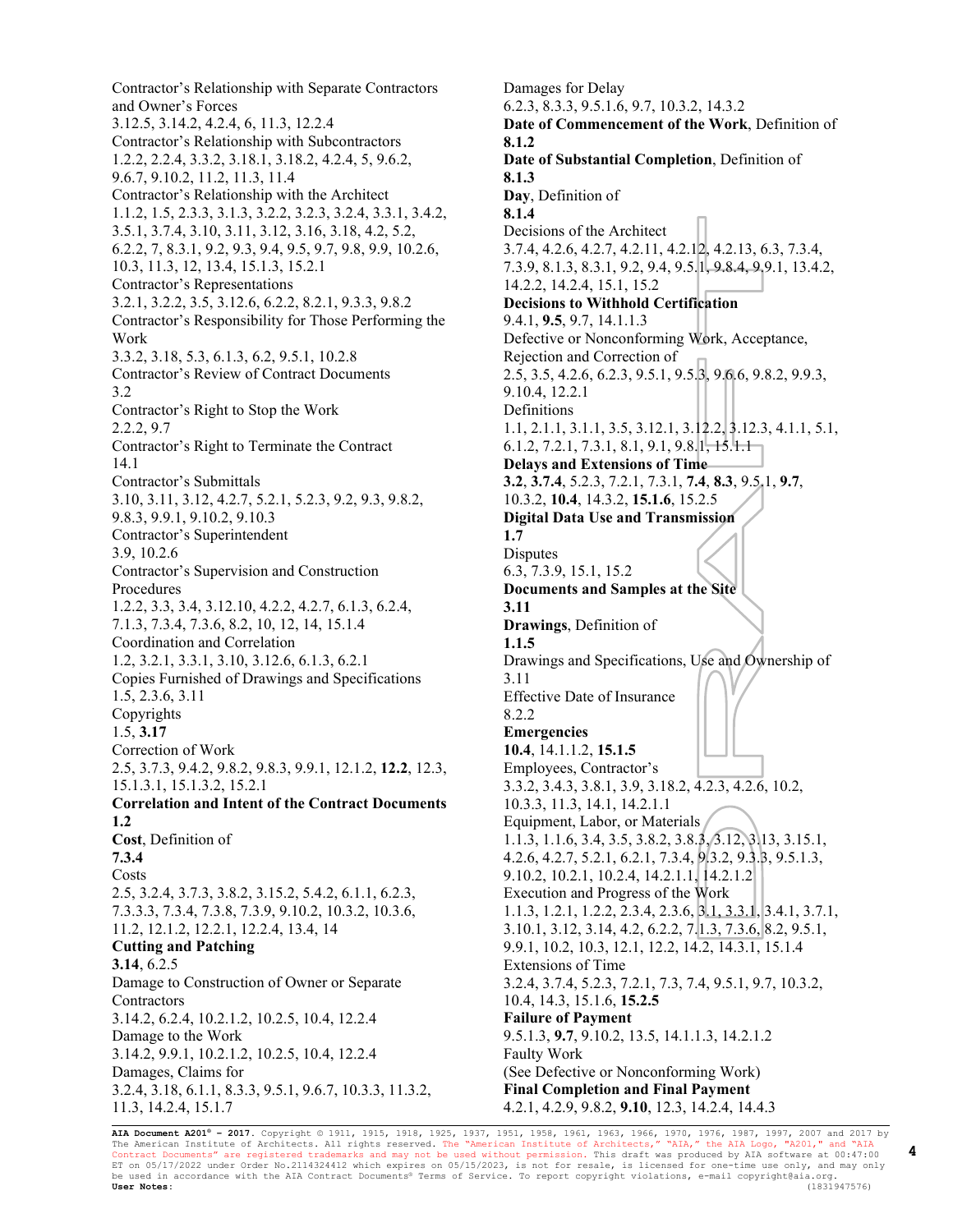Financial Arrangements, Owner's 2.2.1, 13.2.2, 14.1.1.4 **GENERAL PROVISIONS 1 Governing Law 13.1** Guarantees (See Warranty) **Hazardous Materials and Substances** 10.2.4, **10.3** Identification of Subcontractors and Suppliers 5.2.1 **Indemnification** 3.17, **3.18**, 9.6.8, 9.10.2, 10.3.3, 11.3 **Information and Services Required of the Owner** 2.1.2, **2.2**, 2.3, 3.2.2, 3.12.10.1, 6.1.3, 6.1.4, 6.2.5, 9.6.1, 9.9.2, 9.10.3, 10.3.3, 11.2, 13.4.1, 13.4.2, 14.1.1.4, 14.1.4, 15.1.4 **Initial Decision 15.2 Initial Decision Maker, Definition of** 1.1.8 Initial Decision Maker, Decisions 14.2.4, 15.1.4.2, 15.2.1, 15.2.2, 15.2.3, 15.2.4, 15.2.5 Initial Decision Maker, Extent of Authority 14.2.4, 15.1.4.2, 15.2.1, 15.2.2, 15.2.3, 15.2.4, 15.2.5 **Injury or Damage to Person or Property 10.2.8**, 10.4 Inspections 3.1.3, 3.3.3, 3.7.1, 4.2.2, 4.2.6, 4.2.9, 9.4.2, 9.8.3, 9.9.2, 9.10.1, 12.2.1, 13.4 Instructions to Bidders 1.1.1 Instructions to the Contractor 3.2.4, 3.3.1, 3.8.1, 5.2.1, 7, 8.2.2, 12, 13.4.2 **Instruments of Service**, Definition of **1.1.7** Insurance 6.1.1, 7.3.4, 8.2.2, 9.3.2, 9.8.4, 9.9.1, 9.10.2, 10.2.5, **11** Insurance, Notice of Cancellation or Expiration 11.1.4, 11.2.3 **Insurance, Contractor's Liability 11.1** Insurance, Effective Date of 8.2.2, 14.4.2 **Insurance, Owner's Liability 11.2 Insurance, Property 10.2.5**, 11.2, 11.4, 11.5 Insurance, Stored Materials 9.3.2 **INSURANCE AND BONDS 11** Insurance Companies, Consent to Partial Occupancy 9.9.1 Insured loss, Adjustment and Settlement of 11.5

Intent of the Contract Documents 1.2.1, 4.2.7, 4.2.12, 4.2.13 **Interest 13.5 Interpretation** 1.1.8, 1.2.3, **1.4**, 4.1.1, 5.1, 6.1.2, 15.1.1 Interpretations, Written 4.2.11, 4.2.12 Judgment on Final Award 15.4.2 **Labor and Materials, Equipment** 1.1.3, 1.1.6, **3.4**, 3.5, 3.8.2, 3.8.3, 3.12, 3.13, 3.15.1, 5.2.1, 6.2.1, 7.3.4, 9.3.2, 9.3.3, 9.5.1.3, 9.10.2, 10.2.1, 10.2.4, 14.2.1.1, 14.2.1.2 Labor Disputes 8.3.1 Laws and Regulations 1.5, 2.3.2, 3.2.3, 3.2.4, 3.6, 3.7, 3.12.10, 3.13, 9.6.4, 9.9.1, 10.2.2, 13.1, 13.3.1, 13.4.2, 13.5, 14, 15.2.8, 15.4 Liens 2.1.2, 9.3.1, 9.3.3, 9.6.8, 9.10.2, 9.10.4, 15.2.8 Limitations, Statutes of 12.2.5, 15.1.2, 15.4.1.1 Limitations of Liability 3.2.2, 3.5, 3.12.10, 3.12.10.1, 3.17, 3.18.1, 4.2.6, 4.2.7, 6.2.2, 9.4.2, 9.6.4, 9.6.7, 9.6.8, 10.2.5, 10.3.3, 11.3, 12.2.5, 13.3.1 Limitations of Time 2.1.2, 2.2, 2.5, 3.2.2, 3.10, 3.11, 3.12.5, 3.15.1, 4.2.7, 5.2, 5.3, 5.4.1, 6.2.4, 7.3, 7.4, 8.2, 9.2, 9.3.1, 9.3.3, 9.4.1, 9.5, 9.6, 9.7, 9.8, 9.9, 9.10, 12.2, 13.4, 14, 15, 15.1.2, 15.1.3, 15.1.5 **Materials, Hazardous** 10.2.4, **10.3** Materials, Labor, Equipment and 1.1.3, 1.1.6, 3.4.1, 3.5, 3.8.2, 3.8.3, 3.12, 3.13, 3.15.1, 5.2.1, 6.2.1, 7.3.4, 9.3.2, 9.3.3, 9.5.1.3, 9.10.2, 10.2.1.2, 10.2.4, 14.2.1.1, 14.2.1.2 Means, Methods, Techniques, Sequences and Procedures of Construction 3.3.1, 3.12.10, 4.2.2, 4.2.7, 9.4.2 Mechanic's Lien 2.1.2, 9.3.1, 9.3.3, 9.6.8, 9.10.2, 9.10.4, 15.2.8 **Mediation** 8.3.1, 15.1.3.2, 15.2.1, 15.2.5, 15.2.6, **15.3**, 15.4.1, 15.4.1.1 **Minor Changes in the Work** 1.1.1, 3.4.2, 3.12.8, 4.2.8, 7.1, **7.4 MISCELLANEOUS PROVISIONS 13 Modifications**, Definition of **1.1.1** Modifications to the Contract 1.1.1, 1.1.2, 2.5, 3.11, 4.1.2, 4.2.1, 5.2.3, 7, 8.3.1, 9.7, 10.3.2 **Mutual Responsibility 6.2**

**5**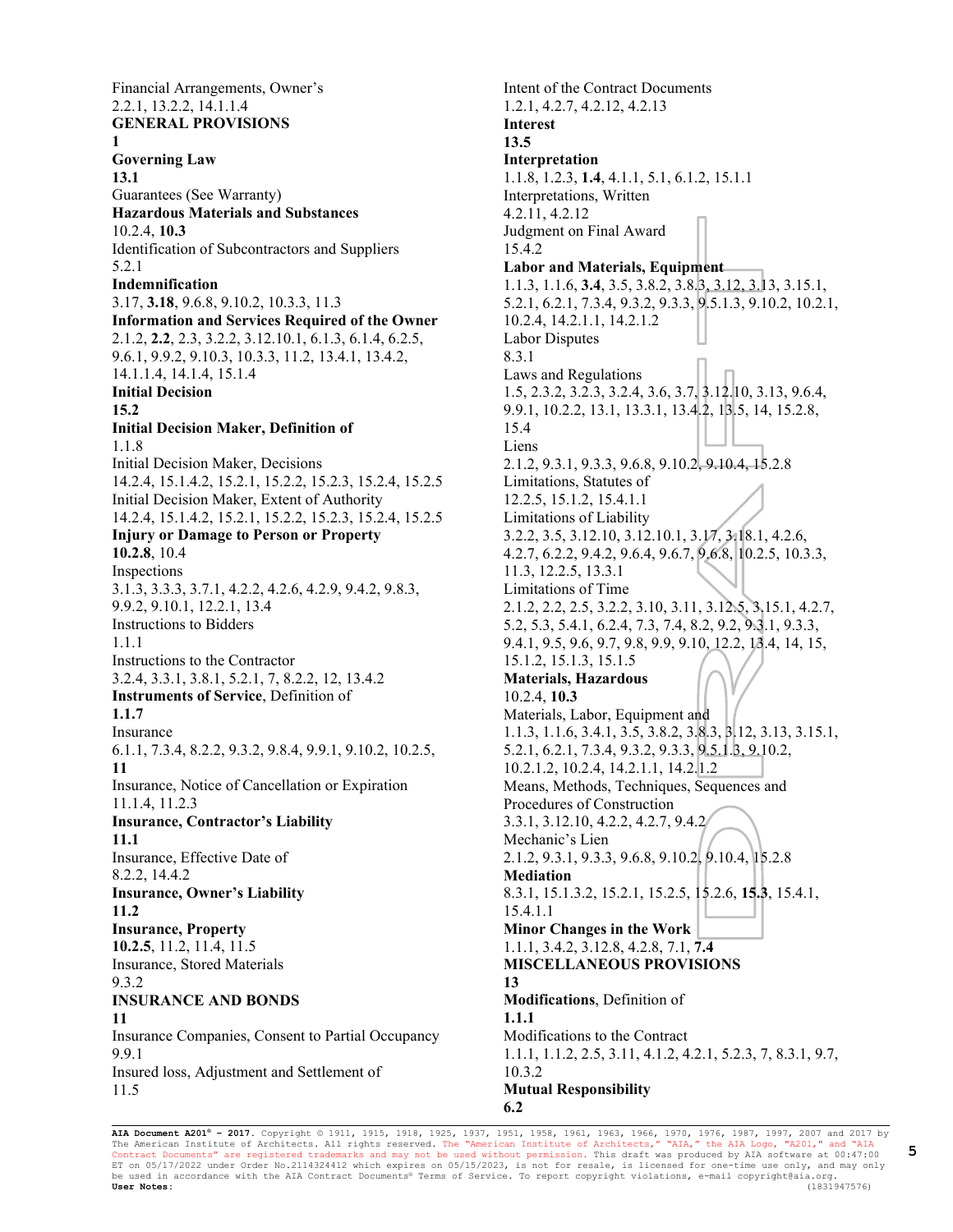**Nonconforming Work, Acceptance of** 9.6.6, 9.9.3, **12.3** Nonconforming Work, Rejection and Correction of 2.4, 2.5, 3.5, 4.2.6, 6.2.4, 9.5.1, 9.8.2, 9.9.3, 9.10.4, 12.2 **Notice 1.6**, 1.6.1, 1.6.2, 2.1.2, 2.2.2., 2.2.3, 2.2.4, 2.5, 3.2.4, 3.3.1, 3.7.4, 3.7.5, 3.9.2, 3.12.9, 3.12.10, 5.2.1, 7.4, 8.2.2 9.6.8, 9.7, 9.10.1, 10.2.8, 10.3.2, 11.5, 12.2.2.1, 13.4.1, 13.4.2, 14.1, 14.2.2, 14.4.2, 15.1.3, 15.1.5, 15.1.6, 15.4.1 Notice of Cancellation or Expiration of Insurance 11.1.4, 11.2.3 **Notice of Claims** 1.6.2, 2.1.2, 3.7.4, 9.6.8, 10.2.8, **15.1.3**, 15.1.5, 15.1.6, 15.2.8, 15.3.2, 15.4.1 Notice of Testing and Inspections 13.4.1, 13.4.2 Observations, Contractor's 3.2, 3.7.4 **Occupancy** 2.3.1, 9.6.6, 9.8 Orders, Written 1.1.1, 2.4, 3.9.2, 7, 8.2.2, 11.5, 12.1, 12.2.2.1, 13.4.2, 14.3.1 **OWNER 2 Owner**, Definition of **2.1.1 Owner, Evidence of Financial Arrangements 2.2**, 13.2.2, 14.1.1.4 **Owner, Information and Services Required of the** 2.1.2, **2.2**, 2.3, 3.2.2, 3.12.10, 6.1.3, 6.1.4, 6.2.5, 9.3.2, 9.6.1, 9.6.4, 9.9.2, 9.10.3, 10.3.3, 11.2, 13.4.1, 13.4.2, 14.1.1.4, 14.1.4, 15.1.4 Owner's Authority 1.5, 2.1.1, 2.3.32.4, 2.5, 3.4.2, 3.8.1, 3.12.10, 3.14.2, 4.1.2, 4.2.4, 4.2.9, 5.2.1, 5.2.4, 5.4.1, 6.1, 6.3, 7.2.1, 7.3.1, 8.2.2, 8.3.1, 9.3.2, 9.5.1, 9.6.4, 9.9.1, 9.10.2, 10.3.2, 11.4, 11.5, 12.2.2, 12.3, 13.2.2, 14.3, 14.4, 15.2.7 **Owner's Insurance 11.2** Owner's Relationship with Subcontractors 1.1.2, 5.2, 5.3, 5.4, 9.6.4, 9.10.2, 14.2.2 **Owner's Right to Carry Out the Work 2.5**, 14.2.2 **Owner's Right to Clean Up 6.3 Owner's Right to Perform Construction and to Award Separate Contracts 6.1 Owner's Right to Stop the Work 2.4** Owner's Right to Suspend the Work 14.3 Owner's Right to Terminate the Contract 14.2, 14.4

**Ownership and Use of Drawings, Specifications and Other Instruments of Service** 1.1.1, 1.1.6, 1.1.7, **1.5**, 2.3.6, 3.2.2, 3.11, 3.17, 4.2.12, 5.3 **Partial Occupancy or Use** 9.6.6, **9.9 Patching, Cutting and 3.14**, 6.2.5 Patents 3.17 **Payment, Applications for** 4.2.5, 7.3.9, 9.2, **9.3**, 9.4, 9.5, 9.6.3, 9.7, 9.8.5, 9.10.1, 14.2.3, 14.2.4, 14.4.3 **Payment, Certificates for** 4.2.5, 4.2.9, 9.3.3, **9.4**, 9.5, 9.6.1, 9.6.6, 9.7, 9.10.1, 9.10.3, 14.1.1.3, 14.2.4 **Payment, Failure of** 9.5.1.3, **9.7**, 9.10.2, 13.5, 14.1.1.3, 14.2.1.2 Payment, Final 4.2.1, 4.2.9, **9.10**, 12.3, 14.2.4, 14.4.3 **Payment Bond, Performance Bond and** 7.3.4.4, 9.6.7, 9.10.3, **11.1.2 Payments, Progress** 9.3, **9.6**, 9.8.5, 9.10.3, 14.2.3, 15.1.4 **PAYMENTS AND COMPLETION 9** Payments to Subcontractors 5.4.2, 9.5.1.3, 9.6.2, 9.6.3, 9.6.4, 9.6.7, 14.2.1.2 PCB 10.3.1 **Performance Bond and Payment Bond** 7.3.4.4, 9.6.7, 9.10.3, **11.1.2 Permits, Fees, Notices and Compliance with Laws** 2.3.1, **3.7**, 3.13, 7.3.4.4, 10.2.2 **PERSONS AND PROPERTY, PROTECTION OF 10** Polychlorinated Biphenyl 10.3.1 **Product Data**, Definition of **3.12.2 Product Data and Samples, Shop Drawings** 3.11, **3.12**, 4.2.7 **Progress and Completion** 4.2.2, **8.2**, 9.8, 9.9.1, 14.1.4, 15.1.4 **Progress Payments** 9.3, **9.6**, 9.8.5, 9.10.3, 14.2.3, 15.1.4 **Project**, Definition of **1.1.4** Project Representatives 4.2.10 **Property Insurance** 10.2.5, **11.2 Proposal Requirements** 1.1.1 **PROTECTION OF PERSONS AND PROPERTY**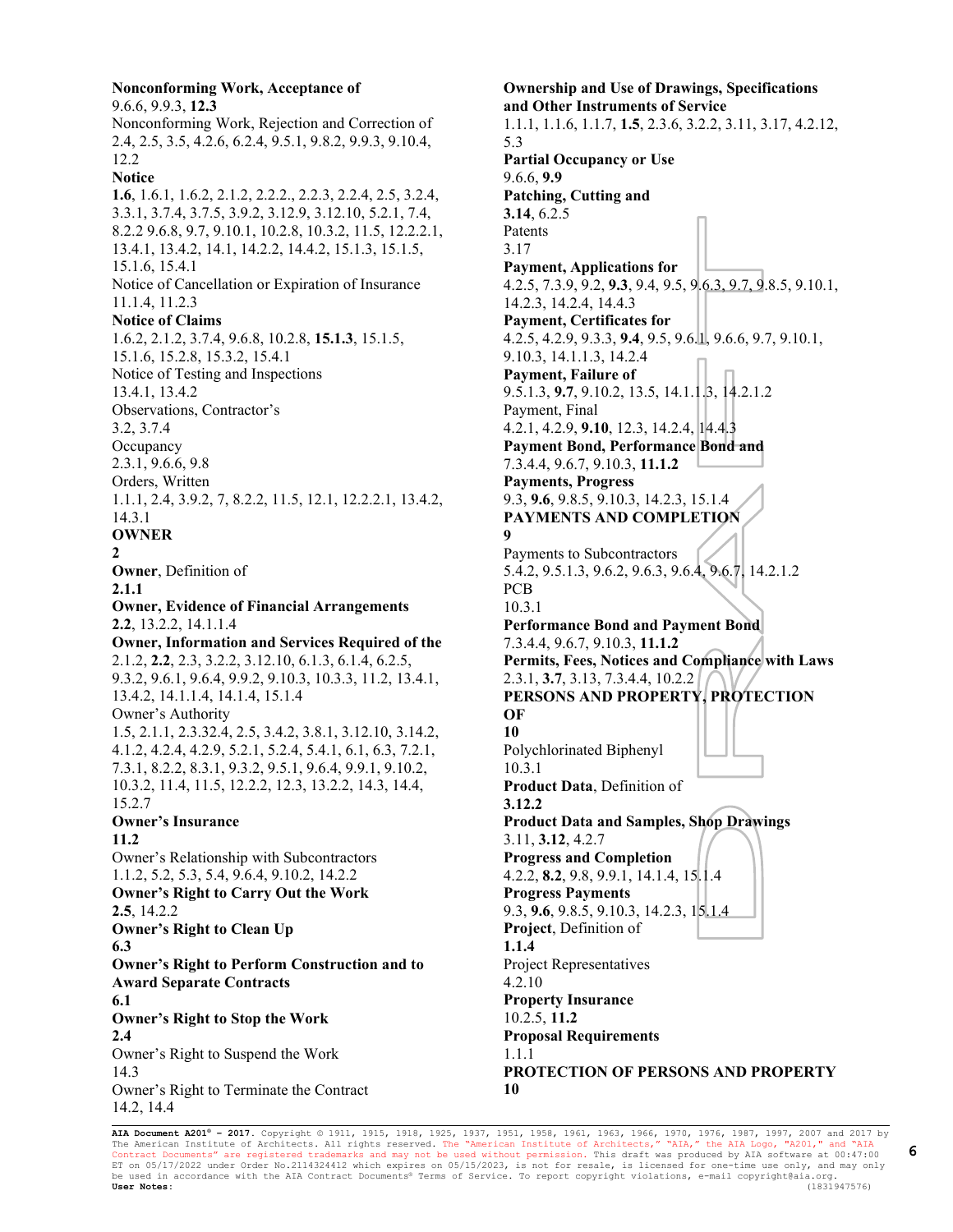Regulations and Laws 1.5, 2.3.2, 3.2.3, 3.6, 3.7, 3.12.10, 3.13, 9.6.4, 9.9.1, 10.2.2, 13.1, 13.3, 13.4.1, 13.4.2, 13.5, 14, 15.2.8, 15.4 Rejection of Work 4.2.6, 12.2.1 Releases and Waivers of Liens 9.3.1, 9.10.2 Representations 3.2.1, 3.5, 3.12.6, 8.2.1, 9.3.3, 9.4.2, 9.5.1, 9.10.1 Representatives 2.1.1, 3.1.1, 3.9, 4.1.1, 4.2.10, 13.2.1 Responsibility for Those Performing the Work 3.3.2, 3.18, 4.2.2, 4.2.3, 5.3, 6.1.3, 6.2, 6.3, 9.5.1, 10 Retainage 9.3.1, 9.6.2, 9.8.5, 9.9.1, 9.10.2, 9.10.3 **Review of Contract Documents and Field Conditions by Contractor 3.2**, 3.12.7, 6.1.3 Review of Contractor's Submittals by Owner and Architect 3.10.1, 3.10.2, 3.11, 3.12, 4.2, 5.2, 6.1.3, 9.2, 9.8.2 Review of Shop Drawings, Product Data and Samples by Contractor 3.12 **Rights and Remedies** 1.1.2, 2.4, 2.5, 3.5, 3.7.4, 3.15.2, 4.2.6, 5.3, 5.4, 6.1, 6.3, 7.3.1, 8.3, 9.5.1, 9.7, 10.2.5, 10.3, 12.2.1, 12.2.2, 12.2.4, **13.3**, 14, 15.4 **Royalties, Patents and Copyrights 3.17** Rules and Notices for Arbitration 15.4.1 **Safety of Persons and Property 10.2**, 10.4 **Safety Precautions and Programs** 3.3.1, 4.2.2, 4.2.7, 5.3, **10.1**, 10.2, 10.4 **Samples**, Definition of **3.12.3 Samples, Shop Drawings, Product Data and** 3.11, **3.12**, 4.2.7 **Samples at the Site, Documents and 3.11 Schedule of Values 9.2**, 9.3.1 Schedules, Construction 3.10, 3.12.1, 3.12.2, 6.1.3, 15.1.6.2 Separate Contracts and Contractors 1.1.4, 3.12.5, 3.14.2, 4.2.4, 4.2.7, 6, 8.3.1, 12.1.2 **Separate Contractors**, Definition of **6.1.1 Shop Drawings**, Definition of **3.12.1 Shop Drawings, Product Data and Samples** 3.11, **3.12**, 4.2.7 **Site, Use of 3.13**, 6.1.1, 6.2.1

Site Inspections 3.2.2, 3.3.3, 3.7.1, 3.7.4, 4.2, 9.9.2, 9.4.2, 9.10.1, 13.4 Site Visits, Architect's 3.7.4, 4.2.2, 4.2.9, 9.4.2, 9.5.1, 9.9.2, 9.10.1, 13.4 Special Inspections and Testing 4.2.6, 12.2.1, 13.4 **Specifications**, Definition of **1.1.6 Specifications** 1.1.1, **1.1.6**, 1.2.2, 1.5, 3.12.10, 3.17, 4.2.14 Statute of Limitations 15.1.2, 15.4.1.1 Stopping the Work 2.2.2, 2.4, 9.7, 10.3, 14.1 Stored Materials 6.2.1, 9.3.2, 10.2.1.2, 10.2.4 **Subcontractor**, Definition of **5.1.1 SUBCONTRACTORS 5** Subcontractors, Work by 1.2.2, 3.3.2, 3.12.1, 3.18, 4.2.3, 5.2.3, 5.3, 5.4, 9.3.1.2, 9.6.7 **Subcontractual Relations 5.3**, 5.4, 9.3.1.2, 9.6, 9.10, 10.2.1, 14.1, 14.2.1 Submittals 3.10, 3.11, 3.12, 4.2.7, 5.2.1, 5.2.3, 7.3.4, 9.2, 9.3, 9.8, 9.9.1, 9.10.2, 9.10.3 Submittal Schedule 3.10.2, 3.12.5, 4.2.7 **Subrogation, Waivers of** 6.1.1, **11.3 Substances, Hazardous 10.3 Substantial Completion** 4.2.9, 8.1.1, 8.1.3, 8.2.3, 9.4.2, **9.8**, 9.9.1, 9.10.3, 12.2, 15.1.2 **Substantial Completion**, Definition of **9.8.1** Substitution of Subcontractors 5.2.3, 5.2.4 Substitution of Architect 2.3.3 Substitutions of Materials 3.4.2, 3.5, 7.3.8 **Sub-subcontractor**, Definition of **5.1.2** Subsurface Conditions 3.7.4 **Successors and Assigns 13.2 Superintendent 3.9**, 10.2.6 **Supervision and Construction Procedures** 1.2.2, **3.3**, 3.4, 3.12.10, 4.2.2, 4.2.7, 6.1.3, 6.2.4, 7.1.3, 7.3.4, 8.2, 8.3.1, 9.4.2, 10, 12, 14, 15.1.4

**7**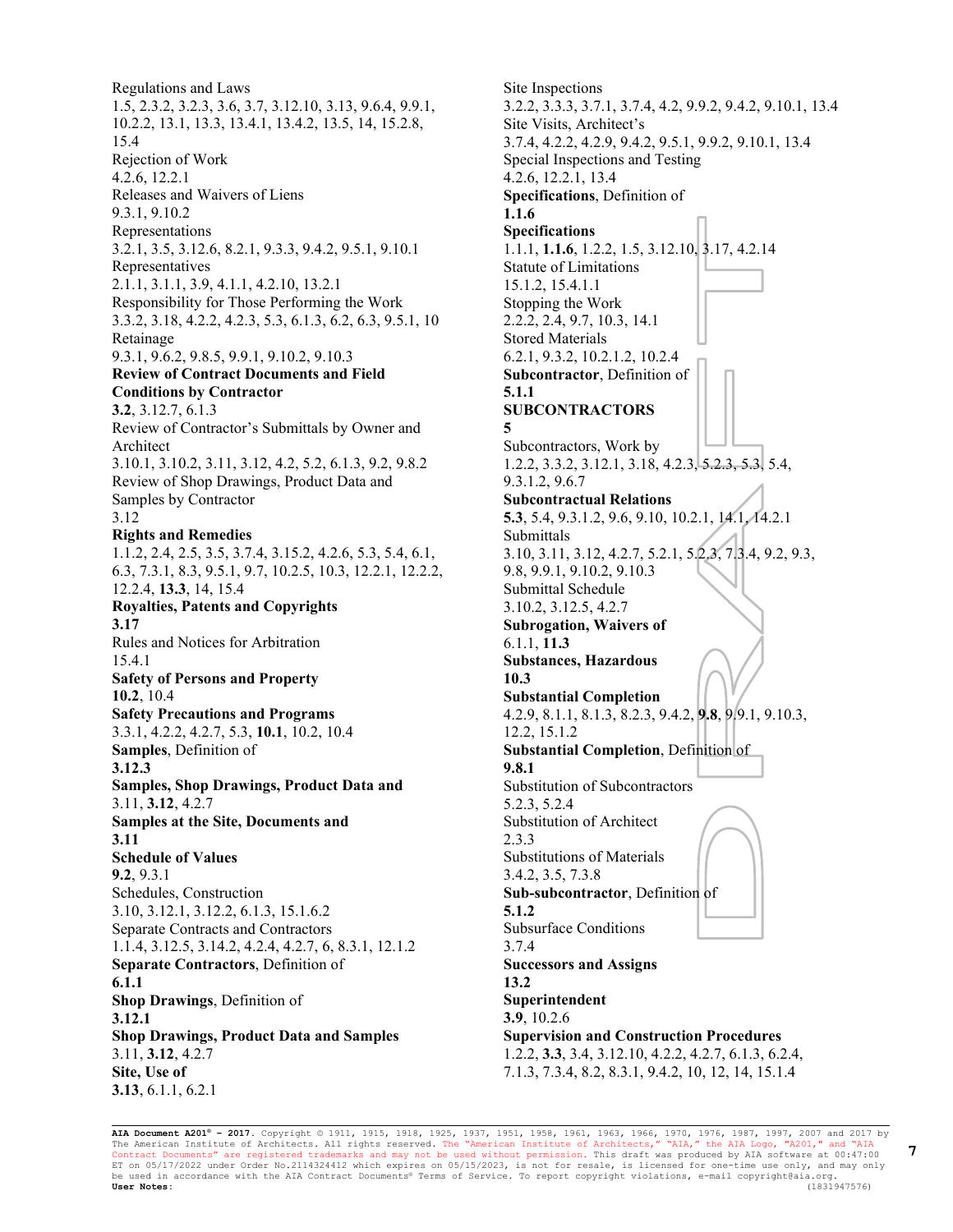Suppliers 1.5, 3.12.1, 4.2.4, 4.2.6, 5.2.1, 9.3, 9.4.2, 9.5.4, 9.6, 9.10.5, 14.2.1 Surety 5.4.1.2, 9.6.8, 9.8.5, 9.10.2, 9.10.3, 11.1.2, 14.2.2, 15.2.7 Surety, Consent of 9.8.5, 9.10.2, 9.10.3 Surveys 1.1.7, 2.3.4 **Suspension by the Owner for Convenience 14.3** Suspension of the Work 3.7.5, 5.4.2, 14.3 Suspension or Termination of the Contract 5.4.1.1, 14 **Taxes** 3.6, 3.8.2.1, 7.3.4.4 **Termination by the Contractor 14.1**, 15.1.7 **Termination by the Owner for Cause** 5.4.1.1, **14.2,** 15.1.7 **Termination by the Owner for Convenience 14.4** Termination of the Architect 2.3.3 Termination of the Contractor Employment 14.2.2

#### **TERMINATION OR SUSPENSION OF THE CONTRACT 14**

**Tests and Inspections** 3.1.3, 3.3.3, 3.7.1, 4.2.2, 4.2.6, 4.2.9, 9.4.2, 9.8.3, 9.9.2, 9.10.1, 10.3.2, 12.2.1, **13.4 TIME 8**

# **Time, Delays and Extensions of**

3.2.4, 3.7.4, 5.2.3, 7.2.1, 7.3.1, 7.4, **8.3**, 9.5.1, 9.7, 10.3.2, 10.4, 14.3.2, 15.1.6, 15.2.5 Time Limits 2.1.2, 2.2, 2.5, 3.2.2, 3.10, 3.11, 3.12.5, 3.15.1, 4.2, 5.2, 5.3, 5.4, 6.2.4, 7.3, 7.4, 8.2, 9.2, 9.3.1, 9.3.3, 9.4.1, 9.5, 9.6, 9.7, 9.8, 9.9, 9.10, 12.2, 13.4, 14, 15.1.2, 15.1.3, 15.4

**Time Limits on Claims** 3.7.4, 10.2.8, 15.1.2, 15.1.3 Title to Work 9.3.2, 9.3.3 **UNCOVERING AND CORRECTION OF WORK 12 Uncovering of Work 12.1** Unforeseen Conditions, Concealed or Unknown 3.7.4, 8.3.1, 10.3 Unit Prices 7.3.3.2, 9.1.2 Use of Documents 1.1.1, 1.5, 2.3.6, 3.12.6, 5.3 **Use of Site 3.13**, 6.1.1, 6.2.1 **Values, Schedule of 9.2**, 9.3.1 Waiver of Claims by the Architect 13.3.2 Waiver of Claims by the Contractor 9.10.5, 13.3.2, **15.1.7** Waiver of Claims by the Owner 9.9.3, 9.10.3, 9.10.4, 12.2.2.1, 13.3.2, 14.2.4, **15.1.7** Waiver of Consequential Damages 14.2.4, 15.1.7 Waiver of Liens 9.3, 9.10.2, 9.10.4 **Waivers of Subrogation** 6.1.1, **11.3 Warranty 3.5**, 4.2.9, 9.3.3, 9.8.4, 9.9.1, 9.10.2, 9.10.4, 12.2.2, 15.1.2 Weather Delays 8.3, 15.1.6.2 **Work**, Definition of **1.1.3** Written Consent 1.5.2, 3.4.2, 3.7.4, 3.12.8, 3.14.2, 4.1.2, 9.3.2, 9.10.3, 13.2, 13.3.2, 15.4.4.2 Written Interpretations 4.2.11, 4.2.12 Written Orders 1.1.1, 2.4, 3.9, 7, 8.2.2, 12.1, 12.2, 13.4.2, 14.3.1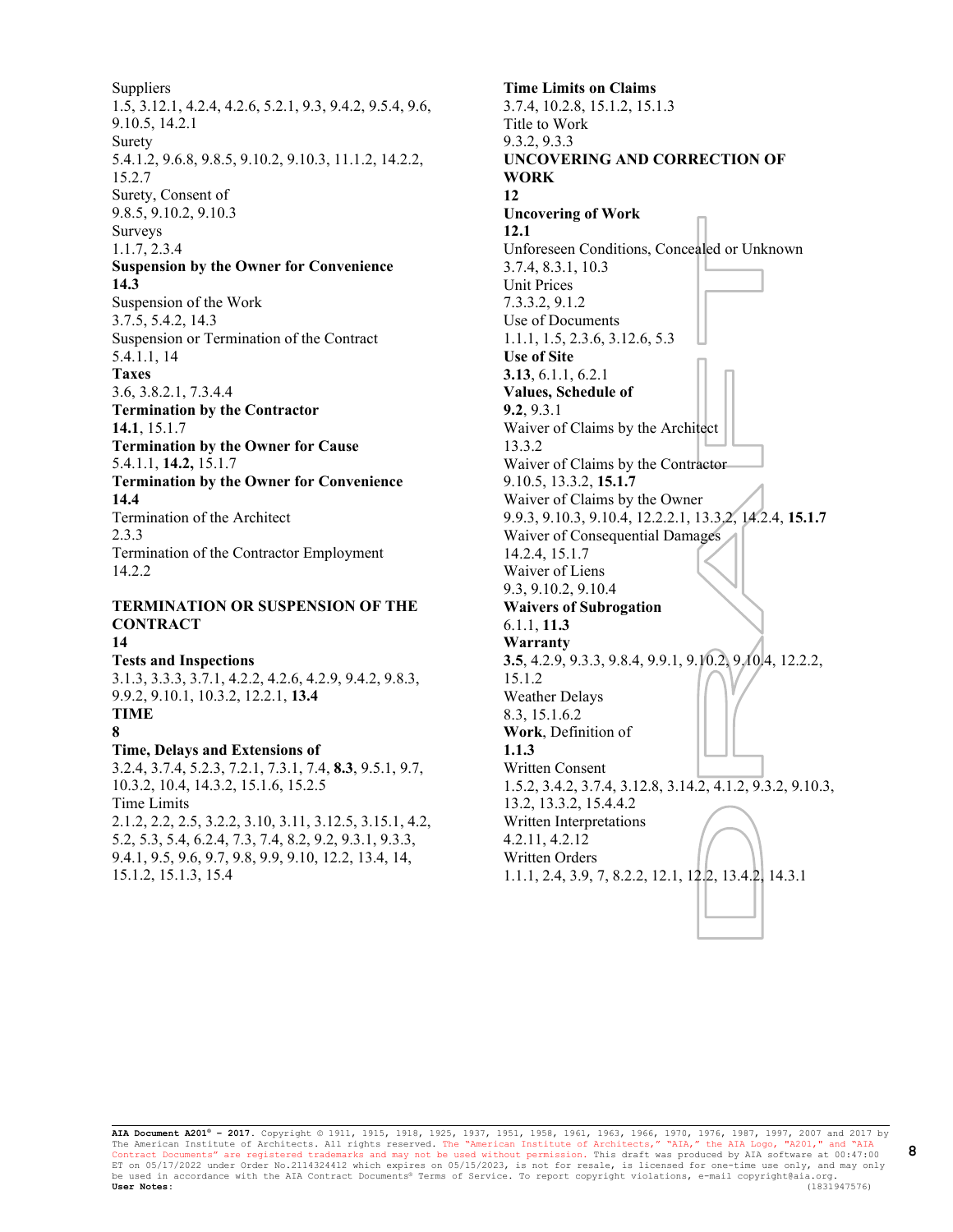#### **ARTICLE 1 GENERAL PROVISIONS**

#### **§ 1.1 Basic Definitions**

#### **§ 1.1.1 The Contract Documents**

The Contract Documents are enumerated in the Agreement between the Owner and Contractor (hereinafter the Agreement) and consist of the Agreement, Contractor's response to the Bid Documents, these General Conditions, Drawings, specifications, Addenda issued prior to execution of the Contract. A Modification is (1) a written amendment to the Contract signed by both parties, (2) a Change Order, (3) a Construction Change Directive, or (4) a written order for a minor change in the Work issued by the Architect.

#### **§ 1.1.2 The Contract**

The Contract Documents form the Contract for Construction. The Contract represents the entire and integrated agreement between the parties hereto and supersedes prior negotiations, representations, or agreements, either written or oral. The Contract may be amended or modified only by a Modification. The Contract Documents shall not be construed to create a contractual relationship of any kind (1) between the Contractor and the Architect or the Architect's consultants, (2) between the Owner and a Subcontractor or a Sub-subcontractor, (3) between the Owner and the Architect or the Architect's consultants, or (4) between any persons or entities other than the Owner and the Contractor. The Architect shall, however, be entitled to performance and enforcement of obligations under the Contract intended to facilitate performance of the Architect's duties.

#### **§ 1.1.3 The Work**

The term "Work" means the construction and services required by the Contract Documents, whether completed or partially completed, and includes all other labor, materials, equipment, and services provided or to be provided by the Contractor to fulfill the Contractor's obligations. The Work may constitute the whole or a part of the Project.

#### **§ 1.1.4 The Project**

The Project is the total construction of which the Work performed under the Contract Documents may be the whole or a part and which may include construction by the Owner and by Separate Contractors.

#### **§ 1.1.5 The Drawings**

The Drawings are the graphic and pictorial portions of the Contract Documents showing the design, location and dimensions of the Work, generally including plans, elevations, sections, details, schedules, and diagrams.

#### **§ 1.1.6 The Specifications**

The Specifications are that portion of the Contract Documents consisting of the written requirements for materials, equipment, systems, standards and workmanship for the Work, and performance of related services.

#### **§ 1.1.7 Instruments of Service**

Instruments of Service are representations, in any medium of expression now known or later developed, of the tangible and intangible creative work performed by the Architect and the Architect's consultants under their respective professional services agreements. Instruments of Service may include, without limitation, studies, surveys, models, sketches, drawings, specifications, and other similar materials.

#### **§ 1.1.8 Initial Decision Maker**

The Initial Decision Maker is the person identified in the Agreement to render initial decisions on Claims in accordance with Section 15.2. The Initial Decision Maker shall not show partiality to the Owner or Contractor and shall not be liable for results of interpretations or decisions rendered in good faith.

#### **§ 1.2 Correlation and Intent of the Contract Documents**

**§ 1.2.1** The intent of the Contract Documents is to include all items necessary for the proper execution and completion of the Work by the Contractor. The Contract Documents are complementary, and what is required by one shall be as binding as if required by all; performance by the Contractor shall be required only to the extent consistent with the Contract Documents and reasonably inferable from them as being necessary to produce the indicated results.

**§ 1.2.1.1** The invalidity of any provision of the Contract Documents shall not invalidate the Contract or its remaining provisions. If it is determined that any provision of the Contract Documents violates any law, or is otherwise invalid or unenforceable, then that provision shall be revised to the extent necessary to make that provision legal and

**AIA Document A201® – 2017.** Copyright © 1911, 1915, 1918, 1925, 1937, 1951, 1958, 1961, 1963, 1966, 1970, 1976, 1987, 1997, 2007 and 2017 by The American Institute of Architects. All rights reserved. The "American Institute of Architects," "AIA," the AIA Logo, "A201," and "AIA<br>Contract Documents" are registered trademarks and may not be used without permission. ET on 05/17/2022 under Order No.2114324412 which expires on 05/15/2023, is not for resale, is licensed for one-time use only, and may only<br>be used in accordance with the AIA Contract Documents® Terms of Service. To report **User Notes:** (1831947576)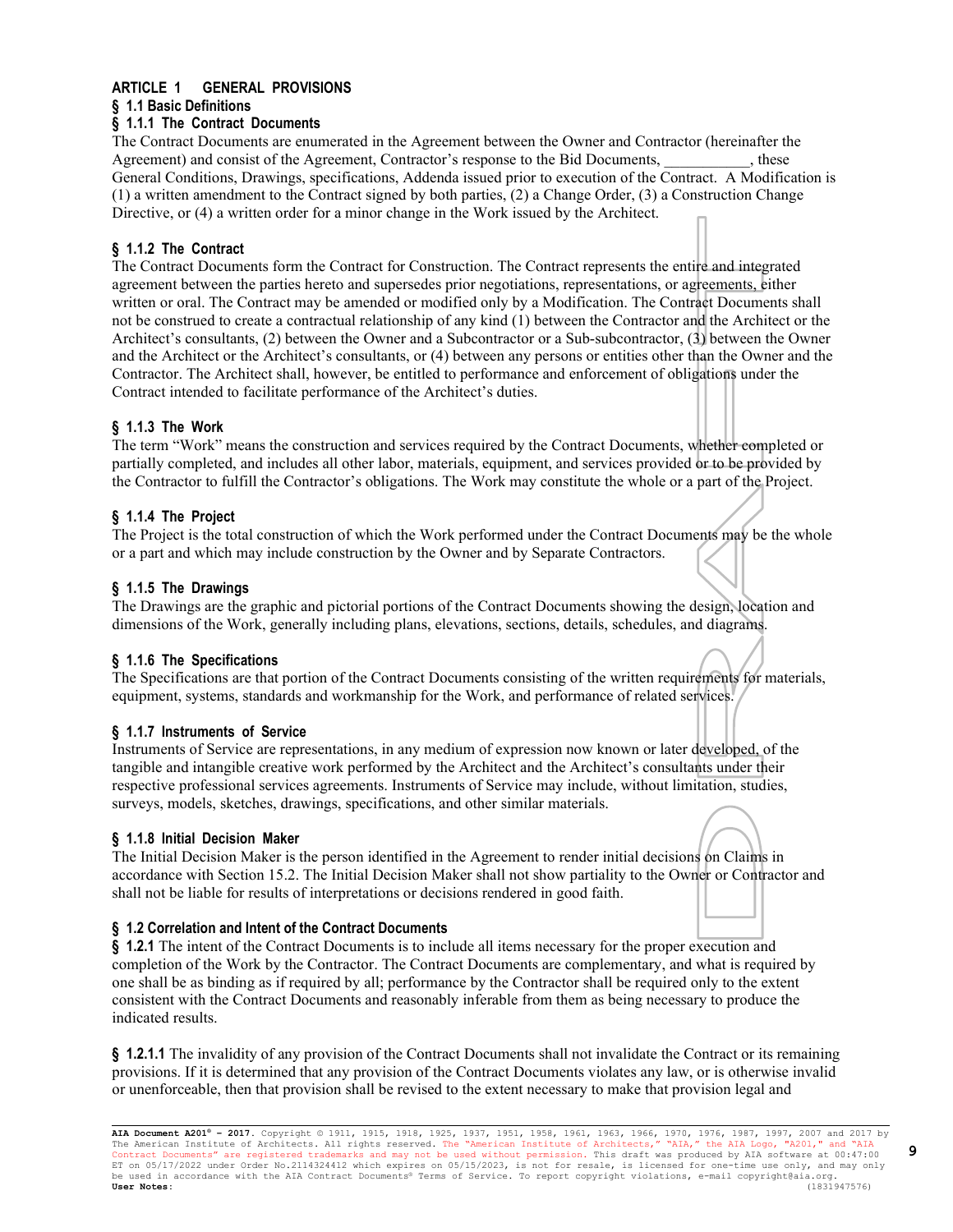enforceable. In such case the Contract Documents shall be construed, to the fullest extent permitted by law, to give effect to the parties' intentions and purposes in executing the Contract.

**§ 1.2.2** Organization of the Specifications into divisions, sections and articles, and arrangement of Drawings shall not control the Contractor in dividing the Work among Subcontractors or in establishing the extent of Work to be performed by any trade.

**§ 1.2.3** Unless otherwise stated in the Contract Documents, words that have well-known technical or construction industry meanings are used in the Contract Documents in accordance with such recognized meanings.

#### **§ 1.3 Capitalization**

Terms capitalized in these General Conditions include those that are (1) specifically defined, (2) the titles of numbered articles, or (3) the titles of other documents published by the American Institute of Architects.

#### **§ 1.4 Interpretation**

In the interest of brevity the Contract Documents frequently omit modifying words such as "all" and "any" and articles such as "the" and "an," but the fact that a modifier or an article is absent from one statement and appears in another is not intended to affect the interpretation of either statement.

#### **§ 1.5 Ownership and Use of Drawings, Specifications, and Other Instruments of Service**

**§ 1.5.1** The Architect and the Architect's consultants shall be deemed the authors and owners of their respective Instruments of Service, including the Drawings and Specifications, and retain all common law, statutory, and other reserved rights in their Instruments of Service, including copyrights. The Contractor, Subcontractors, Subsubcontractors, and suppliers shall not own or claim a copyright in the Instruments of Service. Submittal or distribution to meet official regulatory requirements or for other purposes in connection with the Project is not to be construed as publication in derogation of the Architect's or Architect's consultants' reserved rights.

**§ 1.5.2** The Contractor, Subcontractors, Sub-subcontractors, and suppliers are authorized to use and reproduce the Instruments of Service provided to them, subject to any protocols established pursuant to Sections 1.7 and 1.8, solely and exclusively for execution of the Work. All copies made under this authorization shall bear the copyright notice, if any, shown on the Instruments of Service. The Contractor, Subcontractors, Sub-subcontractors, and suppliers may not use the Instruments of Service on other projects or for additions to the Project outside the scope of the Work without the specific written consent of the Owner, Architect, and the Architect's consultants.

#### **§ 1.6 Notice**

**§ 1.6.1** Except as otherwise provided in Section 1.6.2, where the Contract Documents require one party to notify or give notice to the other party, such notice shall be provided in writing to the designated representative of the party to whom the notice is addressed and shall be deemed to have been duly served if delivered in person, by mail, by courier, or by electronic transmission if a method for electronic transmission is set forth in the Agreement.

**§ 1.6.2** Notice of Claims as provided in Section 15.1.3 shall be provided in writing and shall be deemed to have been duly served only if delivered to the designated representative of the party to whom the notice is addressed by certified or registered mail, or by courier providing proof of delivery.

#### **§ 1.7 Digital Data Use and Transmission**

The parties shall agree upon protocols governing the transmission and use of Instruments of Service or any other information or documentation in digital form. The parties will use AIA Document E203™–2013, Building Information Modeling and Digital Data Exhibit, to establish the protocols for the development, use, transmission, and exchange of digital data.

#### **§ 1.8 Building Information Models Use and Reliance**

Any use of, or reliance on, all or a portion of a building information model without agreement to protocols governing the use of, and reliance on, the information contained in the model and without having those protocols set forth in AIA Document E203™–2013, Building Information Modeling and Digital Data Exhibit, and the requisite AIA Document G202™–2013, Project Building Information Modeling Protocol Form, shall be at the using or relying party's sole risk and without liability to the other party and its contractors or consultants, the authors of, or contributors to, the building information model, and each of their agents and employees.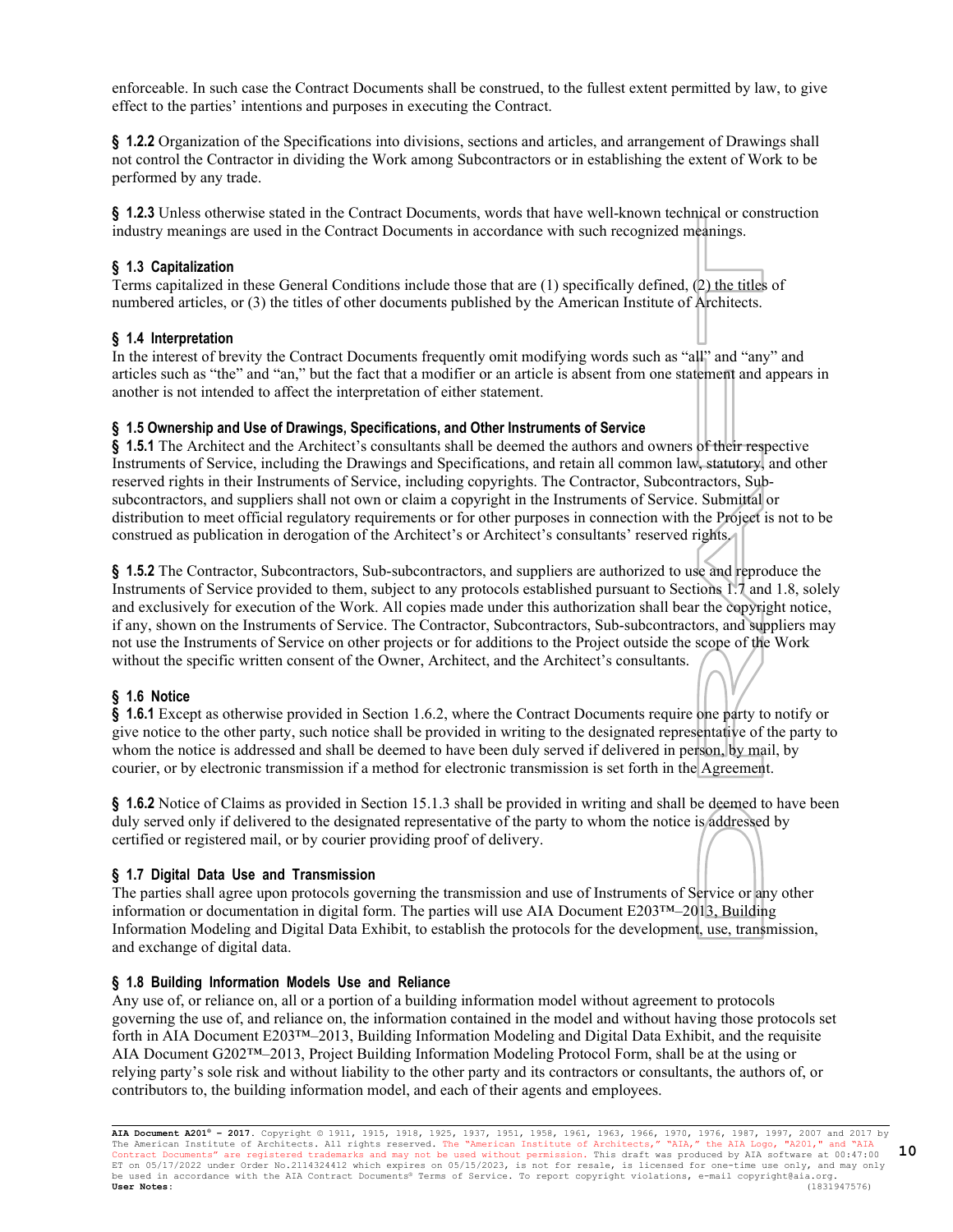# **ARTICLE 2 OWNER**

**§ 2.1 General**

**§ 2.1.1** The Owner is the person or entity identified as such in the Agreement and is referred to throughout the Contract Documents as if singular in number. The Owner shall designate in writing a representative who shall have express authority to bind the Owner with respect to all matters requiring the Owner's approval or authorization. Except as otherwise provided in Section 4.2.1, the Architect does not have such authority. The term "Owner" means the Owner or the Owner's authorized representative.

**§ 2.1.2** The Owner shall furnish to the Contractor, within fifteen days after receipt of a written request, information necessary and relevant for the Contractor to evaluate, give notice of, or enforce mechanic's lien rights. Such information shall include a correct statement of the record legal title to the property on which the Project is located, usually referred to as the site, and the Owner's interest therein.

#### **§ 2.2 Evidence of the Owner's Financial Arrangements**

**§ 2.2.1** Prior to commencement of the Work and upon written request by the Contractor, the Owner shall furnish to the Contractor reasonable evidence that the Owner has made financial arrangements to fulfill the Owner's obligations under the Contract. The Contractor shall have no obligation to commence the Work until the Owner provides such evidence. If commencement of the Work is delayed under this Section 2.2.1, the Contract Time shall be extended appropriately.

**§ 2.2.2** Following commencement of the Work and upon written request by the Contractor, the Owner shall furnish to the Contractor reasonable evidence that the Owner has made financial arrangements to fulfill the Owner's obligations under the Contract only if (1) the Owner fails to make payments to the Contractor as the Contract Documents require; (2) the Contractor identifies in writing a reasonable concern regarding the Owner's ability to make payment when due; or (3) a change in the Work materially changes the Contract Sum. If the Owner fails to provide such evidence, as required, within fourteen days of the Contractor's request, the Contractor may immediately stop the Work and, in that event, shall notify the Owner that the Work has stopped. However, if the request is made because a change in the Work materially changes the Contract Sum under (3) above, the Contractor may immediately stop only that portion of the Work affected by the change until reasonable evidence is provided. If the Work is stopped under this Section 2.2.2, the Contract Time shall be extended appropriately and the Contract Sum shall be increased by the amount of the Contractor's reasonable costs of shutdown, delay and start-up, plus interest as provided in the Contract Documents.

**§ 2.2.3** After the Owner furnishes evidence of financial arrangements under this Section 2.2, the Owner shall not materially vary such financial arrangements without prior notice to the Contractor.

**§ 2.2.4** Where the Owner has designated information furnished under this Section 2.2 as "confidential," the Contractor shall keep the information confidential and shall not disclose it to any other person. However, the Contractor may disclose "confidential" information, after seven (7) days' notice to the Owner, where disclosure is required by law, including a subpoena or other form of compulsory legal process issued by a court or governmental entity, or by court or arbitrator(s) order. The Contractor may also disclose "confidential" information to its employees, consultants, sureties, Subcontractors and their employees, Sub-subcontractors, and others who need to know the content of such information solely and exclusively for the Project and who agree to maintain the confidentiality of such information.

#### **§ 2.3 Information and Services Required of the Owner**

**§ 2.3.1** The Owner shall secure and pay for necessary approvals, easements, assessments and charges required for construction, use or occupancy of permanent structures or for permanent changes in existing facilities.

**§ 2.3.2** The Owner shall retain an architect lawfully licensed to practice architecture, or an entity lawfully practicing architecture, in the jurisdiction where the Project is located. For the purpose of this Contract, references to "Architect" shall mean the Owner's Contracting Officer or his designated assigned.

**§ 2.3.3** If the employment of the Architect terminates, the Owner shall employ a successor to whom the Contractor has no reasonable objection and whose status under the Contract Documents shall be that of the Architect.

**§ 2.3.4** The Owner shall furnish surveys describing physical characteristics, legal limitations and utility locations for the site of the Project, and a legal description of the site. The Contractor shall be entitled to rely on the accuracy of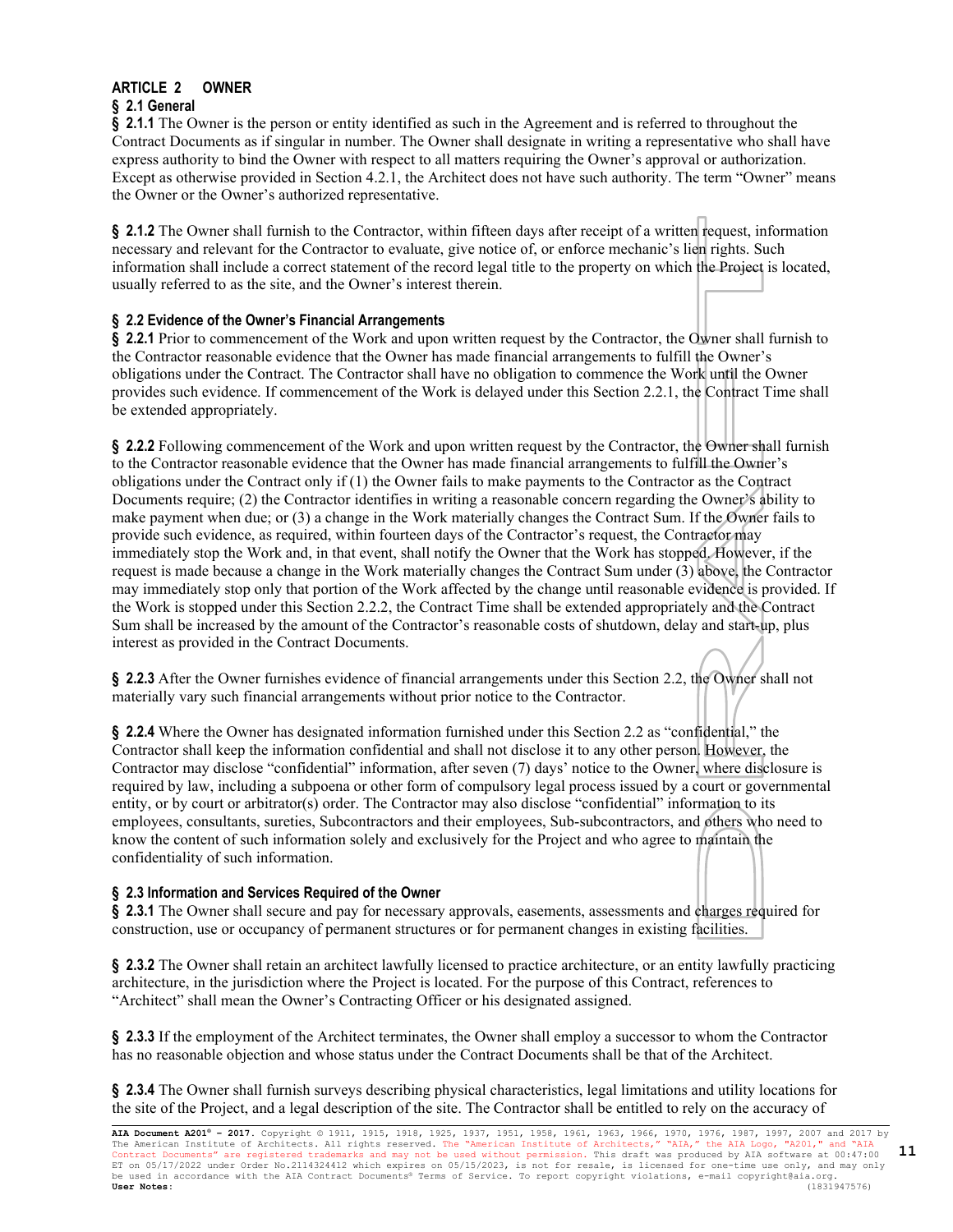information furnished by the Owner but shall exercise proper precautions relating to the safe performance of the Work.

**§ 2.3.5** The Owner shall furnish information or services required of the Owner by the Contract Documents with reasonable promptness. The Owner shall also furnish any other information or services under the Owner's control and relevant to the Contractor's performance of the Work with reasonable promptness after receiving the Contractor's written request for such information or services.

**§ 2.3.6** Unless otherwise provided in the Contract Documents, the Owner shall furnish to the Contractor one copy of the Contract Documents for purposes of making reproductions pursuant to Section 1.5.2.

#### **§ 2.4 Owner's Right to Stop the Work**

If the Contractor fails to correct Work that is not in accordance with the requirements of the Contract Documents as required by Section 12.2 or repeatedly fails to carry out Work in accordance with the Contract Documents, the Owner may issue a written order to the Contractor to stop the Work, or any portion thereof, until the cause for such order has been eliminated; however, the right of the Owner to stop the Work shall not give rise to a duty on the part of the Owner to exercise this right for the benefit of the Contractor or any other person or entity, except to the extent required by Section 6.1.3.

#### **§ 2.5 Owner's Right to Carry Out the Work**

If the Contractor defaults or neglects to carry out the Work in accordance with the Contract Documents and fails within a ten-day period after receipt of notice from the Owner to commence and continue correction of such default or neglect with diligence and promptness, the Owner may, without prejudice to other remedies the Owner may have, correct such default or neglect. Such action by the Owner and amounts charged to the Contractor are both subject to prior approval of the Architect and the Architect may, pursuant to Section 9.5.1, withhold or nullify a Certificate for Payment in whole or in part, to the extent reasonably necessary to reimburse the Owner for the reasonable cost of correcting such deficiencies, including Owner's expenses and compensation for the Architect's additional services made necessary by such default, neglect, or failure. If current and future payments are not sufficient to cover such amounts, the Contractor shall pay the difference to the Owner. If the Contractor disagrees with the actions of the Owner or the Architect, or the amounts claimed as costs to the Owner, the Contractor may file a Claim pursuant to Article 15.

#### **ARTICLE 3 CONTRACTOR**

#### **§ 3.1 General**

**§ 3.1.1** The Contractor is the person or entity identified as such in the Agreement and is referred to throughout the Contract Documents as if singular in number. The Contractor shall be lawfully licensed, if required in the jurisdiction where the Project is located. The Contractor shall designate in writing a representative who shall have express authority to bind the Contractor with respect to all matters under this Contract. The term "Contractor" means the Contractor or the Contractor's authorized representative.

**§ 3.1.2** The Contractor shall perform the Work in accordance with the Contract Documents.

**§ 3.1.3** The Contractor shall not be relieved of its obligations to perform the Work in accordance with the Contract Documents either by activities or duties of the Architect in the Architect's administration of the Contract, or by tests, inspections or approvals required or performed by persons or entities other than the Contractor.

#### **§ 3.2 Review of Contract Documents and Field Conditions by Contractor**

**§ 3.2.1** Execution of the Contract by the Contractor is a representation that the Contractor has visited the site, become generally familiar with local conditions under which the Work is to be performed, and correlated personal observations with requirements of the Contract Documents.

**§ 3.2.2** Because the Contract Documents are complementary, the Contractor shall, before starting each portion of the Work, carefully study and compare the various Contract Documents relative to that portion of the Work, as well as the information furnished by the Owner pursuant to Section 2.3.4, shall take field measurements of any existing conditions related to that portion of the Work, and shall observe any conditions at the site affecting it. These obligations are for the purpose of facilitating coordination and construction by the Contractor and are not for the purpose of discovering errors, omissions, or inconsistencies in the Contract Documents; however, the Contractor shall promptly report to the Architect any errors, inconsistencies or omissions discovered by or made known to the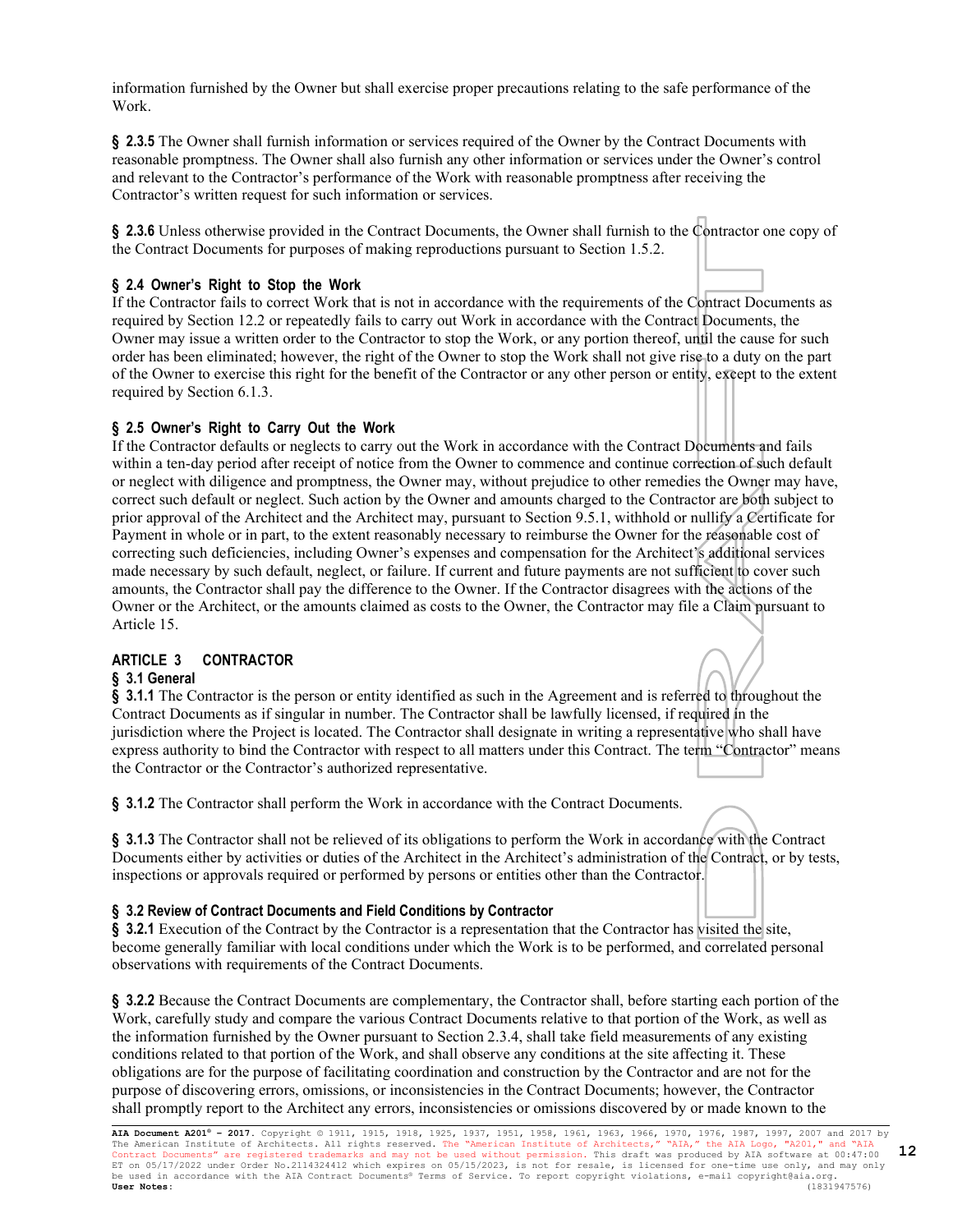Contractor as a request for information in such form as the Architect may require. It is recognized that the Contractor's review is made in the Contractor's capacity as a contractor and not as a licensed design professional, unless otherwise specifically provided in the Contract Documents.

**§ 3.2.3** The Contractor is not required to ascertain that the Contract Documents are in accordance with applicable laws, statutes, ordinances, codes, rules and regulations, or lawful orders of public authorities, but the Contractor shall promptly report to the Architect any nonconformity discovered by or made known to the Contractor as a request for information in such form as the Architect may require.

**§ 3.2.4** If the Contractor believes that additional cost or time is involved because of clarifications or instructions the Architect issues in response to the Contractor's notices or requests for information pursuant to Sections 3.2.2 or 3.2.3, the Contractor shall submit Claims as provided in Article 15. If the Contractor fails to perform the obligations of Sections 3.2.2 or 3.2.3, the Contractor shall pay such costs and damages to the Owner, subject to Section 15.1.7, as would have been avoided if the Contractor had performed such obligations. If the Contractor performs those obligations, the Contractor shall not be liable to the Owner or Architect for damages resulting from errors, inconsistencies or omissions in the Contract Documents, for differences between field measurements or conditions and the Contract Documents, or for nonconformities of the Contract Documents to applicable laws, statutes, ordinances, codes, rules and regulations, and lawful orders of public authorities.

#### **§ 3.3 Supervision and Construction Procedures**

**§ 3.3.1** The Contractor shall supervise and direct the Work, using the Contractor's best skill and attention. The Contractor shall be solely responsible for, and have control over, construction means, methods, techniques, sequences, and procedures, and for coordinating all portions of the Work under the Contract. If the Contract Documents give specific instructions concerning construction means, methods, techniques, sequences, or procedures, the Contractor shall evaluate the jobsite safety thereof and shall be solely responsible for the jobsite safety of such means, methods, techniques, sequences, or procedures. If the Contractor determines that such means, methods, techniques, sequences or procedures may not be safe, the Contractor shall give timely notice to the Owner and Architect, and shall propose alternative means, methods, techniques, sequences, or procedures. The Architect shall evaluate the proposed alternative solely for conformance with the design intent for the completed construction. Unless the Architect objects to the Contractor's proposed alternative, the Contractor shall perform the Work using its alternative means, methods, techniques, sequences, or procedures.

**§ 3.3.2** The Contractor shall be responsible to the Owner for acts and omissions of the Contractor's employees, Subcontractors and their agents and employees, and other persons or entities performing portions of the Work for, or on behalf of, the Contractor or any of its Subcontractors.

**§ 3.3.3** The Contractor shall be responsible for inspection of portions of Work already performed to determine that such portions are in proper condition to receive subsequent Work.

#### **§ 3.4 Labor and Materials**

**§ 3.4.1** Unless otherwise provided in the Contract Documents, the Contractor shall provide and pay for labor, materials, equipment, tools, construction equipment and machinery, water, heat, utilities, transportation, and other facilities and services necessary for proper execution and completion of the Work, whether temporary or permanent and whether or not incorporated or to be incorporated in the Work.

**§ 3.4.2** Except in the case of minor changes in the Work approved by the Architect in accordance with Section 3.12.8 or ordered by the Architect in accordance with Section 7.4, the Contractor may make substitutions only with the consent of the Owner, after evaluation by the Architect and in accordance with a Change Order or Construction Change Directive.

**§ 3.4.3** The Contractor shall enforce strict discipline and good order among the Contractor's employees and other persons carrying out the Work. The Contractor shall not permit employment of unfit persons or persons not properly skilled in tasks assigned to them.

#### **§ 3.5 Warranty**

**§ 3.5.1** The Contractor warrants to the Owner and Architect that materials and equipment furnished under the Contract will be of good quality and new unless the Contract Documents require or permit otherwise. The Contractor further warrants that the Work will conform to the requirements of the Contract Documents and will be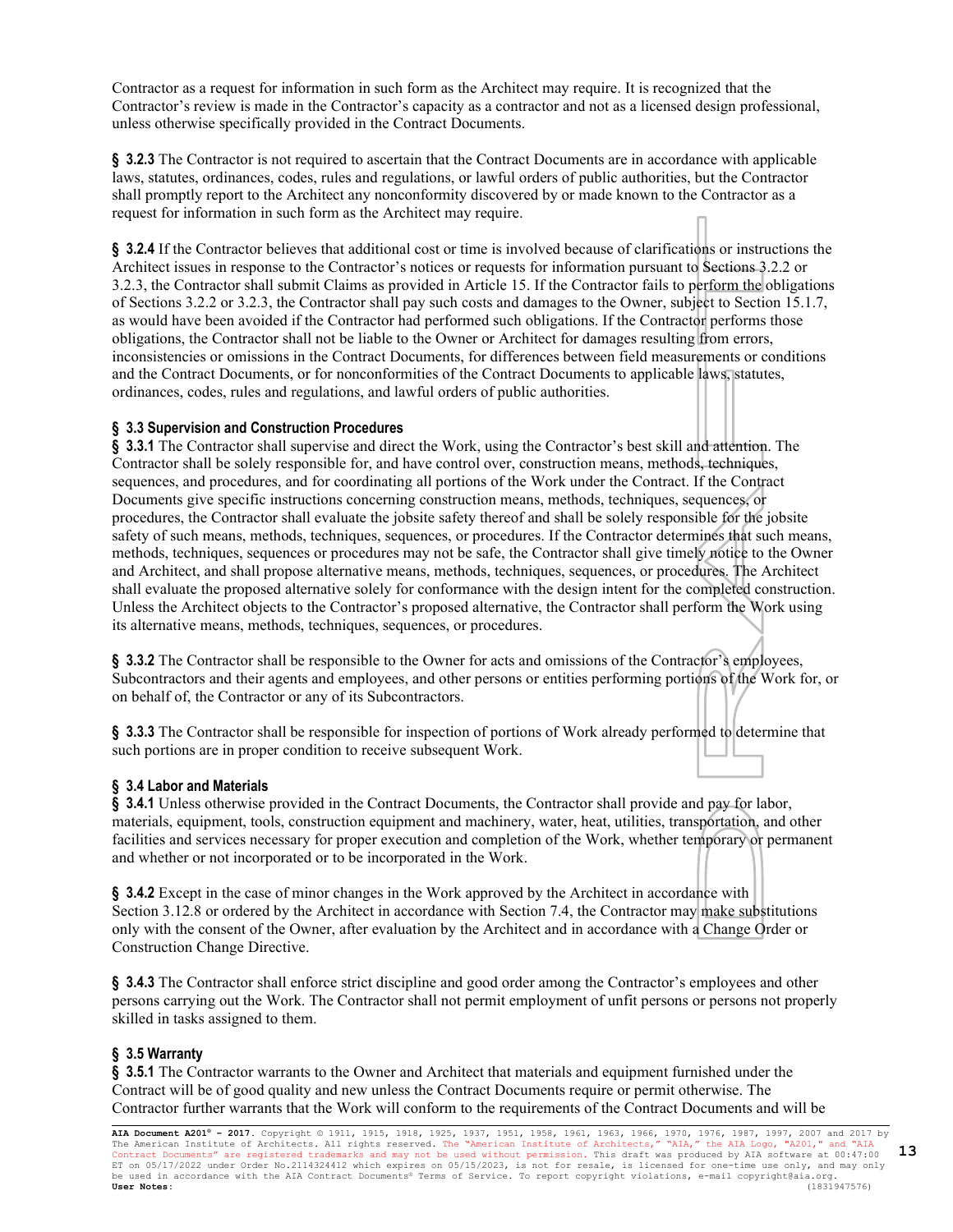free from defects, except for those inherent in the quality of the Work the Contract Documents require or permit. Work, materials, or equipment not conforming to these requirements may be considered defective. The Contractor's warranty excludes remedy for damage or defect caused by abuse, alterations to the Work not executed by the Contractor, improper or insufficient maintenance, improper operation, or normal wear and tear and normal usage. If required by the Architect, the Contractor shall furnish satisfactory evidence as to the kind and quality of materials and equipment.

**§ 3.5.2** All material, equipment, or other special warranties required by the Contract Documents shall be issued in the name of the Owner, or shall be transferable to the Owner, and shall commence in accordance with Section 9.8.4.

#### **§ 3.6 Taxes**

The Contractor shall pay sales, consumer, use and similar taxes for the Work provided by the Contractor that are legally enacted when bids are received or negotiations concluded, whether or not yet effective or merely scheduled to go into effect.

#### **§ 3.7 Permits, Fees, Notices and Compliance with Laws**

**§ 3.7.1** Unless otherwise provided in the Contract Documents (see 2.3.1 herein), the Contractor shall secure and pay for the building permit as well as for other permits, fees, licenses, and inspections by government agencies necessary for proper execution and completion of the Work that are customarily secured after execution of the Contract and legally required at the time bids are received or negotiations concluded.

**§ 3.7.2** The Contractor shall comply with and give notices required by applicable laws, statutes, ordinances, codes, rules and regulations, and lawful orders of public authorities applicable to performance of the Work.

**§ 3.7.3** If the Contractor performs Work knowing it to be contrary to applicable laws, statutes, ordinances, codes, rules and regulations, or lawful orders of public authorities, the Contractor shall assume appropriate responsibility for such Work and shall bear the costs attributable to correction.

#### **§ 3.7.4 Concealed or Unknown Conditions**

If the Contractor encounters conditions at the site that are (1) subsurface or otherwise concealed physical conditions that differ materially from those indicated in the Contract Documents or (2) unknown physical conditions of an unusual nature that differ materially from those ordinarily found to exist and generally recognized as inherent in construction activities of the character provided for in the Contract Documents, the Contractor shall promptly provide notice to the Owner and the Architect before conditions are disturbed and in no event later than 14 days after first observance of the conditions. The Architect will promptly investigate such conditions and, if the Architect determines that they differ materially and cause an increase or decrease in the Contractor's cost of, or time required for, performance of any part of the Work, will recommend that an equitable adjustment be made in the Contract Sum or Contract Time, or both. If the Architect determines that the conditions at the site are not materially different from those indicated in the Contract Documents and that no change in the terms of the Contract is justified, the Architect shall promptly notify the Owner and Contractor, stating the reasons. If either party disputes the Architect's determination or recommendation, that party may submit a Claim as provided in Article 15.

**§ 3.7.5** If, in the course of the Work, the Contractor encounters human remains or recognizes the existence of burial markers, archaeological sites or wetlands not indicated in the Contract Documents, the Contractor shall immediately suspend any operations that would affect them and shall notify the Owner and Architect. Upon receipt of such notice, the Owner shall promptly take any action necessary to obtain governmental authorization required to resume the operations. The Contractor shall continue to suspend such operations until otherwise instructed by the Owner but shall continue with all other operations that do not affect those remains or features. Requests for adjustments in the Contract Sum and Contract Time arising from the existence of such remains or features may be made as provided in Article 15.

#### **§ 3.8 Allowances**

**§ 3.8.1** The Contractor shall include in the Contract Sum all allowances stated in the Contract Documents. Items covered by allowances shall be supplied for such amounts and by such persons or entities as the Owner may direct, but the Contractor shall not be required to employ persons or entities to whom the Contractor has reasonable objection.

**§ 3.8.2** Unless otherwise provided in the Contract Documents,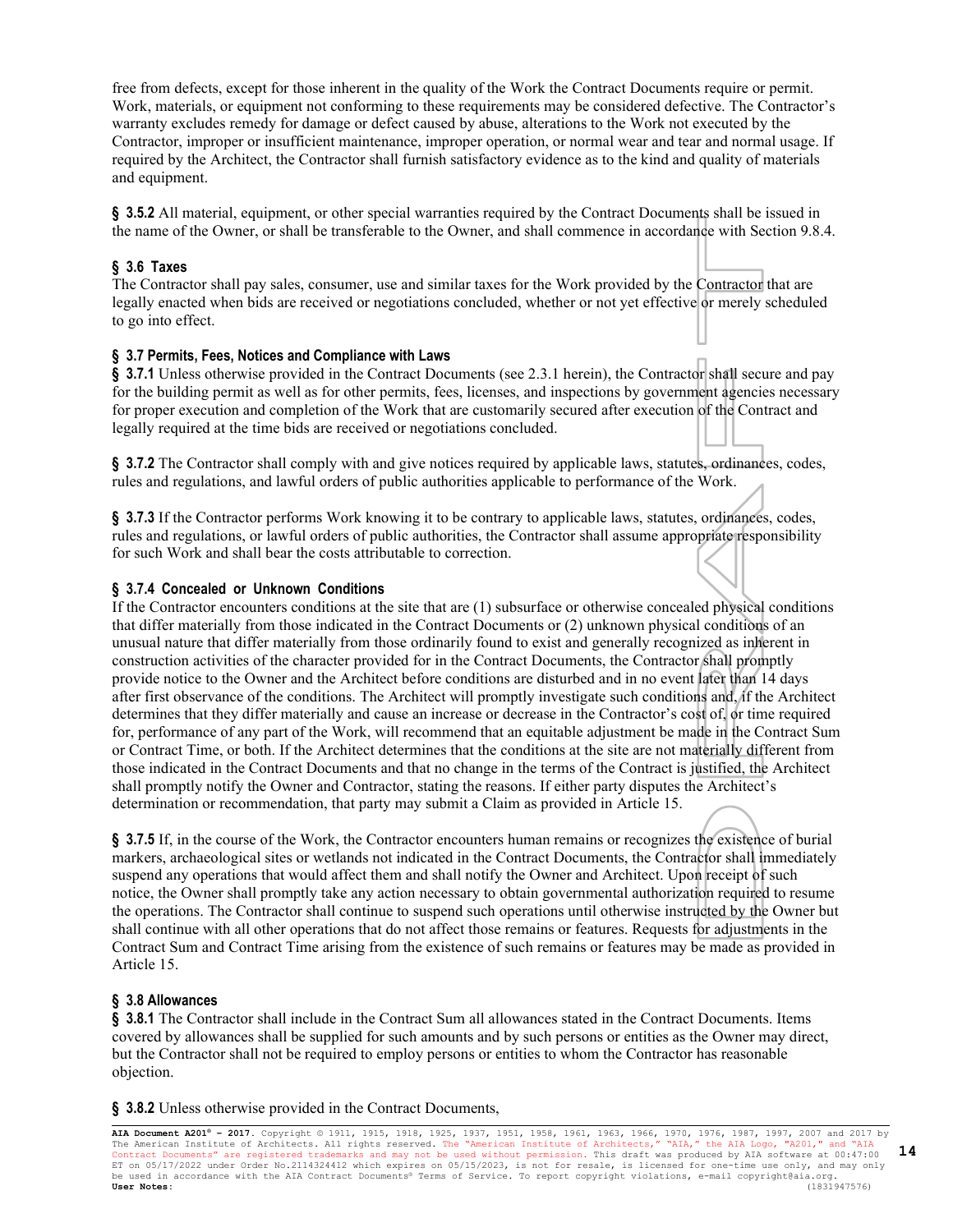- **.1** allowances shall cover the cost to the Contractor of materials and equipment delivered at the site and all required taxes, less applicable trade discounts;
- **.2** Contractor's costs for overhead, profit, and other expenses contemplated for stated allowance amounts shall be included in the Contract Sum but not in the allowances; and
- **.3** whenever costs are more than or less than allowances, the Contract Sum shall be adjusted accordingly by Change Order. The amount of the Change Order shall reflect (1) the difference between actual costs and the allowances under Section 3.8.2.1 and (2) changes in Contractor's costs under Section 3.8.2.2.
- **§ 3.8.3** Materials and equipment under an allowance shall be selected by the Owner with reasonable promptness.

#### **§ 3.9 Superintendent**

**§ 3.9.1** The Contractor shall employ a competent superintendent and necessary assistants who shall be in attendance at the Project site during performance of the Work. The superintendent shall represent the Contractor, and communications given to the superintendent shall be as binding as if given to the Contractor.

**§ 3.9.2** The Contractor, as soon as practicable after award of the Contract, shall notify the Owner and Architect of the name and qualifications of a proposed superintendent. Within 14 days of receipt of the information, the Architect may notify the Contractor, stating whether the Owner or the Architect (1) has reasonable objection to the proposed superintendent or (2) requires additional time for review. Failure of the Architect to provide notice within the 14-day period shall constitute notice of no reasonable objection.

**§ 3.9.3** The Contractor shall not employ a proposed superintendent to whom the Owner or Architect has made reasonable and timely objection. The Contractor shall not change the superintendent without the Owner's consent, which shall not unreasonably be withheld or delayed.

#### **§ 3.10 Contractor's Construction and Submittal Schedules**

**§ 3.10.1** The Contractor, promptly after being awarded the Contract, shall submit for the Owner's and Architect's information a Contractor's construction schedule for the Work. The schedule shall contain detail appropriate for the Project, including (1) the date of commencement of the Work, interim schedule milestone dates, and the date of Substantial Completion; (2) an apportionment of the Work by construction activity; and (3) the time required for completion of each portion of the Work. The schedule shall provide for the orderly progression of the Work to completion and shall not exceed time limits current under the Contract Documents. The schedule shall be revised at appropriate intervals as required by the conditions of the Work and Project.

**§ 3.10.2** The Contractor, promptly after being awarded the Contract and thereafter as necessary to maintain a current submittal schedule, shall submit a submittal schedule for the Architect's approval. The Architect's approval shall not be unreasonably delayed or withheld. The submittal schedule shall (1) be coordinated with the Contractor's construction schedule, and (2) allow the Architect reasonable time to review submittals. If the Contractor fails to submit a submittal schedule, or fails to provide submittals in accordance with the approved submittal schedule, the Contractor shall not be entitled to any increase in Contract Sum or extension of Contract Time based on the time required for review of submittals.

**§ 3.10.3** The Contractor shall perform the Work in general accordance with the most recent schedules submitted to the Owner and Architect.

#### **§ 3.11 Documents and Samples at the Site**

The Contractor shall make available, at the Project site, the Contract Documents, including Change Orders, Construction Change Directives, and other Modifications, in good order and marked currently to indicate field changes and selections made during construction, and the approved Shop Drawings, Product Data, Samples, and similar required submittals. These shall be in electronic form or paper copy, available to the Architect and Owner, and delivered to the Architect for submittal to the Owner upon completion of the Work as a record of the Work as constructed.

#### **§ 3.12 Shop Drawings, Product Data and Samples**

**§ 3.12.1** Shop Drawings are drawings, diagrams, schedules, and other data specially prepared for the Work by the Contractor or a Subcontractor, Sub-subcontractor, manufacturer, supplier, or distributor to illustrate some portion of the Work.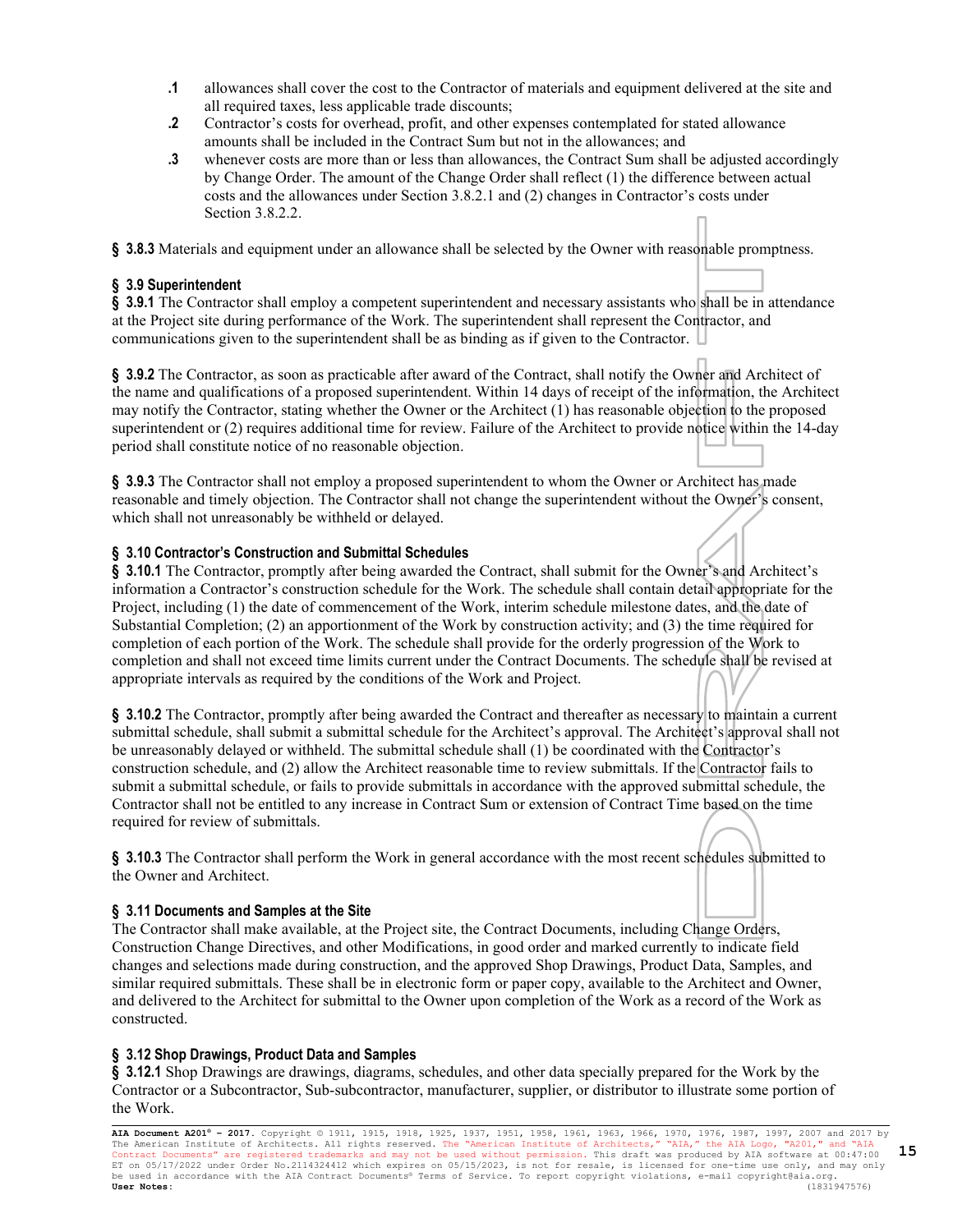**§ 3.12.2** Product Data are illustrations, standard schedules, performance charts, instructions, brochures, diagrams, and other information furnished by the Contractor to illustrate materials or equipment for some portion of the Work.

**§ 3.12.3** Samples are physical examples that illustrate materials, equipment, or workmanship, and establish standards by which the Work will be judged.

**§ 3.12.4** Shop Drawings, Product Data, Samples, and similar submittals are not Contract Documents. Their purpose is to demonstrate how the Contractor proposes to conform to the information given and the design concept expressed in the Contract Documents for those portions of the Work for which the Contract Documents require submittals. Review by the Architect is subject to the limitations of Section 4.2.7. Informational submittals upon which the Architect is not expected to take responsive action may be so identified in the Contract Documents. Submittals that are not required by the Contract Documents may be returned by the Architect without action. The Architect shall review shop drawings within fourteen (14) calendar days of receipt.

**§ 3.12.5** The Contractor shall review for compliance with the Contract Documents, approve, and submit to the Architect, Shop Drawings, Product Data, Samples, and similar submittals required by the Contract Documents, in accordance with the submittal schedule approved by the Architect or, in the absence of an approved submittal schedule, with reasonable promptness and in such sequence as to cause no delay in the Work or in the activities of the Owner or of Separate Contractors.

**§ 3.12.6** By submitting Shop Drawings, Product Data, Samples, and similar submittals, the Contractor represents to the Owner and Architect that the Contractor has (1) reviewed and approved them, (2) determined and verified materials, field measurements and field construction criteria related thereto, or will do so, and (3) checked and coordinated the information contained within such submittals with the requirements of the Work and of the Contract **Documents** 

**§ 3.12.7** The Contractor shall perform no portion of the Work for which the Contract Documents require submittal and review of Shop Drawings, Product Data, Samples, or similar submittals, until the respective submittal has been approved by the Architect.

**§ 3.12.8** The Work shall be in accordance with approved submittals except that the Contractor shall not be relieved of responsibility for deviations from the requirements of the Contract Documents by the Architect's approval of Shop Drawings, Product Data, Samples, or similar submittals, unless the Contractor has specifically notified the Architect of such deviation at the time of submittal and (1) the Architect has given written approval to the specific deviation as a minor change in the Work, or (2) a Change Order or Construction Change Directive has been issued authorizing the deviation. The Contractor shall not be relieved of responsibility for errors or omissions in Shop Drawings, Product Data, Samples, or similar submittals, by the Architect's approval thereof.

**§ 3.12.9** The Contractor shall direct specific attention, in writing or on resubmitted Shop Drawings, Product Data, Samples, or similar submittals, to revisions other than those requested by the Architect on previous submittals. In the absence of such notice, the Architect's approval of a resubmission shall not apply to such revisions.

**§ 3.12.10** The Contractor shall not be required to provide professional services that constitute the practice of architecture or engineering unless such services are specifically required by the Contract Documents for a portion of the Work or unless the Contractor needs to provide such services in order to carry out the Contractor's responsibilities for construction means, methods, techniques, sequences, and procedures. The Contractor shall not be required to provide professional services in violation of applicable law.

**§ 3.12.10.1** If professional design services or certifications by a design professional related to systems, materials, or equipment are specifically required of the Contractor by the Contract Documents, the Owner and the Architect will specify all performance and design criteria that such services must satisfy. The Contractor shall be entitled to rely upon the adequacy and accuracy of the performance and design criteria provided in the Contract Documents. The Contractor shall cause such services or certifications to be provided by an appropriately licensed design professional, whose signature and seal shall appear on all drawings, calculations, specifications, certifications, Shop Drawings, and other submittals prepared by such professional. Shop Drawings, and other submittals related to the Work, designed or certified by such professional, if prepared by others, shall bear such professional's written approval when submitted to the Architect. The Owner and the Architect shall be entitled to rely upon the adequacy

**AIA Document A201® – 2017.** Copyright © 1911, 1915, 1918, 1925, 1937, 1951, 1958, 1961, 1963, 1966, 1970, 1976, 1987, 1997, 2007 and 2017 by The American Institute of Architects. All rights reserved. The "American Institute of Architects," "AIA," the AIA Logo, "A201," and "AIA<br>Contract Documents" are registered trademarks and may not be used without permission. ET on 05/17/2022 under Order No.2114324412 which expires on 05/15/2023, is not for resale, is licensed for one-time use only, and may only<br>be used in accordance with the AIA Contract Documents® Terms of Service. To report **User Notes:** (1831947576) **16**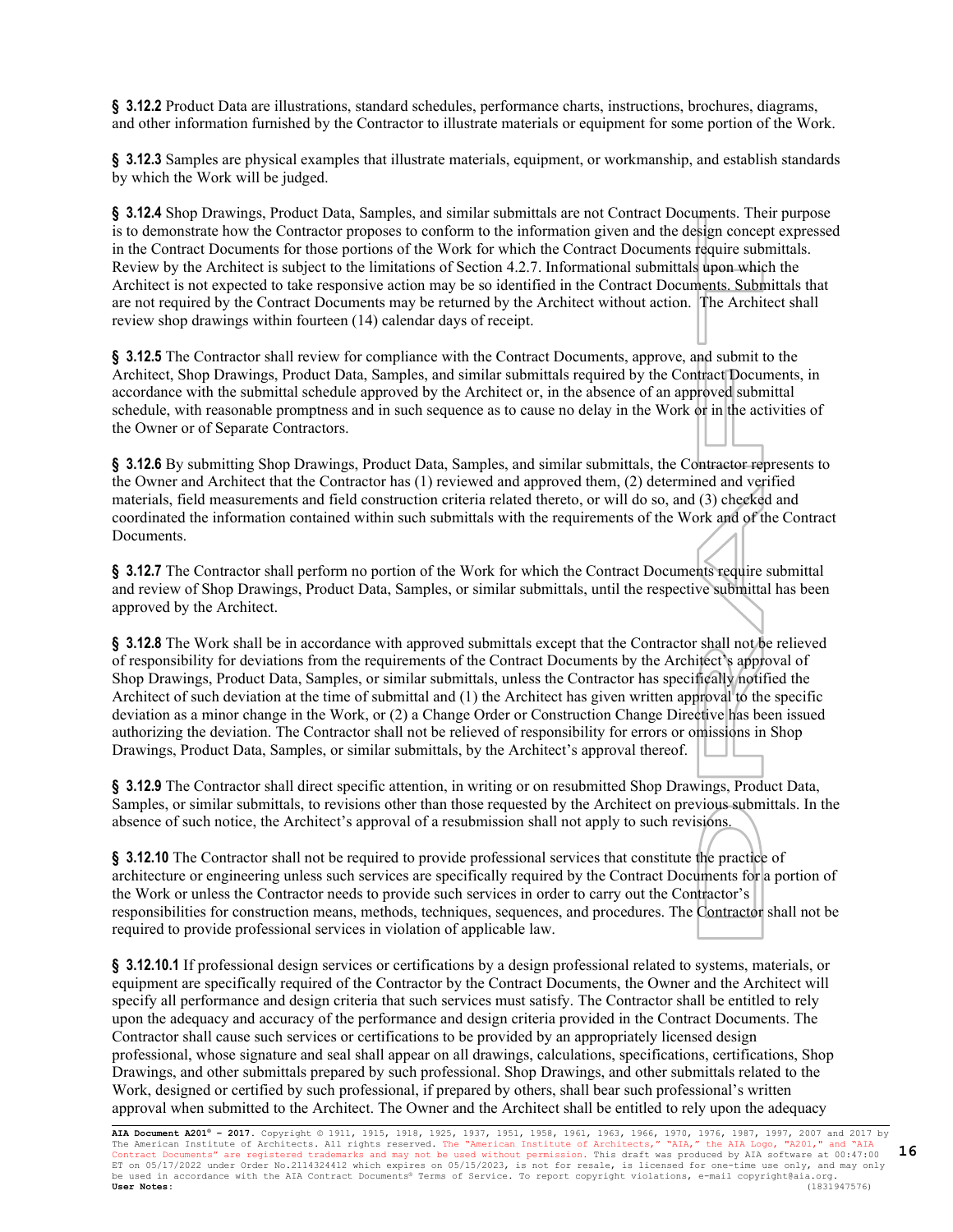and accuracy of the services, certifications, and approvals performed or provided by such design professionals, provided the Owner and Architect have specified to the Contractor the performance and design criteria that such services must satisfy. Pursuant to this Section 3.12.10, the Architect will review and approve or take other appropriate action on submittals only for the limited purpose of checking for conformance with information given and the design concept expressed in the Contract Documents.

**§ 3.12.10.2** If the Contract Documents require the Contractor's design professional to certify that the Work has been performed in accordance with the design criteria, the Contractor shall furnish such certifications to the Architect at the time and in the form specified by the Architect.

#### **§ 3.13 Use of Site**

The Contractor shall confine operations at the site to areas permitted by applicable laws, statutes, ordinances, codes, rules and regulations, lawful orders of public authorities, and the Contract Documents and shall not unreasonably encumber the site with materials or equipment.

#### **§ 3.14 Cutting and Patching**

**§ 3.14.1** The Contractor shall be responsible for cutting, fitting, or patching required to complete the Work or to make its parts fit together properly. All areas requiring cutting, fitting, or patching shall be restored to the condition existing prior to the cutting, fitting, or patching, unless otherwise required by the Contract Documents.

**§ 3.14.2** The Contractor shall not damage or endanger a portion of the Work or fully or partially completed construction of the Owner or Separate Contractors by cutting, patching, or otherwise altering such construction, or by excavation. The Contractor shall not cut or otherwise alter construction by the Owner or a Separate Contractor except with written consent of the Owner and of the Separate Contractor. Consent shall not be unreasonably withheld. The Contractor shall not unreasonably withhold, from the Owner or a Separate Contractor, its consent to cutting or otherwise altering the Work.

#### **§ 3.15 Cleaning Up**

**§ 3.15.1** The Contractor shall keep the premises and surrounding area free from accumulation of waste materials and rubbish caused by operations under the Contract. At completion of the Work, the Contractor shall remove waste materials, rubbish, the Contractor's tools, construction equipment, machinery, and surplus materials from and about the Project.

**§ 3.15.2** If the Contractor fails to clean up as provided in the Contract Documents, the Owner may do so and the Owner shall be entitled to reimbursement from the Contractor.

#### **§ 3.16 Access to Work**

The Contractor shall provide the Owner and Architect with access to the Work in preparation and progress wherever located.

#### **§ 3.17 Royalties, Patents and Copyrights**

The Contractor shall pay all royalties and license fees. The Contractor shall defend suits or claims for infringement of copyrights and patent rights and shall hold the Owner and Architect harmless from loss on account thereof, but shall not be responsible for defense or loss when a particular design, process, or product of a particular manufacturer or manufacturers is required by the Contract Documents, or where the copyright violations are contained in Drawings, Specifications, or other documents prepared by the Owner or Architect. However, if an infringement of a copyright or patent is discovered by, or made known to, the Contractor, the Contractor shall be responsible for the loss unless the information is promptly furnished to the Architect.

#### **§ 3.18 Indemnification**

**§ 3.18.1** To the fullest extent permitted by law, the Contractor shall indemnify and hold harmless the Owner, Architect, Architect's consultants, and agents and employees of any of them from and against claims, damages, losses, and expenses, including but not limited to attorneys' fees, arising out of or resulting from performance of the Work, provided that such claim, damage, loss, or expense is attributable to bodily injury, sickness, disease or death, or to injury to or destruction of tangible property (other than the Work itself), but only to the extent caused by the negligent acts or omissions of the Contractor, a Subcontractor, anyone directly or indirectly employed by them, or anyone for whose acts they may be liable, regardless of whether or not such claim, damage, loss, or expense is caused in part by a party indemnified hereunder. Such obligation shall not be construed to negate, abridge, or reduce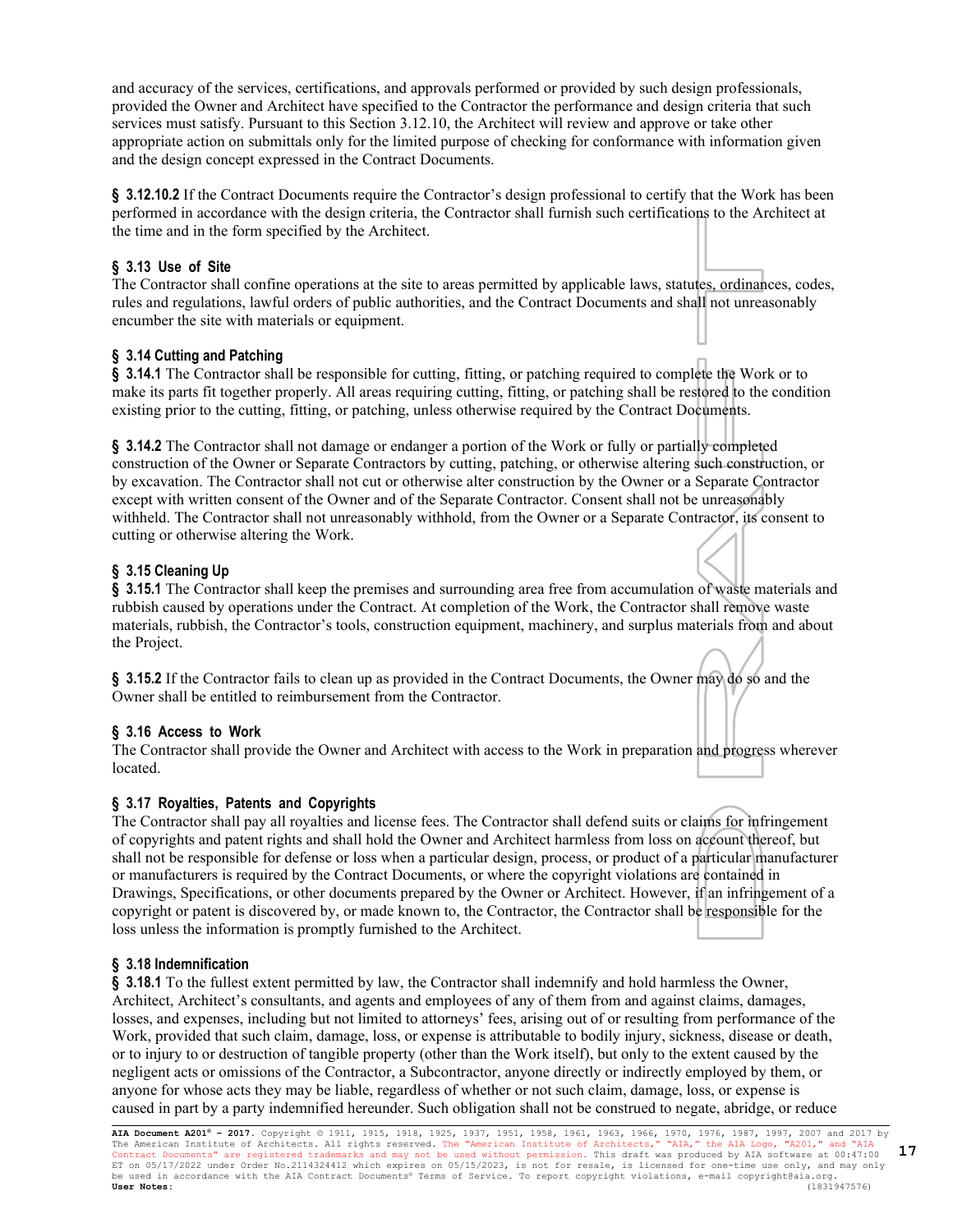other rights or obligations of indemnity that would otherwise exist as to a party or person described in this Section 3.18.

**§ 3.18.2** In claims against any person or entity indemnified under this Section 3.18 by an employee of the Contractor, a Subcontractor, anyone directly or indirectly employed by them, or anyone for whose acts they may be liable, the indemnification obligation under Section 3.18.1 shall not be limited by a limitation on amount or type of damages, compensation, or benefits payable by or for the Contractor or a Subcontractor under workers' compensation acts, disability benefit acts, or other employee benefit acts.

#### **ARTICLE 4 ARCHITECT**

#### **§ 4.1 General**

**§ 4.1.1** The Architect is the person or entity retained by the Owner pursuant to Section 2.3.2 and identified as such in the Agreement.

**§ 4.1.2** Duties, responsibilities, and limitations of authority of the Architect as set forth in the Contract Documents shall not be restricted, modified, or extended without written consent of the Owner, Contractor, and Architect. Consent shall not be unreasonably withheld.

#### **§ 4.2 Administration of the Contract**

**§ 4.2.1** The Architect will provide administration of the Contract as described in the Contract Documents and will be an Owner's representative during construction until the date the Architect issues the final Certificate for Payment. The Architect will have authority to act on behalf of the Owner only to the extent provided in the Contract Documents.

**§ 4.2.2** The Architect will visit the site at intervals appropriate to the stage of construction, or as otherwise agreed with the Owner, to become generally familiar with the progress and quality of the portion of the Work completed, and to determine in general if the Work observed is being performed in a manner indicating that the Work, when fully completed, will be in accordance with the Contract Documents. However, the Architect will not be required to make exhaustive or continuous on-site inspections to check the quality or quantity of the Work. The Architect will not have control over, charge of, or responsibility for the construction means, methods, techniques, sequences or procedures, or for the safety precautions and programs in connection with the Work, since these are solely the Contractor's rights and responsibilities under the Contract Documents.

**§ 4.2.3** On the basis of the site visits, the Architect will keep the Owner reasonably informed about the progress and quality of the portion of the Work completed, and promptly report to the Owner (1) known deviations from the Contract Documents, (2) known deviations from the most recent construction schedule submitted by the Contractor, and (3) defects and deficiencies observed in the Work. The Architect will not be responsible for the Contractor's failure to perform the Work in accordance with the requirements of the Contract Documents. The Architect will not have control over or charge of, and will not be responsible for acts or omissions of, the Contractor, Subcontractors, or their agents or employees, or any other persons or entities performing portions of the Work.

#### **§ 4.2.4 Communications**

The Owner and Contractor shall include the Architect in all communications that relate to or affect the Architect's services or professional responsibilities. The Owner shall promptly notify the Architect of the substance of any direct communications between the Owner and the Contractor otherwise relating to the Project. Communications by and with the Architect's consultants shall be through the Architect. Communications by and with Subcontractors and suppliers shall be through the Contractor. Communications by and with Separate Contractors shall be through the Owner. The Contract Documents may specify other communication protocols.

**§ 4.2.5** Based on the Architect's evaluations of the Contractor's Applications for Payment, the Architect will review and certify the amounts due the Contractor and will issue Certificates for Payment in such amounts.

**§ 4.2.6** The Architect has authority to reject Work that does not conform to the Contract Documents. Whenever the Architect considers it necessary or advisable, the Architect will have authority to require inspection or testing of the Work in accordance with Sections 13.4.2 and 13.4.3, whether or not the Work is fabricated, installed or completed. However, neither this authority of the Architect nor a decision made in good faith either to exercise or not to exercise such authority shall give rise to a duty or responsibility of the Architect to the Contractor, Subcontractors, suppliers, their agents or employees, or other persons or entities performing portions of the Work.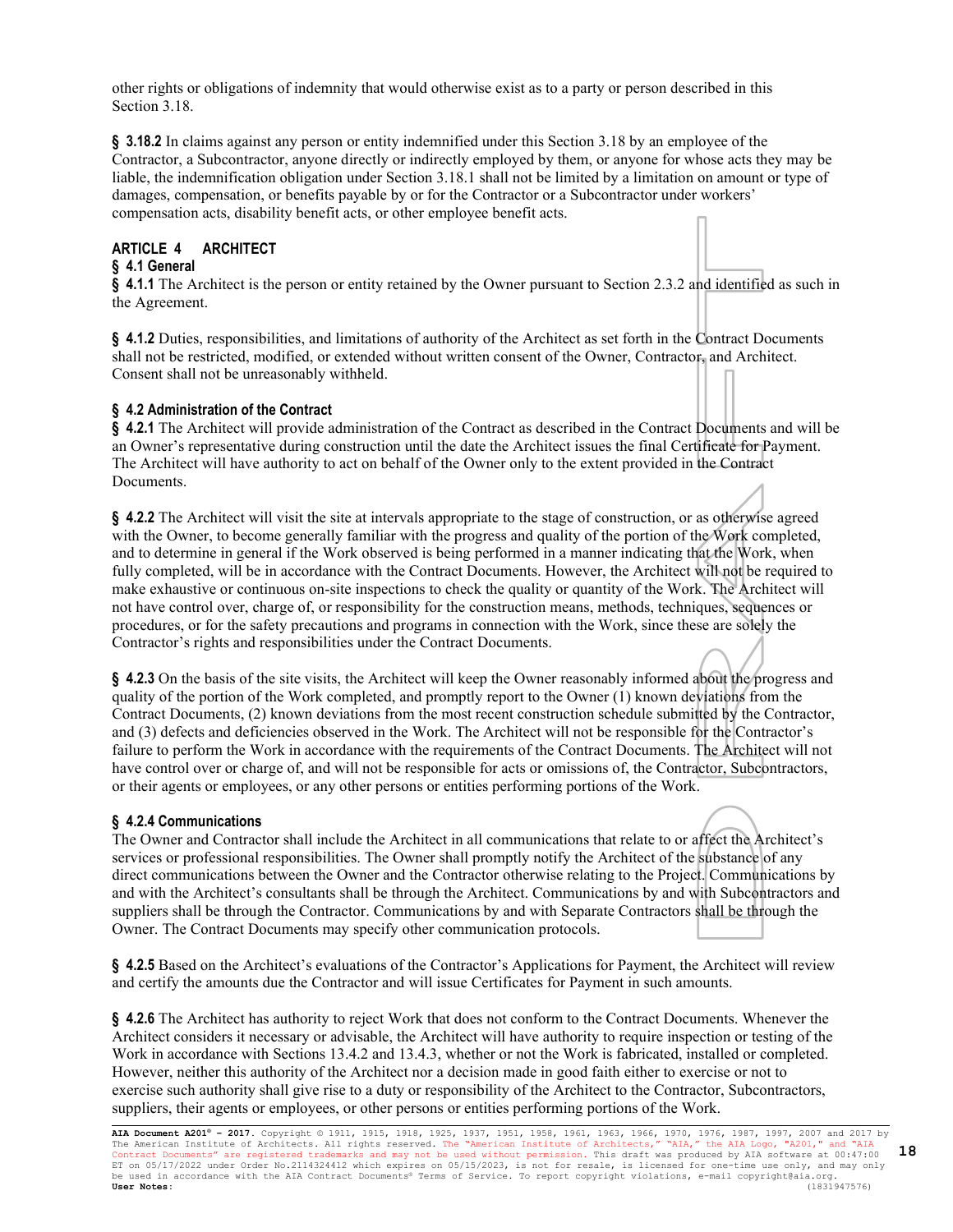**§ 4.2.7** The Architect will review and approve, or take other appropriate action upon, the Contractor's submittals such as Shop Drawings, Product Data, and Samples, but only for the limited purpose of checking for conformance with information given and the design concept expressed in the Contract Documents. The Architect's action will be taken in accordance with the submittal schedule approved by the Architect or, in the absence of an approved submittal schedule, with reasonable promptness while allowing sufficient time in the Architect's professional judgment to permit adequate review. Review of such submittals is not conducted for the purpose of determining the accuracy and completeness of other details such as dimensions and quantities, or for substantiating instructions for installation or performance of equipment or systems, all of which remain the responsibility of the Contractor as required by the Contract Documents. The Architect's review of the Contractor's submittals shall not relieve the Contractor of the obligations under Sections 3.3, 3.5, and 3.12. The Architect's review shall not constitute approval of safety precautions or of any construction means, methods, techniques, sequences, or procedures. The Architect's approval of a specific item shall not indicate approval of an assembly of which the item is a component.

**§ 4.2.8** The Architect will prepare Change Orders and Construction Change Directives, and may order minor changes in the Work as provided in Section 7.4. The Architect will investigate and make determinations and recommendations regarding concealed and unknown conditions as provided in Section 3.7.4.

**§ 4.2.9** The Architect will conduct inspections to determine the date or dates of Substantial Completion and the date of final completion; issue Certificates of Substantial Completion pursuant to Section 9.8; receive and forward to the Owner, for the Owner's review and records, written warranties and related documents required by the Contract and assembled by the Contractor pursuant to Section 9.10; and issue a final Certificate for Payment pursuant to Section 9.10.

**§ 4.2.10** If the Owner and Architect agree, the Architect will provide one or more Project representatives to assist in carrying out the Architect's responsibilities at the site. The Owner shall notify the Contractor of any change in the duties, responsibilities and limitations of authority of the Project representatives.

**§ 4.2.11** The Architect will interpret and decide matters concerning performance under, and requirements of, the Contract Documents on written request of either the Owner or Contractor. The Architect's response to such requests will be made in writing within any time limits agreed upon or otherwise with reasonable promptness.

**§ 4.2.12** Interpretations and decisions of the Architect will be consistent with the intent of, and reasonably inferable from, the Contract Documents and will be in writing or in the form of drawings. When making such interpretations and decisions, the Architect will endeavor to secure faithful performance by both Owner and Contractor, will not show partiality to either, and will not be liable for results of interpretations or decisions rendered in good faith.

**§ 4.2.13** The Architect's decisions on matters relating to aesthetic effect will be final if consistent with the intent expressed in the Contract Documents.

**§ 4.2.14** The Architect will review and respond to requests for information about the Contract Documents. The Architect's response to such requests will be made in writing within any time limits agreed upon or otherwise with reasonable promptness. If appropriate, the Architect will prepare and issue supplemental Drawings and Specifications in response to the requests for information.

#### **ARTICLE 5 SUBCONTRACTORS**

#### **§ 5.1 Definitions**

**§ 5.1.1** A Subcontractor is a person or entity who has a direct contract with the Contractor to perform a portion of the Work at the site. The term "Subcontractor" is referred to throughout the Contract Documents as if singular in number and means a Subcontractor or an authorized representative of the Subcontractor. The term "Subcontractor" does not include a Separate Contractor or the subcontractors of a Separate Contractor.

**§ 5.1.2** A Sub-subcontractor is a person or entity who has a direct or indirect contract with a Subcontractor to perform a portion of the Work at the site. The term "Sub-subcontractor" is referred to throughout the Contract Documents as if singular in number and means a Sub-subcontractor or an authorized representative of the Subsubcontractor.

**AIA Document A201® – 2017.** Copyright © 1911, 1915, 1918, 1925, 1937, 1951, 1958, 1961, 1963, 1966, 1970, 1976, 1987, 1997, 2007 and 2017 by The American Institute of Architects. All rights reserved. The "American Institute of Architects," "AIA," the AIA Logo, "A201," and "AIA<br>Contract Documents" are registered trademarks and may not be used without permission. ET on 05/17/2022 under Order No.2114324412 which expires on 05/15/2023, is not for resale, is licensed for one-time use only, and may only<br>be used in accordance with the AIA Contract Documents® Terms of Service. To report **User Notes:** (1831947576) **19**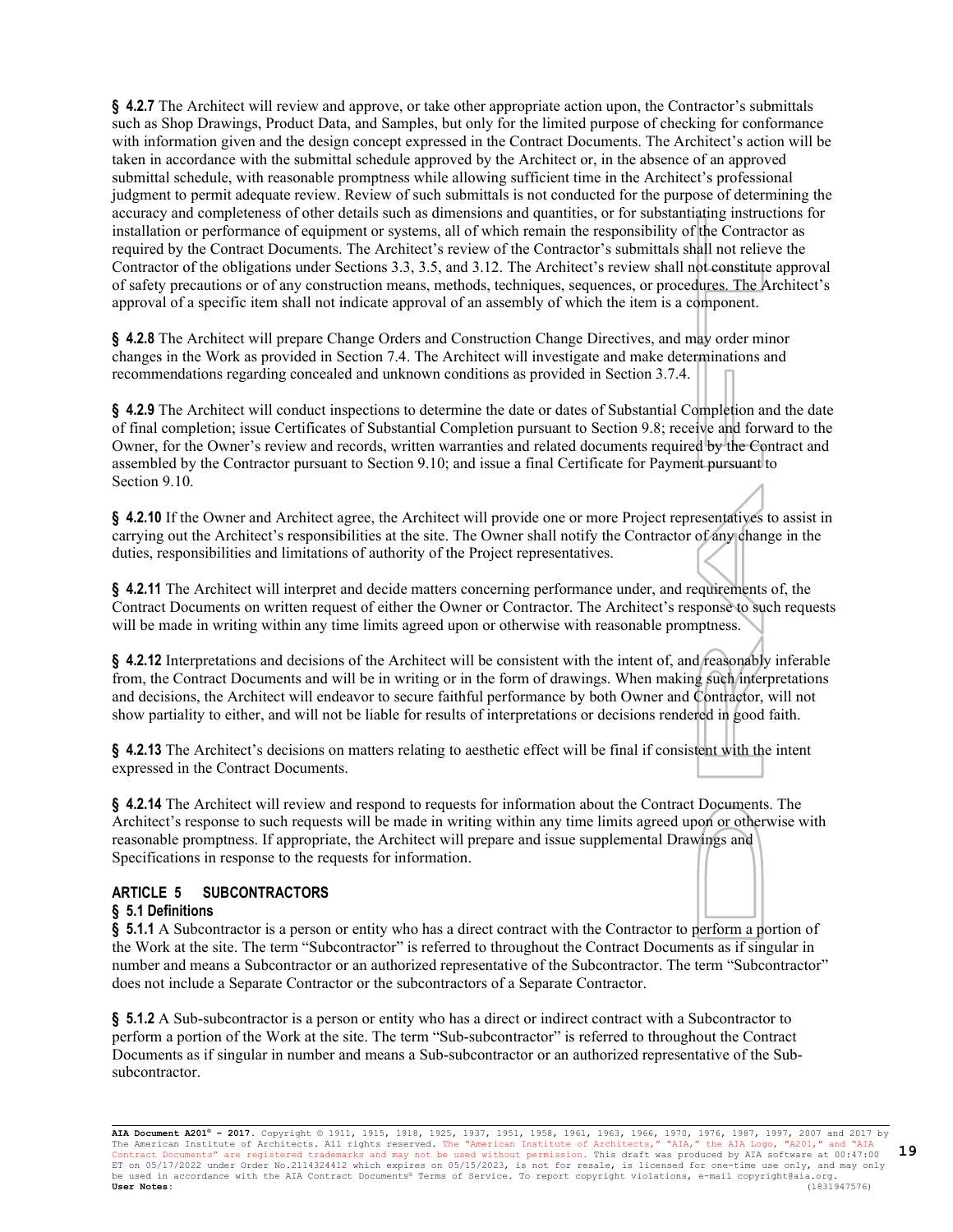#### **§ 5.2 Award of Subcontracts and Other Contracts for Portions of the Work**

**§ 5.2.1** Unless otherwise stated in the Contract Documents, the Contractor, as soon as practicable after award of the Contract, shall notify the Owner and Architect of the persons or entities used for each principal portion of the Work, including those who are to furnish materials or equipment fabricated to a special design. Within 14 days of receipt of the information, the Architect may notify the Contractor whether the Owner or the Architect (1) has reasonable objection to any such proposed person or entity or (2) requires additional time for review. Failure of the Architect to provide notice within the 14-day period shall constitute notice of no reasonable objection.

**§ 5.2.2** The Contractor shall not contract with a proposed person or entity to whom the Owner or Architect has made reasonable and timely objection. The Contractor shall not be required to contract with anyone to whom the Contractor has made reasonable objection.

**§ 5.2.3** If the Owner or Architect has reasonable objection to a person or entity proposed by the Contractor, the Contractor shall propose another to whom the Owner or Architect has no reasonable objection. If the proposed but rejected Subcontractor was reasonably capable of performing the Work, the Contract Sum and Contract Time shall be increased or decreased by the difference, if any, occasioned by such change, and an appropriate Change Order shall be issued before commencement of the substitute Subcontractor's Work. However, no increase in the Contract Sum or Contract Time shall be allowed for such change unless the Contractor has acted promptly and responsively in submitting names as required.

**§ 5.2.4** The Contractor shall not substitute a Subcontractor, person, or entity for one previously selected if the Owner or Architect makes reasonable objection to such substitution.

#### **§ 5.3 Subcontractual Relations**

By appropriate written agreement, the Contractor shall require each Subcontractor, to the extent of the Work to be performed by the Subcontractor, to be bound to the Contractor by terms of the Contract Documents, and to assume toward the Contractor all the obligations and responsibilities, including the responsibility for safety of the Subcontractor's Work that the Contractor, by these Contract Documents, assumes toward the Owner and Architect. Each subcontract agreement shall preserve and protect the rights of the Owner and Architect under the Contract Documents with respect to the Work to be performed by the Subcontractor so that subcontracting thereof will not prejudice such rights, and shall allow to the Subcontractor, unless specifically provided otherwise in the subcontract agreement, the benefit of all rights, remedies, and redress against the Contractor that the Contractor, by the Contract Documents, has against the Owner. Where appropriate, the Contractor shall require each Subcontractor to enter into similar agreements with Sub-subcontractors. The Contractor shall make available to each proposed Subcontractor, prior to the execution of the subcontract agreement, copies of the Contract Documents to which the Subcontractor will be bound, and, upon written request of the Subcontractor, identify to the Subcontractor terms and conditions of the proposed subcontract agreement that may be at variance with the Contract Documents. Subcontractors will similarly make copies of applicable portions of such documents available to their respective proposed Subsubcontractors.

#### **§ 5.4 Contingent Assignment of Subcontracts**

**§ 5.4.1** Each subcontract agreement for a portion of the Work is assigned by the Contractor to the Owner, provided that

- **.1** assignment is effective only after termination of the Contract by the Owner for cause pursuant to Section 14.2 and only for those subcontract agreements that the Owner accepts by notifying the Subcontractor and Contractor; and
- **.2** assignment is subject to the prior rights of the surety, if any, obligated under bond relating to the Contract.

When the Owner accepts the assignment of a subcontract agreement, the Owner assumes the Contractor's rights and obligations under the subcontract.

**§ 5.4.2** Upon such assignment, if the Work has been suspended for more than 30 days, the Subcontractor's compensation shall be equitably adjusted for increases in cost resulting from the suspension.

**§ 5.4.3** Upon assignment to the Owner under this Section 5.4, the Owner may further assign the subcontract to a successor contractor or other entity. If the Owner assigns the subcontract to a successor contractor or other entity,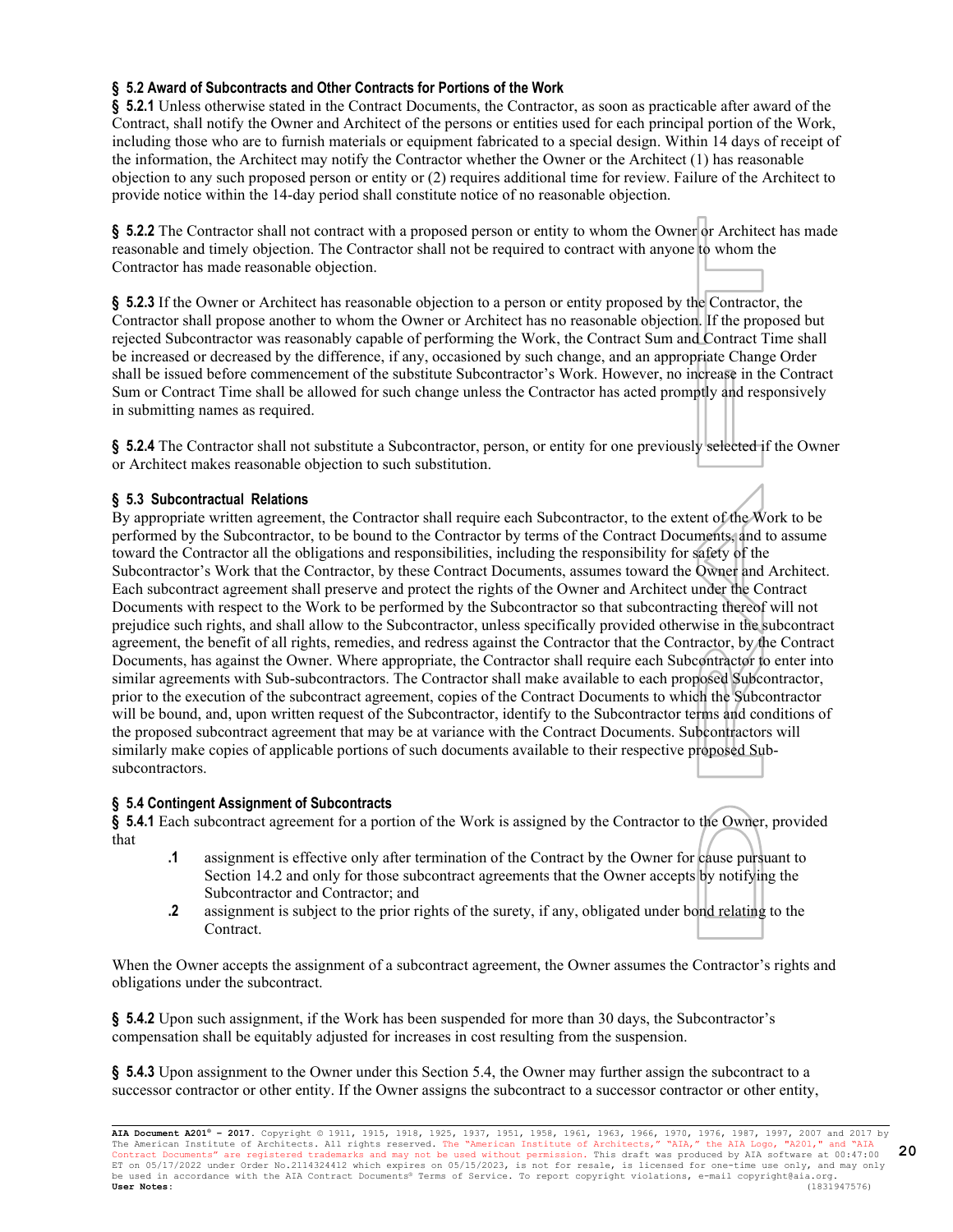the Owner shall nevertheless remain legally responsible for all of the successor contractor's obligations under the subcontract.

#### **ARTICLE 6 CONSTRUCTION BY OWNER OR BY SEPARATE CONTRACTORS**

#### **§ 6.1 Owner's Right to Perform Construction and to Award Separate Contracts**

**§ 6.1.1** The term "Separate Contractor(s)" shall mean other contractors retained by the Owner under separate agreements. The Owner reserves the right to perform construction or operations related to the Project with the Owner's own forces, and with Separate Contractors retained under Conditions of the Contract substantially similar to those of this Contract, including those provisions of the Conditions of the Contract related to insurance and waiver of subrogation.

**§ 6.1.2** When separate contracts are awarded for different portions of the Project or other construction or operations on the site, the term "Contractor" in the Contract Documents in each case shall mean the Contractor who executes each separate Owner-Contractor Agreement.

**§ 6.1.3** The Owner shall provide for coordination of the activities of the Owner's own forces and of each Separate Contractor with the Work of the Contractor, who shall cooperate with them. The Contractor shall participate with any Separate Contractors and the Owner in reviewing their construction schedules. The Contractor shall make any revisions to its construction schedule deemed necessary after a joint review and mutual agreement. The construction schedules shall then constitute the schedules to be used by the Contractor, Separate Contractors, and the Owner until subsequently revised. Should the revised schedule extend the Contract Time, a Change Order will be issued extending the Contract Time and Cost(s) accordingly.

**§ 6.1.4** Unless otherwise provided in the Contract Documents, when the Owner performs construction or operations related to the Project with the Owner's own forces or with Separate Contractors, the Owner or its Separate Contractors shall have the same obligations and rights that the Contractor has under the Conditions of the Contract, including, without excluding others, those stated in Article 3, this Article 6, and Articles 10, 11, and 12.

#### **§ 6.2 Mutual Responsibility**

**§ 6.2.1** The Contractor shall afford the Owner and Separate Contractors reasonable opportunity for introduction and storage of their materials and equipment and performance of their activities, and shall connect and coordinate the Contractor's construction and operations with theirs as required by the Contract Documents.

**§ 6.2.2** If part of the Contractor's Work depends for proper execution or results upon construction or operations by the Owner or a Separate Contractor, the Contractor shall, prior to proceeding with that portion of the Work, promptly notify the Architect of apparent discrepancies or defects in the construction or operations by the Owner or Separate Contractor that would render it unsuitable for proper execution and results of the Contractor's Work. The Contractor shall not be responsible for discrepancies or defects in the construction or operations by the Owner or Separate Contractor that are not apparent.

**§ 6.2.3** The Contractor shall reimburse the Owner for costs the Owner incurs that are payable to a Separate Contractor because of the Contractor's delays, improperly timed activities or defective construction. The Owner shall be responsible to the Contractor for costs the Contractor incurs because of a Separate Contractor's delays, improperly timed activities, damage to the Work or defective construction.

**§ 6.2.4** The Contractor shall promptly remedy damage that the Contractor wrongfully causes to completed or partially completed construction or to property of the Owner or Separate Contractor as provided in Section 10.2.5.

**§ 6.2.5** The Owner and each Separate Contractor shall have the same responsibilities for cutting and patching as are described for the Contractor in Section 3.14.

#### **§ 6.3 Owner's Right to Clean Up**

If a dispute arises among the Contractor, Separate Contractors, and the Owner as to the responsibility under their respective contracts for maintaining the premises and surrounding area free from waste materials and rubbish, the Owner may clean up and the Architect will allocate the cost among those responsible.

**AIA Document A201® – 2017.** Copyright © 1911, 1915, 1918, 1925, 1937, 1951, 1958, 1961, 1963, 1966, 1970, 1976, 1987, 1997, 2007 and 2017 by The American Institute of Architects. All rights reserved. The "American Institute of Architects," "AIA," the AIA Logo, "A201," and "AIA<br>Contract Documents" are registered trademarks and may not be used without permission. ET on 05/17/2022 under Order No.2114324412 which expires on 05/15/2023, is not for resale, is licensed for one-time use only, and may only<br>be used in accordance with the AIA Contract Documents® Terms of Service. To report **User Notes:** (1831947576) **21**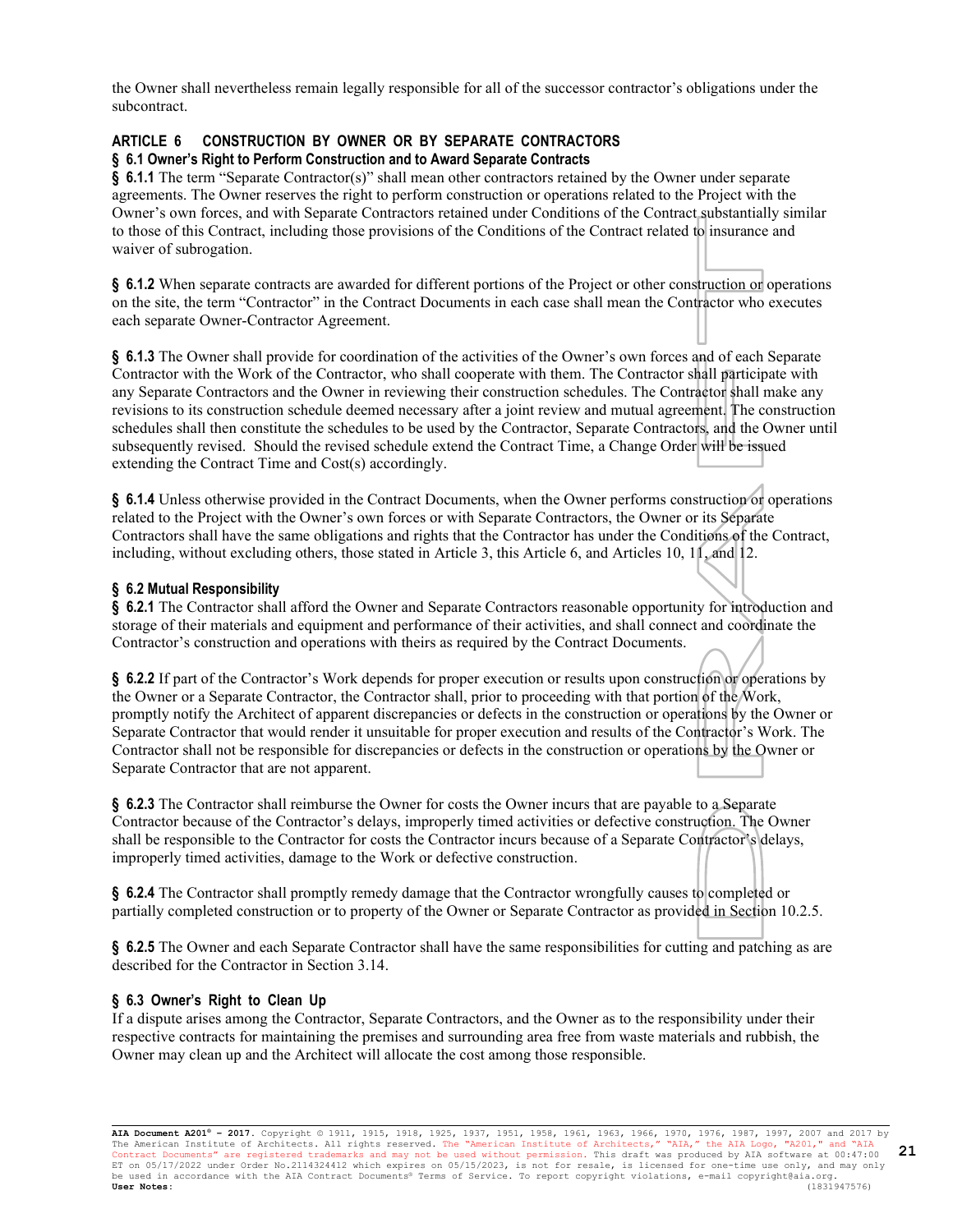## **ARTICLE 7 CHANGES IN THE WORK**

#### **§ 7.1 General**

**§ 7.1.1** Changes in the Work may be accomplished after execution of the Contract, and without invalidating the Contract, by Change Order, Construction Change Directive or order for a minor change in the Work, subject to the limitations stated in this Article 7 and elsewhere in the Contract Documents.

**§ 7.1.2** A Change Order shall be based upon agreement among the Owner, Contractor, and Architect. A Construction Change Directive requires agreement by the Owner and Architect and may or may not be agreed to by the Contractor. An order for a minor change in the Work may be issued by the Architect alone.

**§ 7.1.3** Changes in the Work shall be performed under applicable provisions of the Contract Documents. The Contractor shall proceed promptly with changes in the Work, unless otherwise provided in the Change Order, Construction Change Directive, or order for a minor change in the Work.

### **§ 7.2 Change Orders**

**§ 7.2.1** A Change Order is a written instrument prepared by the Architect and signed by the Owner, Contractor, and Architect stating their agreement upon all of the following:

- **.1** The change in the Work;<br>**2** The amount of the adjust:
- The amount of the adjustment, if any, in the Contract Sum; and
- **.3** The extent of the adjustment, if any, in the Contract Time.

**§ 7.2.2** The Cost of the Change Order shall be determined in one of the following methods:

- **.1** Mutual acceptance of a lump sum properly itemized and supported by sufficient substantiating data to permit evaluation;
- **.2** Unit prices stated in the Contract Documents or subsequently agreed upon;
- **.3** Cost and Time to be determined in a manner agreed upon the parties.

**§ 7.2.3** In the event of any dispute regarding cost of a Change Order, the Contractor is required to proceed with the contract as changed consistent with the provisions of section 7.3 applicable to Construction Change Directives.

**§ 7.2.2** Except in an emergency endangering life or property, no change shall be made by the Contractor without a prior written and signed order from the Contracting Officer.

#### **§ 7.3 Construction Change Directives**

**§ 7.3.1** A Construction Change Directive is a written order prepared by the Architect and signed by the Owner and Architect, directing a change in the Work prior to agreement on adjustment, if any, in the Contract Sum or Contract Time, or both. The Owner may by Construction Change Directive, without invalidating the Contract, order changes in the Work within the general scope of the Contract consisting of additions, deletions, or other revisions, the Contract Sum and Contract Time being adjusted accordingly.

**§ 7.3.2** A Construction Change Directive shall be used in the absence of total agreement on the terms of a Change Order.

**§ 7.3.3** If the Construction Change Directive provides for an adjustment to the Contract Sum, the adjustment shall be based on one of the following methods:

- **.1** Mutual acceptance of a lump sum properly itemized and supported by sufficient substantiating data to permit evaluation;
- **.2** Unit prices stated in the Contract Documents or subsequently agreed upon;
- **.3** Cost to be determined in a manner agreed upon by the parties and a mutually acceptable fixed or percentage fee; or
- **.4** As provided in Section 7.3.4.

**§ 7.3.4** If the Contractor does not respond promptly or disagrees with the method for adjustment in the Contract Sum, the Architect shall determine the adjustment on the basis of reasonable expenditures and savings of those performing the Work attributable to the change, including, in case of an increase in the Contract Sum, an amount for overhead and profit as set forth in the Agreement, or if no such amount is set forth in the Agreement, a reasonable amount. In such case, and also under Section 7.3.3.3, the Contractor shall keep and present, in such form as the

**AIA Document A201® – 2017.** Copyright © 1911, 1915, 1918, 1925, 1937, 1951, 1958, 1961, 1963, 1966, 1970, 1976, 1987, 1997, 2007 and 2017 by The American Institute of Architects. All rights reserved. The "American Institute of Architects," "AIA," the AIA Logo, "A201," and "AIA<br>Contract Documents" are registered trademarks and may not be used without permission. ET on 05/17/2022 under Order No.2114324412 which expires on 05/15/2023, is not for resale, is licensed for one-time use only, and may only<br>be used in accordance with the AIA Contract Documents® Terms of Service. To report **User Notes:** (1831947576) **22**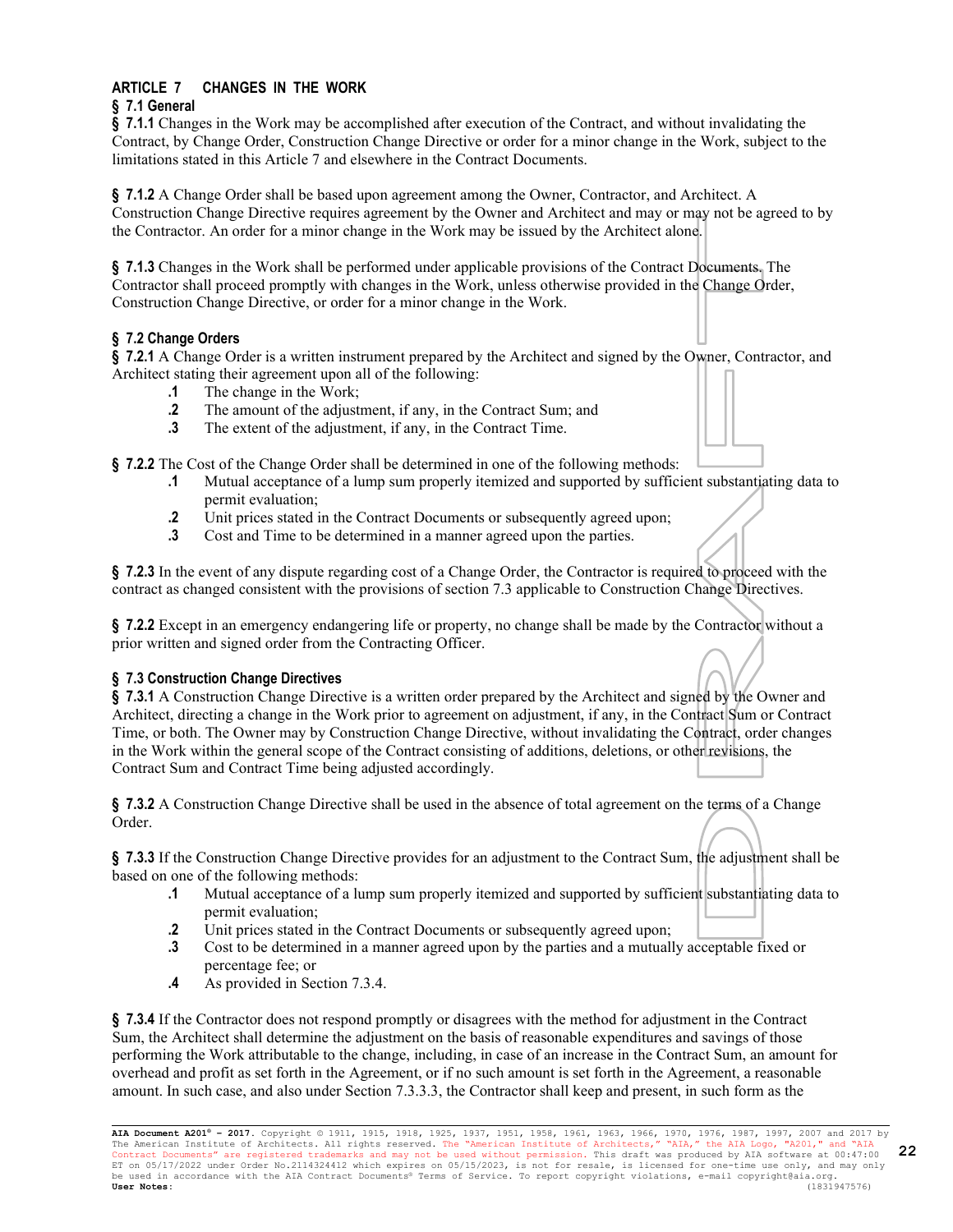Architect may prescribe, an itemized accounting together with appropriate supporting data. Unless otherwise provided in the Contract Documents, costs for the purposes of this Section 7.3.4 shall be limited to the following:

- **.1** Costs of labor, including applicable payroll taxes, fringe benefits required by agreement or custom, workers' compensation insurance, and other employee costs approved by the Architect;
- **.2** Costs of materials, supplies, and equipment, including cost of transportation, whether incorporated or consumed;
- **.3** Rental costs of machinery and equipment, exclusive of hand tools, whether rented from the Contractor or others;
- **.4** Costs of premiums for all bonds and insurance, permit fees, and sales, use, or similar taxes, directly related to the change; and
- **.5** Costs of supervision and field office personnel directly attributable to the change.

**§ 7.3.5** If the Contractor disagrees with the adjustment in the Contract Time, the Contractor may make a Claim in accordance with applicable provisions of Article 15.

**§ 7.3.6** Upon receipt of a Construction Change Directive, the Contractor shall promptly proceed with the change in the Work involved and advise the Architect of the Contractor's agreement or disagreement with the method, if any, provided in the Construction Change Directive for determining the proposed adjustment in the Contract Sum or Contract Time.

**§ 7.3.7** A Construction Change Directive signed by the Contractor indicates the Contractor's agreement therewith, including adjustment in Contract Sum and Contract Time or the method for determining them. Such agreement shall be effective immediately and shall be recorded as a Change Order.

**§ 7.3.8** The amount of credit to be allowed by the Contractor to the Owner for a deletion or change that results in a net decrease in the Contract Sum shall be actual net cost as confirmed by the Architect. When both additions and credits covering related Work or substitutions are involved in a change, the allowance for overhead and profit shall be figured on the basis of net increase, if any, with respect to that change.

**§ 7.3.9** Pending final determination of the total cost of a Construction Change Directive to the Owner, the Contractor may request payment for Work completed under the Construction Change Directive in Applications for Payment. The Architect will make an interim determination for purposes of monthly certification for payment for those costs and certify for payment the amount that the Architect determines, in the Architect's professional judgment, to be reasonably justified. The Architect's interim determination of cost shall adjust the Contract Sum on the same basis as a Change Order, subject to the right of either party to disagree and assert a Claim in accordance with Article 15.

**§ 7.3.10** When the Owner and Contractor agree with a determination made by the Architect concerning the adjustments in the Contract Sum and Contract Time, or otherwise reach agreement upon the adjustments, such agreement shall be effective immediately and the Architect will prepare a Change Order. Change Orders may be issued for all or any part of a Construction Change Directive.

#### **§ 7.4 Minor Changes in the Work**

The Architect may order minor changes in the Work that are consistent with the intent of the Contract Documents and do not involve an adjustment in the Contract Sum or an extension of the Contract Time. The Architect's order for minor changes shall be in writing. If the Contractor believes that the proposed minor change in the Work will affect the Contract Sum or Contract Time, the Contractor shall notify the Architect and shall not proceed to implement the change in the Work. If the Contractor performs the Work set forth in the Architect's order for a minor change without prior notice to the Architect that such change will affect the Contract Sum or Contract Time, the Contractor waives any adjustment to the Contract Sum or extension of the Contract Time.

#### **ARTICLE 8 TIME**

#### **§ 8.1 Definitions**

**§ 8.1.1** Unless otherwise provided, Contract Time is the period of time, including authorized adjustments, allotted in the Contract Documents for Substantial Completion of the Work.

**§ 8.1.2** The date of commencement of the Work is the date established in the Agreement.

**§ 8.1.3** The date of Substantial Completion is the date certified by the Architect in accordance with Section 9.8.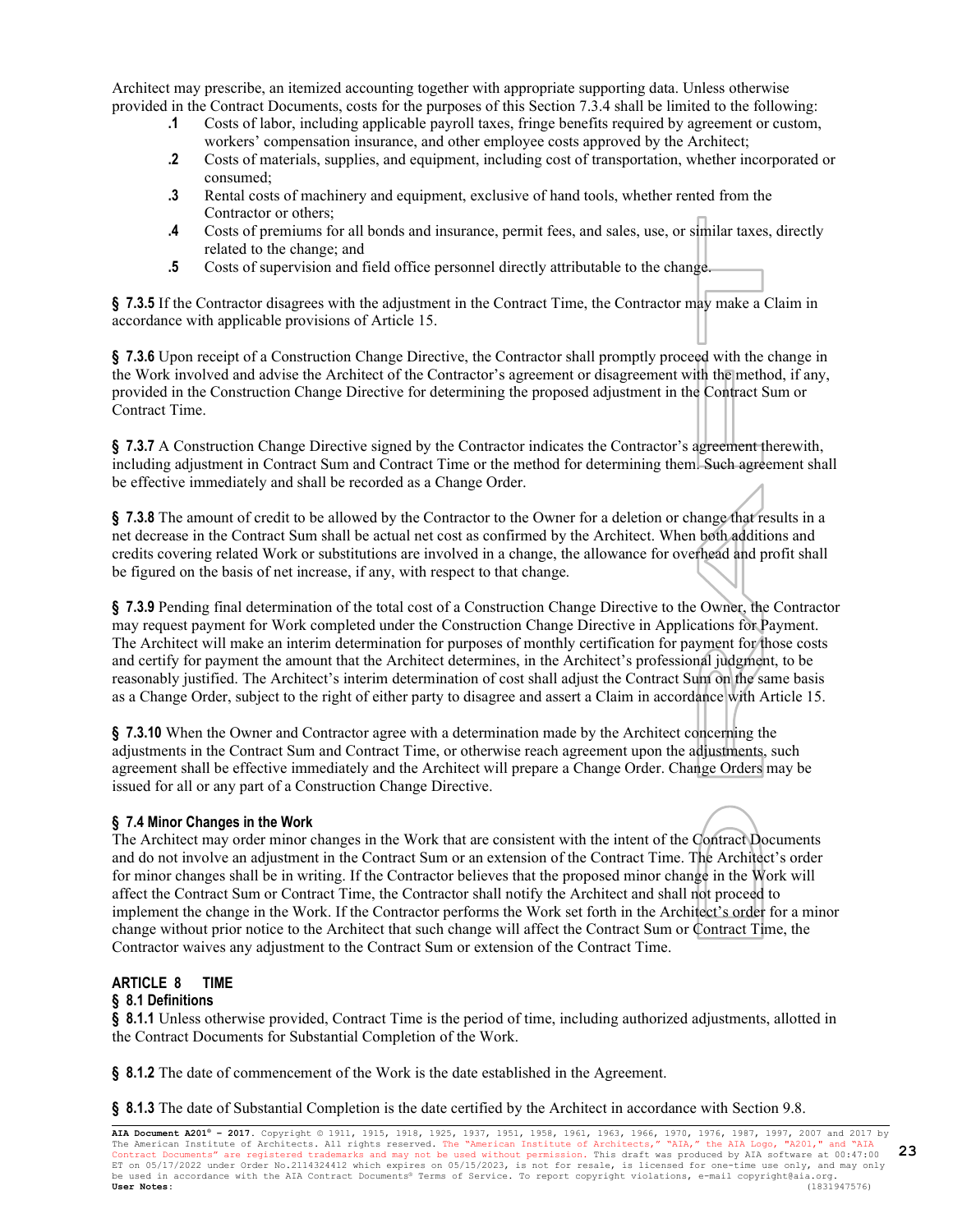**§ 8.1.4** The term "day" as used in the Contract Documents shall mean calendar day unless otherwise specifically defined.

#### **§ 8.2 Progress and Completion**

**§ 8.2.1** Time limits stated in the Contract Documents are of the essence of the Contract. By executing the Agreement, the Contractor confirms that the Contract Time is a reasonable period for performing the Work.

**§ 8.2.2** The Contractor shall not knowingly, except by agreement or instruction of the Owner in writing, commence the Work prior to the effective date of insurance required to be furnished by the Contractor and Owner.

**§ 8.2.3** The Contractor shall proceed expeditiously with adequate forces and shall achieve Substantial Completion within the Contract Time.

#### **§ 8.3 Delays and Extensions of Time**

**§ 8.3.1** If the Contractor is delayed at any time in the commencement or progress of the Work by (1) an act or neglect of the Owner or Architect, of an employee of either, or of a Separate Contractor; (2) by changes ordered in the Work; (3) by labor disputes, fire, unusual delay in deliveries, unavoidable casualties, adverse weather conditions documented in accordance with Section 15.1.6.2, or other causes beyond the Contractor's control; (4) by delay authorized by the Owner pending mediation and binding dispute resolution; or (5) by other causes that the Contractor asserts, and the Architect determines, justify delay, then the Contract Time shall be extended for such reasonable time as the Architect may determine.

**§ 8.3.2** Claims relating to time shall be made in accordance with applicable provisions of Article 15.

**§ 8.3.3** This Section 8.3 does not preclude recovery of damages for delay by either party under other provisions of the Contract Documents.

#### **ARTICLE 9 PAYMENTS AND COMPLETION**

#### **§ 9.1 Contract Sum**

**§ 9.1.1** The Contract Sum is stated in the Agreement and, including authorized adjustments, is the total amount payable by the Owner to the Contractor for performance of the Work under the Contract Documents.

**§ 9.1.2** If unit prices are stated in the Contract Documents or subsequently agreed upon, and if quantities originally contemplated are materially changed so that application of such unit prices to the actual quantities causes substantial inequity to the Owner or Contractor, the applicable unit prices shall be equitably adjusted.

#### **§ 9.2 Schedule of Values**

Where the Contract is based on a stipulated sum or Guaranteed Maximum Price, the Contractor shall submit a schedule of values to the Architect before the first Application for Payment, allocating the entire Contract Sum to the various portions of the Work. This schedule, unless objected to by the Architect, shall be used as a basis for reviewing the Contractor's Applications for Payment. Any changes to the schedule of values shall be submitted to the Architect and supported by such data to substantiate its accuracy as the Architect may require, and unless objected to by the Architect, shall be used as a basis for reviewing the Contractor's subsequent Applications for Payment.

#### **§ 9.3 Applications for Payment**

**§ 9.3.1** At least ten days before the date established for each progress payment, the Contractor shall submit to the Architect an itemized Application for Payment prepared in accordance with the schedule of values, if required under Section 9.2, for completed portions of the Work. The application shall be notarized, if required, and supported by all data substantiating the Contractor's right to payment that the Owner or Architect require, such as copies of requisitions, and releases and waivers of liens from Subcontractors and suppliers, and shall reflect retainage if provided for in the Contract Documents.

**§ 9.3.1.1** As provided in Section 7.3.9, such applications may include requests for payment on account of changes in the Work that have been properly authorized by Construction Change Directives, or by interim determinations of the Architect, but not yet included in Change Orders.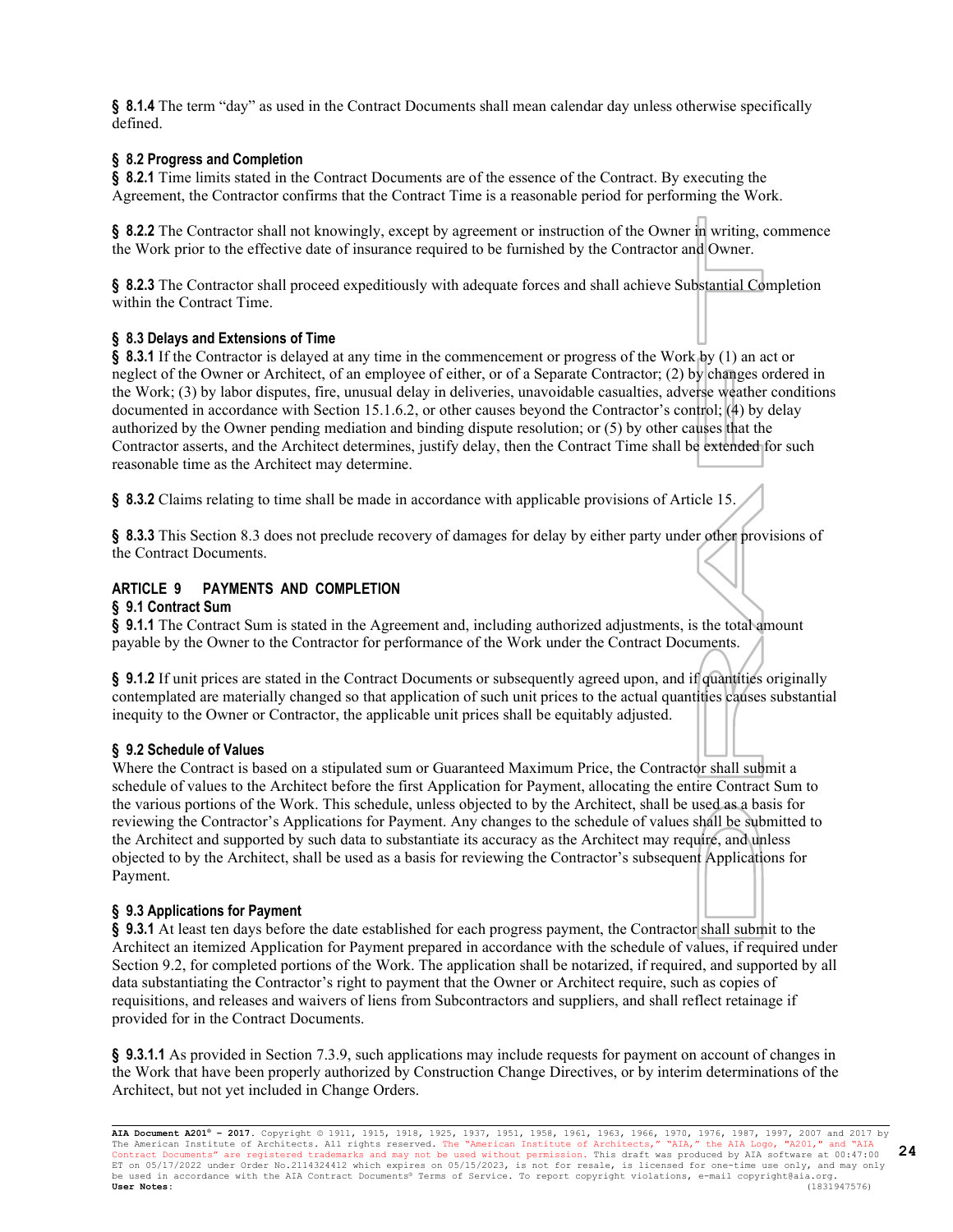**§ 9.3.1.2** Applications for Payment shall show the percentage of completion of each portion of the Work as of an end of the period covered by the Application for Payment. The percentage of completion shall be the lesser of (1) the percentage of that portion of the Work which has actually be completed; or (2) the percentage obtained by dividing (a) the expense that has actually been incurred by the Contractor on account of that portion of the Work and for which the Contractor has made payment or intends to make payment prior to the next Application for Payment, by (b) the share of the Guaranteed Maximum Price allocated to that portion of the Work in the schedule of values.

**§ 9.3.2** Unless otherwise provided in the Contract Documents, payments shall be made on account of materials and equipment delivered and suitably stored at the site for subsequent incorporation in the Work. If approved in advance by the Owner, payment may similarly be made for materials and equipment suitably stored off the site at a location agreed upon in writing. Payment for materials and equipment stored on or off the site shall be conditioned upon compliance by the Contractor with procedures satisfactory to the Owner to establish the Owner's title to such materials and equipment or otherwise protect the Owner's interest, and shall include the costs of applicable insurance, storage, and transportation to the site, for such materials and equipment stored off the site.

**§ 9.3.3** The Contractor warrants that title to all Work covered by an Application for Payment will pass to the Owner no later than the time of payment. The Contractor further warrants that upon submittal of an Application for Payment all Work for which Certificates for Payment have been previously issued and payments received from the Owner shall, to the best of the Contractor's knowledge, information, and belief, be free and clear of liens, claims, security interests, or encumbrances, in favor of the Contractor, Subcontractors, suppliers, or other persons or entities that provided labor, materials, and equipment relating to the Work.

#### **§ 9.4 Certificates for Payment**

**§ 9.4.1** The Architect will, within seven days after receipt of the Contractor's Application for Payment, either (1) issue to the Owner a Certificate for Payment in the full amount of the Application for Payment, with a copy to the Contractor; or (2) issue to the Owner a Certificate for Payment for such amount as the Architect determines is properly due, and notify the Contractor and Owner of the Architect's reasons for withholding certification in part as provided in Section 9.5.1; or (3) withhold certification of the entire Application for Payment, and notify the Contractor and Owner of the Architect's reason for withholding certification in whole as provided in Section 9.5.1.

**§ 9.4.2** The issuance of a Certificate for Payment will constitute a representation by the Architect to the Owner, based on the Architect's evaluation of the Work and the data in the Application for Payment, that, to the best of the Architect's knowledge, information, and belief, the Work has progressed to the point indicated, the quality of the Work is in accordance with the Contract Documents, and that the Contractor is entitled to payment in the amount certified. The foregoing representations are subject to an evaluation of the Work for conformance with the Contract Documents upon Substantial Completion, to results of subsequent tests and inspections, to correction of minor deviations from the Contract Documents prior to completion, and to specific qualifications expressed by the Architect. However, the issuance of a Certificate for Payment will not be a representation that the Architect has (1) made exhaustive or continuous on-site inspections to check the quality or quantity of the Work; (2) reviewed construction means, methods, techniques, sequences, or procedures; (3) reviewed copies of requisitions received from Subcontractors and suppliers and other data requested by the Owner to substantiate the Contractor's right to payment; or (4) made examination to ascertain how or for what purpose the Contractor has used money previously paid on account of the Contract Sum.

#### **§ 9.5 Decisions to Withhold Certification**

**§ 9.5.1** The Architect may withhold a Certificate for Payment in whole or in part, to the extent reasonably necessary to protect the Owner, if in the Architect's opinion the representations to the Owner required by Section 9.4.2 cannot be made. If the Architect is unable to certify payment in the amount of the Application, the Architect will notify the Contractor and Owner as provided in Section 9.4.1. If the Contractor and Architect cannot agree on a revised amount, the Architect will promptly issue a Certificate for Payment for the amount for which the Architect is able to make such representations to the Owner. The Architect may also withhold a Certificate for Payment or, because of subsequently discovered evidence, may nullify the whole or a part of a Certificate for Payment previously issued, to such extent as may be necessary in the Architect's opinion to protect the Owner from loss for which the Contractor is responsible, including loss resulting from acts and omissions described in Section 3.3.2, because of

- **.1** defective Work not remedied;
- **.2** third party claims filed or reasonable evidence indicating probable filing of such claims, unless security acceptable to the Owner is provided by the Contractor;

**AIA Document A201® – 2017.** Copyright © 1911, 1915, 1918, 1925, 1937, 1951, 1958, 1961, 1963, 1966, 1970, 1976, 1987, 1997, 2007 and 2017 by The American Institute of Architects. All rights reserved. The "American Institute of Architects," "AIA," the AIA Logo, "A201," and "AIA<br>Contract Documents" are registered trademarks and may not be used without permission. ET on 05/17/2022 under Order No.2114324412 which expires on 05/15/2023, is not for resale, is licensed for one-time use only, and may only<br>be used in accordance with the AIA Contract Documents® Terms of Service. To report **User Notes:** (1831947576) **25**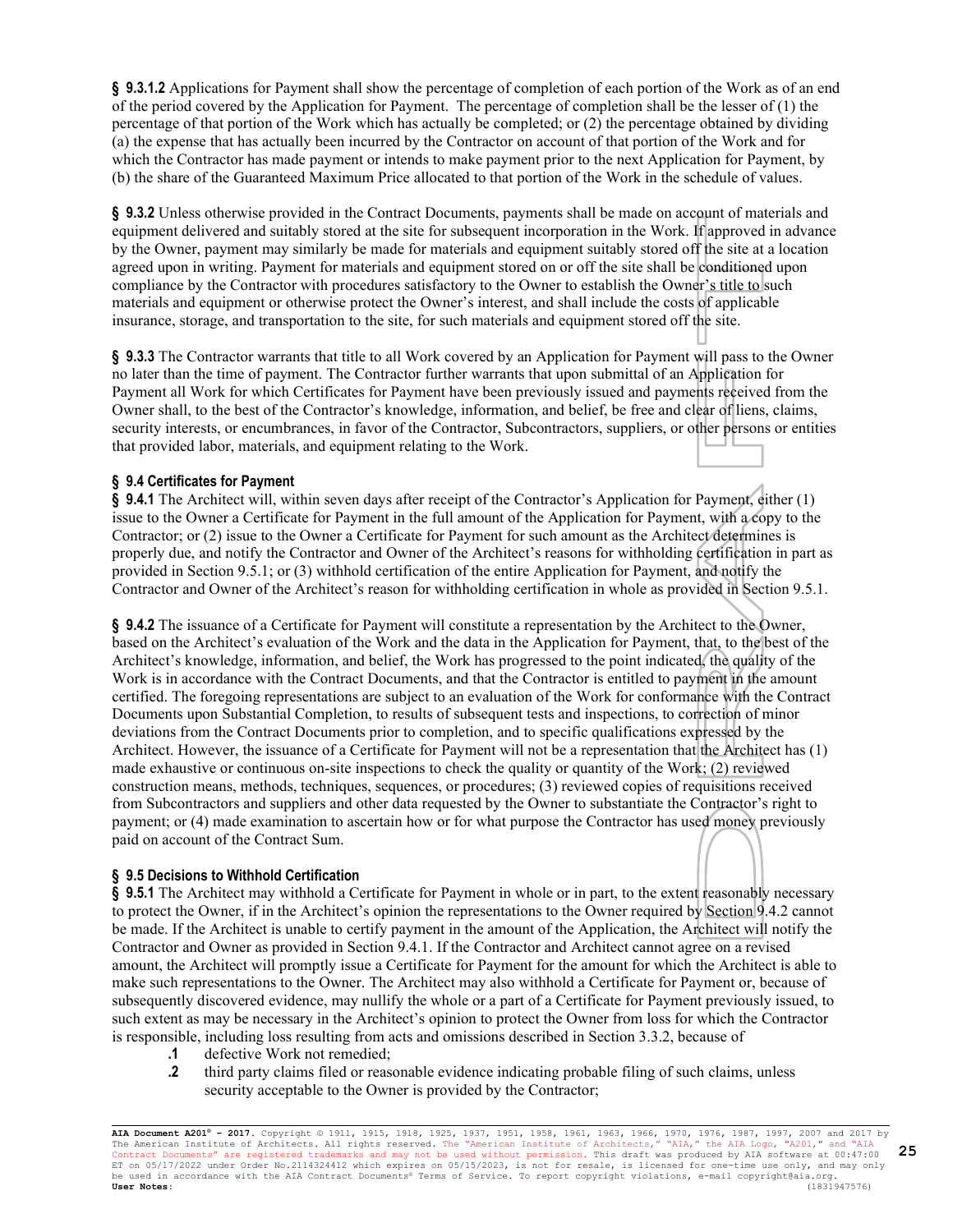- **.3** failure of the Contractor to make payments properly to Subcontractors or suppliers for labor, materials or equipment;
- **.4** reasonable evidence that the Work cannot be completed for the unpaid balance of the Contract Sum;
- **.5** damage to the Owner or a Separate Contractor;
- **.6** reasonable evidence that the Work will not be completed within the Contract Time, and that the unpaid balance would not be adequate to cover actual or liquidated damages for the anticipated delay; or
- **.7** repeated failure to carry out the Work in accordance with the Contract Documents.

**§ 9.5.2** When either party disputes the Architect's decision regarding a Certificate for Payment under Section 9.5.1, in whole or in part, that party may submit a Claim in accordance with Article 15.

**§ 9.5.3** When the reasons for withholding certification are removed, certification will be made for amounts previously withheld.

**§ 9.5.4** If the Architect withholds certification for payment under Section 9.5.1.3, the Owner may, at its sole option, issue joint checks to the Contractor and to any Subcontractor or supplier to whom the Contractor failed to make payment for Work properly performed or material or equipment suitably delivered. If the Owner makes payments by joint check, the Owner shall notify the Architect and the Contractor shall reflect such payment on its next Application for Payment.

#### **§ 9.6 Progress Payments**

**§ 9.6.1** After the Architect has issued a Certificate for Payment, the Owner shall make payment in the manner and within the time provided in the Contract Documents, and shall so notify the Architect.

**§ 9.6.2** The Contractor shall pay each Subcontractor, no later than seven days after receipt of payment from the Owner, the amount to which the Subcontractor is entitled, reflecting percentages actually retained from payments to the Contractor on account of the Subcontractor's portion of the Work. The Contractor shall, by appropriate agreement with each Subcontractor, require each Subcontractor to make payments to Sub-subcontractors in a similar manner.

**§ 9.6.3** The Architect will, on request, furnish to a Subcontractor, if practicable, information regarding percentages of completion or amounts applied for by the Contractor and action taken thereon by the Architect and Owner on account of portions of the Work done by such Subcontractor.

**§ 9.6.4** The Owner has the right to request written evidence from the Contractor that the Contractor has properly paid Subcontractors and suppliers amounts paid by the Owner to the Contractor for subcontracted Work. If the Contractor fails to furnish such evidence within seven days, the Owner shall have the right to contact Subcontractors and suppliers to ascertain whether they have been properly paid. Neither the Owner nor Architect shall have an obligation to pay, or to see to the payment of money to, a Subcontractor or supplier, except as may otherwise be required by law.

**§ 9.6.5** The Contractor's payments to suppliers shall be treated in a manner similar to that provided in Sections 9.6.2, 9.6.3 and 9.6.4.

**§ 9.6.6** A Certificate for Payment, a progress payment, or partial or entire use or occupancy of the Project by the Owner shall not constitute acceptance of Work not in accordance with the Contract Documents.

**§ 9.6.7** Unless the Contractor provides the Owner with a payment bond in the full penal sum of the Contract Sum, payments received by the Contractor for Work properly performed by Subcontractors or provided by suppliers shall be held by the Contractor for those Subcontractors or suppliers who performed Work or furnished materials, or both, under contract with the Contractor for which payment was made by the Owner. Nothing contained herein shall require money to be placed in a separate account and not commingled with money of the Contractor, create any fiduciary liability or tort liability on the part of the Contractor for breach of trust, or entitle any person or entity to an award of punitive damages against the Contractor for breach of the requirements of this provision.

**§ 9.6.8** Provided the Owner has fulfilled its payment obligations under the Contract Documents, the Contractor shall defend and indemnify the Owner from all loss, liability, damage or expense, including reasonable attorney's fees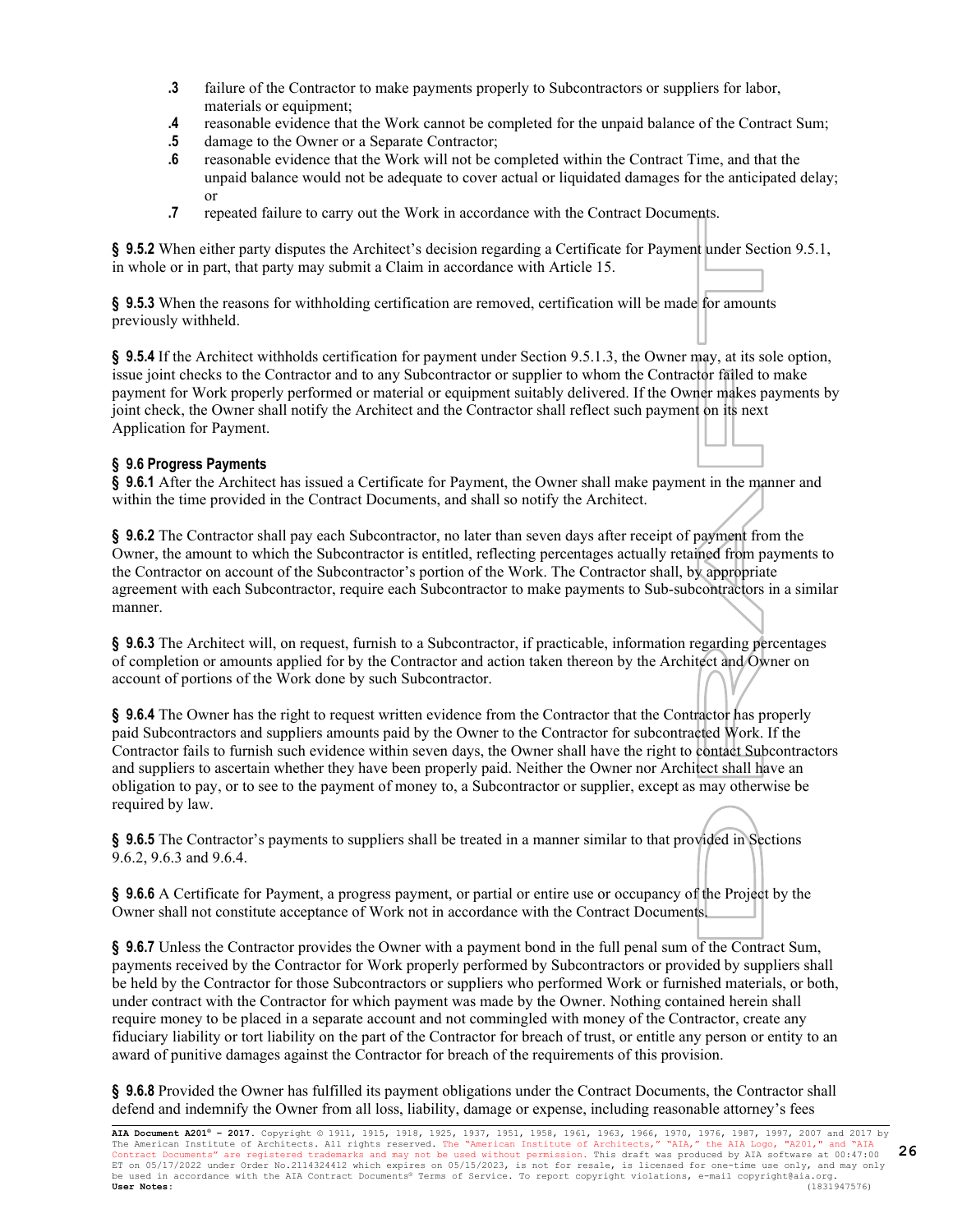and litigation expenses, arising out of any lien claim or other claim for payment by any Subcontractor or supplier of any tier. Upon receipt of notice of a lien claim or other claim for payment, the Owner shall notify the Contractor. If approved by the applicable court, when required, the Contractor may substitute a surety bond for the property against which the lien or other claim for payment has been asserted.

#### **§ 9.7 Failure of Payment**

If the Architect does not issue a Certificate for Payment, through no fault of the Contractor, within seven days after receipt of the Contractor's Application for Payment, or if the Owner does not pay the Contractor within seven days after the date established in the Contract Documents, the amount certified by the Architect or awarded by binding dispute resolution, then the Contractor may, upon seven additional days' notice to the Owner and Architect, stop the Work until payment of the amount owing has been received. The Contract Time shall be extended appropriately and the Contract Sum shall be increased by the amount of the Contractor's reasonable costs of shutdown, delay and startup, plus interest as provided for in the Contract Documents.

#### **§ 9.8 Substantial Completion**

**§ 9.8.1** Substantial Completion is the stage in the progress of the Work when the Work or designated portion thereof is sufficiently complete in accordance with the Contract Documents so that the Owner can occupy or utilize the Work for its intended use.

**§ 9.8.2** When the Contractor considers that the Work, or a portion thereof which the Owner agrees to accept separately, is substantially complete, the Contractor shall prepare and submit to the Architect a comprehensive list of items to be completed or corrected prior to final payment. Failure to include an item on such list does not alter the responsibility of the Contractor to complete all Work in accordance with the Contract Documents.

**§ 9.8.3** Upon receipt of the Contractor's list, the Architect will make an inspection to determine whether the Work or designated portion thereof is substantially complete. If the Architect's inspection discloses any item, whether or not included on the Contractor's list, which is not sufficiently complete in accordance with the Contract Documents so that the Owner can occupy or utilize the Work or designated portion thereof for its intended use, the Contractor shall, before issuance of the Certificate of Substantial Completion, complete or correct such item upon notification by the Architect. In such case, the Contractor shall then submit a request for another inspection by the Architect to determine Substantial Completion.

**§ 9.8.4** When the Work or designated portion thereof is substantially complete, the Architect will prepare a Certificate of Substantial Completion that shall establish the date of Substantial Completion; establish responsibilities of the Owner and Contractor for security, maintenance, heat, utilities, damage to the Work and insurance; and fix the time within which the Contractor shall finish all items on the list accompanying the Certificate. Warranties required by the Contract Documents shall commence on the date of Substantial Completion of the Work or designated portion thereof unless otherwise provided in the Certificate of Substantial Completion. If the date of Substantial Completion is extended through no fault of the Contractor, the date of Substantial Completion is deemed to be the Date Substantial Completion would have otherwise been achieved.

**§ 9.8.5** The Certificate of Substantial Completion shall be submitted to the Owner and Contractor for their written acceptance of responsibilities assigned to them in the Certificate. Upon such acceptance, and consent of surety if any, the Owner shall make payment of retainage applying to the Work or designated portion thereof. Such payment shall be adjusted for Work that is incomplete or not in accordance with the requirements of the Contract Documents.

#### **§ 9.9 Partial Occupancy or Use**

**§ 9.9.1** The Owner may occupy or use any completed or partially completed portion of the Work at any stage when such portion is designated by separate agreement with the Contractor, provided such occupancy or use is consented to by the insurer and authorized by public authorities having jurisdiction over the Project. Such partial occupancy or use may commence whether or not the portion is substantially complete, provided the Owner and Contractor have accepted in writing the responsibilities assigned to each of them for payments, retainage, if any, security, maintenance, heat, utilities, damage to the Work and insurance, and have agreed in writing concerning the period for correction of the Work and commencement of warranties required by the Contract Documents. When the Contractor considers a portion substantially complete, the Contractor shall prepare and submit a list to the Architect as provided under Section 9.8.2. Consent of the Contractor to partial occupancy or use shall not be unreasonably withheld. The stage of the progress of the Work shall be determined by written agreement between the Owner and Contractor or, if no agreement is reached, by decision of the Architect.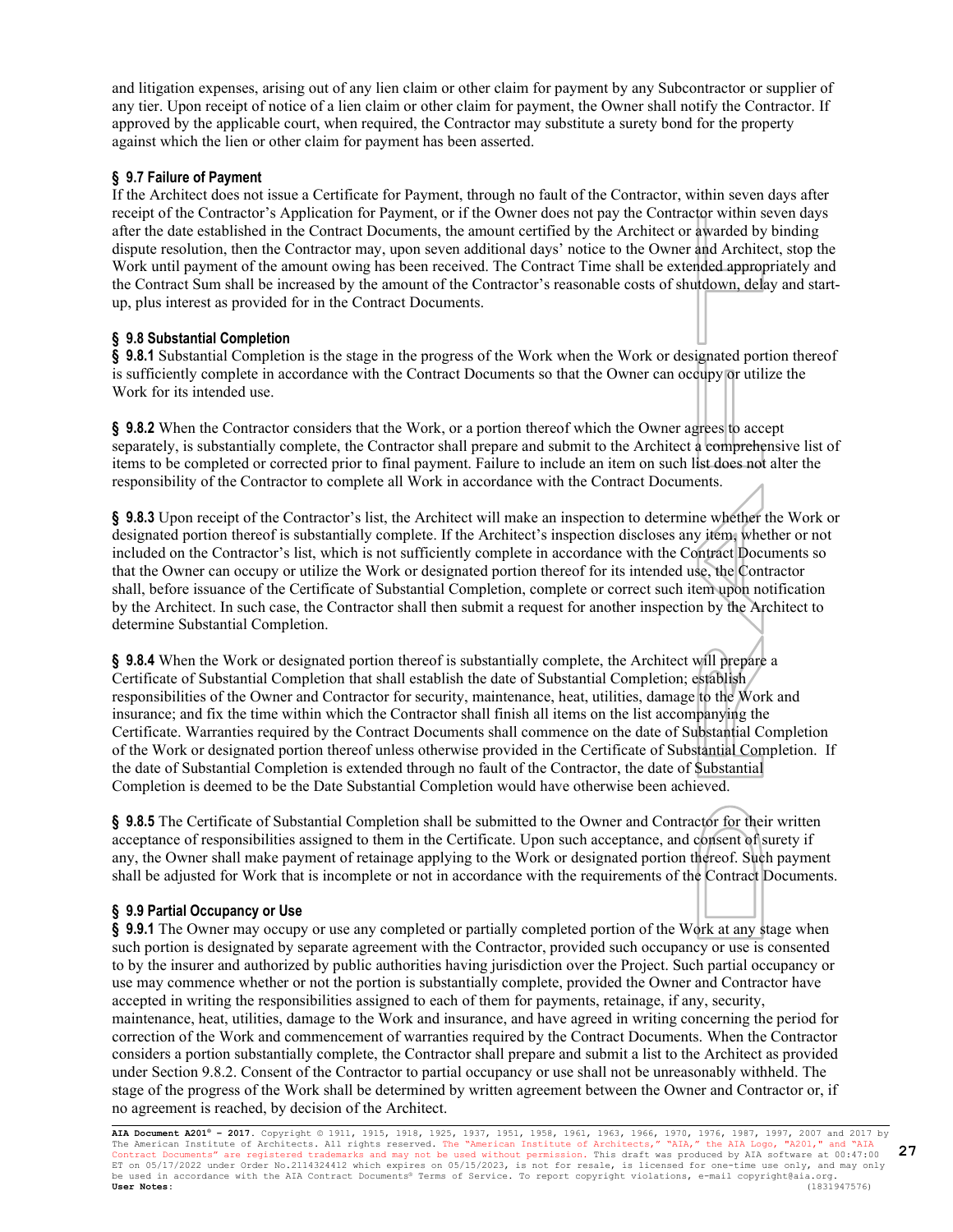**§ 9.9.2** Immediately prior to such partial occupancy or use, the Owner, Contractor, and Architect shall jointly inspect the area to be occupied or portion of the Work to be used in order to determine and record the condition of the Work.

**§ 9.9.3** Unless otherwise agreed upon, partial occupancy or use of a portion or portions of the Work shall not constitute acceptance of Work not complying with the requirements of the Contract Documents.

#### **§ 9.10 Final Completion and Final Payment**

**§ 9.10.1** Upon receipt of the Contractor's notice that the Work is ready for final inspection and acceptance and upon receipt of a final Application for Payment, the Architect will promptly make such inspection. When the Architect finds the Work acceptable under the Contract Documents and the Contract fully performed, the Architect will promptly issue a final Certificate for Payment stating that to the best of the Architect's knowledge, information and belief, and on the basis of the Architect's on-site visits and inspections, the Work has been completed in accordance with the Contract Documents and that the entire balance found to be due the Contractor and noted in the final Certificate is due and payable. The Architect's final Certificate for Payment will constitute a further representation that conditions listed in Section 9.10.2 as precedent to the Contractor's being entitled to final payment have been fulfilled.

**§ 9.10.2** Neither final payment nor any remaining retained percentage shall become due until the Contractor submits to the Architect (1) an affidavit that payrolls, bills for materials and equipment, and other indebtedness connected with the Work for which the Owner or the Owner's property might be responsible or encumbered (less amounts withheld by Owner) have been paid or otherwise satisfied, (2) a certificate evidencing that insurance required by the Contract Documents to remain in force after final payment is currently in effect, (3) a written statement that the Contractor knows of no reason that the insurance will not be renewable to cover the period required by the Contract Documents, (4) consent of surety, if any, to final payment, (5) documentation of any special warranties, such as manufacturers' warranties or specific Subcontractor warranties, and (6) if required by the Owner, other data establishing payment or satisfaction of obligations, such as receipts and releases and waivers of liens, claims, security interests, or encumbrances arising out of the Contract, to the extent and in such form as may be designated by the Owner. If a Subcontractor refuses to furnish a release or waiver required by the Owner, the Contractor may furnish a bond satisfactory to the Owner to indemnify the Owner against such lien, claim, security interest, or encumbrance or Final Payment shall be exchanged for such release or waiver. If a lien, claim, security interest, or encumbrance remains unsatisfied after payments are made, the Contractor shall refund to the Owner all money that the Owner may be compelled to pay in discharging the lien, claim, security interest, or encumbrance, including all costs and reasonable attorneys' fees.

**§ 9.10.3** If, after Substantial Completion of the Work, final completion thereof is materially delayed through no fault of the Contractor or by issuance of Change Orders affecting final completion, and the Architect so confirms, the Owner shall, upon application by the Contractor and certification by the Architect, and without terminating the Contract, make payment of the balance due for that portion of the Work fully completed, corrected, and accepted. If the remaining balance for Work not fully completed or corrected is less than retainage stipulated in the Contract Documents, and if bonds have been furnished, the written consent of the surety to payment of the balance due for that portion of the Work fully completed and accepted shall be submitted by the Contractor to the Architect prior to certification of such payment. Such payment shall be made under terms and conditions governing final payment, except that it shall not constitute a waiver of Claims.

**§ 9.10.4** The making of final payment shall constitute a waiver of Claims by the Owner except those arising from

- **.1** liens, Claims, security interests, or encumbrances arising out of the Contract and unsettled;
- **.2** failure of the Work to comply with the requirements of the Contract Documents;
- **.3** terms of special warranties required by the Contract Documents; or
- **.4** audits performed by the Owner, if permitted by the Contract Documents, after final payment.

**§ 9.10.5** Acceptance of final payment by the Contractor, a Subcontractor, or a supplier, shall constitute a waiver of claims by that payee except those previously made in writing and identified by that payee as unsettled at the time of final Application for Payment.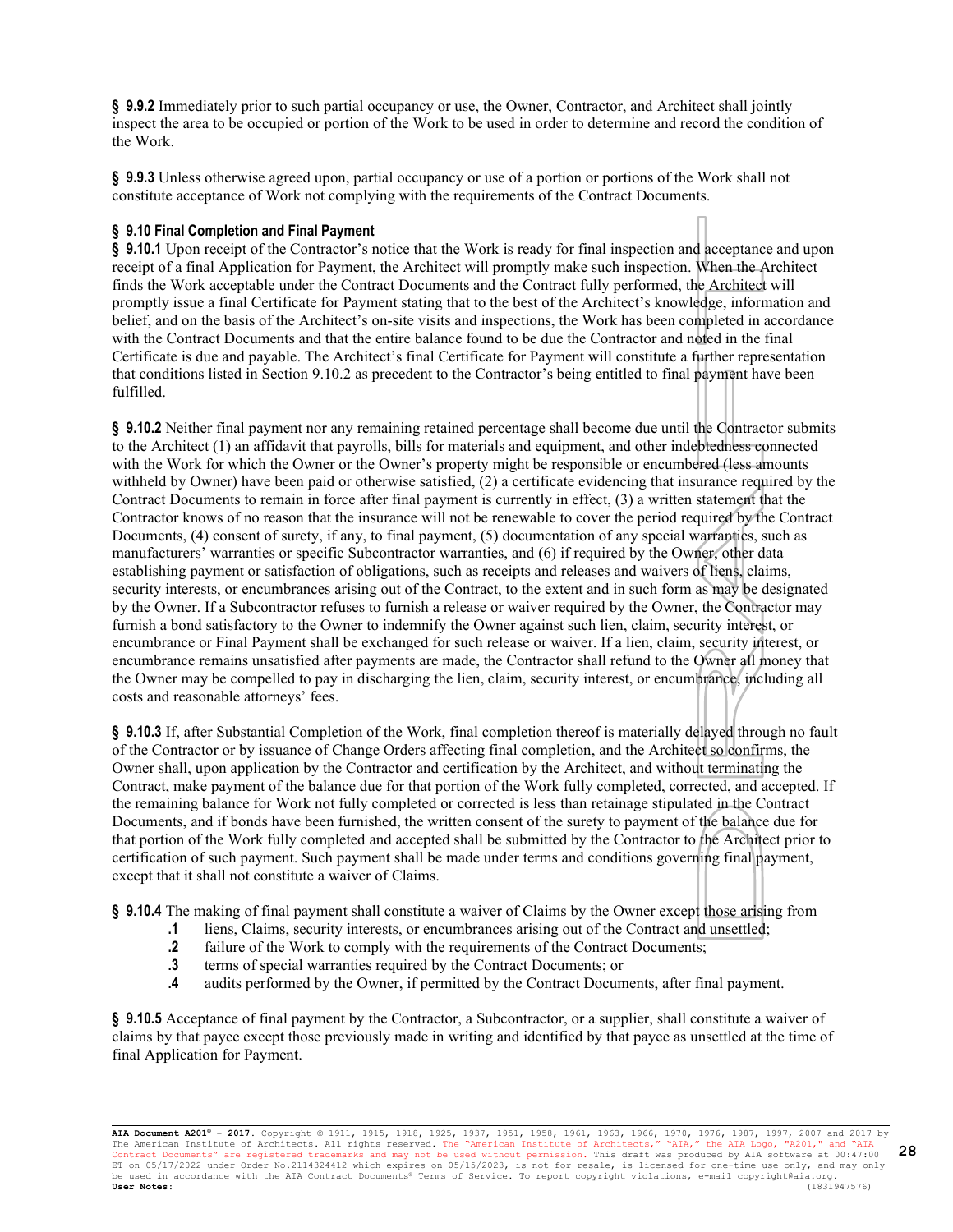## **ARTICLE 10 PROTECTION OF PERSONS AND PROPERTY**

#### **§ 10.1 Safety Precautions and Programs**

The Contractor shall be responsible for initiating, maintaining, and supervising all safety precautions and programs in connection with the performance of the Contract.

#### **§ 10.2 Safety of Persons and Property**

**§ 10.2.1** The Contractor shall take reasonable precautions for safety of, and shall provide reasonable protection to prevent damage, injury, or loss to

- **.1** employees on the Work and other persons who may be affected thereby;
- **.2** the Work and materials and equipment to be incorporated therein, whether in storage on or off the site, under care, custody, or control of the Contractor, a Subcontractor, or a Sub-subcontractor; and
- **.3** other property at the site or adjacent thereto, such as trees, shrubs, lawns, walks, pavements, roadways, structures, and utilities not designated for removal, relocation, or replacement in the course of construction.

**§ 10.2.2** The Contractor shall comply with, and give notices required by applicable laws, statutes, ordinances, codes, rules and regulations, and lawful orders of public authorities, bearing on safety of persons or property or their protection from damage, injury, or loss.

**§ 10.2.3** The Contractor shall implement, erect, and maintain, as required by existing conditions and performance of the Contract, reasonable safeguards for safety and protection, including posting danger signs and other warnings against hazards; promulgating safety regulations; and notifying the owners and users of adjacent sites and utilities of the safeguards.

**§ 10.2.4** When use or storage of explosives or other hazardous materials or equipment, or unusual methods are necessary for execution of the Work, the Contractor shall exercise utmost care and carry on such activities under supervision of properly qualified personnel.

**§ 10.2.5** The Contractor shall promptly remedy damage and loss (other than damage or loss insured under property insurance required by the Contract Documents) to property referred to in Sections 10.2.1.2 and 10.2.1.3 caused in whole or in part by the Contractor, a Subcontractor, a Sub-subcontractor, or anyone directly or indirectly employed by any of them, or by anyone for whose acts they may be liable and for which the Contractor is responsible under Sections 10.2.1.2 and 10.2.1.3. The Contractor may make a Claim for the cost to remedy the damage or loss to the extent such damage or loss is attributable to acts or omissions of the Owner or Architect or anyone directly or indirectly employed by either of them, or by anyone for whose acts either of them may be liable, and not attributable to the fault or negligence of the Contractor. The foregoing obligations of the Contractor are in addition to the Contractor's obligations under Section 3.18.

**§ 10.2.6** The Contractor shall designate a responsible member of the Contractor's organization at the site whose duty shall be the prevention of accidents. This person shall be the Contractor's superintendent unless otherwise designated by the Contractor in writing to the Owner and Architect.

**§ 10.2.7** The Contractor shall not permit any part of the construction or site to be loaded so as to cause damage or create an unsafe condition.

#### **§ 10.2.8 Injury or Damage to Person or Property**

If either party suffers injury or damage to person or property because of an act or omission of the other party, or of others for whose acts such party is legally responsible, notice of the injury or damage, whether or not insured, shall be given to the other party within a reasonable time not exceeding 21 days after discovery. The notice shall provide sufficient detail to enable the other party to investigate the matter.

#### **§ 10.3 Hazardous Materials and Substances**

**§ 10.3.1** The Contractor is responsible for compliance with any requirements included in the Contract Documents regarding hazardous materials or substances. If the Contractor encounters a hazardous material or substance not addressed in the Contract Documents and if reasonable precautions will be inadequate to prevent foreseeable bodily injury or death to persons resulting from a material or substance, including but not limited to asbestos or polychlorinated biphenyl (PCB), encountered on the site by the Contractor, the Contractor shall, upon recognizing the condition, immediately stop Work in the affected area and notify the Owner and Architect of the condition.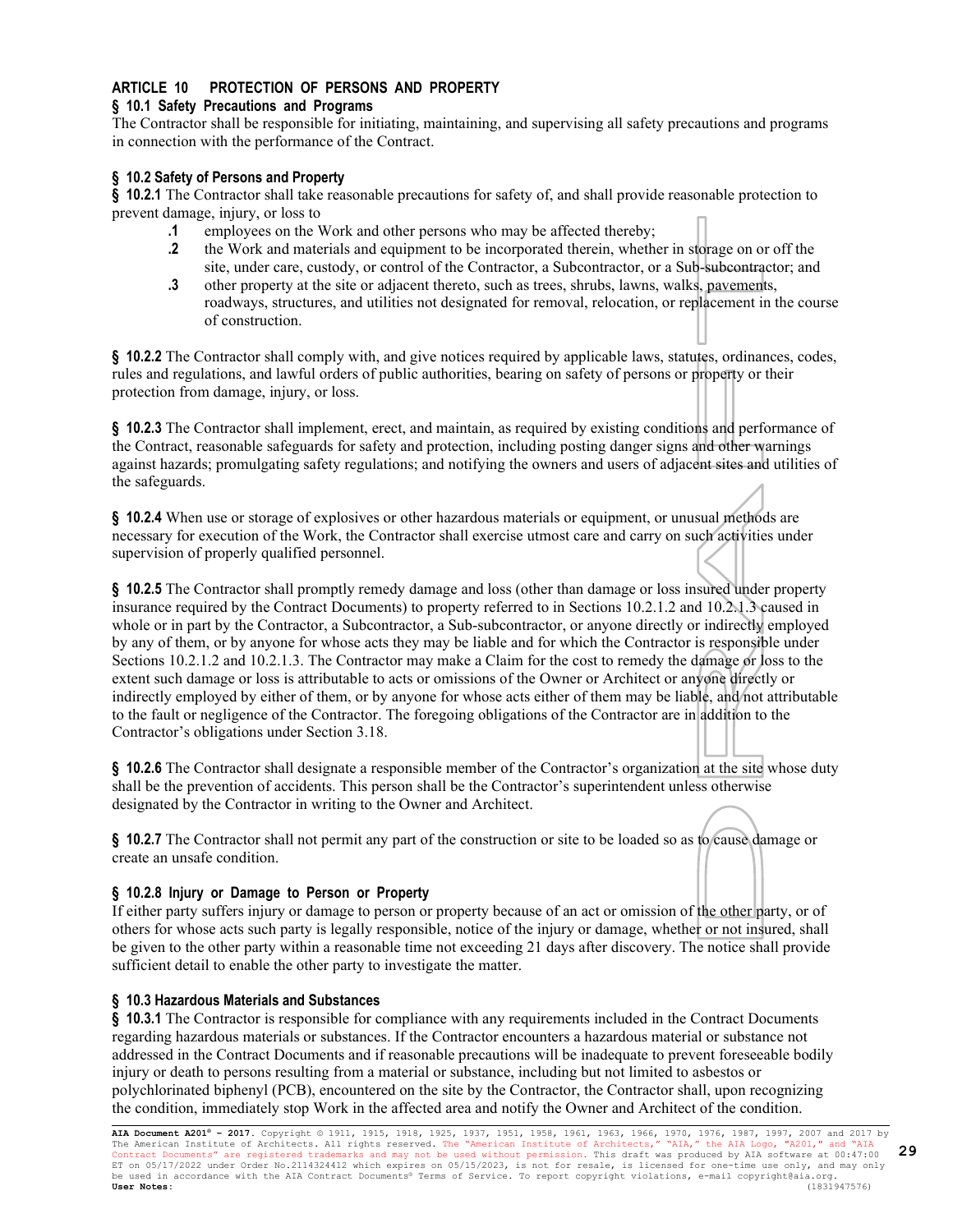**§ 10.3.2** Upon receipt of the Contractor's notice, the Owner shall obtain the services of a licensed laboratory to verify the presence or absence of the material or substance reported by the Contractor and, in the event such material or substance is found to be present, to cause it to be rendered harmless. Unless otherwise required by the Contract Documents, the Owner shall furnish in writing to the Contractor and Architect the names and qualifications of persons or entities who are to perform tests verifying the presence or absence of the material or substance or who are to perform the task of removal or safe containment of the material or substance. The Contractor and the Architect will promptly reply to the Owner in writing stating whether or not either has reasonable objection to the persons or entities proposed by the Owner. If either the Contractor or Architect has an objection to a person or entity proposed by the Owner, the Owner shall propose another to whom the Contractor and the Architect have no reasonable objection. When the material or substance has been rendered harmless, Work in the affected area shall resume upon written agreement of the Owner and Contractor. By Change Order, the Contract Time shall be extended appropriately and the Contract Sum shall be increased by the amount of the Contractor's reasonable additional costs of shutdown, delay, and start-up.

**§ 10.3.3** To the fullest extent permitted by law, the Owner shall indemnify and hold harmless the Contractor, Subcontractors, Architect, Architect's consultants, and agents and employees of any of them from and against claims, damages, losses, and expenses, including but not limited to attorneys' fees, arising out of or resulting from performance of the Work in the affected area if in fact the material or substance presents the risk of bodily injury or death as described in Section 10.3.1 and has not been rendered harmless, provided that such claim, damage, loss, or expense is attributable to bodily injury, sickness, disease or death, or to injury to or destruction of tangible property (other than the Work itself), except to the extent that such damage, loss, or expense is due to the fault or negligence of the party seeking indemnity.

**§ 10.3.4** The Owner shall not be responsible under this Section 10.3 for hazardous materials or substances the Contractor brings to the site unless such materials or substances are required by the Contract Documents. The Owner shall be responsible for hazardous materials or substances required by the Contract Documents, except to the extent of the Contractor's fault or negligence in the use and handling of such materials or substances.

**§ 10.3.5** The Contractor shall reimburse the Owner for the cost and expense the Owner incurs (1) for remediation of hazardous materials or substances the Contractor brings to the site and negligently handles, or (2) where the Contractor fails to perform its obligations under Section 10.3.1, except to the extent that the cost and expense are due to the Owner's fault or negligence.

**§ 10.3.6** If, without negligence on the part of the Contractor, the Contractor is held liable by a government agency for the cost of remediation of a hazardous material or substance solely by reason of performing Work as required by the Contract Documents, the Owner shall reimburse the Contractor for all cost and expense thereby incurred.

#### **§ 10.4 Emergencies**

In an emergency affecting safety of persons or property, the Contractor shall act, at the Contractor's discretion, to prevent threatened damage, injury, or loss. Additional compensation or extension of time claimed by the Contractor on account of an emergency shall be determined as provided in Article 15 and Article 7.

#### **ARTICLE 11 INSURANCE AND BONDS**

#### **§ 11.1 Contractor's Insurance and Bonds**

**§ 11.1.1** The Contractor shall purchase and maintain insurance of the types and limits of liability, containing the endorsements, and subject to the terms and conditions, as described in the Agreement or elsewhere in the Contract Documents. The Contractor shall purchase and maintain the required insurance from an insurance company or insurance companies lawfully authorized to issue insurance in the jurisdiction where the Project is located. The Owner and Architect shall be named as additional insureds under the commercial general liability policy and any umbrella policy or excess coverage of the Contractor and any of its usbcontractors that is maintained related to this Project.

**§ 11.1.2** The Contractor shall provide surety bonds of the types, for such penal sums, and subject to such terms and conditions as required by the Contract Documents. The Contractor shall purchase and maintain the required bonds from a company or companies lawfully authorized to issue surety bonds in the jurisdiction where the Project is located.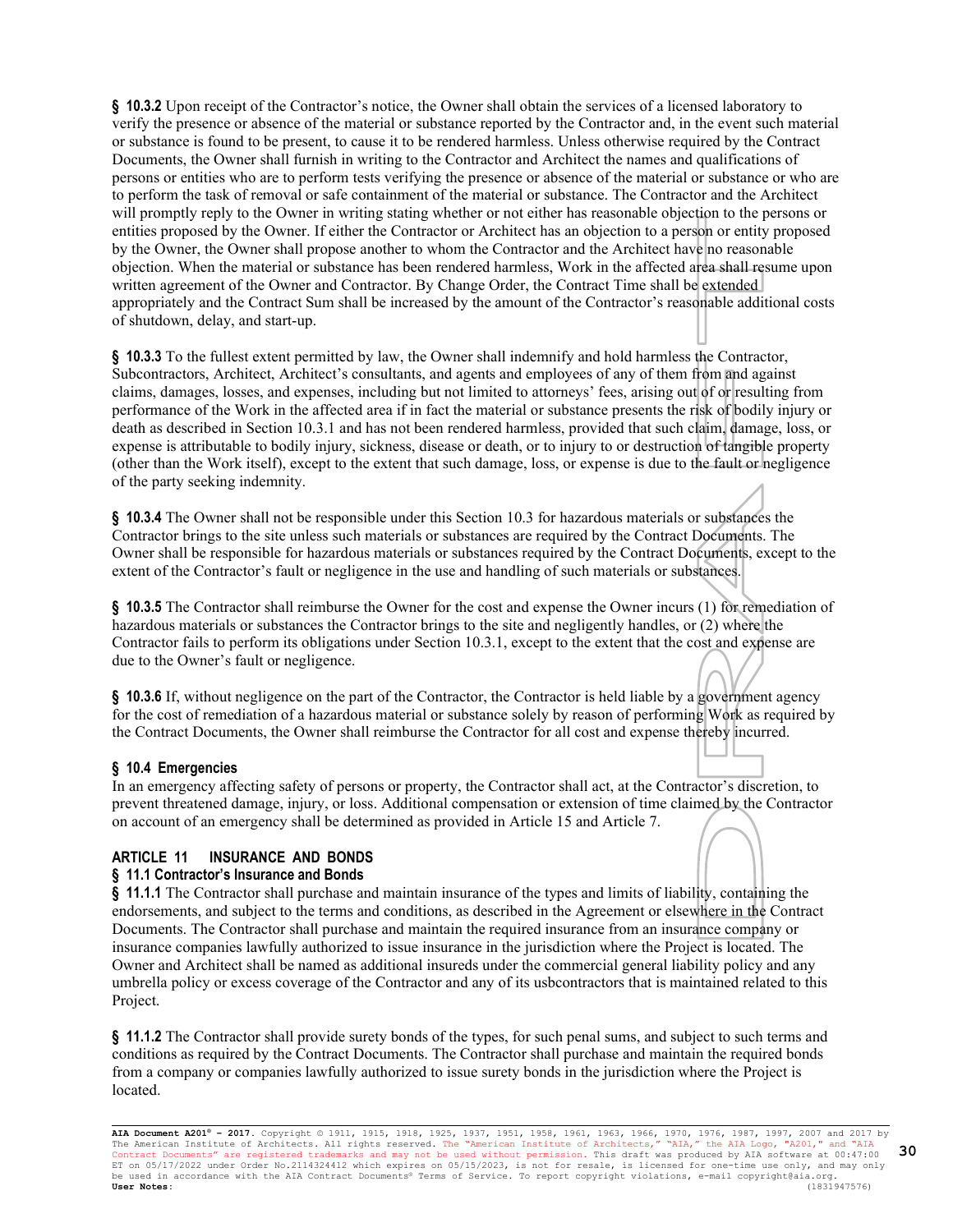**§ 11.1.3** Upon the request of any person or entity appearing to be a potential beneficiary of bonds covering payment of obligations arising under the Contract, the Contractor shall promptly furnish a copy of the bonds or shall authorize a copy to be furnished.

**§ 11.1.4 Notice of Cancellation or Expiration of Contractor's Required Insurance.** Within three (3) business days of the date the Contractor becomes aware of an impending or actual cancellation or expiration of any insurance required by the Contract Documents, the Contractor shall provide notice to the Owner of such impending or actual cancellation or expiration. Upon receipt of notice from the Contractor, the Owner shall, unless the lapse in coverage arises from an act or omission of the Owner, have the right to stop the Work until the lapse in coverage has been cured by the procurement of replacement coverage by the Contractor. The furnishing of notice by the Contractor shall not relieve the Contractor of any contractual obligation to provide any required coverage.

#### **§ 11.2 Owner's Insurance**

**§ 11.2.1** The Owner shall purchase and maintain insurance of the types and limits of liability, containing the endorsements, and subject to the terms and conditions, as described in the Agreement or elsewhere in the Contract Documents. The Owner shall purchase and maintain the required insurance from an insurance company or insurance companies lawfully authorized to issue insurance in the jurisdiction where the Project is located.

**§ 11.2.2 Failure to Purchase Required Property Insurance.** If the Owner fails to purchase and maintain the required property insurance, with all of the coverages and in the amounts described in the Agreement or elsewhere in the Contract Documents, the Owner shall inform the Contractor in writing prior to commencement of the Work. Upon receipt of notice from the Owner, the Contractor may delay commencement of the Work and may obtain insurance that will protect the interests of the Contractor, Subcontractors, and Sub-Subcontractors in the Work. When the failure to provide coverage has been cured or resolved, the Contract Sum and Contract Time shall be equitably adjusted. In the event the Owner fails to procure coverage, the Owner waives all rights against the Contractor, Subcontractors, and Sub-subcontractors to the extent the loss to the Owner would have been covered by the insurance to have been procured by the Owner. The cost of the insurance shall be charged to the Owner by a Change Order. If the Owner does not provide written notice, and the Contractor is damaged by the failure or neglect of the Owner to purchase or maintain the required insurance, the Owner shall reimburse the Contractor for all reasonable costs and damages attributable thereto.

**§ 11.2.3 Notice of Cancellation or Expiration of Owner's Required Property Insurance.** Within three (3) business days of the date the Owner becomes aware of an impending or actual cancellation or expiration of any property insurance required by the Contract Documents, the Owner shall provide notice to the Contractor of such impending or actual cancellation or expiration. Unless the lapse in coverage arises from an act or omission of the Contractor: (1) the Contractor, upon receipt of notice from the Owner, shall have the right to stop the Work until the lapse in coverage has been cured by the procurement of replacement coverage by either the Owner or the Contractor; (2) the Contract Time and Contract Sum shall be equitably adjusted; and (3) the Owner waives all rights against the Contractor, Subcontractors, and Sub-subcontractors to the extent any loss to the Owner would have been covered by the insurance had it not expired or been cancelled. If the Contractor purchases replacement coverage, the cost of the insurance shall be charged to the Owner by an appropriate Change Order. The furnishing of notice by the Owner shall not relieve the Owner of any contractual obligation to provide required insurance.

#### **§ 11.3 Waivers of Subrogation**

**§ 11.3.1** The Owner and Contractor waive all rights against (1) each other and any of their subcontractors, subsubcontractors, agents, and employees, each of the other; (2) the Architect and Architect's consultants; and (3) Separate Contractors, if any, and any of their subcontractors, sub-subcontractors, agents, and employees, for damages caused by fire, or other causes of loss, to the extent those losses are covered by property insurance required by the Agreement or other property insurance applicable to the Project, except such rights as they have to proceeds of such insurance. The Owner or Contractor, as appropriate, shall require similar written waivers in favor of the individuals and entities identified above from the Architect, Architect's consultants, Separate Contractors, subcontractors, and sub-subcontractors. The policies of insurance purchased and maintained by each person or entity agreeing to waive claims pursuant to this section 11.3.1 shall not prohibit this waiver of subrogation. This waiver of subrogation shall be effective as to a person or entity (1) even though that person or entity would otherwise have a duty of indemnification, contractual or otherwise, (2) even though that person or entity did not pay the insurance premium directly or indirectly, or (3) whether or not the person or entity had an insurable interest in the damaged property.

**AIA Document A201® – 2017.** Copyright © 1911, 1915, 1918, 1925, 1937, 1951, 1958, 1961, 1963, 1966, 1970, 1976, 1987, 1997, 2007 and 2017 by The American Institute of Architects. All rights reserved. The "American Institute of Architects," "AIA," the AIA Logo, "A201," and "AIA<br>Contract Documents" are registered trademarks and may not be used without permission. ET on 05/17/2022 under Order No.2114324412 which expires on 05/15/2023, is not for resale, is licensed for one-time use only, and may only be used in accordance with the AIA Contract Documents® Terms of Service. To report copyright violations, e-mail copyright@aia.org.<br>User Notes: **User Notes:** (1831947576) **31**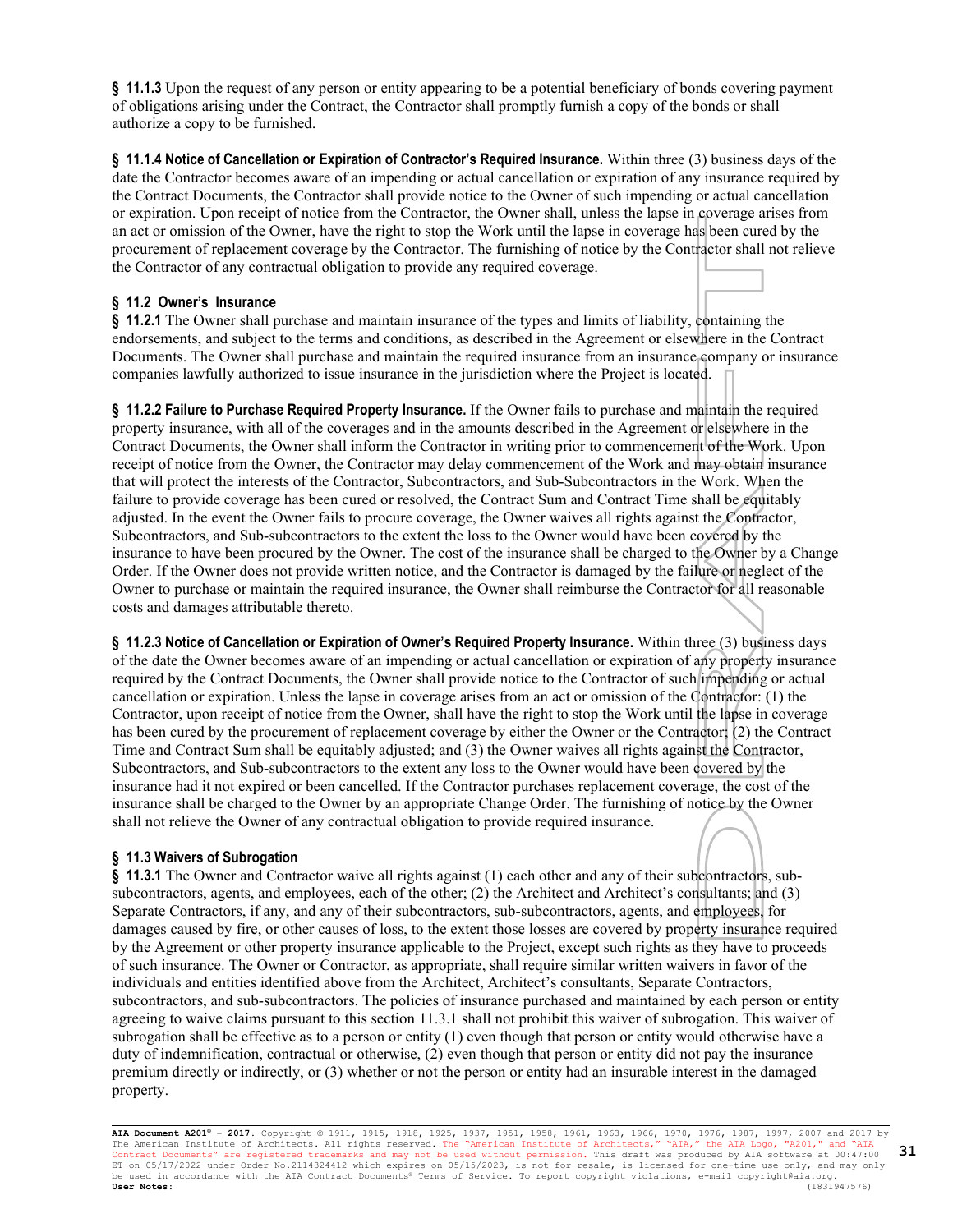**§ 11.3.2** If during the Project construction period the Owner insures properties, real or personal or both, at or adjacent to the site by property insurance under policies separate from those insuring the Project, or if after final payment property insurance is to be provided on the completed Project through a policy or policies other than those insuring the Project during the construction period, to the extent permissible by such policies, the Owner waives all rights in accordance with the terms of Section 11.3.1 for damages caused by fire or other causes of loss covered by this separate property insurance.

#### **§ 11.4 Loss of Use, Business Interruption, and Delay in Completion Insurance**

The Owner, at the Owner's option, may purchase and maintain insurance that will protect the Owner against loss of use of the Owner's property, or the inability to conduct normal operations, due to fire or other causes of loss. The Owner waives all rights of action against the Contractor and Architect for loss of use of the Owner's property, due to fire or other hazards however caused.

#### **§11.5 Adjustment and Settlement of Insured Loss**

**§ 11.5.1** A loss insured under the property insurance required by the Agreement shall be adjusted by the Owner as fiduciary and made payable to the Owner as fiduciary for the insureds, as their interests may appear, subject to requirements of any applicable mortgagee clause and of Section 11.5.2. The Owner shall pay the Architect and Contractor their just shares of insurance proceeds received by the Owner, and by appropriate agreements the Architect and Contractor shall make payments to their consultants and Subcontractors in similar manner.

**§ 11.5.2** Prior to settlement of an insured loss, the Owner shall notify the Contractor of the terms of the proposed settlement as well as the proposed allocation of the insurance proceeds. The Contractor shall have 14 days from receipt of notice to object to the proposed settlement or allocation of the proceeds. If the Contractor does not object, the Owner shall settle the loss and the Contractor shall be bound by the settlement and allocation. Upon receipt, the Owner shall deposit the insurance proceeds in a separate account and make the appropriate distributions. Thereafter, if no other agreement is made or the Owner does not terminate the Contract for convenience, the Owner and Contractor shall execute a Change Order for reconstruction of the damaged or destroyed Work in the amount allocated for that purpose. If the Contractor timely objects to either the terms of the proposed settlement or the allocation of the proceeds, the Owner may proceed to settle the insured loss, and any dispute between the Owner and Contractor arising out of the settlement or allocation of the proceeds shall be resolved pursuant to Article 15. Pending resolution of any dispute, the Owner may issue a Construction Change Directive for the reconstruction of the damaged or destroyed Work.

#### **ARTICLE 12 UNCOVERING AND CORRECTION OF WORK § 12.1 Uncovering of Work**

**§ 12.1.1** If a portion of the Work is covered contrary to the Architect's request or to requirements specifically expressed in the Contract Documents, it must, if requested in writing by the Architect, be uncovered for the Architect's examination and be replaced at the Contractor's expense without change in the Contract Time.

**§ 12.1.2** If a portion of the Work has been covered that the Architect has not specifically requested to examine prior to its being covered, the Architect may request to see such Work and it shall be uncovered by the Contractor. If such Work is in accordance with the Contract Documents, the Contractor shall be entitled to an equitable adjustment to the Contract Sum and Contract Time as may be appropriate. If such Work is not in accordance with the Contract Documents, the costs of uncovering the Work, and the cost of correction, shall be at the Contractor's expense.

#### **§ 12.2 Correction of Work**

#### **§ 12.2.1 Before Substantial Completion**

The Contractor shall promptly correct Work rejected by the Architect or failing to conform to the requirements of the Contract Documents, discovered before Substantial Completion and whether or not fabricated, installed or completed. Costs of correcting such rejected Work, including additional testing and inspections, the cost of uncovering and replacement, and compensation for the Architect's services and expenses made necessary thereby, shall be at the Contractor's expense.

#### **§ 12.2.2 After Substantial Completion**

**§ 12.2.2.1** In addition to the Contractor's obligations under Section 3.5, if, within one year after the date of Substantial Completion of the Work or designated portion thereof or after the date for commencement of warranties established under Section 9.9.1, or by terms of any applicable special warranty required by the Contract Documents, any of the Work is found to be not in accordance with the requirements of the Contract Documents, the Contractor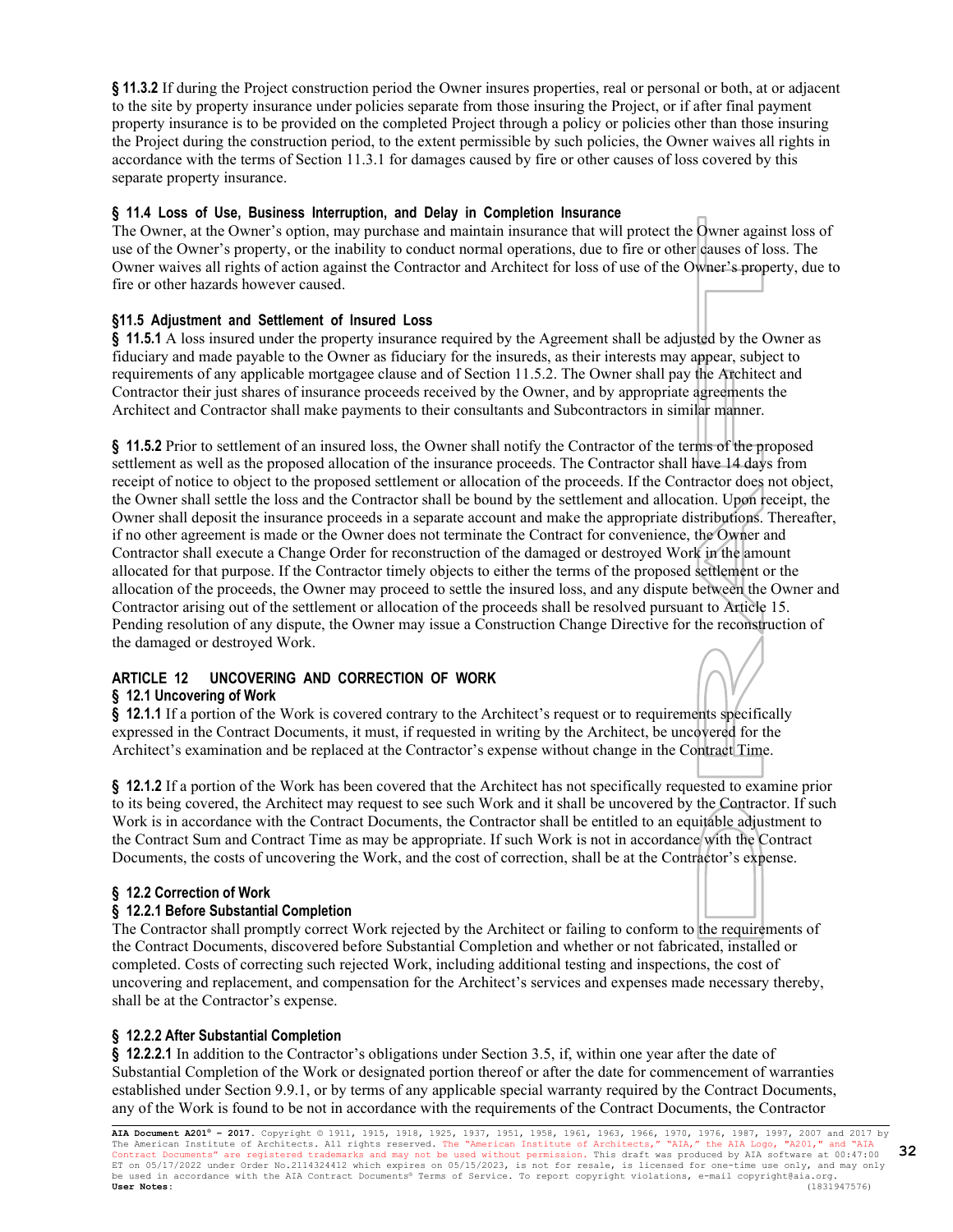shall correct it promptly after receipt of notice from the Owner to do so, unless the Owner has previously given the Contractor a written acceptance of such condition. The Owner shall give such notice promptly after discovery of the condition. During the one-year period for correction of Work, if the Owner fails to notify the Contractor and give the Contractor an opportunity to make the correction, the Owner waives the rights to require correction by the Contractor and to make a claim for breach of warranty. If the Contractor fails to correct nonconforming Work within a reasonable time during that period after receipt of notice from the Owner or Architect, the Owner may correct it in accordance with Section 2.5.

**§ 12.2.2.2** The one-year period for correction of Work shall be extended with respect to portions of Work first performed after Substantial Completion by the period of time between Substantial Completion and the actual completion of that portion of the Work.

**§ 12.2.2.3** The one-year period for correction of Work shall not be extended by corrective Work performed by the Contractor pursuant to this Section 12.2.

**§ 12.2.3** The Contractor shall remove from the site portions of the Work that are not in accordance with the requirements of the Contract Documents and are neither corrected by the Contractor nor accepted by the Owner.

**§ 12.2.4** The Contractor shall bear the cost of correcting destroyed or damaged construction of the Owner or Separate Contractors, whether completed or partially completed, caused by the Contractor's correction or removal of Work that is not in accordance with the requirements of the Contract Documents.

**§ 12.2.5** Nothing contained in this Section 12.2 shall be construed to establish a period of limitation with respect to other obligations the Contractor has under the Contract Documents. Establishment of the one-year period for correction of Work as described in Section 12.2.2 relates only to the specific obligation of the Contractor to correct the Work, and has no relationship to the time within which the obligation to comply with the Contract Documents may be sought to be enforced, nor to the time within which proceedings may be commenced to establish the Contractor's liability with respect to the Contractor's obligations other than specifically to correct the Work.

#### **§ 12.3 Acceptance of Nonconforming Work**

If the Owner prefers to accept Work that is not in accordance with the requirements of the Contract Documents, the Owner may do so instead of requiring its removal and correction, in which case the Contract Sum will be reduced as appropriate and equitable. Such adjustment shall be effected whether or not final payment has been made.

#### **ARTICLE 13 MISCELLANEOUS PROVISIONS**

#### **§ 13.1 Governing Law**

The Contract shall be governed by the law of the place where the Project is located, excluding that jurisdiction's choice of law rules. If the parties have selected arbitration as the method of binding dispute resolution, the Federal Arbitration Act shall govern Section 15.4.

#### **§ 13.2 Successors and Assigns**

**§ 13.2.1** The Owner and Contractor respectively bind themselves, their partners, successors, assigns, and legal representatives to covenants, agreements, and obligations contained in the Contract Documents. Except as provided in Section 13.2.2, neither party to the Contract shall assign the Contract as a whole without written consent of the other. If either party attempts to make an assignment without such consent, that party shall nevertheless remain legally responsible for all obligations under the Contract.

§ **13.2.2** The Owner may, without consent of the Contractor, assign the Contract to a lender providing construction financing for the Project, if the lender assumes the Owner's rights and obligations under the Contract Documents. The Contractor shall execute all consents reasonably required to facilitate the assignment.

#### **§ 13.3 Rights and Remedies**

**§ 13.3.1** Duties and obligations imposed by the Contract Documents and rights and remedies available thereunder shall be in addition to and not a limitation of duties, obligations, rights, and remedies otherwise imposed or available by law.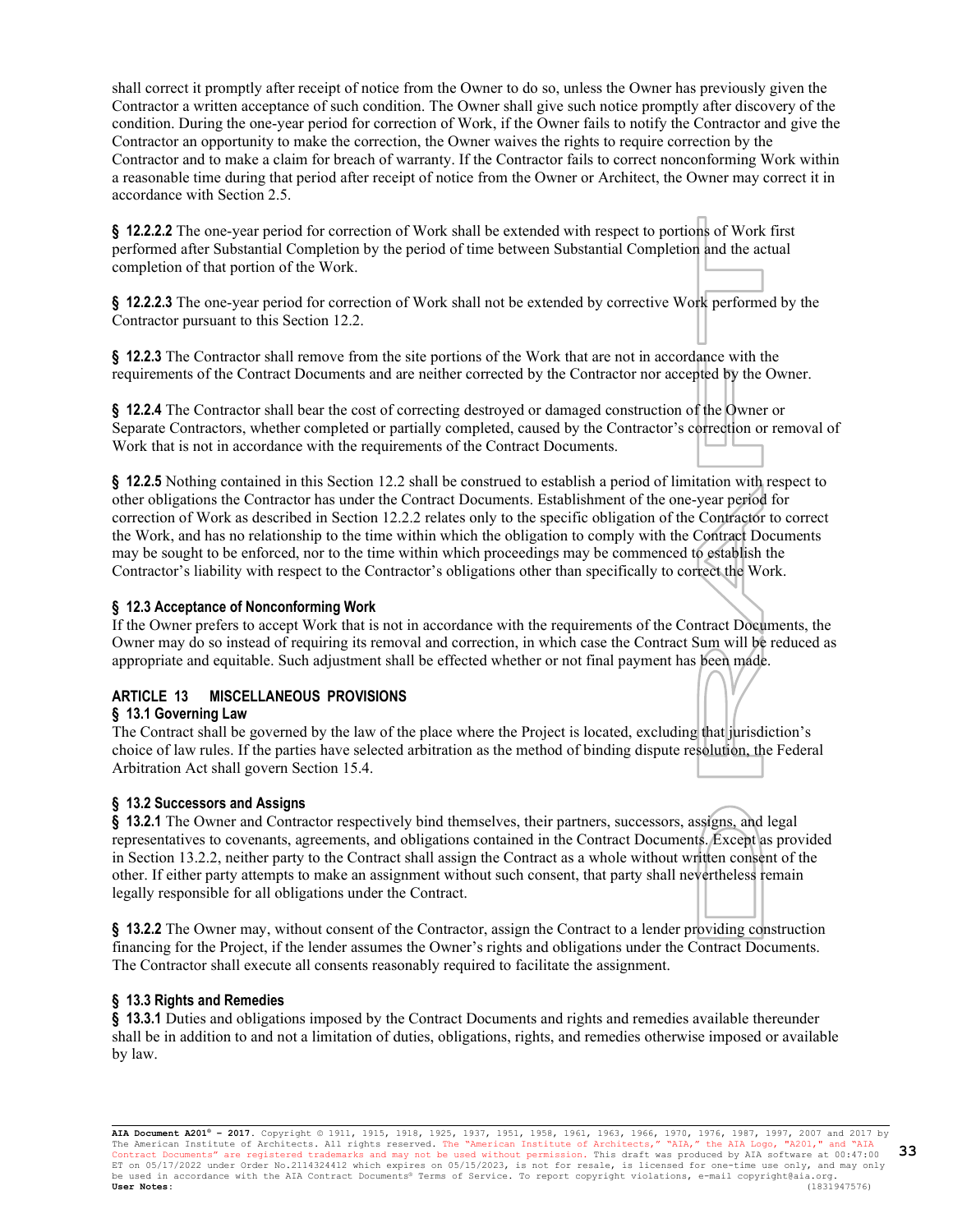**§ 13.3.2** No action or failure to act by the Owner, Architect, or Contractor shall constitute a waiver of a right or duty afforded them under the Contract, nor shall such action or failure to act constitute approval of or acquiescence in a breach thereunder, except as may be specifically agreed upon in writing.

#### **§ 13.4 Tests and Inspections**

**§ 13.4.1** Tests, inspections, and approvals of portions of the Work shall be made as required by the Contract Documents and by applicable laws, statutes, ordinances, codes, rules, and regulations or lawful orders of public authorities. Unless otherwise provided, the Contractor shall make arrangements for such tests, inspections, and approvals with an independent testing laboratory or entity acceptable to the Owner, or with the appropriate public authority, and shall bear all related costs of tests, inspections, and approvals. The Contractor shall give the Architect timely notice of when and where tests and inspections are to be made so that the Architect may be present for such procedures. The Owner shall bear costs of tests, inspections, or approvals that do not become requirements until after bids are received or negotiations concluded. The Owner shall directly arrange and pay for tests, inspections, or approvals where building codes or applicable laws or regulations so require.

**§ 13.4.2** If the Architect, Owner, or public authorities having jurisdiction determine that portions of the Work require additional testing, inspection, or approval not included under Section 13.4.1, the Architect will, upon written authorization from the Owner, instruct the Contractor to make arrangements for such additional testing, inspection, or approval, by an entity acceptable to the Owner, and the Contractor shall give timely notice to the Architect of when and where tests and inspections are to be made so that the Architect may be present for such procedures. Such costs, except as provided in Section 13.4.3, shall be at the Owner's expense.

**§ 13.4.3** If procedures for testing, inspection, or approval under Sections 13.4.1 and 13.4.2 reveal failure of the portions of the Work to comply with requirements established by the Contract Documents, all costs made necessary by such failure, including those of repeated procedures and compensation for the Architect's services and expenses, shall be at the Contractor's expense.

**§ 13.4.4** Required certificates of testing, inspection, or approval shall, unless otherwise required by the Contract Documents, be secured by the Contractor and promptly delivered to the Architect.

**§ 13.4.5** If the Architect is to observe tests, inspections, or approvals required by the Contract Documents, the Architect will do so promptly and, where practicable, at the normal place of testing.

**§ 13.4.6** Tests or inspections conducted pursuant to the Contract Documents shall be made promptly to avoid unreasonable delay in the Work.

#### **§ 13.5 Interest**

Payments due and unpaid under the Contract Documents shall bear interest from the date payment is due at the rate the parties agree upon in writing or, in the absence thereof, at the legal rate prevailing from time to time at the place where the Project is located.

# **ARTICLE 14 TERMINATION OR SUSPENSION OF THE CONTRACT**

### **§ 14.1 Termination by the Contractor**

**§ 14.1.1** The Contractor may terminate the Contract if the Work is stopped for a period of 30 consecutive days through no act or fault of the Contractor, a Subcontractor, a Sub-subcontractor, their agents or employees, or any other persons or entities performing portions of the Work, for any of the following reasons:

- **.1** Issuance of an order of a court or other public authority having jurisdiction that requires all Work to be stopped;
- **.2** An act of government, such as a declaration of national emergency, that requires all Work to be stopped;
- **.3** Because the Architect has not issued a Certificate for Payment and has not notified the Contractor of the reason for withholding certification as provided in Section 9.4.1, or because the Owner has not made payment on a Certificate for Payment within the time stated in the Contract Documents; or
- **.4** The Owner has failed to furnish to the Contractor reasonable evidence as required by Section 2.2.

**§ 14.1.2** The Contractor may terminate the Contract if, through no act or fault of the Contractor, a Subcontractor, a Sub-subcontractor, their agents or employees, or any other persons or entities performing portions of the Work, repeated suspensions, delays, or interruptions of the entire Work by the Owner as described in Section 14.3,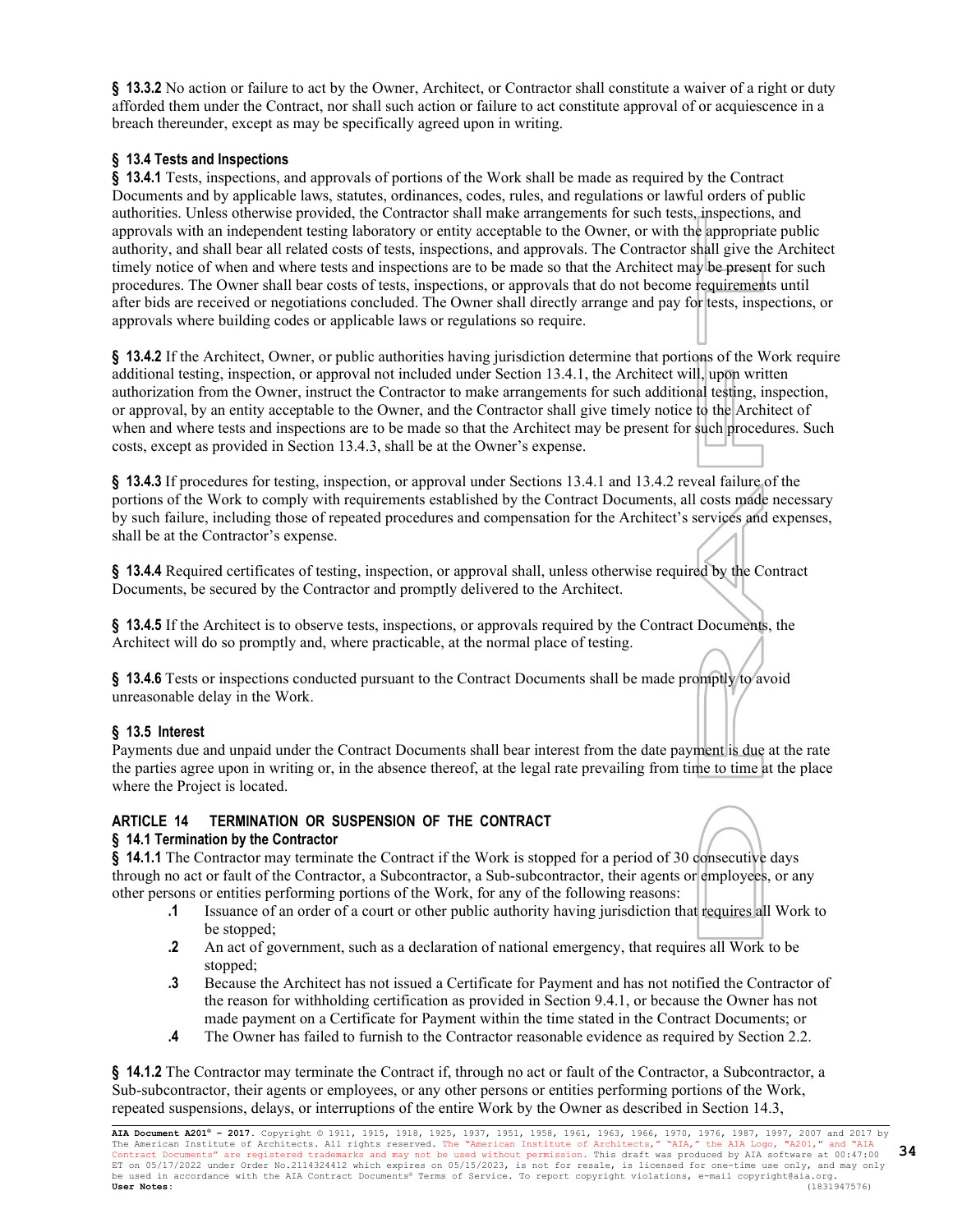constitute in the aggregate more than 100 percent of the total number of days scheduled for completion, or 120 days in any 365-day period, whichever is less.

**§ 14.1.3** If one of the reasons described in Section 14.1.1 or 14.1.2 exists, the Contractor may, upon seven days' notice to the Owner and Architect, terminate the Contract and recover from the Owner payment for Work executed, as well as reasonable overhead and profit on Work not executed, and costs incurred by reason of such termination.

**§ 14.1.4** If the Work is stopped for a period of 60 consecutive days through no act or fault of the Contractor, a Subcontractor, a Sub-subcontractor, or their agents or employees or any other persons or entities performing portions of the Work because the Owner has repeatedly failed to fulfill the Owner's obligations under the Contract Documents with respect to matters important to the progress of the Work, the Contractor may, upon seven additional days' notice to the Owner and the Architect, terminate the Contract and recover from the Owner as provided in Section 14.1.3.

#### **§ 14.2 Termination by the Owner for Cause**

**§ 14.2.1** The Owner may terminate the Contract if the Contractor

- **.1** repeatedly refuses or fails to supply enough properly skilled workers or proper materials;
- **.2** fails to make payment to Subcontractors or suppliers in accordance with the respective agreements between the Contractor and the Subcontractors or suppliers;
- **.3** repeatedly disregards applicable laws, statutes, ordinances, codes, rules and regulations, or lawful orders of a public authority; or
- **.4** otherwise is guilty of substantial breach of a provision of the Contract Documents.

**§ 14.2.2** When any of the reasons described in Section 14.2.1 exist, and upon certification by the Architect that sufficient cause exists to justify such action, the Owner may, without prejudice to any other rights or remedies of the Owner and after giving the Contractor and the Contractor's surety, if any, seven days' notice, terminate employment of the Contractor and may, subject to any prior rights of the surety:

- **.1** Exclude the Contractor from the site and take possession of all materials, equipment, tools, and construction equipment and machinery thereon owned by the Contractor;
- **.2** Accept assignment of subcontracts pursuant to Section 5.4; and
- **.3** Finish the Work by whatever reasonable method the Owner may deem expedient. Upon written request of the Contractor, the Owner shall furnish to the Contractor a detailed accounting of the costs incurred by the Owner in finishing the Work.

**§ 14.2.3** When the Owner terminates the Contract for one of the reasons stated in Section 14.2.1, the Contractor shall not be entitled to receive further payment until the Work is finished.

**§ 14.2.4** If the unpaid balance of the Contract Sum exceeds costs of finishing the Work, including compensation for the Architect's services and expenses made necessary thereby, and other damages incurred by the Owner and not expressly waived, such excess shall be paid to the Contractor. If such costs and damages exceed the unpaid balance, the Contractor shall pay the difference to the Owner. The amount to be paid to the Contractor or Owner, as the case may be, shall be certified by the Initial Decision Maker, upon application, and this obligation for payment shall survive termination of the Contract.

#### **§ 14.3 Suspension by the Owner for Convenience**

**§ 14.3.1** The Owner may, without cause, order the Contractor in writing to suspend, delay or interrupt the Work, in whole or in part for such period of time as the Owner may determine.

**§ 14.3.2** The Contract Sum and Contract Time shall be adjusted for increases in the cost and time caused by suspension, delay, or interruption under Section 14.3.1. Adjustment of the Contract Sum shall include profit. No adjustment shall be made to the extent

- **.1** that performance is, was, or would have been, so suspended, delayed, or interrupted, by another cause for which the Contractor is responsible; or
- **.2** that an equitable adjustment is made or denied under another provision of the Contract.

#### **§ 14.4 Termination by the Owner for Convenience**

**§ 14.4.1** The Owner may, at any time, terminate the Contract for the Owner's convenience and without cause.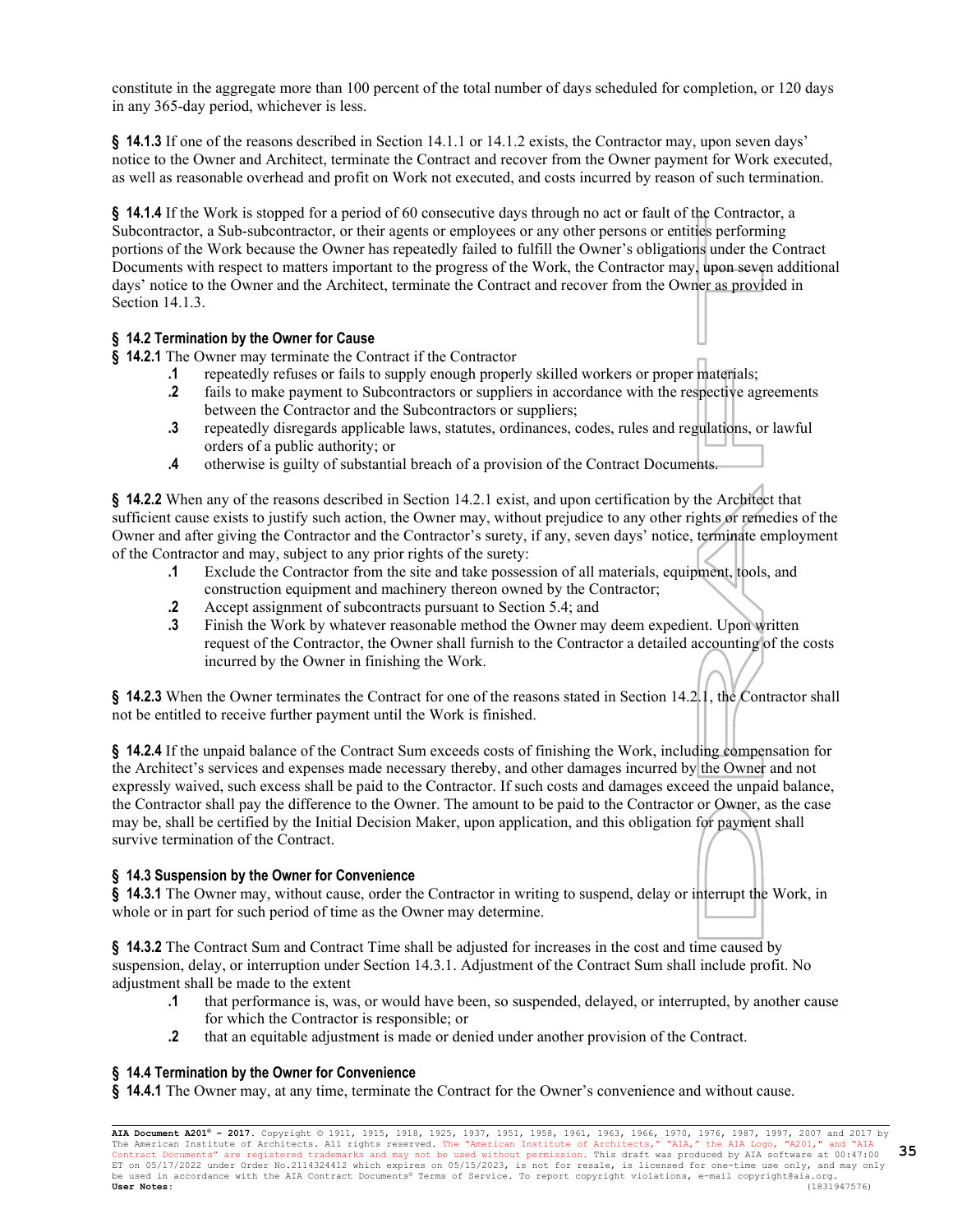**§ 14.4.2** Upon receipt of notice from the Owner of such termination for the Owner's convenience, the Contractor shall

- **.1** cease operations as directed by the Owner in the notice;
- **.2** take actions necessary, or that the Owner may direct, for the protection and preservation of the Work; and
- **.3** except for Work directed to be performed prior to the effective date of termination stated in the notice, terminate all existing subcontracts and purchase orders and enter into no further subcontracts and purchase orders.

**§ 14.4.3** In case of such termination for the Owner's convenience, the Owner shall pay the Contractor for Work properly executed; costs incurred by reason of the termination, including costs attributable to termination of Subcontracts; and the termination fee, if any, set forth in the Agreement.

#### **ARTICLE 15 CLAIMS AND DISPUTES**

#### **§ 15.1 Claims**

#### **§ 15.1.1 Definition**

A Claim is a demand or assertion by one of the parties seeking, as a matter of right, payment of money, a change in the Contract Time, or other relief with respect to the terms of the Contract. The term "Claim" also includes other disputes and matters in question between the Owner and Contractor arising out of or relating to the Contract. The responsibility to substantiate Claims shall rest with the party making the Claim. This Section 15.1.1 does not require the Owner to file a Claim in order to impose liquidated damages in accordance with the Contract Documents.

#### **§ 15.1.2 Time Limits on Claims**

The Owner and Contractor shall commence all Claims and causes of action against the other and arising out of or related to the Contract, whether in contract, tort, breach of warranty or otherwise, in accordance with the requirements of the binding dispute resolution method selected in the Agreement and within the period specified by applicable law, but in any case not more than 10 years after the date of Substantial Completion of the Work. The Owner and Contractor waive all Claims and causes of action not commenced in accordance with this Section 15.1.2.

#### **§ 15.1.3 Notice of Claims**

**§ 15.1.3.1** Claims by either the Owner or Contractor, where the condition giving rise to the Claim is first discovered prior to expiration of the period for correction of the Work set forth in Section 12.2.2, shall be initiated by notice to the other party and to the Initial Decision Maker with a copy sent to the Architect, if the Architect is not serving as the Initial Decision Maker. Claims by either party under this Section 15.1.3.1 shall be initiated within 21 days after occurrence of the event giving rise to such Claim or within 21 days after the claimant first recognizes the condition giving rise to the Claim, whichever is later.

**§ 15.1.3.2** Claims by either the Owner or Contractor, where the condition giving rise to the Claim is first discovered after expiration of the period for correction of the Work set forth in Section 12.2.2, shall be initiated by notice to the other party. In such event, no decision by the Initial Decision Maker is required.

#### **§ 15.1.4 Continuing Contract Performance**

**§ 15.1.4.1** Pending final resolution of a Claim, except as otherwise agreed in writing or as provided in Section 9.7 and Article 14, the Contractor shall proceed diligently with performance of the Contract and the Owner shall continue to make payments in accordance with the Contract Documents.

**§ 15.1.4.2** The Contract Sum and Contract Time shall be adjusted in accordance with the Initial Decision Maker's decision, subject to the right of either party to proceed in accordance with this Article 15. The Architect will issue Certificates for Payment in accordance with the decision of the Initial Decision Maker.

#### **§ 15.1.5 Claims for Additional Cost**

If the Contractor wishes to make a Claim for an increase in the Contract Sum, notice as provided in Section 15.1.3 shall be given before proceeding to execute the portion of the Work that is the subject of the Claim. Prior notice is not required for Claims relating to an emergency endangering life or property arising under Section 10.4.

**AIA Document A201® – 2017.** Copyright © 1911, 1915, 1918, 1925, 1937, 1951, 1958, 1961, 1963, 1966, 1970, 1976, 1987, 1997, 2007 and 2017 by The American Institute of Architects. All rights reserved. The "American Institute of Architects," "AIA," the AIA Logo, "A201," and "AIA<br>Contract Documents" are registered trademarks and may not be used without permission. ET on 05/17/2022 under Order No.2114324412 which expires on 05/15/2023, is not for resale, is licensed for one-time use only, and may only<br>be used in accordance with the AIA Contract Documents® Terms of Service. To report **User Notes:** (1831947576) **36**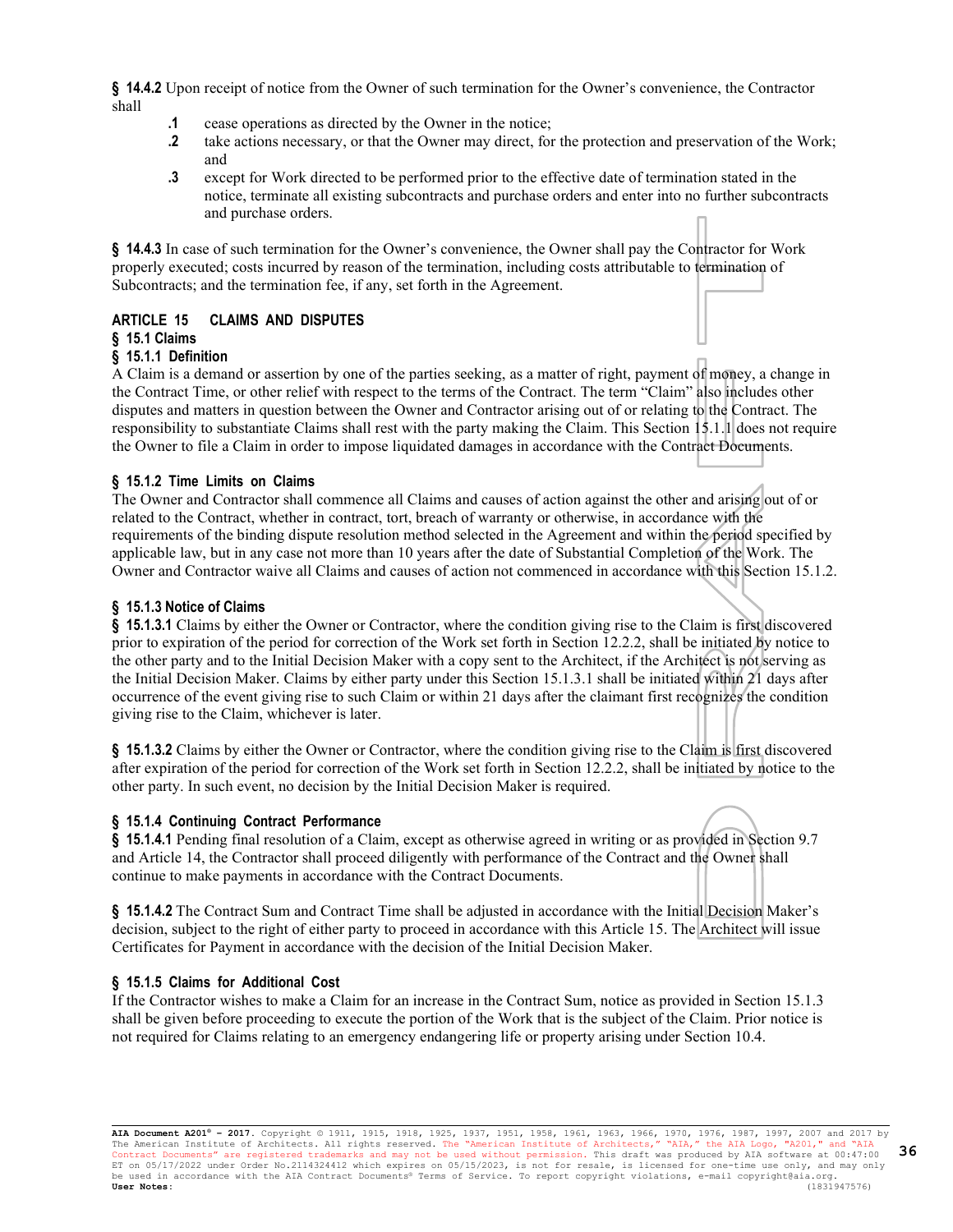#### **§ 15.1.6 Claims for Additional Time**

**§ 15.1.6.1** If the Contractor wishes to make a Claim for an increase in the Contract Time, notice as provided in Section 15.1.3 shall be given. The Contractor's Claim shall include an estimate of cost and of probable effect of delay on progress of the Work. In the case of a continuing delay, only one Claim is necessary.

**§ 15.1.6.2** If adverse weather conditions are the basis for a Claim for additional time, such Claim shall be documented by data substantiating that weather conditions were abnormal for the period of time, could not have been reasonably anticipated, and had an adverse effect on the scheduled construction.

#### **§ 15.1.7 Waiver of Claims for Consequential Damages**

The Contractor and Owner waive Claims against each other for consequential damages arising out of or relating to this Contract. This mutual waiver includes

- **.1** damages incurred by the Owner for rental expenses, for losses of use, income, profit, financing, business and reputation, and for loss of management or employee productivity or of the services of such persons; and
- **.2** damages incurred by the Contractor for principal office expenses including the compensation of personnel stationed there, for losses of financing, business and reputation, and for loss of profit, except anticipated profit arising directly from the Work.

This mutual waiver is applicable, without limitation, to all consequential damages due to either party's termination in accordance with Article 14. Nothing contained in this Section 15.1.7 shall be deemed to preclude assessment of liquidated damages, when applicable, in accordance with the requirements of the Contract Documents.

#### **§ 15.2 Initial Decision**

**§ 15.2.1** Claims, excluding those where the condition giving rise to the Claim is first discovered after expiration of the period for correction of the Work set forth in Section 12.2.2 or arising under Sections 10.3, 10.4, and 11.5, shall be referred to the Initial Decision Maker for initial decision. The Architect will serve as the Initial Decision Maker, unless otherwise indicated in the Agreement. Except for those Claims excluded by this Section 15.2.1, an initial decision shall be required as a condition precedent to mediation of any Claim. If an initial decision has not been rendered within 30 days after the Claim has been referred to the Initial Decision Maker, the party asserting the Claim may demand mediation and binding dispute resolution without a decision having been rendered. Unless the Initial Decision Maker and all affected parties agree, the Initial Decision Maker will not decide disputes between the Contractor and persons or entities other than the Owner.

**§ 15.2.2** The Initial Decision Maker will review Claims and within ten days of the receipt of a Claim take one or more of the following actions: (1) request additional supporting data from the claimant or a response with supporting data from the other party, (2) reject the Claim in whole or in part, (3) approve the Claim, (4) suggest a compromise, or (5) advise the parties that the Initial Decision Maker is unable to resolve the Claim if the Initial Decision Maker lacks sufficient information to evaluate the merits of the Claim or if the Initial Decision Maker concludes that, in the Initial Decision Maker's sole discretion, it would be inappropriate for the Initial Decision Maker to resolve the Claim.

**§ 15.2.3** In evaluating Claims, the Initial Decision Maker may, but shall not be obligated to, consult with or seek information from either party or from persons with special knowledge or expertise who may assist the Initial Decision Maker in rendering a decision. The Initial Decision Maker may request the Owner to authorize retention of such persons at the Owner's expense.

**§ 15.2.4** If the Initial Decision Maker requests a party to provide a response to a Claim or to furnish additional supporting data, such party shall respond, within ten days after receipt of the request, and shall either (1) provide a response on the requested supporting data, (2) advise the Initial Decision Maker when the response or supporting data will be furnished, or (3) advise the Initial Decision Maker that no supporting data will be furnished. Upon receipt of the response or supporting data, if any, the Initial Decision Maker will either reject or approve the Claim in whole or in part.

**§ 15.2.5** The Initial Decision Maker will render an initial decision approving or rejecting the Claim, or indicating that the Initial Decision Maker is unable to resolve the Claim. This initial decision shall (1) be in writing; (2) state the reasons therefor; and (3) notify the parties and the Architect, if the Architect is not serving as the Initial Decision Maker, of any change in the Contract Sum or Contract Time or both. The initial decision shall be final and binding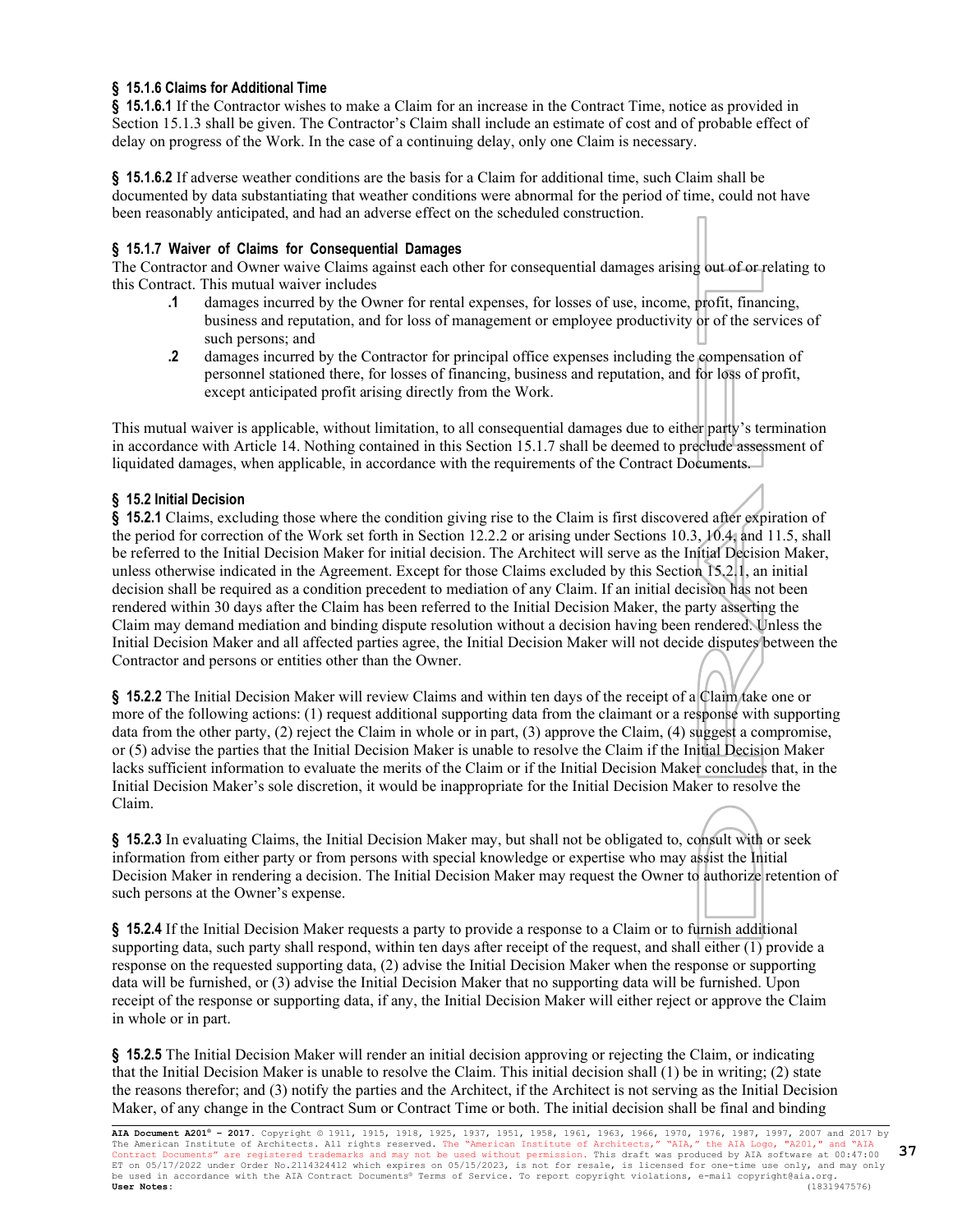on the parties but subject to mediation and, if the parties fail to resolve their dispute through mediation, to binding dispute resolution.

**§ 15.2.6** Either party may file for mediation of an initial decision at any time, subject to the terms of Section 15.2.6.1.

**§ 15.2.6.1** Either party may, within 30 days from the date of receipt of an initial decision, demand in writing that the other party file for mediation. If such a demand is made and the party receiving the demand fails to file for mediation within 30 days after receipt thereof, then both parties waive their rights to mediate or pursue binding dispute resolution proceedings with respect to the initial decision.

**§ 15.2.7** In the event of a Claim against the Contractor, the Owner may, but is not obligated to, notify the surety, if any, of the nature and amount of the Claim. If the Claim relates to a possibility of a Contractor's default, the Owner may, but is not obligated to, notify the surety and request the surety's assistance in resolving the controversy.

**§ 15.2.8** If a Claim relates to or is the subject of a mechanic's lien, the party asserting such Claim may proceed in accordance with applicable law to comply with the lien notice or filing deadlines.

#### **§ 15.3 Mediation**

**§ 15.3.1** Claims, disputes, or other matters in controversy arising out of or related to the Contract, except those waived as provided for in Sections 9.10.4, 9.10.5, and 15.1.7, shall be subject to mediation as a condition precedent to binding dispute resolution.

**§ 15.3.2** The parties shall endeavor to resolve their Claims by mediation which, unless the parties mutually agree otherwise, shall be administered by the American Arbitration Association in accordance with its Construction Industry Mediation Procedures in effect on the date of the Agreement. A request for mediation shall be made in writing, delivered to the other party to the Contract, and filed with the person or entity administering the mediation. The request may be made concurrently with the filing of binding dispute resolution proceedings but, in such event, mediation shall proceed in advance of binding dispute resolution proceedings, which shall be stayed pending mediation for a period of 60 days from the date of filing, unless stayed for a longer period by agreement of the parties or court order. If an arbitration is stayed pursuant to this Section 15.3.2, the parties may nonetheless proceed to the selection of the arbitrator(s) and agree upon a schedule for later proceedings.

**§ 15.3.3** Either party may, within 30 days from the date that mediation has been concluded without resolution of the dispute or 60 days after mediation has been demanded without resolution of the dispute, demand in writing that the other party file for binding dispute resolution. If such a demand is made and the party receiving the demand fails to file for binding dispute resolution within 60 days after receipt thereof, then both parties waive their rights to binding dispute resolution proceedings with respect to the initial decision.

**§ 15.3.4** The parties shall share the mediator's fee and any filing fees equally. The mediation shall be held in the place where the Project is located, unless another location is mutually agreed upon. Agreements reached in mediation shall be enforceable as settlement agreements in any court having jurisdiction thereof.

#### **§ 15.4 Arbitration**

**§ 15.4.1** If the parties have selected arbitration as the method for binding dispute resolution in the Agreement, any Claim subject to, but not resolved by, mediation shall be subject to arbitration which, unless the parties mutually agree otherwise, shall be administered by the American Arbitration Association in accordance with its Construction Industry Arbitration Rules in effect on the date of the Agreement. The Arbitration shall be conducted in the place where the Project is located, unless another location is mutually agreed upon. A demand for arbitration shall be made in writing, delivered to the other party to the Contract, and filed with the person or entity administering the arbitration. The party filing a notice of demand for arbitration must assert in the demand all Claims then known to that party on which arbitration is permitted to be demanded.

**§ 15.4.1.1** A demand for arbitration shall be made no earlier than concurrently with the filing of a request for mediation, but in no event shall it be made after the date when the institution of legal or equitable proceedings based on the Claim would be barred by the applicable statute of limitations. For statute of limitations purposes, receipt of a written demand for arbitration by the person or entity administering the arbitration shall constitute the institution of legal or equitable proceedings based on the Claim.